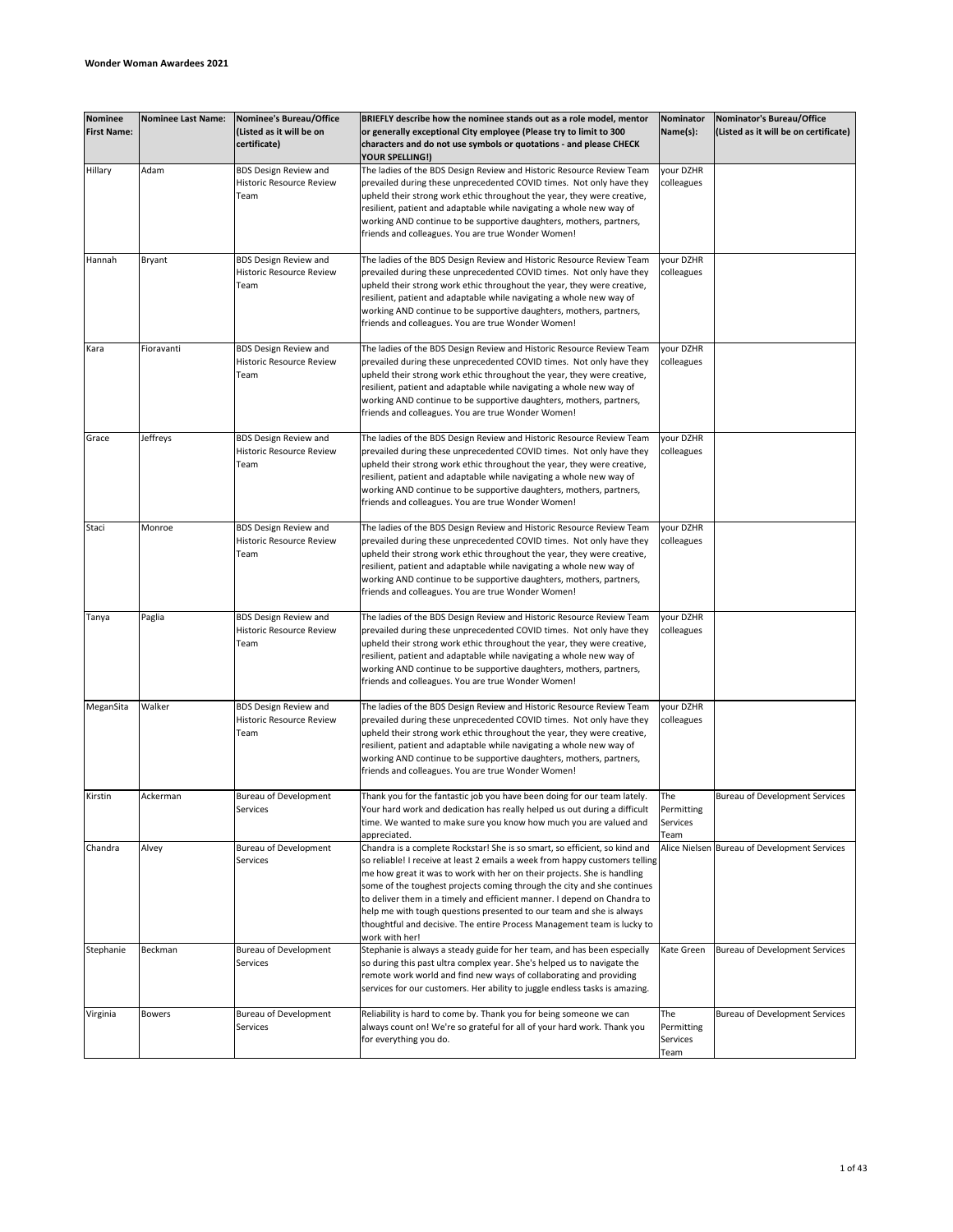| <b>Nominee</b><br><b>First Name:</b> | <b>Nominee Last Name:</b> | Nominee's Bureau/Office<br>(Listed as it will be on<br>certificate) | BRIEFLY describe how the nominee stands out as a role model, mentor<br>or generally exceptional City employee (Please try to limit to 300<br>characters and do not use symbols or quotations - and please CHECK | Nominator<br>Name(s): | Nominator's Bureau/Office<br>(Listed as it will be on certificate) |
|--------------------------------------|---------------------------|---------------------------------------------------------------------|-----------------------------------------------------------------------------------------------------------------------------------------------------------------------------------------------------------------|-----------------------|--------------------------------------------------------------------|
|                                      |                           |                                                                     | YOUR SPELLING!)                                                                                                                                                                                                 |                       |                                                                    |
| Crystle                              | Cowen                     | <b>Bureau of Development</b>                                        | Crystle is a go to person for me at every turn. She is smart, capable and                                                                                                                                       |                       | Alice Nielsen Bureau of Development Services                       |
|                                      |                           | Services                                                            | works harder than just about anyone I know. Our customers are                                                                                                                                                   |                       |                                                                    |
|                                      |                           |                                                                     | constantly complimenting her ability to get things done quickly and                                                                                                                                             |                       |                                                                    |
|                                      |                           |                                                                     | efficiently. She truly cares about her customers and her co-workers and it                                                                                                                                      |                       |                                                                    |
|                                      |                           |                                                                     | shows in the quality of work she produces every day! I honestly could not                                                                                                                                       |                       |                                                                    |
|                                      |                           |                                                                     | do my job without Crystle's help. She shines in her position as Process                                                                                                                                         |                       |                                                                    |
|                                      |                           |                                                                     | Manager and I know our entire team appreciates her so much!                                                                                                                                                     |                       |                                                                    |
| Crystle                              | Cowen                     | <b>Bureau of Development</b><br>Services                            | BDS is so lucky to have Crystle on our team! She is smart, efficient, and                                                                                                                                       | Angie<br>Tomlinson    | <b>Bureau of Development Services</b>                              |
|                                      |                           |                                                                     | kind. Her adaptability of the plan review software has helped to roll out<br>the software immensely. She is great at problem solving and asking the                                                             |                       |                                                                    |
|                                      |                           |                                                                     | right questions at the right time.                                                                                                                                                                              |                       |                                                                    |
| Crystle                              | Cowen                     | <b>Bureau of Development</b>                                        | Crystle is so hard-working and so smart. Her attention to detail, broad                                                                                                                                         | Chandra               | <b>Bureau of Development Services</b>                              |
|                                      |                           | Services                                                            | knowledge about the bureau, and her humor are a huge asset to the                                                                                                                                               | Alvey                 |                                                                    |
|                                      |                           |                                                                     | Process Management team.                                                                                                                                                                                        |                       |                                                                    |
| Lisa                                 | <b>Dibert</b>             | <b>Bureau of Development</b>                                        | Lisa is an all around gem, and has so much knowledge towards her duties                                                                                                                                         | Lisa Terrell          | <b>Bureau of Development Services</b>                              |
|                                      |                           | Services                                                            | and housing enforcement issues. Amazing individual to top it off.                                                                                                                                               |                       |                                                                    |
| Lisa                                 | Dibert                    | <b>Bureau of Development</b>                                        | don't have the words to describe how much Lisa deserves this award. If I                                                                                                                                        | <b>Mike Rick</b>      | <b>Bureau of Development Services</b>                              |
|                                      |                           | Services                                                            | were a lawmaker, I would enact a rule banning anyone from ever using                                                                                                                                            |                       |                                                                    |
|                                      |                           |                                                                     | the word "awesome" except when describing Lisa. She does it all and                                                                                                                                             |                       |                                                                    |
|                                      |                           |                                                                     | conveys a sense of calm that has been the perfect medicine more times                                                                                                                                           |                       |                                                                    |
|                                      |                           |                                                                     | than I can recall.                                                                                                                                                                                              |                       |                                                                    |
| Lisa                                 | Dibert                    | <b>Bureau of Development</b>                                        | There are not enough positive words to describe how wonderful Lisa is at                                                                                                                                        | Michelle              |                                                                    |
|                                      |                           | Services                                                            | work. She is truly spectacular in all that she does, in her demeanor, and                                                                                                                                       | Seward                |                                                                    |
|                                      |                           |                                                                     | pleasantness in all of her tasks! Lisa is helpful beyond belief and patient                                                                                                                                     |                       |                                                                    |
|                                      |                           |                                                                     | with everyone. Lisa, you are wonderful!                                                                                                                                                                         |                       |                                                                    |
| Lisa                                 | Dibert                    | <b>Bureau of Development</b>                                        | Lisa Dibert is a model supervisor. She knows how to lead and motivate her                                                                                                                                       | Rolando               | Office of Management & Finance                                     |
|                                      |                           | Services                                                            | staff to success. She has lost staff and resources while still managing to                                                                                                                                      | Velasquez             |                                                                    |
|                                      |                           |                                                                     | successfully lead her staff. She does not complain and is always willing to                                                                                                                                     |                       |                                                                    |
|                                      |                           |                                                                     | help anyone even if they are not her direct staff members. She works                                                                                                                                            |                       |                                                                    |
|                                      |                           |                                                                     | tirelessly to make sure her staff members do not feel overwhelmed. BDS                                                                                                                                          |                       |                                                                    |
|                                      |                           |                                                                     | needs more supervisors like her.                                                                                                                                                                                |                       |                                                                    |
| Lisa                                 | Dibert                    | <b>Bureau of Development</b>                                        | With everything going on, Lisa is still amazing as ever! She is the epitome                                                                                                                                     | VANESSA               | <b>Bureau of Development Services</b>                              |
|                                      |                           | Services                                                            | of what it means to be Wonder Woman and role model to look to                                                                                                                                                   | PENA                  |                                                                    |
|                                      |                           |                                                                     | regardless if you are a man or woman. It is always the best feeling to have                                                                                                                                     |                       |                                                                    |
|                                      |                           |                                                                     | her support, how she cares, and strong leadership encouraging our team                                                                                                                                          |                       |                                                                    |
|                                      |                           |                                                                     | to be successful. Thank you Lisa!!                                                                                                                                                                              |                       |                                                                    |
| Natalie                              | Didion                    | <b>Bureau of Development</b>                                        | You are one of those who inspire others and don't even know it.                                                                                                                                                 | Anonymous             | Bureau of Development Services                                     |
|                                      |                           | Services                                                            |                                                                                                                                                                                                                 |                       |                                                                    |
| MaiThy                               | Do                        | <b>Bureau of Development</b>                                        | MaiThy Do is an exceptional knowledge expert and thought leader for the                                                                                                                                         |                       | Amy Umland Bureau of Development Services                          |
|                                      |                           | Services                                                            | Bureau of Development Services Technology & Continuous Improvement                                                                                                                                              |                       |                                                                    |
|                                      |                           |                                                                     | division. There is nothing MaiThy does not know about the Bureau's                                                                                                                                              |                       |                                                                    |
|                                      |                           |                                                                     | permitting system and related operations processes. The outstanding                                                                                                                                             |                       |                                                                    |
|                                      |                           |                                                                     | skills, talent and dedication that MaiThy contributes to the City each work                                                                                                                                     |                       |                                                                    |
|                                      |                           |                                                                     | day are matched only by MaiThy's generosity in sharing that knowledge                                                                                                                                           |                       |                                                                    |
|                                      |                           |                                                                     | and extending support and guidance to team members. Thank you,                                                                                                                                                  |                       |                                                                    |
|                                      |                           |                                                                     | MaiThy!                                                                                                                                                                                                         | <b>Raul Torres</b>    |                                                                    |
| MaiThy                               | Do                        | <b>Bureau of Development</b>                                        | Mai Thy goes above and beyond helping resolve system/application                                                                                                                                                |                       | Bureau of Development Services                                     |
|                                      |                           | Services                                                            | issues, answering questions and being available for co-workers. She is                                                                                                                                          |                       |                                                                    |
|                                      |                           |                                                                     | caring, genuine and committed to her work and to those she works with.                                                                                                                                          |                       |                                                                    |
|                                      |                           |                                                                     |                                                                                                                                                                                                                 |                       |                                                                    |
| Barbara                              | Elwess                    | <b>Bureau of Development</b>                                        | Barb is an exceptional employee and this year was even more exceptional. Kathy                                                                                                                                  |                       | Bureau of Development Services                                     |
|                                      |                           | Services                                                            | She processes time for BDS. She has adapted to the unlimited changes                                                                                                                                            | Robertson             |                                                                    |
|                                      |                           |                                                                     | from the City and BHR for processing time. She is a true wonder woman.                                                                                                                                          |                       |                                                                    |
|                                      | Fuchs                     | <b>Bureau of Development</b>                                        |                                                                                                                                                                                                                 |                       |                                                                    |
| Clare                                |                           | Services                                                            | Clare is a quick study and jumps into new tasks with thoughtfulness and                                                                                                                                         | Kate Green            | Bureau of Development Services                                     |
|                                      |                           |                                                                     | skill. She goes the distance to help customers and teammates alike. Her<br>kindness infuses all her actions.                                                                                                    |                       |                                                                    |
| Jessica                              | Fuller                    | <b>Bureau of Development</b>                                        | She is always willing to help out the team. She goes above and beyond                                                                                                                                           | Chester               | <b>Bureau of Development Services</b>                              |
|                                      |                           | Services                                                            | and doesn't expect any praises for it, she just knows that things need to                                                                                                                                       | Green                 |                                                                    |
|                                      |                           |                                                                     | be done, and she does them. The team would be in trouble without                                                                                                                                                |                       |                                                                    |
|                                      |                           |                                                                     | her.She's and amazing co-worker, and an amazing person. Thanks Jess!                                                                                                                                            |                       |                                                                    |
| April                                | Golden                    | <b>Bureau of Development</b>                                        | We wanted to let you know that having you on our team makes all the                                                                                                                                             | The                   | <b>Bureau of Development Services</b>                              |
|                                      |                           | Services                                                            | difference. Thanks for all you do.                                                                                                                                                                              | Permitting            |                                                                    |
|                                      |                           |                                                                     |                                                                                                                                                                                                                 | Services              |                                                                    |
|                                      |                           |                                                                     |                                                                                                                                                                                                                 | Team                  |                                                                    |
|                                      | Grayson Reville           | <b>Bureau of Development</b>                                        | Thank you for bringing your best to work every single day. You are a                                                                                                                                            | The                   | Bureau of Development Services                                     |
| Anna                                 |                           | Services                                                            | pleasure to work with. Great job!                                                                                                                                                                               | Permitting            |                                                                    |
|                                      |                           |                                                                     |                                                                                                                                                                                                                 | Services              |                                                                    |
|                                      |                           |                                                                     |                                                                                                                                                                                                                 | Team                  |                                                                    |
| Megan                                | Greenauer                 | <b>Bureau of Development</b>                                        | Megan has been a wonderful mentor- patient, pragmatic, and caring. Her                                                                                                                                          | Amanda                | Bureau of Development Services                                     |
|                                      |                           | Services                                                            | passion and dedication to the community and commitment to                                                                                                                                                       | Sokolowsky            |                                                                    |
|                                      |                           |                                                                     | interrupting racism are an inspiration; she has motivated me to do better                                                                                                                                       |                       |                                                                    |
|                                      |                           |                                                                     | in so many ways. Add to this being an awesome mom of 3, and it's easy to                                                                                                                                        |                       |                                                                    |
|                                      |                           |                                                                     | see why I believe Megan G is a Wonder Woman.                                                                                                                                                                    |                       |                                                                    |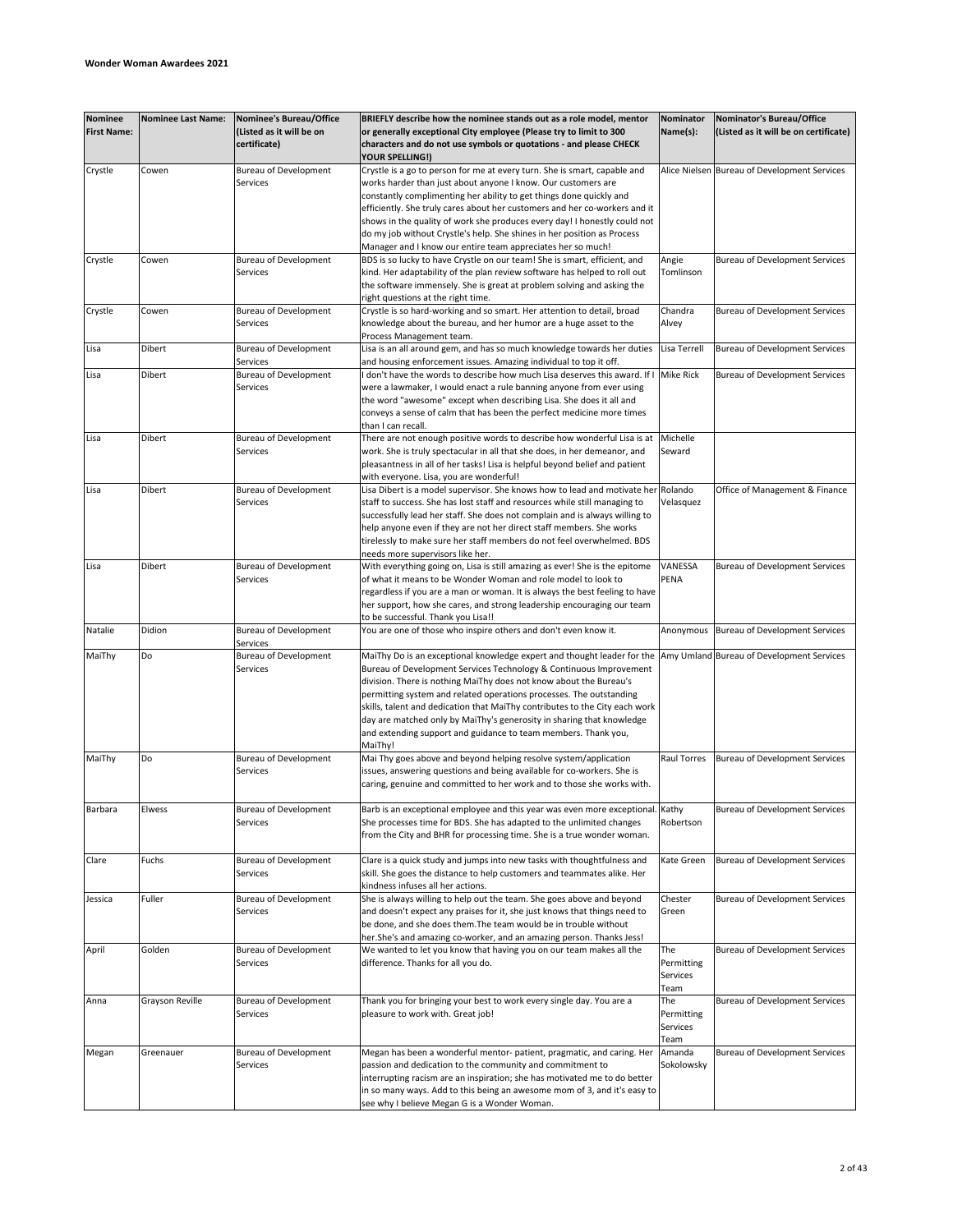| <b>Nominee</b><br><b>First Name:</b> | <b>Nominee Last Name:</b> | Nominee's Bureau/Office<br>(Listed as it will be on<br>certificate) | BRIEFLY describe how the nominee stands out as a role model, mentor<br>or generally exceptional City employee (Please try to limit to 300<br>characters and do not use symbols or quotations - and please CHECK                                                                                                                                                                                                                                                                                                                                                                                                                                                                                                                                         | Nominator<br>Name(s):                 | Nominator's Bureau/Office<br>(Listed as it will be on certificate) |
|--------------------------------------|---------------------------|---------------------------------------------------------------------|---------------------------------------------------------------------------------------------------------------------------------------------------------------------------------------------------------------------------------------------------------------------------------------------------------------------------------------------------------------------------------------------------------------------------------------------------------------------------------------------------------------------------------------------------------------------------------------------------------------------------------------------------------------------------------------------------------------------------------------------------------|---------------------------------------|--------------------------------------------------------------------|
|                                      |                           |                                                                     | <b>YOUR SPELLING!)</b>                                                                                                                                                                                                                                                                                                                                                                                                                                                                                                                                                                                                                                                                                                                                  |                                       |                                                                    |
| Megan                                | Greenauer                 | <b>Bureau of Development</b><br>Services                            | Megan's commitment as a supervisor to anti-racist initiatives led to<br>institutional changes in how our department enforces property<br>maintenance codes in our communities. She opened space to lift the<br>voices of our customers in order to improve our service delivery models.                                                                                                                                                                                                                                                                                                                                                                                                                                                                 | Anastasia<br>Howard                   | <b>Bureau of Development Services</b>                              |
|                                      |                           |                                                                     |                                                                                                                                                                                                                                                                                                                                                                                                                                                                                                                                                                                                                                                                                                                                                         |                                       |                                                                    |
| Megan                                | Greenauer                 | <b>Bureau of Development</b><br>Services                            | Megan was instrumental in pushing forward progressive changes and<br>policies with inspection staff. On top of her excellent roles as a supervisor, Lindley<br>she served on the Bureau Equity Committee(BEC). As a member of the<br>BEC, she constantly for pushed for changes in the Bureau and Compliance<br>program to ensure that the BIPOC, underserved, and marginalized<br>communities would received better service. She ensured that the work<br>carried on despite the lack of resources available. She was always able to<br>maintain a hospitable and professional atmosphere in the workplace<br>despite the challenges and stress that associated with the work. Megan<br>was a superb mentor to her staff and others within the Bureau. | Justin                                | <b>Bureau of Development Services</b>                              |
| Megan                                | Greenauer                 | <b>Bureau of Development</b><br>Services                            | Megan is an inspirational leader and a person who advances improvement Kelly Greer<br>in individuals and the city outreach to the community                                                                                                                                                                                                                                                                                                                                                                                                                                                                                                                                                                                                             |                                       | Bureau of Development Services                                     |
| Megan                                | Greenauer                 | <b>Bureau of Development</b><br>Services                            | Supervisor Greenauer stands out as a champion of Equity for customers<br>who work with the Property Compliance Department for BDS. On a daily<br>basis Supervisor Greenauer has set a high standard of guiding these<br>customers through the compliance process with a great deal of empathy<br>and tact. This standard has been embraced by those working in this<br>department and is practiced on a daily basis.                                                                                                                                                                                                                                                                                                                                    | Kevin<br>Gummer                       | <b>Bureau of Development Services</b>                              |
| Megan                                | Greenauer                 | <b>Bureau of Development</b><br>Services                            | Megan went above and beyond to make us better inspectors.                                                                                                                                                                                                                                                                                                                                                                                                                                                                                                                                                                                                                                                                                               | Lisa Terrell                          | Bureau of Development Services                                     |
| Megan                                | Greenauer                 | <b>Bureau of Development</b><br>Services                            | Megan is truly exceptional. She is calm in stressful situations and exudes a<br>calming quality for others. She will be missed.                                                                                                                                                                                                                                                                                                                                                                                                                                                                                                                                                                                                                         | Michelle<br>Seward                    | <b>Bureau of Development Services</b>                              |
| Alina                                | Gurung                    | <b>Bureau of Development</b><br>Services                            | This message is to recognize your contribution to the team's success. Your<br>commitment has been exemplary and your hard work is an inspiration to<br>everyone around you. Well done.                                                                                                                                                                                                                                                                                                                                                                                                                                                                                                                                                                  | The<br>Permitting<br>Services<br>Team | Bureau of Development Services                                     |
| Diane                                | Hale                      | <b>Bureau of Development</b><br>Services                            | Diane makes amazing things happen. She orchestrates an immense<br>amount of work with good humor and skill. She's a Wonder Woman like<br>no other.                                                                                                                                                                                                                                                                                                                                                                                                                                                                                                                                                                                                      | Kate Green                            | Bureau of Development Services                                     |
| Sasha                                | Henderson                 | <b>Bureau of Development</b><br>Services                            | Sasha is such a calm, poised presence with our customers. She is juggling<br>a lot working from home but shows up to work with a smile and great<br>attitude every day. We are all grateful to have her on the team!                                                                                                                                                                                                                                                                                                                                                                                                                                                                                                                                    |                                       | Alice Nielsen Bureau of Development Services                       |
| Anastasia                            | Howard                    | <b>Bureau of Development</b><br><b>Services</b>                     | Anastasia is always available to guide and help with all my enforcement<br>questions, and is there for the community to help with retro close cases.                                                                                                                                                                                                                                                                                                                                                                                                                                                                                                                                                                                                    | Lisa Terrell                          | Bureau of Development Services                                     |
| Rochelle                             | Hunter-James              | <b>Bureau of Development</b><br>Services                            | Rochelle has continually allowed her staff to flex their creative skills to<br>provide solutions to our customers for permit submittals. She allows us to Partch<br>be ourselves while also gently nudging us to do better.                                                                                                                                                                                                                                                                                                                                                                                                                                                                                                                             | Priscilla                             | <b>Bureau of Development Services</b>                              |
| Rochelle                             | Hunter-James              | <b>Bureau of Development</b><br>Services                            | Rochelle is one of the calmest, most patient people I've ever met! I really<br>appreciate that Rochelle lets me call her to ask questions and is patient<br>and willing to help. I enjoy talking to her about life and our kids too.                                                                                                                                                                                                                                                                                                                                                                                                                                                                                                                    | Chandra<br>Alvey                      | <b>Bureau of Development Services</b>                              |
| Rochelle                             | Hunter-James              | <b>Bureau of Development</b><br>Services                            | You are an amazing colleague to work with. You make our work life more<br>comfortable, even on a hectic day. Thanks for always being supporting<br>and helpful. Thank you for being a mentor, leader, and guide.                                                                                                                                                                                                                                                                                                                                                                                                                                                                                                                                        | The<br>Permitting<br>Services<br>Team | <b>Bureau of Development Services</b>                              |
| Lois                                 | Jennings                  | <b>Bureau of Development</b><br>Services                            | Lois applies her deep knowledge and thoughtfulness to solve a variety of<br>complex land use cases for BDS customers. Her amazing memory helps<br>her colleagues to navigate the evolving city codes. Lois goes the distance<br>and makes a difference every time.                                                                                                                                                                                                                                                                                                                                                                                                                                                                                      | Kate Green                            | Bureau of Development Services                                     |
| Amy                                  | Kelley                    | <b>Bureau of Development</b><br>Services                            | Amy goes above and beyond for customers and fellow co-workers. She<br>always has a positive attitude and strong work ethic. Her ability to<br>problem solve and dedication to finding solutions doesn't go unnoticed!<br>Thank you Amy for being amazing!                                                                                                                                                                                                                                                                                                                                                                                                                                                                                               | Kalin Kelley                          | Portland Water Bureau                                              |
| Melissa                              | Linehan                   | <b>Bureau of Development</b><br>Services                            | Melissa is the go-to person when things need to get done. She is<br>knowledgeable, but extremely humble. She has had to navigate being a<br>mom, with young children home because of Covid, with being a<br>technology expert, helping so many with acclimating to using the plan<br>review tools from home. She is always kind, and always fun to work with.<br>Thank you for being a Wonder Woman, and being on my team!                                                                                                                                                                                                                                                                                                                              | Angie<br>Tomlinson                    | Bureau of Development Services                                     |
| Alaina                               | Melville                  | <b>Bureau of Development</b><br>Services                            | I am always left astounded at the level of dedication and hard work you<br>put in every situation. May you reach every height of success!                                                                                                                                                                                                                                                                                                                                                                                                                                                                                                                                                                                                               | The<br>Permitting<br>Services<br>Team | Bureau of Development Services                                     |
| Elizabeth                            | Moore                     | <b>Bureau of Development</b><br>Services                            | Beth has stepped up to help the Front Desk staff and we are all so<br>grateful! She is smart, funny and is so great at digging in to find answers<br>to difficult questions. Thanks so much for showing up and helping our<br>team out! We appreciate it so much!                                                                                                                                                                                                                                                                                                                                                                                                                                                                                       |                                       | Alice Nielsen Bureau of Development Services                       |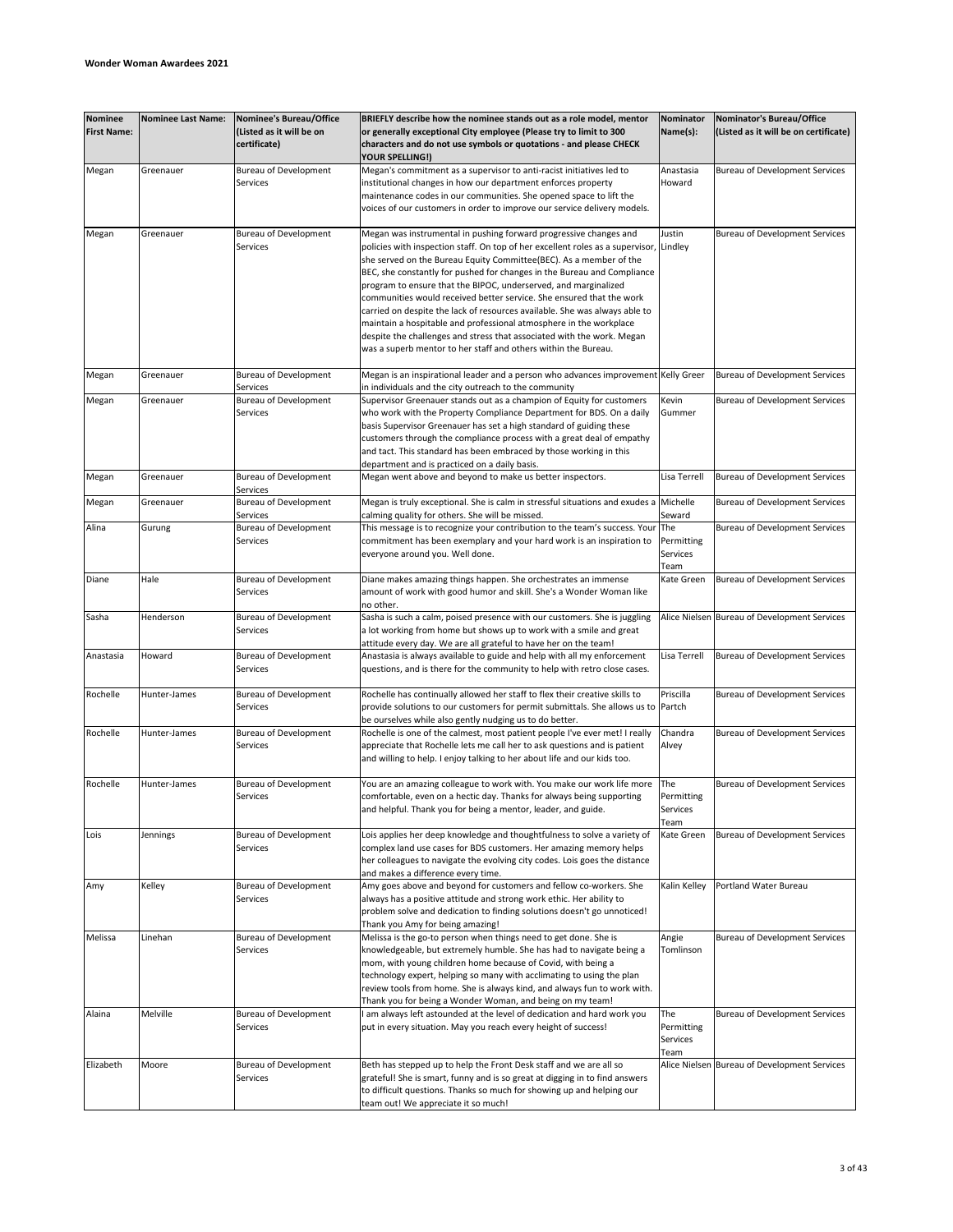| <b>Nominee</b><br><b>First Name:</b> | <b>Nominee Last Name:</b> | Nominee's Bureau/Office<br>(Listed as it will be on<br>certificate) | BRIEFLY describe how the nominee stands out as a role model, mentor<br>or generally exceptional City employee (Please try to limit to 300<br>characters and do not use symbols or quotations - and please CHECK<br>YOUR SPELLING!)                                                                                                                                                                                                                                                                                                                                                                                                                                                             | Nominator<br>Name(s):                 | Nominator's Bureau/Office<br>(Listed as it will be on certificate) |
|--------------------------------------|---------------------------|---------------------------------------------------------------------|------------------------------------------------------------------------------------------------------------------------------------------------------------------------------------------------------------------------------------------------------------------------------------------------------------------------------------------------------------------------------------------------------------------------------------------------------------------------------------------------------------------------------------------------------------------------------------------------------------------------------------------------------------------------------------------------|---------------------------------------|--------------------------------------------------------------------|
| Beth                                 | Moore                     | <b>Bureau of Development</b><br>Services                            | Your consistent positive attitude has made a huge difference in our team.<br>Thank you for being you.                                                                                                                                                                                                                                                                                                                                                                                                                                                                                                                                                                                          | The<br>Permitting<br>Services<br>Team | <b>Bureau of Development Services</b>                              |
| Lisa                                 | Nichols                   | <b>Bureau of Development</b><br>Services                            | Just wanted you to know that all the little things you do every day make a<br>huge difference. Thank you for your dedication and willingness to go the<br>extra mile. You should be proud of the role you play in our success. Our<br>warmest thanks to you and all you do.                                                                                                                                                                                                                                                                                                                                                                                                                    | The<br>Permitting<br>Services<br>Team | <b>Bureau of Development Services</b>                              |
| Alice                                | Nielsen                   | <b>Bureau of Development</b><br>Services                            | Alice is a great manager. She's patient and always willing to step in and<br>help or take on difficult customers and situations. She makes working in<br>Process Management fun and finds creative ways to build a team that<br>enjoys working together - even remotely!                                                                                                                                                                                                                                                                                                                                                                                                                       | Chandra<br>Alvey                      | <b>Bureau of Development Services</b>                              |
| Tracy                                | Nistler                   | <b>Bureau of Development</b><br>Services                            | Your work ethic and involvement are admirable; we are very lucky to have The<br>someone as dedicated as you as a leader of our section. Management<br>means helping people to do their best. Thank you for a good job! We<br>really appreciate you.                                                                                                                                                                                                                                                                                                                                                                                                                                            | Permitting<br>Services<br>Team        | Bureau of Development Services                                     |
| Shannon                              | Olson                     | Bureau of Development<br>Services                                   | Thank you for making the work environment so friendly and taking your<br>responsibility seriously and completing the work gracefully! You deserve<br>so much.                                                                                                                                                                                                                                                                                                                                                                                                                                                                                                                                  | The<br>Permitting<br>Services<br>Team | Bureau of Development Services                                     |
| Adrien                               | Pacheco                   | <b>Bureau of Development</b><br>Services                            | With everything going on in our new telework world, Adrien has<br>continued to be a constant source of help for me. She is quick to respond<br>to requests for help and she does it with a great attitude. Adrien is a great<br>representative for our Bureau and continues to set the standard for<br>internal and external service. Without a doubt, Adrien deserves to be<br>awarded the 2021 Wonder Woman Award.                                                                                                                                                                                                                                                                           | Chris<br>Pagnotta                     | Bureau of Development Services                                     |
| Adrien                               | Pacheco                   | <b>Bureau of Development</b><br>Services                            | Thank you for bringing a smile to everyone on the team, it always boosts<br>our spirits when we need it most.                                                                                                                                                                                                                                                                                                                                                                                                                                                                                                                                                                                  | The<br>Permitting<br>Services<br>Team | Bureau of Development Services                                     |
| Priscilla                            | Partch                    | <b>Bureau of Development</b><br>Services                            | This person is one of the most dedicated city employees I have ever met<br>in The City of Portland and any of the government agencies I have worked<br>for. She strives to promote employees to have forward thinking,<br>encourages employees to ask questions but also to think independently<br>and outside of the box, to use the resources we work so hard to create<br>and become more efficient every day. In a team she a shining star and<br>also able to let others shine where she will admit she is not a strength.<br>This person has been my remodel, inspiration and encouragement more<br>so than any person I've had the pleasure of working with in the City of<br>Portland. | Anna L<br>Grayson<br>Reville          | Bureau of Development Services                                     |
| Priscilla                            | Partch                    | <b>Bureau of Development</b><br>Services                            | Thanks for uplifting everyone's morale, for pushing the boundaries and<br>lifting everyone during the difficult times. You're an irreplaceable asset to<br>our team.                                                                                                                                                                                                                                                                                                                                                                                                                                                                                                                           | The<br>Permitting<br>Services<br>Team | <b>Bureau of Development Services</b>                              |
| Katrina                              | Peers                     | <b>Bureau of Development</b><br>Services                            | The skills, talent and dedication that Katrina Peers brings to the BDS<br>Technology & Continuous Improvement division are unparalleled.<br>Katrina's efficient and thorough quality assurance (QA) test case design,<br>execution and innovative approach to regression testing significantly<br>contributed to the major transformation from paper-based Inspections to<br>using mobile Inspections technology in the field. Thank you, Katrina!                                                                                                                                                                                                                                             |                                       | Amy Umland Bureau of Development Services                          |
| Katrina                              | Peers                     | <b>Bureau of Development</b><br>Services                            | Katrina is an amazing QA tester. Her knowledge and expertise was crucial<br>to the Amanda upgrades and more recently with Inspector App rollout.<br>She is a super star bug problem solver, due to her knowledge of the<br>software and process. She is invaluable to the BDS Technology and<br>Continuous Improvement team!                                                                                                                                                                                                                                                                                                                                                                   | Angie<br>Tomlinson                    | Bureau of Development Services                                     |
| Vanessa                              | Pena                      | <b>Bureau of Development</b><br>Services                            | Vanessa is the hardest worker ever seen at BDS.                                                                                                                                                                                                                                                                                                                                                                                                                                                                                                                                                                                                                                                | Anonymous                             | Office of Management & Finance                                     |
| Kelly                                | Peterson                  | <b>Bureau of Development</b><br>Services                            | Kelly's work on the Inspector App has involved knowledge of the software<br>and its configuration and translating that information to our Inspectors.<br>This requires her to work very closely with the Inspector teams and<br>update the software to meet the needs of the users. Thank you Kelly for<br>making Inspector App happen!                                                                                                                                                                                                                                                                                                                                                        | Angie<br>Tomlinson                    | Bureau of Development Services                                     |
| Anne                                 | Pfaff                     | <b>Bureau of Development</b><br>Services                            | It's rare to come across people who are so dedicated and trustworthy.<br>Your efforts have not gone unnoticed.                                                                                                                                                                                                                                                                                                                                                                                                                                                                                                                                                                                 | The<br>Permitting<br>Services<br>Team | Bureau of Development Services                                     |
| Kati                                 | Robb                      | <b>Bureau of Development</b><br>Services                            | nominate Katie for her commitment to supporting women in the trades<br>through mentorship and training. She helped me and other female<br>inspectors with our careers with her encouragement and sound advice.                                                                                                                                                                                                                                                                                                                                                                                                                                                                                 | Anastasia<br>Howard                   | Bureau of Development Services                                     |
| Jessica                              | Rodriguez-Soto            | <b>Bureau of Development</b><br>Services                            | Jessica is smart and fun and such a joy to work with! She works very hard<br>to get our customers the information they need and is an amazing team<br>player. I'm so grateful to be working on a team with her!                                                                                                                                                                                                                                                                                                                                                                                                                                                                                |                                       | Alice Nielsen Bureau of Development Services                       |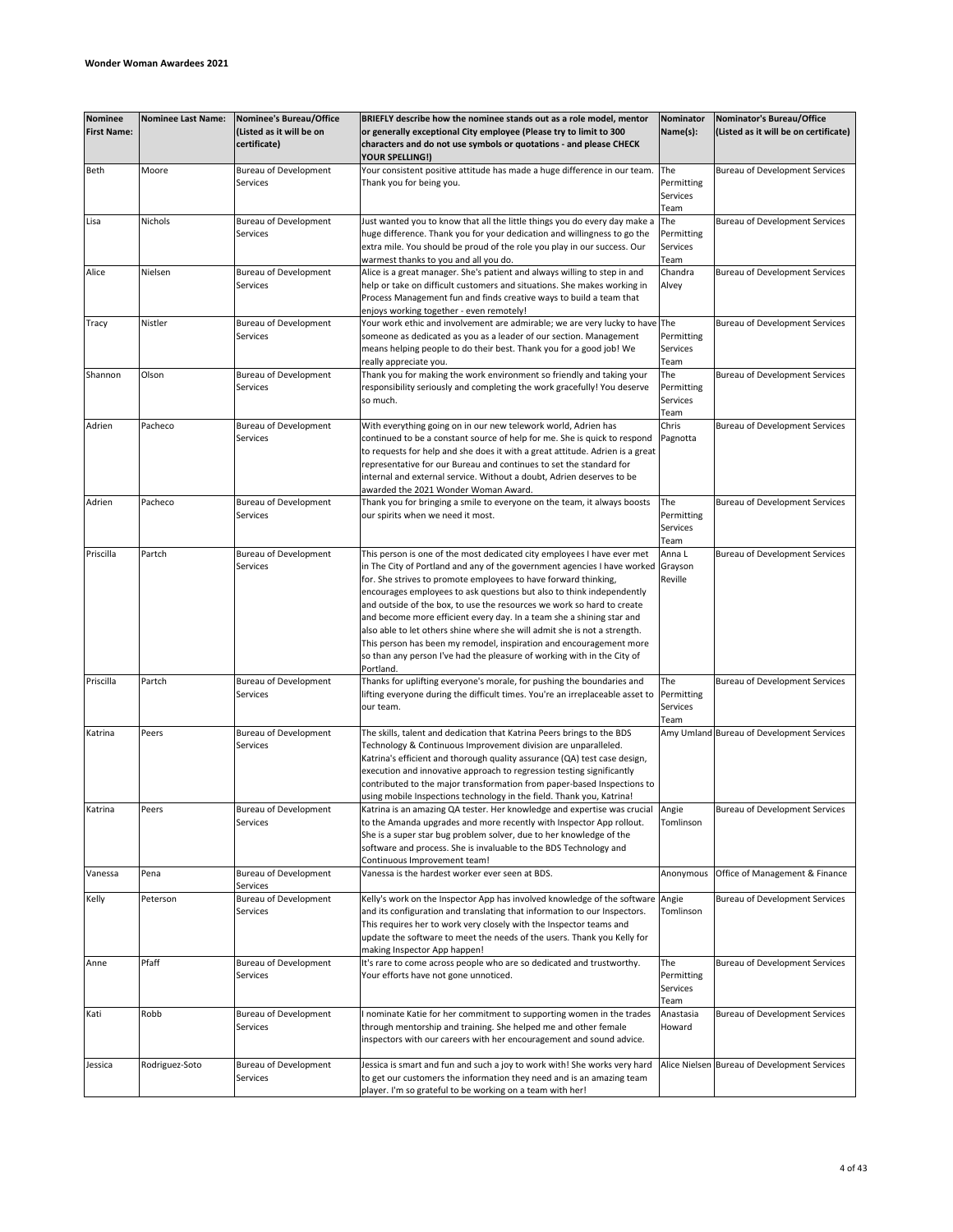| <b>Nominee</b><br><b>First Name:</b> | <b>Nominee Last Name:</b> | <b>Nominee's Bureau/Office</b><br>(Listed as it will be on | BRIEFLY describe how the nominee stands out as a role model, mentor<br>or generally exceptional City employee (Please try to limit to 300                                                                                                                                                                                                                                                                                                                                                                                                                                     | Nominator<br>Name(s):                 | Nominator's Bureau/Office<br>(Listed as it will be on certificate) |
|--------------------------------------|---------------------------|------------------------------------------------------------|-------------------------------------------------------------------------------------------------------------------------------------------------------------------------------------------------------------------------------------------------------------------------------------------------------------------------------------------------------------------------------------------------------------------------------------------------------------------------------------------------------------------------------------------------------------------------------|---------------------------------------|--------------------------------------------------------------------|
|                                      |                           | certificate)                                               | characters and do not use symbols or quotations - and please CHECK<br>YOUR SPELLING!)                                                                                                                                                                                                                                                                                                                                                                                                                                                                                         |                                       |                                                                    |
| Jessica                              | Rodriguez-Soto            | <b>Bureau of Development</b><br>Services                   | Jessica performs at the highest level possible on a regular basis. She sets<br>the bar high every time she comes to work.                                                                                                                                                                                                                                                                                                                                                                                                                                                     | Rolando<br>Velasquez                  | Office of Management & Finance                                     |
| Elysabeth                            | Salazar                   | <b>Bureau of Development</b><br>Services                   | I just joined the FDAS team as their manager and Elysabeth has already<br>shown me how much she cares about our customers and their needs. She<br>is kind, patient and shines at customer service! I am so thankful to have                                                                                                                                                                                                                                                                                                                                                   |                                       | Alice Nielsen Bureau of Development Services                       |
|                                      |                           |                                                            | someone like her on my team!                                                                                                                                                                                                                                                                                                                                                                                                                                                                                                                                                  |                                       |                                                                    |
| Jaimeleigh                           | Salazar                   | <b>Bureau of Development</b><br>Services                   | Jaimeleigh's work on creating training materials has been pivotal in<br>getting electronic plan review available to as many applicants as possible.<br>Her creation of instructional videos was quick, efficient, and extremely<br>effective. Thank you Jaimeleigh! You are the best!                                                                                                                                                                                                                                                                                         | Angie<br>Tomlinson                    | Bureau of Development Services                                     |
| Elysabeth                            | Salazar                   | <b>Bureau of Development</b><br>Services                   | count myself lucky to work in an office with such a caring person. A Your<br>friendly kindness everyday is such a boost and so appreciated.                                                                                                                                                                                                                                                                                                                                                                                                                                   | The<br>Permitting<br>Services<br>Team | <b>Bureau of Development Services</b>                              |
| Kathy                                | Saunders                  | <b>Bureau of Development</b><br>Services                   | When some are busy debating the plan, you are the one who has done.<br>Your good work deserves the heartiest appreciation. Keep it up and<br>congratulations.                                                                                                                                                                                                                                                                                                                                                                                                                 | The<br>Permitting<br>Services<br>Team | Bureau of Development Services                                     |
| Janette                              | Silleck                   | Bureau of Development<br>Services                          | You always stand behind the team in good as well as the hard times. We<br>couldn't have asked for a better supervisor than you!                                                                                                                                                                                                                                                                                                                                                                                                                                               | The<br>Permitting<br>Services<br>Team | <b>Bureau of Development Services</b>                              |
| Antonia                              | Siquina Cotoc             | <b>Bureau of Development</b><br>Services                   | The workplace is a more motivating place because of you. Thank you for<br>being there for your team members!                                                                                                                                                                                                                                                                                                                                                                                                                                                                  | The<br>Permitting<br>Services<br>Team | Bureau of Development Services                                     |
| Amanda                               | Sokolowsky                | <b>Bureau of Development</b><br>Services                   | Amanda is a highly productive district housing inspector. She leads the<br>pack in case closures for homeowners who are disproportionately<br>impacted by code enforcement fees due to personal and institutional<br>barriers to compliance.                                                                                                                                                                                                                                                                                                                                  | Anastasia<br>Howard                   | Bureau of Development Services                                     |
| Anna                                 | Sposito                   | <b>Bureau of Development</b><br>Services                   | Anna is the technology wizard for the ProjectDox electronic plan review<br>software. Anna's years of experience in technology allow ProjectDox to be<br>implemented very inexpensively. She has had to help so many users get<br>acclimate to using the plan review tools from home. She is always kind,<br>and always fun to work with. Thank you for being a Wonder Woman, and<br>being on my team!                                                                                                                                                                         | Angie<br>Tomlinson                    | Bureau of Development Services                                     |
| Morgan                               | Steele                    | <b>Bureau of Development</b><br>Services                   | Morgan works wonders taking on numerous projects and tasks to serve<br>the community. Her (m)organization skills are phenomenal and an<br>inspiration. She reminds her colleagues to always keep the big picture in<br>mind.                                                                                                                                                                                                                                                                                                                                                  | Kate Green                            | Bureau of Development Services                                     |
| Theresa                              | Suico                     | <b>Bureau of Development</b><br>Services                   | Today seems like a great day to let you know how much your hard work<br>and dedication means to us. You go above and beyond--and we<br>appreciate it. You should be proud of the role you play in our success. Our Services<br>warmest thanks to you and all you do.                                                                                                                                                                                                                                                                                                          | The<br>Permitting<br>Team             | Bureau of Development Services                                     |
| Kimberly                             | Tallant                   | <b>Bureau of Development</b><br>Services                   | Kim managed the Land Use Services division admirably through a<br>challenging year, while at the same time patiently leading her son's<br>distance learning. With the changes coming fast and furious, she has<br>stayed on top of new code projects, the division's budget and moving the<br>everyone to telework. She models calm in chaos and a positive approach<br>to problem solving. Her sense of humor and efforts to keep us connected<br>are appreciated!                                                                                                           | Kristin<br>Cooper                     | Bureau of Development Services                                     |
| Lisa                                 | Terrell                   | <b>Bureau of Development</b><br>Services                   | I nominate Lisa for her commitment to low-income renters in outer<br>southeast. In her role as district housing inspector, she strives every day<br>to address disparities, minimize involuntary tenant displacement, support<br>property owners, and ensure safe and healthy housing in underserved<br>communities.                                                                                                                                                                                                                                                          | Anastasia<br>Howard                   | <b>Bureau of Development Services</b>                              |
| Angie                                | Tomlinson                 | <b>Bureau of Development</b><br>Services                   | Angie Tomlinson is a role model extraordinaire. While leading the Bureau<br>of Development Services transformation to electronic plan review<br>(ePlans), working with stakeholders, customers and advisory groups,<br>Angie continually makes time to connect with and mentor members of<br>the BDS Technology & Continuous Improvement division. Angie always<br>has a positive attitude and can-do spirit, which inspires others to look for<br>ways to improve our service to the City and its communities, with<br>intelligence, respect and kindness. Thank you, Angie! |                                       | Amy Umland Bureau of Development Services                          |
| Angie                                | Tomlinson                 | <b>Bureau of Development</b><br>Services                   | Angie is someone who regularly goes out of her way to support anyone<br>she observes who may need support. Whether or not that person is on<br>her team, in her group, or even someone she knows or does not know<br>well, she will do whatever she can to help whenever needed. She is a true<br>inspiration.                                                                                                                                                                                                                                                                | Kelly<br>Peterson                     | <b>Bureau of Development Services</b>                              |
| Liesl                                | Vorderstrasse             | <b>Bureau of Development</b><br>Services                   | Your hard work has not gone unnoticed. Congratulations on doing a great<br>job.                                                                                                                                                                                                                                                                                                                                                                                                                                                                                               | The<br>Permitting<br>Services<br>Team | Bureau of Development Services                                     |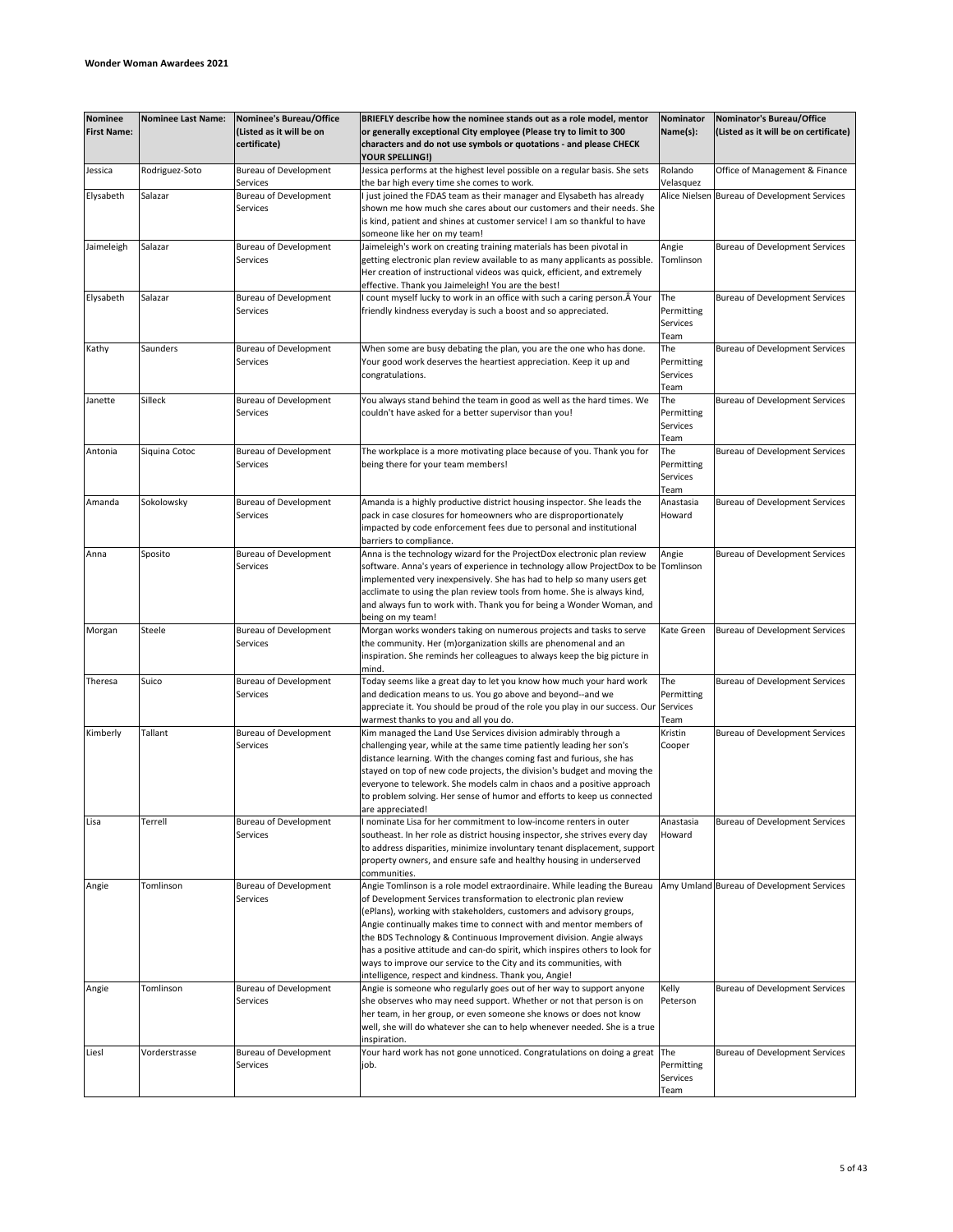| <b>Nominee</b><br><b>First Name:</b> | <b>Nominee Last Name:</b> | Nominee's Bureau/Office<br>(Listed as it will be on<br>certificate) | BRIEFLY describe how the nominee stands out as a role model, mentor<br>or generally exceptional City employee (Please try to limit to 300<br>characters and do not use symbols or quotations - and please CHECK                                                                                                                                                                                                                                                                                                                                                                                                                                                                                                                                                                                                                                                                                                                                                                                                                                                                                                                                                                                                                                                                                                                                                                                                                                                                                                                    | Nominator<br>Name(s): | Nominator's Bureau/Office<br>(Listed as it will be on certificate) |
|--------------------------------------|---------------------------|---------------------------------------------------------------------|------------------------------------------------------------------------------------------------------------------------------------------------------------------------------------------------------------------------------------------------------------------------------------------------------------------------------------------------------------------------------------------------------------------------------------------------------------------------------------------------------------------------------------------------------------------------------------------------------------------------------------------------------------------------------------------------------------------------------------------------------------------------------------------------------------------------------------------------------------------------------------------------------------------------------------------------------------------------------------------------------------------------------------------------------------------------------------------------------------------------------------------------------------------------------------------------------------------------------------------------------------------------------------------------------------------------------------------------------------------------------------------------------------------------------------------------------------------------------------------------------------------------------------|-----------------------|--------------------------------------------------------------------|
| Leigh                                | Wheeler                   | <b>Bureau of Development</b><br>Services                            | YOUR SPELLING!)<br>Immense gratitude to Leigh Wheeler for leading the Bureau of<br>Development Service's online permitting services initiative (DevHub), and<br>for expertise and knowledge sharing to onboard and mentor new team                                                                                                                                                                                                                                                                                                                                                                                                                                                                                                                                                                                                                                                                                                                                                                                                                                                                                                                                                                                                                                                                                                                                                                                                                                                                                                 |                       | Amy Umland Bureau of Development Services                          |
| Leigh                                | Wheeler                   | <b>Bureau of Development</b>                                        | members. Thank you, Leigh!<br>Leigh is great co-worker and person! She is always available to help her co-Raul Torres                                                                                                                                                                                                                                                                                                                                                                                                                                                                                                                                                                                                                                                                                                                                                                                                                                                                                                                                                                                                                                                                                                                                                                                                                                                                                                                                                                                                              |                       | Bureau of Development Services                                     |
| Leigh                                | Wheeler                   | Services<br><b>Bureau of Development</b><br>Services                | workers, has a go to attitude and sets the example for other.<br>Leigh is leading the way as project leader and customer support for the<br>DevHub site. She is pushing for learning from each project through team<br>retrospectives and is leading the way by being the first to implement<br>improvements and suggestions so that each project is more successful<br>than the last.                                                                                                                                                                                                                                                                                                                                                                                                                                                                                                                                                                                                                                                                                                                                                                                                                                                                                                                                                                                                                                                                                                                                             | Anonymous             | Bureau of Development Services                                     |
| Sherryi                              | Yang                      | <b>Bureau of Development</b><br>Services                            | I nominate Sherryi for her leadership in creating the Property Compliance<br>Equity Integration Team. In this role, she supports staff on their equity<br>journeys and promotes results-based accountability for our community<br>services to dismantle bias and institutional racism.                                                                                                                                                                                                                                                                                                                                                                                                                                                                                                                                                                                                                                                                                                                                                                                                                                                                                                                                                                                                                                                                                                                                                                                                                                             | Anastasia<br>Howard   | Bureau of Development Services                                     |
| Mickie                               | Reed                      | <b>Bureau of Emergency</b><br>Communications                        | An outstanding supervisor and teammate; a champion for helping to<br>redefine the way that 9-1-1 calls are processed for citizens experiencing<br>mental health crisis through the creation of Crisis Intervention Training for Mattie<br>dispatch staff; a collaborative partner with Fire and EMS partners to<br>improve service and impact positive change for dispatch; an advocate for<br>employees experiencing the impacts of secondary trauma by helping to<br>lead the Peer Support Team are just some of the ways that Mickie<br>demonstrates her Wonder Woman efforts for the City and for BOEC.<br>Mickie is most deserving of this recognition for all of the above and more!                                                                                                                                                                                                                                                                                                                                                                                                                                                                                                                                                                                                                                                                                                                                                                                                                                         | AnnMarie<br>Kevorkian | <b>Bureau of Human Resources</b>                                   |
| Mickie                               | Reed                      | <b>Bureau of Emergency</b><br>Communications                        | Mickie Reed an exceptional role model, mentor, and City employee. As a<br>Supervisor at BOEC, Mickie champions our citizens calling in for help,<br>mentors all employees on how they can improve, and strives to effect<br>positive change in an inclusive, safe, and positive environment. Especially<br>over the past year, public safety has been under a microscope, and Mickie<br>will be the first to tell you, 'we can do better.' Every day I hear her<br>engaging in conversations to learn more, improve herself, and to help<br>others see things from a different perspective. She seeks to listen, makes<br>no judgments, and demonstrates professionalism in every interaction. All<br>of this is evident in the work Mickie has done developing and delivering<br>training for public safety personnel on the challenges many of our citizens<br>affected by mental illness face, and what responders, dispatchers, and call<br>takers can do to promote more positive interactions and outcomes.<br>Mickie would be the first to tell you, she didn't do this alone. It was a huge<br>undertaking, and she not only embraced the challenge, she ran with it and<br>became passionate about it. The material covered in this training is<br>difficult and necessary. It often prompts intense conversations or<br>emotional reactions, and Mickie is always there to walk with folks as they<br>navigate these and more. I could not be happier to nominate Mickie Reed<br>for the Exceptional Wonder Woman Award. | Sherrie Koss          | <b>Bureau of Emergency</b><br>Communications                       |
| Kristen                              | Acock                     | <b>Bureau of Environmental</b><br>Services                          | Kristen Acock consistently demonstrates partnership and a bureau-wide<br>mindset in the work of the BES Strategy Group. I am grateful for Kristen's<br>time and insights as I onboard into the bureau. I appreciate Kristen's<br>leadership and partnership as we work together to realize the vision of<br>the BES Transition Plan.                                                                                                                                                                                                                                                                                                                                                                                                                                                                                                                                                                                                                                                                                                                                                                                                                                                                                                                                                                                                                                                                                                                                                                                               | Dan Bauer             | <b>Bureau of Environmental Services</b>                            |
| Kristen                              | Acock                     | <b>Bureau of Environmental</b><br>Services                          | Kristen has recently taken on a new position and is a really great leader<br>and mentor. She is helping us be strategic, supporting us as individuals,<br>and building a strong team. Thank you for being awesome!                                                                                                                                                                                                                                                                                                                                                                                                                                                                                                                                                                                                                                                                                                                                                                                                                                                                                                                                                                                                                                                                                                                                                                                                                                                                                                                 |                       | Becky Tillson Bureau of Environmental Services                     |
| Adrienne                             | Aiona                     | Bureau of Environmental<br>Services                                 | Adrienne is exceptional as a manager and as a MOM!! What a year we<br>have all had, but I have particular admiration for Adrienne, and all the<br>other mom's, that are juggling work and parenting during this past year of<br>unusual circumstances. To list just a few things that she is<br>jugglingAdrienne has a new manager and organization structure, she is<br>launching a new work plan for the team, she has taken multiple items to<br>Council, in addition to taking time to navigate a group of 1st graders<br>through on-line school, and all sorts of other parenting changes due to the<br>pandemic. After all that she is still approachable and thoughtful.                                                                                                                                                                                                                                                                                                                                                                                                                                                                                                                                                                                                                                                                                                                                                                                                                                                    | Ivy Dunlap            | Bureau of Environmental Services                                   |
| Bhargavi                             | Ambadkar                  | <b>Bureau of Environmental</b><br>Services                          | Bhargavi rolls up her sleeves and gets work done in an engaging and<br>inclusive manner. She is leading the design management of the largest<br>project at the treatment plant over the past two decades and is still able<br>to take on additional work to make our work more efficient and better.                                                                                                                                                                                                                                                                                                                                                                                                                                                                                                                                                                                                                                                                                                                                                                                                                                                                                                                                                                                                                                                                                                                                                                                                                               | Paul Suto             | <b>Bureau of Environmental Services</b>                            |
| Rhonda                               | Anderson                  | <b>Bureau of Environmental</b><br>Services                          | Rhonda Anderson is always willing to help support the needs to the<br>Technical Services Group. I appreciate Rhonda's willingness to help with<br>budget, contracts, and the essential work of administration. Thank You<br>Rhonda!                                                                                                                                                                                                                                                                                                                                                                                                                                                                                                                                                                                                                                                                                                                                                                                                                                                                                                                                                                                                                                                                                                                                                                                                                                                                                                | Dan Bauer             | <b>Bureau of Environmental Services</b>                            |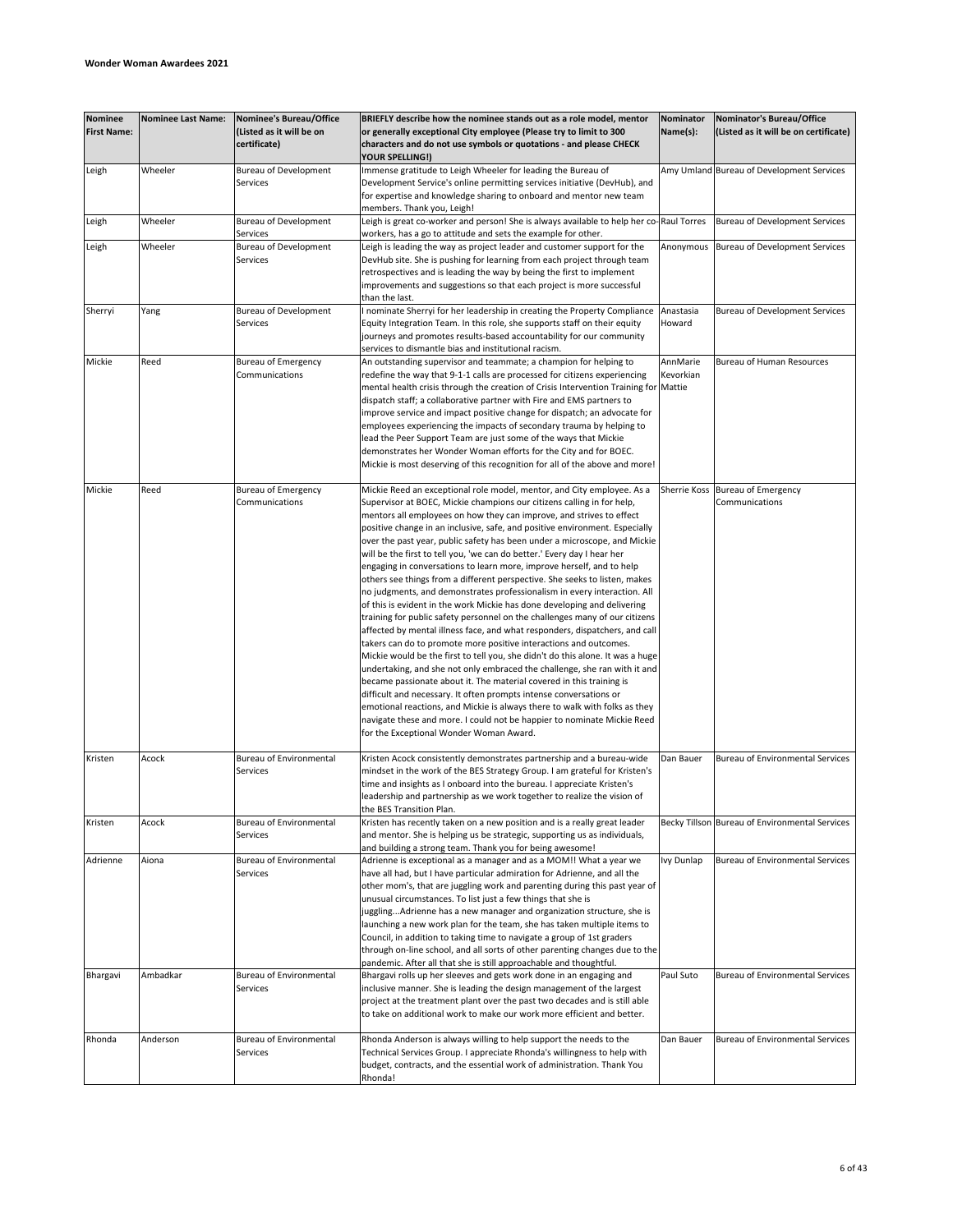| <b>Nominee</b><br><b>First Name:</b> | <b>Nominee Last Name:</b> | <b>Nominee's Bureau/Office</b><br>(Listed as it will be on<br>certificate) | BRIEFLY describe how the nominee stands out as a role model, mentor<br>or generally exceptional City employee (Please try to limit to 300<br>characters and do not use symbols or quotations - and please CHECK                                                                                                                                                                                                                                                                                                                                                                                                                                                                                                                                                                                                                                                                                                                                                                                                                                                | Nominator<br>Name(s): | Nominator's Bureau/Office<br>(Listed as it will be on certificate) |
|--------------------------------------|---------------------------|----------------------------------------------------------------------------|----------------------------------------------------------------------------------------------------------------------------------------------------------------------------------------------------------------------------------------------------------------------------------------------------------------------------------------------------------------------------------------------------------------------------------------------------------------------------------------------------------------------------------------------------------------------------------------------------------------------------------------------------------------------------------------------------------------------------------------------------------------------------------------------------------------------------------------------------------------------------------------------------------------------------------------------------------------------------------------------------------------------------------------------------------------|-----------------------|--------------------------------------------------------------------|
| Jane                                 | Bacchieri                 | Bureau of Environmental<br>Services                                        | <b>YOUR SPELLING!)</b><br>Jane Bacchieri leads the Integrated Planning group with a focus on the<br>important work of connecting and coordinating the planning work of the<br>bureau to increase benefit and lower risk. Jane's has helped me onboard<br>into BES and I appreciate Jane's collaborative approach and partnership as<br>we work together to realize the vision of the BES Transition Plan.                                                                                                                                                                                                                                                                                                                                                                                                                                                                                                                                                                                                                                                      | Dan Bauer             | <b>Bureau of Environmental Services</b>                            |
| Gayle                                | Bast                      | <b>Bureau of Environmental</b><br>Services                                 | Gayle Bast, as a long-tenured Sr. Business Systems Analyst within BES'<br>Information Systems and Mapping Division, has been paramount to<br>countless successes while supporting our customer's IT and Data-related<br>needs. As she enters retirement, it's imperative we acknowledge what<br>she's meant to her closest peers, BES' management team and her<br>countless stakeholders and sponsors. She's an incredible colleague, a<br>dedicated public servant and a fantastic person. So, while doesn't don a<br>cape, or wear fancy bulletproof wrist bands; and while she doesn't swoop<br>in on an invisible plane or brandish the Lasso of Truth, she is a Wonder<br>Woman. We still have some work to accomplish together, but I wanted to<br>also wish her a happy and memorable retirement. Thank you, Gayle, for<br>all you have contributed, for all of your analysis and consultations and for<br>all of your past and current successes. Everyone who's had the<br>opportunity to work with you, is better off for having had the experience. | Baron Howe            | Bureau of Environmental Services                                   |
| Katie                                | Bohren                    | <b>Bureau of Environmental</b><br>Services                                 | Katie is a consummate Wonder Woman and is an invaluable team player<br>for Field Operations. Katie is organized and prepared in her own areas of<br>responsibility, and she is always willing to put in long, hard hours to<br>support other Field Ops programs outside her direct Specialist leadership.<br>Additionally, Katie provides support and training for our newer team<br>members including our current two trainees, who are Wonder Women in<br>their own right.                                                                                                                                                                                                                                                                                                                                                                                                                                                                                                                                                                                   | Andy<br>Arnsberg      | <b>Bureau of Environmental Services</b>                            |
| Arielle                              | <b>Bradford</b>           | <b>Bureau of Environmental</b><br>Services                                 | Arielle believes so strongly in the outcomes she seeks that her beliefs<br>mold the path she is taking to get there. Her integrity and social justice<br>channel her actions and her voice as she strives for ways to increase<br>recruitment and retention of Black folks in the bureau. She champions for<br>equity, employee flexibility, and demands accountability from City<br>leadership.                                                                                                                                                                                                                                                                                                                                                                                                                                                                                                                                                                                                                                                               | Anonymous             | Bureau of Environmental Services                                   |
| Jennifer                             | Brashnyk                  | <b>Bureau of Environmental</b><br>Services                                 | Jenn B is a dominating force in the lab. WPCL is extremely lucky to have<br>her. She runs a multitude of analyses, maintains various complex<br>instruments, and somehow has found the time to train other employees.<br>All during an extremely difficult pandemic where a lot of us work in<br>person full time. Much appreciation and gratitude.                                                                                                                                                                                                                                                                                                                                                                                                                                                                                                                                                                                                                                                                                                            | MacKenzie             |                                                                    |
| Alice                                | Brawley-Chesworth         | <b>Bureau of Environmental</b><br>Services                                 | Alice Brawley-Chesworth is a people-centered leader dedicated to<br>building a bureau culture that supports the Core City Values and the great<br>employees dedicated to the purposeful work of the bureau. I appreciate<br>all your efforts and look forward to further partnership with you in this<br>important work.                                                                                                                                                                                                                                                                                                                                                                                                                                                                                                                                                                                                                                                                                                                                       | Dan Bauer             | <b>Bureau of Environmental Services</b>                            |
| Ana                                  | Brophy                    | <b>Bureau of Environmental</b><br>Services                                 | I have met Ana through serving with her on the DEEP Committee. In the<br>beginning I was struck by how informed and passionate she was on<br>several subjects. I have gotten to know her better working on Re-<br>Imagining DEEP, and then learning that she served on our Public Utility<br>Board, she knows more about my bureau than I do. She is tireless in her<br>commitment to all things worthwhile. Absolutely impressive, I look<br>forward to working with her in the future! Ana is a true Wonder Woman!                                                                                                                                                                                                                                                                                                                                                                                                                                                                                                                                           | Carol<br>Stahlke      | <b>Portland Water Bureau</b>                                       |
| Ana                                  | Brophy                    | Bureau of Environmental<br>Services                                        | Ana is an outstanding member of BES and our community at large. She is<br>very knowledgeable in her job, has a positive attitude and is always willing<br>to share her insight and help others. She is a champion and advocate for<br>equity and diversity within the Bureau and the City at large. Ana is a<br>proactive communicator, good listener and a valuable member our our<br>community!                                                                                                                                                                                                                                                                                                                                                                                                                                                                                                                                                                                                                                                              |                       | Anonymous Bureau of Environmental Services                         |
| Megan                                | Callahan                  | <b>Bureau of Environmental</b><br>Services                                 | Megan Callahan provides leadership to the important work of how we<br>communicate with those we serve. In my short time in the bureau I<br>greatly appreciate Megan's work and that of the Communications team to<br>align and strengthen our communications to better connect with the<br>community we serve.                                                                                                                                                                                                                                                                                                                                                                                                                                                                                                                                                                                                                                                                                                                                                 | Dan Bauer             | <b>Bureau of Environmental Services</b>                            |
| Kate                                 | Carone                    | <b>Bureau of Environmental</b><br>Services                                 | Kate is incredibly hard working, amazing mentor, always gives 110% and<br>keeps a positive attitude. She is a team player and role model for me.                                                                                                                                                                                                                                                                                                                                                                                                                                                                                                                                                                                                                                                                                                                                                                                                                                                                                                               | Svetlana<br>Hedin     | <b>Bureau of Environmental Services</b>                            |
| Debbie                               | Caselton                  | <b>Bureau of Environmental</b><br>Services                                 | Debbie is the City of Portland's Wonder Woman! There is nothing that she Carolyn Lee<br>can't do. Whether it's handling prickly community members, balancing<br>DEEP's budget, juggling multiple work duties, swimming or boxing, Debbie<br>makes this City work better and more efficiently. You are loved, Debbie!<br>Here's to you and all that you do!                                                                                                                                                                                                                                                                                                                                                                                                                                                                                                                                                                                                                                                                                                     |                       | Bureau of Parks and Recreation                                     |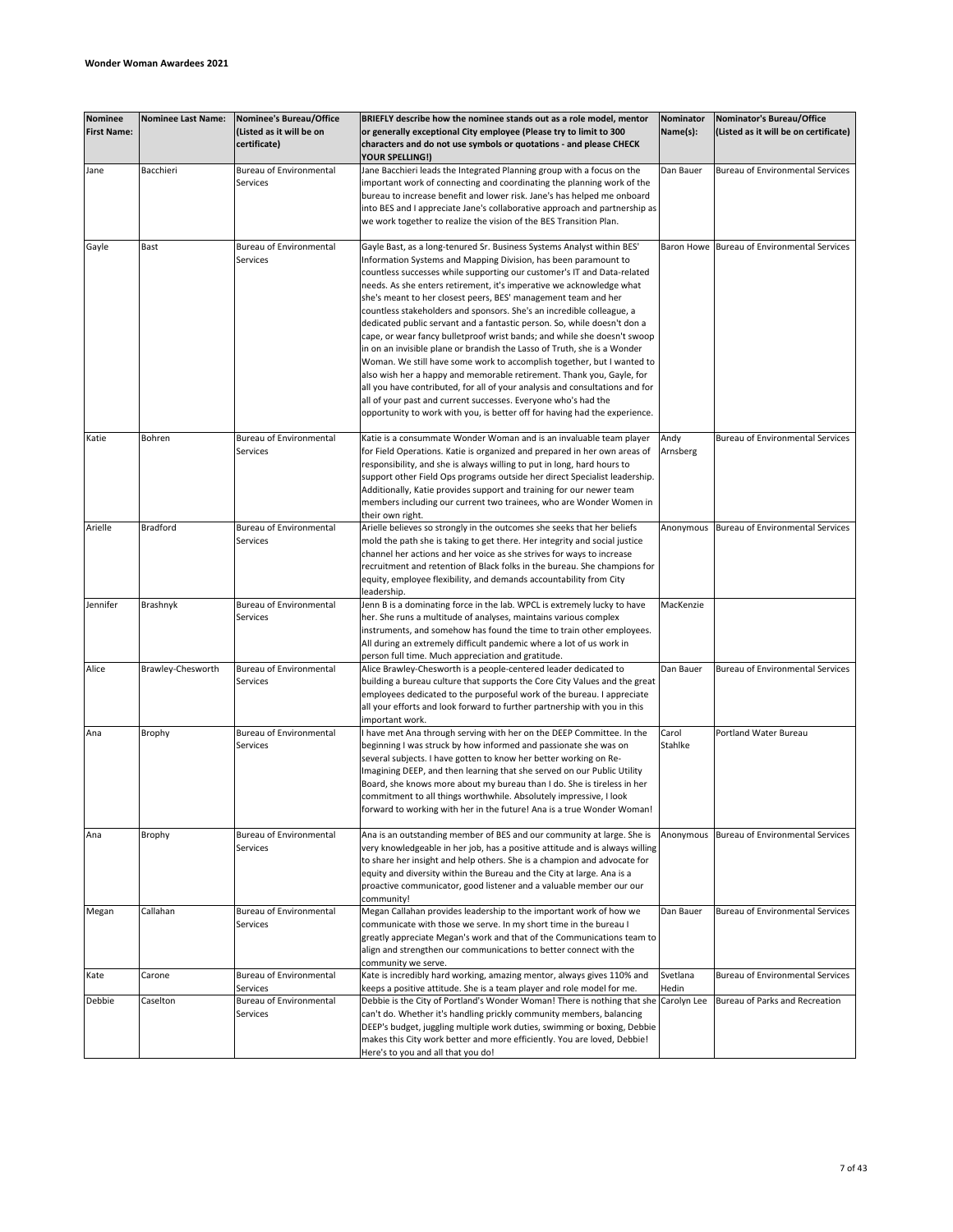| <b>Nominee</b>     | <b>Nominee Last Name:</b> | Nominee's Bureau/Office        | BRIEFLY describe how the nominee stands out as a role model, mentor                                                                          | Nominator   | Nominator's Bureau/Office               |
|--------------------|---------------------------|--------------------------------|----------------------------------------------------------------------------------------------------------------------------------------------|-------------|-----------------------------------------|
| <b>First Name:</b> |                           | (Listed as it will be on       | or generally exceptional City employee (Please try to limit to 300                                                                           | Name(s):    | (Listed as it will be on certificate)   |
|                    |                           | certificate)                   | characters and do not use symbols or quotations - and please CHECK                                                                           |             |                                         |
|                    |                           |                                | YOUR SPELLING!)                                                                                                                              |             |                                         |
| Debbie             | Caselton                  | <b>Bureau of Environmental</b> | I nominate Debbie Caselton, public involvement representative with BES,                                                                      | Cheryl Kuck | Bureau of Environmental Services        |
|                    |                           | Services                       | for her excellent teamwork in developing major process improvements,<br>program guidelines, information templates, and key messages for our  |             |                                         |
|                    |                           |                                | team. It has been so fun to work with her on special projects over the past                                                                  |             |                                         |
|                    |                           |                                | yearâ€" projects that we had wanted to do together for a long time.                                                                          |             |                                         |
|                    |                           |                                | During a year of a lot of challenges and losses, Debbie was and continues                                                                    |             |                                         |
|                    |                           |                                | to be present, helpful, positive, engaged, and eager to take on challenging                                                                  |             |                                         |
|                    |                           |                                | work. Debbie is a Wonder Woman!                                                                                                              |             |                                         |
| Debbie             | Caselton                  | <b>Bureau of Environmental</b> | Year after year, Debbie tirelessly supports and promotes women and the                                                                       | Liz         | <b>Bureau of Environmental Services</b> |
|                    |                           | Services                       | BIPOC population and their organizations. Debbie has helped and                                                                              | Moorhead    |                                         |
|                    |                           |                                | supported me personally these last couple of years and I sincerely                                                                           |             |                                         |
|                    |                           |                                | appreciate it. Also, she is pretty darn good at her REAL job as a public                                                                     |             |                                         |
| Debbie             | Caselton                  | <b>Bureau of Environmental</b> | involvement person. BES is so fortunate to have her!<br>Debbie is a true Wonder Woman and everyone's favorite. She is a                      | Shahrzad    | <b>Bureau of Environmental Services</b> |
|                    |                           | Services                       | perfectionist in what she does, committed to provide an exceptional                                                                          | Dey         |                                         |
|                    |                           |                                | service to the community and a problem solver. I don't know how she can                                                                      |             |                                         |
|                    |                           |                                | be involved with so many things on a daily basis while holding a smile on                                                                    |             |                                         |
|                    |                           |                                | her face. You rock Debbie!                                                                                                                   |             |                                         |
| Lynne              | Casey                     | <b>Bureau of Environmental</b> | Lynne Casey performs the valuable work of organizational management                                                                          | Dan Bauer   | <b>Bureau of Environmental Services</b> |
|                    |                           | Services                       | with a high level of skill and equanimity. Lynne's work is essential to all                                                                  |             |                                         |
|                    |                           |                                | areas of the bureau and Lynne demonstrates fairness and consistency in                                                                       |             |                                         |
|                    |                           |                                | centering the work on the best outcomes for the bureau.                                                                                      |             |                                         |
| Sheri              | Dauphinais                | <b>Bureau of Environmental</b> | Sheri been working on location since the start of COVID 19. Not only has                                                                     | Andrew      | <b>Bureau of Environmental Services</b> |
|                    |                           | Services                       | she been explementary when it comes to following the ever evolving rules Weiher                                                              |             |                                         |
|                    |                           |                                | for COVID 19 but she also is consistently looked for ways we could be                                                                        |             |                                         |
|                    |                           |                                | even safer, to be better than the minimum. She has also taken on the<br>extra role of Precast Pipe Plant inspections and handled these extra |             |                                         |
|                    |                           |                                | responsibilities well.                                                                                                                       |             |                                         |
| Jennifer           | Devlin                    | Bureau of Environmental        | Jennifer Devlin has inspiring wisdom. Her support and dedication during                                                                      | Svetlana    | <b>Bureau of Environmental Services</b> |
|                    |                           | <b>Services</b>                | reorganization are priceless. She is a fantastic person to work with and                                                                     | Hedin       |                                         |
|                    |                           |                                | she has solutions to many problems. She is my mentor, supervisor, and a                                                                      |             |                                         |
|                    |                           |                                | great human being who is passionate about equity.                                                                                            |             |                                         |
| Shahrzad           | Dey                       | Bureau of Environmental        | Shahrzad approaches her work in a professional manner, is a good                                                                             | Anonymous   | Bureau of Environmental Services        |
|                    |                           | Services                       | communicator and collaborator and is always willing to listen. Shahrzad                                                                      |             |                                         |
|                    |                           |                                | does a great job of balancing multiple priorities, listening to differing                                                                    |             |                                         |
| Elena              | Estrada                   | <b>Bureau of Environmental</b> | perspectives and is a great problem solver!<br>Elena works in the Risk and Safety department for BES. I was lucky to be                      | Pat Coles   | Portland Bureau of Transportation       |
|                    |                           | Services                       | able to work with her during 2020 to try and mitigate risk surrounding                                                                       |             |                                         |
|                    |                           |                                | COVID and workspaces. She has shown time and time again to be                                                                                |             |                                         |
|                    |                           |                                | knowable, reliable, and professional. She has worked to help employees                                                                       |             |                                         |
|                    |                           |                                | feel safer in their work environment. In an industry predominately                                                                           |             |                                         |
|                    |                           |                                | dominated by men she has made an impact. She commands the room                                                                               |             |                                         |
|                    |                           |                                | when she speaks while still being softly spoken. She continues to add                                                                        |             |                                         |
|                    |                           |                                | great advice and resources to safety committee's and her success has                                                                         |             |                                         |
|                    |                           |                                | been recognized by not only myself but her team. I have great respect for                                                                    |             |                                         |
|                    |                           |                                | who she is, what she does and what she will accomplish in the future.                                                                        |             |                                         |
| Veronica           | Ferguson                  | <b>Bureau of Environmental</b> | Veronica continues to impress me year after year in her role as the                                                                          | Liz         | <b>Bureau of Environmental Services</b> |
|                    |                           | Services                       | inspection manager. She encourages staff, promotes equity and diversity,                                                                     | Moorhead    |                                         |
|                    |                           |                                | and does everything she can to make sure COP BES construction projects                                                                       |             |                                         |
|                    |                           |                                | are completed safely, on time and with high quality. She never ceases to                                                                     |             |                                         |
|                    |                           |                                | amaze me. BES is fortunate to have her (and so am I!)                                                                                        |             |                                         |
|                    |                           |                                |                                                                                                                                              |             |                                         |
| Raechel            | Frogner                   | <b>Bureau of Environmental</b> | I nominate Raechel Frogner, design engineer with BES, for her excellent                                                                      | Cheryl Kuck | Bureau of Environmental Services        |
|                    |                           | Services                       | management of the NW Aspen Avenue Sewer Extension Project. It's a<br>challenging project to design, build, and communicate to the public.    |             |                                         |
|                    |                           |                                | Raechel's leadership has helped us move forward with BES, BDS, and City                                                                      |             |                                         |
|                    |                           |                                | Council approval to obtain temporary and permanent easements on                                                                              |             |                                         |
|                    |                           |                                | private properties. She keeps the project moving along on schedule,                                                                          |             |                                         |
|                    |                           |                                | works with me and other team members to determine how to approach                                                                            |             |                                         |
|                    |                           |                                | complex parts of the project, and helps us provide clear and accurate                                                                        |             |                                         |
|                    |                           |                                | information to the public. Raechel is a Wonder Woman!                                                                                        |             |                                         |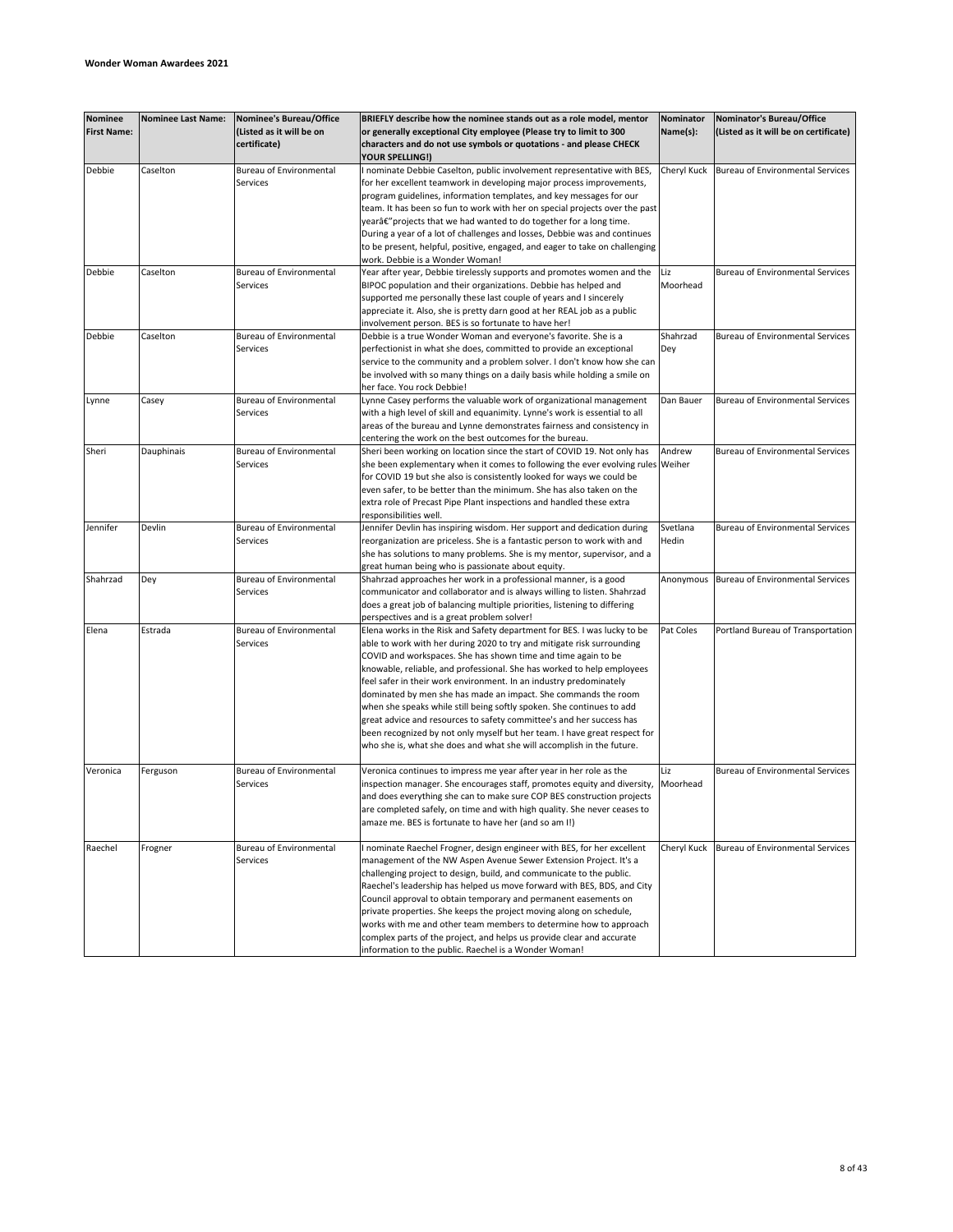| <b>Nominee</b><br><b>First Name:</b> | <b>Nominee Last Name:</b> | Nominee's Bureau/Office<br>(Listed as it will be on<br>certificate) | BRIEFLY describe how the nominee stands out as a role model, mentor<br>or generally exceptional City employee (Please try to limit to 300<br>characters and do not use symbols or quotations - and please CHECK<br><b>YOUR SPELLING!)</b>                                                                                                                                                                                                                                                                                                                                                                                                                                                                                                                                                                                                                                                                                                                                                                                                                                                                                                        | Nominator<br>Name(s): | Nominator's Bureau/Office<br>(Listed as it will be on certificate) |
|--------------------------------------|---------------------------|---------------------------------------------------------------------|--------------------------------------------------------------------------------------------------------------------------------------------------------------------------------------------------------------------------------------------------------------------------------------------------------------------------------------------------------------------------------------------------------------------------------------------------------------------------------------------------------------------------------------------------------------------------------------------------------------------------------------------------------------------------------------------------------------------------------------------------------------------------------------------------------------------------------------------------------------------------------------------------------------------------------------------------------------------------------------------------------------------------------------------------------------------------------------------------------------------------------------------------|-----------------------|--------------------------------------------------------------------|
| Janie                                | Garcilazo                 | <b>Bureau of Environmental</b><br>Services                          | Janie works in the super valuable and important Contracts team of our<br>bureau. For many people, like myself, figuring out contracts and getting<br>them approved is an exercise of Lovecraft-worthy horror that is rife with<br>moments of sheer paralysis as we gaze into the dark procedural abyss of<br>contracts. Janie manages to handle everything in this realm with almost<br>magical abilities. She is extremely helpful in answering questions, she is<br>fast at getting issues resolved, and she just knows what she is doing so<br>well and does it with such a pleasant, kind demeanor. Sometimes I ponder<br>if she has been sent from the future to save us from a full-blown<br>administrative apocalypse. I always appreciate her hard work and<br>professionalism; she always makes my job a lot easier. We are very lucky<br>to have her here at Environmental Services and at the City.                                                                                                                                                                                                                                   | Nishant<br>Parulekar  | <b>Bureau of Environmental Services</b>                            |
| Muriel                               | Gueissaz-Teufel           | <b>Bureau of Environmental</b><br>Services                          | When Muriel Gueissaz-Teufel started at BES, she began by designing<br>standard treatment plant projects, and she quickly emerged as a talented<br>engineer and natural leader. Muriel now leads the Secondary Treatment<br>Expansion Program (STEP), a \$400 million program to construct necessary<br>and required improvements at the Columbia Boulevard Wastewater<br>Treatment Plant. STEP is the bureau's second largest capital program<br>ever, only the combined sewer overflow program was larger. Muriel's<br>extensive engineering knowledge and experience and her impressive<br>leadership qualities have enabled her to excel at managing this massive<br>program. Under Muriel's highly effective leadership, the program is on<br>time and on budget. Muriel's calm demeanor is one of her most striking<br>attributes. Through the whirlwind that inevitably is part of a huge<br>engineering project, she is even-keeled, and her steady demeanor helps<br>others on the team to remain calm and focused. Muriel is respected by<br>everyone she works with. She is funny and engaging, and she is a pleasure<br>to work with. | Amy<br>Chomowicz      | <b>Bureau of Environmental Services</b>                            |
| Angela                               | Henderson                 | <b>Bureau of Environmental</b><br>Services                          | Angela Henderson's essential work to advance Equity and Anti-Racism in<br>our bureau is greatly appreciated. Angela brings vision and insights to the<br>work that allow us all to center on the importance and obligation we have<br>to build a more just society. I appreciate our partnership to advance these<br>core city values.                                                                                                                                                                                                                                                                                                                                                                                                                                                                                                                                                                                                                                                                                                                                                                                                           | Dan Bauer             | <b>Bureau of Environmental Services</b>                            |
| Susan                                | Hjorten                   | <b>Bureau of Environmental</b><br>Services                          | I nominate Susan Hjorten, design engineer and program manager with<br>BES, for her excellent leadership of the Downtown-Old Town Sewer<br>Rehabilitation Program. She knows what it takes to work in the<br>challenging environment of downtown, where sewer pipes are 150 years<br>old, the streets are full of public and private utility lines and cables, transit<br>tracks have to stay open to keep people moving, businesses are dealing<br>with the devastating impacts of COVID-19, residents are tired of being<br>stuck at home for a year, and high rise buildings cannot go without water<br>and sewer service. Susan knows how to get the job done, and she knows<br>how to do it as a leader of a collaborative team whose trust and<br>admiration she has earned. Susan is a Wonder Woman!                                                                                                                                                                                                                                                                                                                                       | Cheryl Kuck           | <b>Bureau of Environmental Services</b>                            |
| Kristine                             | Irvine                    | <b>Bureau of Environmental</b><br>Services                          | I nominate Kristine Irvine, safety and risk officer with BES, for her<br>excellent leadership of our bureau's safety and risk work. She helps to<br>ensure that our capital projects are constructed safely, according to<br>specifications, codes, and best practices. Through her positive spirit of<br>collaboration, teaching, modeling, and commitment, she helps our<br>construction teams be successful. Further, her communication style<br>makes it easy to talk through issues together and come up with solutions<br>that everyone can get on board with, for safety. Kristine is a Wonder<br>Woman!                                                                                                                                                                                                                                                                                                                                                                                                                                                                                                                                  |                       | Cheryl Kuck Bureau of Environmental Services                       |
| Cara                                 | Jung                      | <b>Bureau of Environmental</b><br>Services                          | Cara has been instrumental in keeping the lab functioning throughout the MacKenzie<br>pandemic, which has been an extreme challenge. She has been filling a<br>double role as Chemist and QA Coordinator for a whole year and is always<br>looking for new ways to solve problems. Thank you Cara!                                                                                                                                                                                                                                                                                                                                                                                                                                                                                                                                                                                                                                                                                                                                                                                                                                               | Zirk                  | Bureau of Environmental Services                                   |
| Cheryl                               | Kuck                      | <b>Bureau of Environmental</b><br>Services                          | Cheryl has been a huge reason I have been successful at my job at<br>Environmental Services. She has kindly encouraged me, mentored me,<br>and helped me advance my goals over the years. She truly advocates for<br>and mentors all of her peers, is a true team player with all teams that she<br>participates with, and is a true friend to her teammates as well. A true<br>Wonder Woman!                                                                                                                                                                                                                                                                                                                                                                                                                                                                                                                                                                                                                                                                                                                                                    | Debbie<br>Caselton    | Bureau of Environmental Services                                   |
| Viola                                | Lai                       | <b>Bureau of Environmental</b><br>Services                          | I nominate Viola Lai, geotechnical engineer with BES, for her excellent<br>service to capital improvement projects that repair and replace public<br>sewer infrastructure in challenging environments. Her expertise to help us<br>understand underground conditions, soil and rock types, ground stability<br>issues, landslide risk, potential impacts of vibration on public and private<br>property, and other geotechnical details is critical to ensuring a successful<br>and safe project. Because of the good person she is, it is easy and safe for<br>me to ask her for help with my communications about technical matters.<br>Viola is a Wonder Woman!                                                                                                                                                                                                                                                                                                                                                                                                                                                                               |                       | Cheryl Kuck Bureau of Environmental Services                       |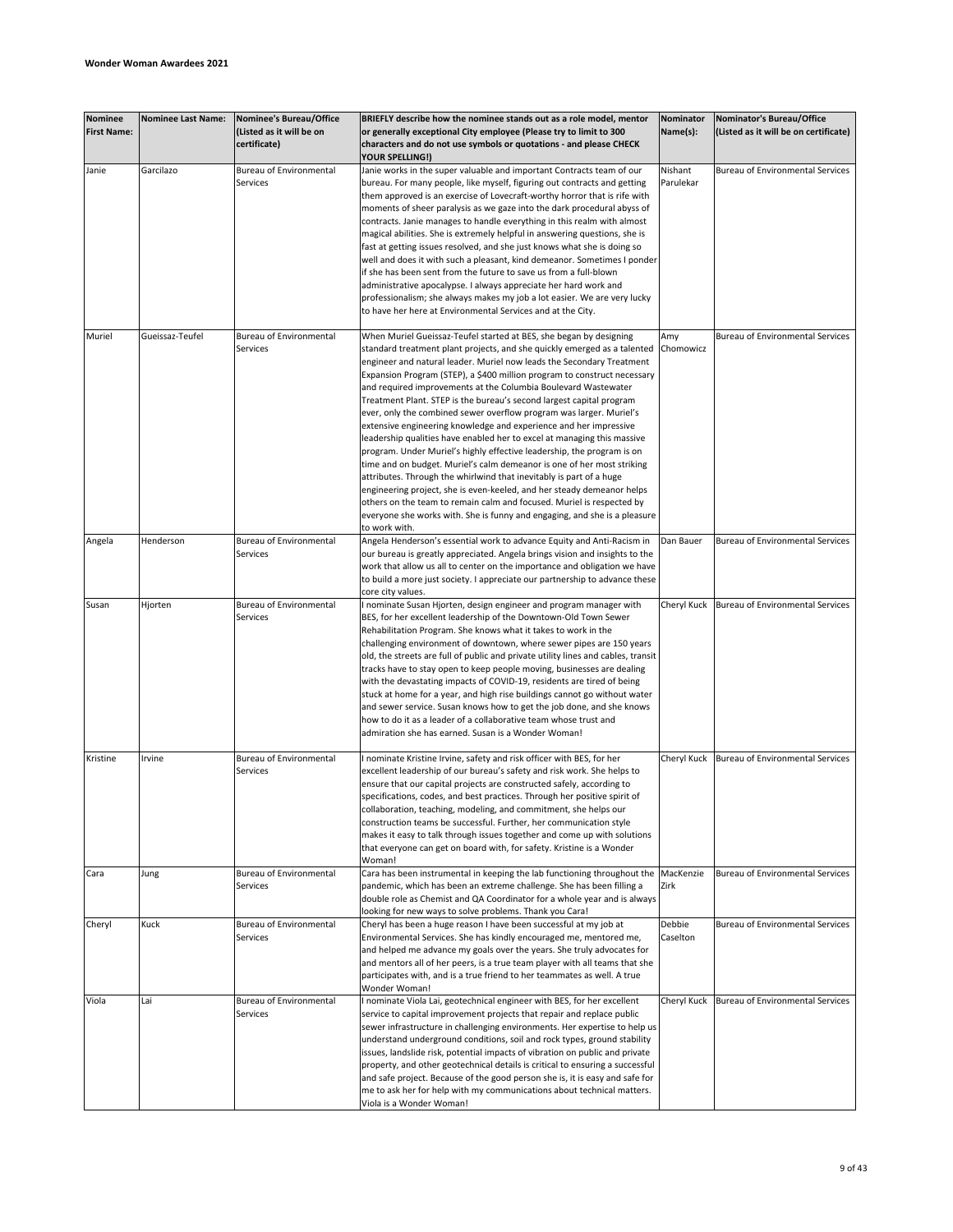| Nominee<br><b>First Name:</b> | <b>Nominee Last Name:</b> | <b>Nominee's Bureau/Office</b><br>(Listed as it will be on<br>certificate) | BRIEFLY describe how the nominee stands out as a role model, mentor<br>or generally exceptional City employee (Please try to limit to 300<br>characters and do not use symbols or quotations - and please CHECK | Nominator<br>Name(s): | Nominator's Bureau/Office<br>(Listed as it will be on certificate) |
|-------------------------------|---------------------------|----------------------------------------------------------------------------|-----------------------------------------------------------------------------------------------------------------------------------------------------------------------------------------------------------------|-----------------------|--------------------------------------------------------------------|
|                               |                           |                                                                            | YOUR SPELLING!)                                                                                                                                                                                                 |                       |                                                                    |
| Viola                         | Lai                       | Bureau of Environmental                                                    | Viola is a Geotechnical Engineer in BES. She is smart, detail oriented and                                                                                                                                      | Liz                   | Bureau of Environmental Services                                   |
|                               |                           | Services                                                                   | thorough in her investigations and reports. She cares about the well being                                                                                                                                      | Moorhead              |                                                                    |
|                               |                           |                                                                            | of her coworkers and is on the safety committee. She is actively working                                                                                                                                        |                       |                                                                    |
|                               |                           |                                                                            | on walking through the materials testing lab to ensure it is a safe place to                                                                                                                                    |                       |                                                                    |
|                               |                           |                                                                            | work and to ensure emergency notifications and egress plans are in place.                                                                                                                                       |                       |                                                                    |
|                               |                           |                                                                            | truly appreciate everything Viola does.                                                                                                                                                                         |                       |                                                                    |
| Ashley                        | Lopez                     | Bureau of Environmental                                                    | Thank you and Good Job to Ashley Lopez! Thank you for your assistance                                                                                                                                           | Colleen               | <b>Bureau of Environmental Services</b>                            |
|                               |                           | Services                                                                   | and support on the update of the 2020 Standard Construction                                                                                                                                                     | Harold                |                                                                    |
|                               |                           |                                                                            | Specifications, and the associated Special Provisions, and everything else                                                                                                                                      |                       |                                                                    |
|                               |                           |                                                                            | you do. These documents are vital to all city bureaus delivering their core                                                                                                                                     |                       |                                                                    |
|                               |                           |                                                                            | services. It takes an incredible amount of focus and clear and concise                                                                                                                                          |                       |                                                                    |
|                               |                           |                                                                            | writing to do this well. The time and attention you paid made a difference                                                                                                                                      |                       |                                                                    |
|                               |                           |                                                                            | in the end product. The "Can do" attitude and matter of fact comments                                                                                                                                           |                       |                                                                    |
|                               |                           |                                                                            | were priceless, as well as the knowledge and experience you showed                                                                                                                                              |                       |                                                                    |
|                               |                           |                                                                            | throughout was exceptional. Couldn't have done it without you!                                                                                                                                                  |                       |                                                                    |
| Lisa                          | Marolf                    | <b>Bureau of Environmental</b>                                             | Lisa Marolf does and outstanding job managing the complexities and                                                                                                                                              | Dan Bauer             | <b>Bureau of Environmental Services</b>                            |
|                               |                           | Services                                                                   | challenges of the Director's office and the BLT. I appreciate that no matter                                                                                                                                    |                       |                                                                    |
|                               |                           |                                                                            | how hectic the moment is Lisa demonstrates poise to balance the work                                                                                                                                            |                       |                                                                    |
|                               |                           |                                                                            | and help me move items forward.                                                                                                                                                                                 |                       |                                                                    |
| Karen                         | Martinek                  | <b>Bureau of Environmental</b>                                             | nominate Karen Martinek, graphic designer with BES, for her excellent                                                                                                                                           | Cheryl Kuck           | <b>Bureau of Environmental Services</b>                            |
|                               |                           | Services                                                                   | leadership of our bureau's webpage migration work to move, refresh, re-                                                                                                                                         |                       |                                                                    |
|                               |                           |                                                                            | think, re-design, and re-write all of our webpages in the City's new                                                                                                                                            |                       |                                                                    |
|                               |                           |                                                                            | Portland.gov format. She approached this ongoing challenge the way she                                                                                                                                          |                       |                                                                    |
|                               |                           |                                                                            | approaches every projectâ€"with a positive attitude, a spirit of                                                                                                                                                |                       |                                                                    |
|                               |                           |                                                                            | collaboration, an unwavering optimism, a commitment to excellent                                                                                                                                                |                       |                                                                    |
|                               |                           |                                                                            | customer service, an open mind, and the technical skills to make the                                                                                                                                            |                       |                                                                    |
|                               |                           |                                                                            | project successful. Her patience, grace, good humor, and guidance help us                                                                                                                                       |                       |                                                                    |
|                               |                           |                                                                            | all navigate this new environment, learn new webpage skills, and take on                                                                                                                                        |                       |                                                                    |
|                               |                           |                                                                            | our related tasks with enthusiasm and confidence. Karen is a Wonder                                                                                                                                             |                       |                                                                    |
|                               |                           |                                                                            | Woman!                                                                                                                                                                                                          |                       |                                                                    |
| Karen                         | Martinek                  | <b>Bureau of Environmental</b>                                             | Karen Martinek is the graphic designer for BES. She manages to                                                                                                                                                  | Taffy                 | <b>Bureau of Environmental Services</b>                            |
|                               |                           | Services                                                                   | accomplish a super-human amount of work, supporting the needs of BES                                                                                                                                            | Spencer               |                                                                    |
|                               |                           |                                                                            | employees and helping to inform customers about our work. Not only                                                                                                                                              |                       |                                                                    |
|                               |                           |                                                                            | does she work hard, she works beautifully. Her design work is always                                                                                                                                            |                       |                                                                    |
|                               |                           |                                                                            | creative, thoughtful, visually appealing, and on brand for BES. She does all                                                                                                                                    |                       |                                                                    |
|                               |                           |                                                                            | this with a positive, helpful attitude and strategic approach to                                                                                                                                                |                       |                                                                    |
|                               |                           |                                                                            | communications. She is a role model and an exceptional and vital member                                                                                                                                         |                       |                                                                    |
|                               |                           |                                                                            | of the BES team. Thank you, Karen!                                                                                                                                                                              |                       |                                                                    |
| Liz                           | Moorhead                  | <b>Bureau of Environmental</b>                                             | Liz is a thoughtful leader who has dedicated her life to the advancement                                                                                                                                        | Ana Brophy            | <b>Bureau of Environmental Services</b>                            |
|                               |                           | Services                                                                   | of others and is recognized as an ambassador for women through her                                                                                                                                              |                       |                                                                    |
|                               |                           |                                                                            | dedication to increasing diversity in the workforce, improving the work                                                                                                                                         |                       |                                                                    |
|                               |                           |                                                                            | culture, striving to give agency to her employees, and giving exemplary                                                                                                                                         |                       |                                                                    |
|                               |                           |                                                                            | public service with courage and integrity.                                                                                                                                                                      |                       |                                                                    |
| Molly                         | Nause-McCord              | <b>Bureau of Environmental</b>                                             | Molly is an amazing role model. Prior to COVID, she facilitated fun                                                                                                                                             | Ana Brophy            | <b>Bureau of Environmental Services</b>                            |
|                               |                           | Services                                                                   | learning sessions for employee kids during Bring Your Kid to Work Day.                                                                                                                                          |                       |                                                                    |
|                               |                           |                                                                            | During COVID, she put together weekly activities and presentations for                                                                                                                                          |                       |                                                                    |
|                               |                           |                                                                            | the kids that were not attending school. This brought daily joy to their                                                                                                                                        |                       |                                                                    |
|                               |                           |                                                                            | lives while giving the parent a break.                                                                                                                                                                          |                       |                                                                    |
| Molly                         | Nause-McCord              | <b>Bureau of Environmental</b>                                             | I nominate Molly Nause-McCord, maintenance engineer with BES, for her Cheryl Kuck Bureau of Environmental Services                                                                                              |                       |                                                                    |
|                               |                           | Services                                                                   | excellent service to the bureau, to the public, and to teams like the Public                                                                                                                                    |                       |                                                                    |
|                               |                           |                                                                            | Involvement team I'm a part of. She helps solve difficult problems                                                                                                                                              |                       |                                                                    |
|                               |                           |                                                                            | because she's resourceful, creative, smart, determined, and genuinely                                                                                                                                           |                       |                                                                    |
|                               |                           |                                                                            | interested in helping people as well as the engineering details of it all. I                                                                                                                                    |                       |                                                                    |
|                               |                           |                                                                            | learn something new every time we get to work together. Molly is a                                                                                                                                              |                       |                                                                    |
|                               |                           |                                                                            | Wonder Woman!                                                                                                                                                                                                   |                       |                                                                    |
| Emily                         | <b>Neuhaus</b>            | <b>Bureau of Environmental</b>                                             | I nominate Emily Neuhaus, construction manager with BES, for her                                                                                                                                                | Cheryl Kuck           | Bureau of Environmental Services                                   |
|                               |                           | Services                                                                   | excellent management of the complex project NW Thurman Sewer                                                                                                                                                    |                       |                                                                    |
|                               |                           |                                                                            | Reconstruction Project. An already challenging project was made more                                                                                                                                            |                       |                                                                    |
|                               |                           |                                                                            | challenging by COVID-19, but she has kept the team united, on task,                                                                                                                                             |                       |                                                                    |
|                               |                           |                                                                            | working in a spirit of collaboration and creative problem solving. I                                                                                                                                            |                       |                                                                    |
|                               |                           |                                                                            | appreciate how she works with the project team to help us respond to                                                                                                                                            |                       |                                                                    |
|                               |                           |                                                                            | and resolve public concerns and issues. Emily is a Wonder Woman!                                                                                                                                                |                       |                                                                    |
| Cedar                         | Nickels                   | <b>Bureau of Environmental</b>                                             | Cedar has demonstrated that there is space and a place for women who                                                                                                                                            | Ana Brophy            | <b>Bureau of Environmental Services</b>                            |
|                               |                           | Services                                                                   | wear steel-toed boots to work and has successfully challenged the                                                                                                                                               |                       |                                                                    |
|                               |                           |                                                                            | inspection world of work typically occupied by males. She empowers and                                                                                                                                          |                       |                                                                    |
|                               |                           |                                                                            | supports other women in the workplace, advocates for change, leads by                                                                                                                                           |                       |                                                                    |
|                               |                           |                                                                            | example, and practices inclusive collaborative management.                                                                                                                                                      |                       |                                                                    |
| Christa                       | Overby                    | <b>Bureau of Environmental</b>                                             | Christa is awesome! She and her teams have been faced with huge                                                                                                                                                 |                       | Becky Tillson Bureau of Environmental Services                     |
|                               |                           | Services                                                                   | challenges this year and she is a great leader and is collaborative and                                                                                                                                         |                       |                                                                    |
|                               |                           |                                                                            | thoughtful. It's been great working on the taskforce with you, Christa!                                                                                                                                         |                       |                                                                    |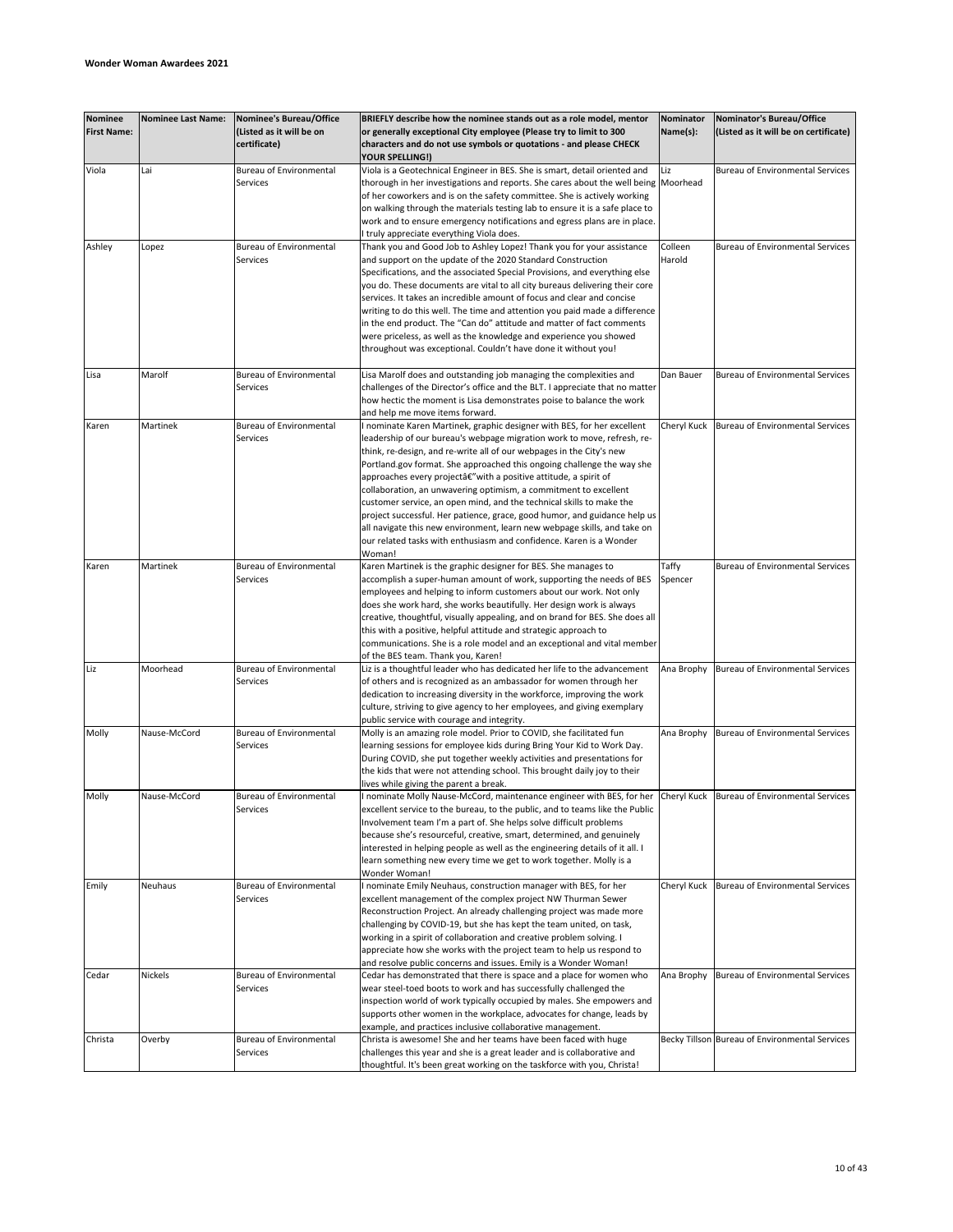| Nominee<br><b>First Name:</b> | <b>Nominee Last Name:</b> | <b>Nominee's Bureau/Office</b><br>(Listed as it will be on<br>certificate) | BRIEFLY describe how the nominee stands out as a role model, mentor<br>or generally exceptional City employee (Please try to limit to 300<br>characters and do not use symbols or quotations - and please CHECK                                                                                                                                                                                                                                                                                                                                                                                                                                                                                                                                                                                                                                                                             | Nominator<br>Name(s): | Nominator's Bureau/Office<br>(Listed as it will be on certificate) |
|-------------------------------|---------------------------|----------------------------------------------------------------------------|---------------------------------------------------------------------------------------------------------------------------------------------------------------------------------------------------------------------------------------------------------------------------------------------------------------------------------------------------------------------------------------------------------------------------------------------------------------------------------------------------------------------------------------------------------------------------------------------------------------------------------------------------------------------------------------------------------------------------------------------------------------------------------------------------------------------------------------------------------------------------------------------|-----------------------|--------------------------------------------------------------------|
| Marveita                      | Redding                   | Bureau of Environmental<br>Services                                        | YOUR SPELLING!)<br>Marveita Redding is a gracious partner and thoughtful leader of the<br>Delivery Programs Workgroup. Marveita's willingness to help provide my<br>group resources and assistance in times of staffing constraints as well as<br>Marveita's welcoming and onboarding me into the bureau is greatly<br>appreciated.                                                                                                                                                                                                                                                                                                                                                                                                                                                                                                                                                         | Dan Bauer             | Bureau of Environmental Services                                   |
| Elisabeth                     | Reese Cadigan             | <b>Bureau of Environmental</b><br>Services                                 | On March 5th, BES underwent an institutional reorganization and<br>Elisabeth was thrust into a high responsibility, high stress leadership<br>position managing an entirely new team of 35 people. As if that wasn't<br>enough responsibility, two weeks later she spearheaded the formation of<br>a COVID task force to not only face the immediate needs like technology,<br>safety, operations, but also the long term needs like employee health and<br>support, reentry, etc. She did all of this while still doing parts of her old<br>job managing the bureau's permitting team, supporting her two children<br>through distance learning, and maintaining her own health, sanity and<br>humor. She is a superstar indeed!                                                                                                                                                           |                       | Kaitlin Lovell Bureau of Environmental Services                    |
| Kerry                         | Rubin                     | <b>Bureau of Environmental</b><br>Services                                 | Kerry Rubin's willingness to step into an interim BLT role at a time of<br>transition is commendable. Kerry acclimated to the new role quickly<br>contributing fully her insights and ideas to the BLT and is a great partner<br>to her BLT peers. I appreciate Kerry's partnership to advance the work of<br>the BLT and the bureau.                                                                                                                                                                                                                                                                                                                                                                                                                                                                                                                                                       | Dan Bauer             | <b>Bureau of Environmental Services</b>                            |
| Kerry                         | Rubin                     | <b>Bureau of Environmental</b><br>Services                                 | Kerry Rubin is a steady, collaborative leader who rolls up her sleeves to<br>get work done--driving herself and her team members as we update and<br>improve the BES Capital Improvement Program delivery process. She<br>brings fresh energy and expertise to BES, and keeps the focus on<br>achievable, critical tasks, strategically chipping away at process<br>improvement work. Kerry is a good role model in how to accomplish a big<br>vision and goals with achievable steps, not letting perfection distract from<br>getting things done. She has stepped up to numerous leadership roles in<br>her time at BES, most recently as the interim Chief Engineer while also<br>continuing to help incubate the new BES Project Management Office.<br>Kerry manages this all with grace, professionalism, and honesty during the<br>challenges of working with young children at home. | Anonymous             | <b>Bureau of Environmental Services</b>                            |
| Linda                         | Scheffler                 | <b>Bureau of Environmental</b><br>Services                                 | Linda Scheffler exemplifies the best of public service. Linda's dedication to Dan Bauer<br>her work and the quality of the work she performs is outstanding. Linda is<br>a consummate partner, a big picture thinker who is not lost in detail, and<br>an excellent manager who always leads by example. Linda is a role model<br>for us all.                                                                                                                                                                                                                                                                                                                                                                                                                                                                                                                                               |                       | <b>Bureau of Environmental Services</b>                            |
| Jennifer                      | Shackelford               | <b>Bureau of Environmental</b><br>Services                                 | Jennifer Shackelford's unflappable ability to lead the Water Pollution<br>Control Laboratory was on full display in 2020. Under Jennifer's leadership<br>the WPCL continued to meet service and quality levels despite all the<br>challenges that 2020 brought to how we work. Throughout 2020 Jennifer<br>and her team continued to think outside the box and deal with challenges<br>and constraints to provide these essential services to our partners to the<br>community.                                                                                                                                                                                                                                                                                                                                                                                                             | Dan Bauer             | <b>Bureau of Environmental Services</b>                            |
| Jennifer                      | Shackelford               | <b>Bureau of Environmental</b><br>Services                                 | Jennifer has dedicated her career to making the BES Water Pollution<br>Control Laboratory (WPCL) a high-quality and well-respected<br>environmental laboratory. She began as a chemist, and due to her<br>attention to detail and quality she became the Quality Assurance<br>Coordinator. Most recently she was promoted to Lab Manager and clearly<br>has the trust of her staff and creates a great working environment.<br>Jennifer and the work she leads at the WPCL are an incredible asset to BES<br>and the City! Jennifer is an exceptional employee who does great work<br>without any desire for recognition but is definitely worthy.                                                                                                                                                                                                                                          | Peter<br>Abrams       | <b>Bureau of Environmental Services</b>                            |
| Brenda                        | Sherwood                  | <b>Bureau of Environmental</b><br>Services                                 | Brenda is a go to resource for pump station engineering. She has<br>developed her skillset to solve challenging pump station and force main<br>issues. She is responsive, thoughtful, and thorough in developing plans<br>and resolving technical issues. He hard work and dedication help the<br>bureau provide improved service to our community.                                                                                                                                                                                                                                                                                                                                                                                                                                                                                                                                         | Paul Suto             | <b>Bureau of Environmental Services</b>                            |
| Kira                          | Smith                     | <b>Bureau of Environmental</b><br>Services                                 | Kira is a wonderful teammate. She is dedicated to doing good work and<br>doing the work well, and she knows how to roll with the punches and<br>remain upbeat.                                                                                                                                                                                                                                                                                                                                                                                                                                                                                                                                                                                                                                                                                                                              | Jennifer<br>Karps     | <b>Bureau of Environmental Services</b>                            |
| Taffy                         | Spencer                   | <b>Bureau of Environmental</b><br>Services                                 | Taffy does a great job month after month, year after year, developing the<br>BES Clarifier. It keeps us all informed and current on recent affairs. I<br>appreciate all her efforts.                                                                                                                                                                                                                                                                                                                                                                                                                                                                                                                                                                                                                                                                                                        | Liz<br>Moorhead       | <b>Bureau of Environmental Services</b>                            |
| Tonya                         | Stephens                  | <b>Bureau of Environmental</b><br>Services                                 | Tonya Stephens has done an outstanding job helping me onboard into<br>BES. I appreciate her patience and thorough knowledge to help me<br>connect the dots as acclimate to my new role. I appreciate Tonya's<br>confidence and can-do mindset, always willing to lend a hand and step<br>into growth roles and contribute in new ways in the organization.                                                                                                                                                                                                                                                                                                                                                                                                                                                                                                                                  | Dan Bauer             | <b>Bureau of Environmental Services</b>                            |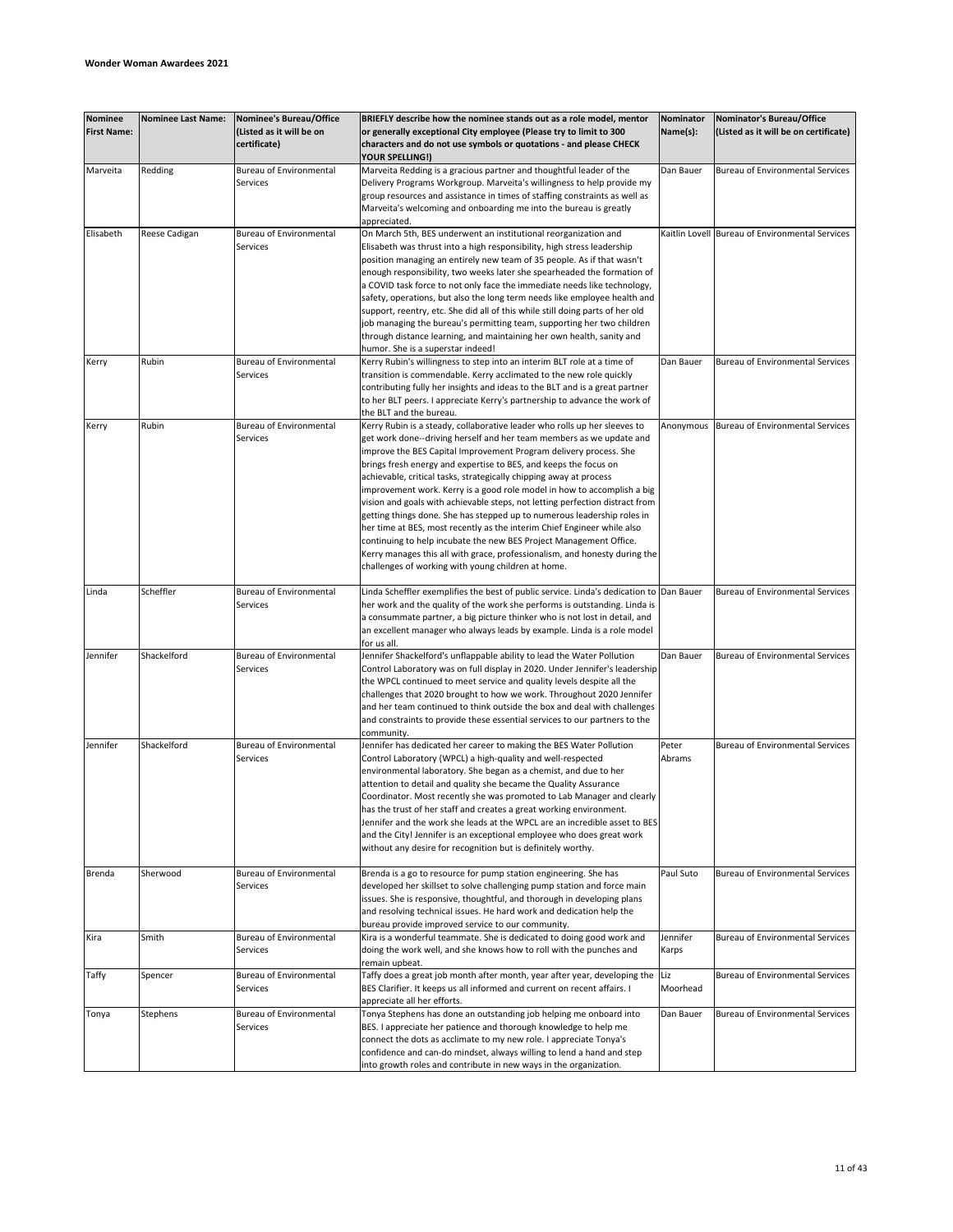| <b>Nominee</b><br><b>First Name:</b> | <b>Nominee Last Name:</b> | Nominee's Bureau/Office<br>(Listed as it will be on<br>certificate) | BRIEFLY describe how the nominee stands out as a role model, mentor<br>or generally exceptional City employee (Please try to limit to 300<br>characters and do not use symbols or quotations - and please CHECK                                                                                                                                                                                                                                                                                                                                                                                                                                                                                                                                  | Nominator<br>Name(s): | Nominator's Bureau/Office<br>(Listed as it will be on certificate) |
|--------------------------------------|---------------------------|---------------------------------------------------------------------|--------------------------------------------------------------------------------------------------------------------------------------------------------------------------------------------------------------------------------------------------------------------------------------------------------------------------------------------------------------------------------------------------------------------------------------------------------------------------------------------------------------------------------------------------------------------------------------------------------------------------------------------------------------------------------------------------------------------------------------------------|-----------------------|--------------------------------------------------------------------|
| Monica                               | Stone                     | <b>Bureau of Environmental</b><br>Services                          | YOUR SPELLING!)<br>Monica is a dedicated and talented juggler of tasks and helper of all in our<br>Treatment and Pumping Systems Division group. She takes on extra tasks,<br>helps us keep organized and truly goes above and beyond in her work.                                                                                                                                                                                                                                                                                                                                                                                                                                                                                               |                       | Darin Wilson Bureau of Environmental Services                      |
| Monica                               | Stone                     | <b>Bureau of Environmental</b><br>Services                          | She is truly a wonder woman!<br>What do you call a person who is amazing at her job, does something like<br>three additional jobs and then is also available to support everyone in our<br>section with literally anything we might ever conceivably need? Luckily for                                                                                                                                                                                                                                                                                                                                                                                                                                                                           | Peter<br>Hesford      | <b>Bureau of Environmental Services</b>                            |
|                                      |                           |                                                                     | me there is a word for that sort of person, a Wonder Woman. And really<br>luckily for me, this superhero actually exists, and she is on my team.<br>Monica, your skills, your brains, your patience and your efforts are truly<br>wonderous. Thank-you for being our Wonder Woman.                                                                                                                                                                                                                                                                                                                                                                                                                                                               |                       |                                                                    |
| Jessica                              | Terlikowski               | <b>Bureau of Environmental</b><br>Services                          | Jessica is a real leader in our organization. She is positive, collaborative,<br>smart, forward-thinking and bold. She is a wonderful asset to our team!                                                                                                                                                                                                                                                                                                                                                                                                                                                                                                                                                                                         |                       | Becky Tillson Bureau of Environmental Services                     |
| Becky                                | Tillson                   | Bureau of Environmental<br>Services                                 | Becky Tillson is doing an excellent job of advancing the BES Transition Plan Dan Bauer<br>which is important work that engages all areas of the bureau. Becky is an<br>excellent communicator and I appreciate the insights and partnership<br>Becky provides in the Technical Services Groups efforts to support the<br>Transition Plan.                                                                                                                                                                                                                                                                                                                                                                                                        |                       | Bureau of Environmental Services                                   |
| Dawn                                 | Uchiyama                  | <b>Bureau of Environmental</b><br>Services                          | Dawn Uchiyama is a thoughtful and people-centered leader. Dawn's<br>ability to advance the essential work of the bureau hand in hand with how<br>best to support our teams during challenging times builds a culture that<br>allows everyone to be their best selves in their work.                                                                                                                                                                                                                                                                                                                                                                                                                                                              | Dan Bauer             | <b>Bureau of Environmental Services</b>                            |
| Dawn                                 | Uchiyama                  | <b>Bureau of Environmental</b><br>Services                          | Dawn has stepped out of the box many times this year, to lead new and<br>innovative efforts for the bureau. She is willing to have the hard<br>conversations that will lead the bureau to be better and different and take<br>us to the next level.                                                                                                                                                                                                                                                                                                                                                                                                                                                                                              | Ronnie<br>Mompelier   | <b>Bureau of Environmental Services</b>                            |
| Shyvonne                             | Williams                  | <b>Bureau of Environmental</b><br>Services                          | Shyvonne Williams leads from the heart to further our personal growth<br>and understanding of Equity and Anti-Racism. I appreciate the time we<br>have spent expanding my understanding of self and how to center in this<br>work in lasting ways to benefit the community.                                                                                                                                                                                                                                                                                                                                                                                                                                                                      | Dan Bauer             | <b>Bureau of Environmental Services</b>                            |
| Niki                                 | Gillespie                 | <b>Bureau of Housing</b>                                            | There are simply not enough superlatives to express my admiration and<br>respect for Niki. I've seen too many examples to list of her professionalism<br>and resiliency. Her ardent compassion for those we serve is tempered by<br>meticulous reasoning skills, objectively applied. The work we do can be<br>heartbreaking even under the best of circumstances. It takes a special<br>kind of person to resist becoming hardened by it and, instead, to blossom<br>in the crucible. Niki proves her mettle every day.                                                                                                                                                                                                                         | worker                | A grateful co-Bureau of Housing                                    |
| Dyvisha                              | Gordon                    | <b>Bureau of Housing</b>                                            | A community leader that is always going above and beyond to connect<br>Portland to the City. Dyvisha speaks truth to power and is a humble<br>advocate.                                                                                                                                                                                                                                                                                                                                                                                                                                                                                                                                                                                          |                       | Niki Gillespie Bureau of Housing                                   |
| Uma                                  | Krishnan                  | <b>Bureau of Housing</b>                                            | Uma has tirelessly worked for the City for 14 years - a decade with the<br>Planning Bureau and four year with Housing. She is knowledgeable, kind<br>and respectful. She tries to be responsive to community needs and does<br>not lose her patience even under trying circumstances. In person, Uma is<br>gentle and graceful and cares deeply about the plight of population<br>experiencing homelessness and other hardships.                                                                                                                                                                                                                                                                                                                 | Anonymous             | <b>Bureau of Housing</b>                                           |
| Molly                                | Luft                      | <b>Bureau of Housing</b>                                            | Molly's devotion to providing genuine compassion, thoughtful advice,<br>equity-minded support and guidance to every community member and<br>team member she interacts with makes her an exceptional city employee.<br>She provides leadership as a role model and mentor with her knowledge<br>of the community and work while encouraging suggestions and feedback.<br>She takes on new challenges such as cross-bureau relationship building<br>and guiding her co-workers through RBA assessments on how to improve<br>our work. She tackles every decision with honesty and self-reflection and<br>treats community members and each of their home repair projects with<br>utmost respect. And on top of all that, she's a joy to work with. | Kendal<br>Hansen      | <b>Bureau of Housing</b>                                           |
| Halima                               | Abdirizak                 | <b>Bureau of Human Resources</b>                                    | Halima is an exceptional recruitment partner. Halima has worked closely<br>with PP&R to improve our recruitment process for our seasonal hires<br>which is significant for an organization who hires thousands of seasonal<br>employees. Halimas high level customer service and creativity is                                                                                                                                                                                                                                                                                                                                                                                                                                                   | Margaret<br>Evans     | Bureau of Human Resources                                          |
| Judy                                 | Baker-Johnson             | <b>Bureau of Human Resources</b>                                    | appreciated.<br>Judy is an exceptional employee who, during the pandemic, was an asset<br>to ECC while still excelling in her regular duties. Here is the link to the<br>article that celebrates her contribution:<br>https://www.forbes.com/sites/sap/2020/10/20/city-of-portland-<br>strengthens-state-of-emergency-response-with-real-time-<br>data/?sh=1645020074caThis same level of expertise, knowledge, being an<br>agent of change/process improvement is a norm for Judy. She also takes<br>the time to mentor, train and to ensure you are always learning. She is<br>indeed a Wonder Woman!!                                                                                                                                         | Sheila<br>Sylvester   | Bureau of Human Resources                                          |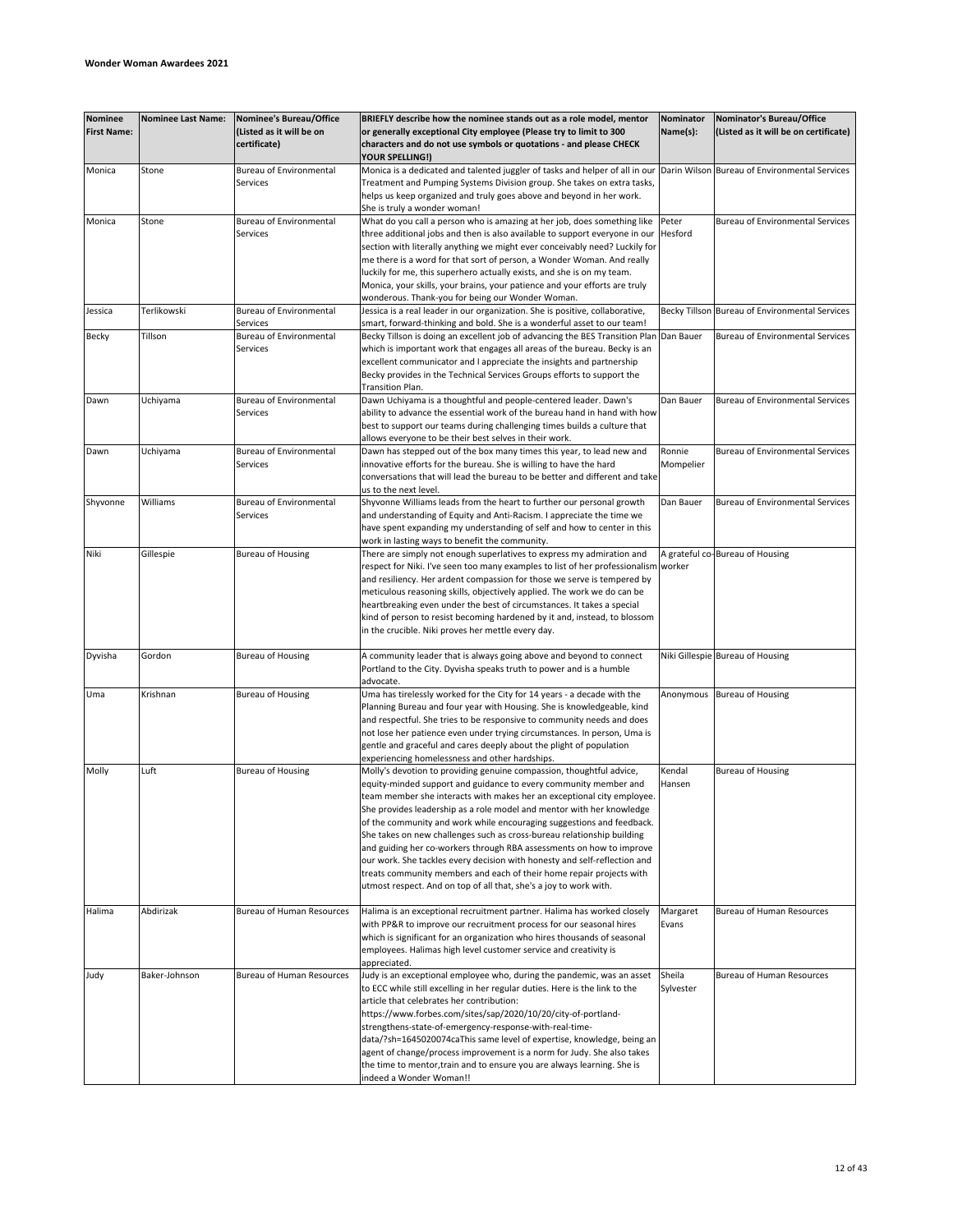| <b>Nominee</b><br><b>First Name:</b> | <b>Nominee Last Name:</b> | Nominee's Bureau/Office<br>(Listed as it will be on<br>certificate) | BRIEFLY describe how the nominee stands out as a role model, mentor<br>or generally exceptional City employee (Please try to limit to 300<br>characters and do not use symbols or quotations - and please CHECK                                                                                                                                                                                                                                                                                                                                                                                                                                                                                                                                                                        | Nominator<br>Name(s): | Nominator's Bureau/Office<br>(Listed as it will be on certificate) |
|--------------------------------------|---------------------------|---------------------------------------------------------------------|----------------------------------------------------------------------------------------------------------------------------------------------------------------------------------------------------------------------------------------------------------------------------------------------------------------------------------------------------------------------------------------------------------------------------------------------------------------------------------------------------------------------------------------------------------------------------------------------------------------------------------------------------------------------------------------------------------------------------------------------------------------------------------------|-----------------------|--------------------------------------------------------------------|
| Cathy                                | <b>Bless</b>              | Bureau of Human Resources                                           | <b>YOUR SPELLING!)</b><br>Cathy has been exceptional in my eyes for many years. I had the most                                                                                                                                                                                                                                                                                                                                                                                                                                                                                                                                                                                                                                                                                         | Imani Rose            | Office of Management & Finance                                     |
|                                      |                           |                                                                     | contact with her when she headed up the health benefits department of<br>BHR. Having a family member with a very expensive medical condition, I<br>was always concerned about what was happening with our health<br>insurance. Out of pocket maximums and copay amounts were always a<br>concern for me. In spite of all the bad news in the press about the cost of<br>health insurance in America, I showed up at open enrollment meetings<br>each year to hear Cathy tell us that we would not have to pay more for<br>our health care in the next year, or that we would be paying less. Thanks<br>to Cathy and her team, I've quite literally been kept out of poverty during                                                                                                     |                       |                                                                    |
|                                      |                           |                                                                     | my years as a City employee. On occasion there were times when I got<br>into battles with the providers vs. the insurance administrators. Several<br>times I ended up calling Cathy directly, and she always graciously<br>accepted my call, and listed to the problem. Then she spent the time to<br>get the issue resolved. When Cathy became BHR Director, I noticed an<br>immediate climate change in the division. I have continued to be amazed<br>at how Cathy has led BHR through all of the issues of COVID, working to<br>keep all employees healthy, safe, and employed. The bottom line is that I<br>believe Cathy really cares about the City and the employees. She is always<br>working to support the individuals and the organization in being the best<br>we can be. |                       |                                                                    |
| Mary                                 | Clark                     | Bureau of Human Resources                                           | Mary is someone whose magic goes unnoticed by many due to the nature PWB<br>of her behind-the-scenes job. Mary is a patient and thorough teacher.<br>Even when her plate is overflowing, she takes time out of her day to be<br>sure we understand organizational management and personnel<br>administration processes and procedures.                                                                                                                                                                                                                                                                                                                                                                                                                                                 |                       | Portland Water Bureau                                              |
| Megan                                | Dirks                     | <b>Bureau of Human Resources</b>                                    | Megan is truly a Wonder Woman. Megan's can do attitude and brilliance<br>she brings to the work environment is remarkable. Megan has the ability<br>to look at any situation and come up with a solution. Thank you for your<br>creative and amazing work!                                                                                                                                                                                                                                                                                                                                                                                                                                                                                                                             | Margaret<br>Evans     | <b>Bureau of Human Resources</b>                                   |
| Cydney                               | Khan                      | Bureau of Human Resources                                           | Cydney has been a rock star HRBP for a challenging bureau. I can only<br>imagine she must feel underwater with all the COVID issues (along with<br>her "normal" job). I appreciate that whenever I reach out, she makes me<br>feel like I'm important. She is there for me and checks in with me. She<br>goes over and above and I appreciate all she's done this past year.                                                                                                                                                                                                                                                                                                                                                                                                           | Cori<br>Wiessner      | Portland Bureau of Transportation                                  |
| Tami                                 | Larison                   | <b>Bureau of Human Resources</b>                                    | Tami is a great partner in our work. Tami is willing to be strategic and<br>creative as we consider our recruitment needs. This is significant as PP&R<br>works on our levy commitment with a high level of recruitments.                                                                                                                                                                                                                                                                                                                                                                                                                                                                                                                                                              | Margaret<br>Evans     | Bureau of Parks and Recreation                                     |
| Emily                                | Mavraganis                | Bureau of Human Resources                                           | Emily has reached new heights this past year as she has presented at a<br>national conference, NEOGOV Connect. She assists the bureaus she works Morgan<br>with both efficiently, and with care. She also is always seeking ways to<br>improve our processes to gain more efficiency. Most of all, she is a<br>supportive colleague and ally during a time of racial unrest and other<br>events that affect mental health. I am so honored to get to work with her.                                                                                                                                                                                                                                                                                                                    | Anna                  | <b>Bureau of Human Resources</b>                                   |
| Anna                                 | Morgan                    | <b>Bureau of Human Resources</b>                                    | Anna is such a joy to work. She is a great problem solver and also brings<br>grace and humor to her work.                                                                                                                                                                                                                                                                                                                                                                                                                                                                                                                                                                                                                                                                              | Emily<br>Mavraganis   | Bureau of Human Resources                                          |
| Michelle                             | Taylor                    | Bureau of Human Resources                                           | Risen from the ranks, Michelle balances politics and budgets while<br>consistently advocating for her staff-- often at the expense of her own<br>advancement. She epitomizes the ideal City servant who seeks to provide<br>the highest service levels while being a good steward of taxpayer dollars<br>and providing a productive work environment during a global crisis.                                                                                                                                                                                                                                                                                                                                                                                                           | Mike Fryer            | Bureau of Human Resources                                          |
| Loan                                 | Tran                      | <b>Bureau of Human Resources</b>                                    | I would like to nominate BHR employee Loan Tran. Loan Tran has worked<br>on the Recruitment Team since she came to the City as an intern in 2015.<br>Her intelligence, composure and hard work was immediately evident, and<br>management did everything they could to bring her onboard as a full-time<br>employee. She continually excels and outshines expectations every day.<br>She strives to support both her team and her customers with thorough<br>and excellent customer service, especially with Parks' summer hiring.<br>Additionally, she is an advocate and leader for breaking down and<br>rebuilding systems that are racially systemic and reminding her team and<br>department that the work extends to the Asian community as well.                                | John<br>DiGrazia      | <b>Bureau of Human Resources</b>                                   |
| Loan                                 | Tran                      | Bureau of Human Resources                                           | Loan is an exceptional recruitment partner. Loan has worked closely with<br>PP&R to improve our recruitment process for our seasonal hires which is<br>significant for an organization who hires thousands of seasonal<br>employees. Loans high level customer service and creativity is<br>appreciated.                                                                                                                                                                                                                                                                                                                                                                                                                                                                               | Margaret<br>Evans     | Bureau of Parks and Recreation                                     |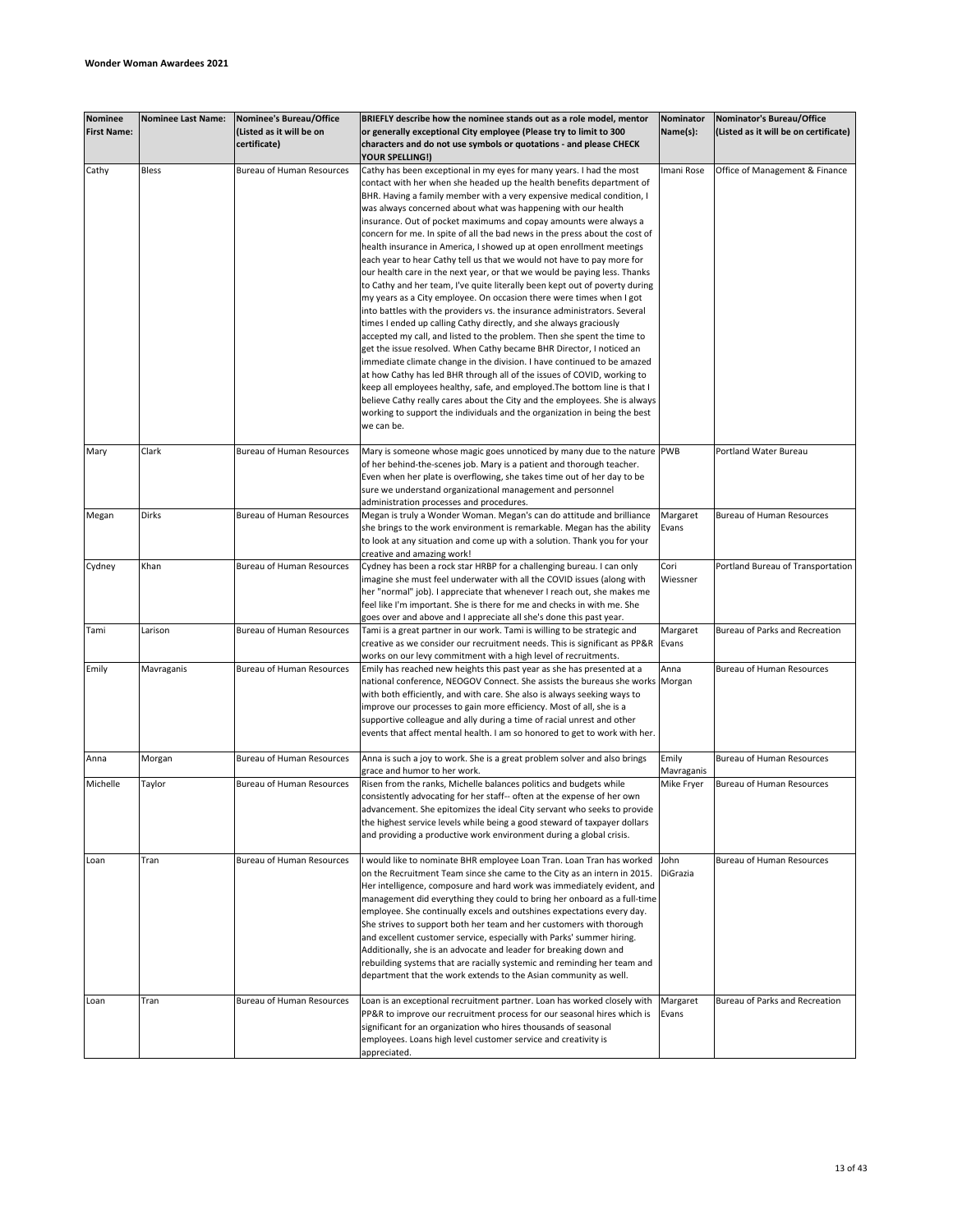| <b>Nominee</b><br><b>First Name:</b> | <b>Nominee Last Name:</b> | Nominee's Bureau/Office<br>(Listed as it will be on<br>certificate) | BRIEFLY describe how the nominee stands out as a role model, mentor<br>or generally exceptional City employee (Please try to limit to 300<br>characters and do not use symbols or quotations - and please CHECK                                                                                                                                                                                                                                                                                                                                                                                      | Nominator<br>Name(s): | Nominator's Bureau/Office<br>(Listed as it will be on certificate) |
|--------------------------------------|---------------------------|---------------------------------------------------------------------|------------------------------------------------------------------------------------------------------------------------------------------------------------------------------------------------------------------------------------------------------------------------------------------------------------------------------------------------------------------------------------------------------------------------------------------------------------------------------------------------------------------------------------------------------------------------------------------------------|-----------------------|--------------------------------------------------------------------|
| Loan                                 | Tran Polanco              | <b>Bureau of Human Resources</b>                                    | YOUR SPELLING!)<br>Loan is an exceptional Recruiter, and serves as a role model to so many,<br>including me. She not only sets the standard in her role, but is now a<br>leader and lends her voice in speaking out about racial inequities<br>throughout our current climate. It is an honor and privilege to work with<br>Loan.                                                                                                                                                                                                                                                                    | Anna<br>Morgan        | Bureau of Human Resources                                          |
| Marelle                              | Wallace                   | <b>Bureau of Human Resources</b>                                    | Marelle is the backbone of the City's Labor Relation team! She is tireless<br>in her efforts to manage and improve upon the City's CDL Drug & Alcohol<br>program, in the administration of the Civil Service Board, in her support of Mattie<br>bargaining and labor relations with our bureaus and labor partners, and in<br>her all around collaboration with the Employee and Labor Relations team.<br>My own work would be so much harder without her working alongside of<br>me. I'm so grateful to have Marelle as my teammate and friend. She is<br>most deserving of the Wonder Woman Award! | AnnMarie<br>Kevorkian | Bureau of Human Resources                                          |
| Risa                                 | Williams                  | <b>Bureau of Human Resources</b>                                    | Risa is a wonder woman for compassion. She is an empathetic listener and Gabriel<br>an energetic problem-solver. I am so glad to get to collaborate with her to Solmer<br>find solutions that lift our employees. Risa is dedicated to making the<br>bureau successful, and we appreciate her partnership in becoming the<br>best version of ourselves.                                                                                                                                                                                                                                              |                       | Portland Water Bureau                                              |
| Barbara                              | Aguon                     | Bureau of Parks and<br>Recreation                                   | Barbara is the epitome of an advocate. Chances are when you google<br>Health and Safety Professional, there will be a photo of Barbara Aguon or<br>as I call her, BA! Thank you, dear friend for keeping staff and community<br>safe, especially amid COVID! Your kind care is priceless, as are you! Here's<br>to you, BA!                                                                                                                                                                                                                                                                          | Carolyn Lee           | Bureau of Parks and Recreation                                     |
| Barbara                              | Aguon                     | Bureau of Parks and<br>Recreation                                   | Barb is passionate about what she does and is always reliable. She<br>dedicates her time to check-in with staff to ensure they are healthy and<br>safe. She is a Rockstar for our bureau.                                                                                                                                                                                                                                                                                                                                                                                                            | Danielle<br>Solomon   | Bureau of Parks and Recreation                                     |
| Kerry                                | Anderson                  | Bureau of Parks and<br>Recreation                                   | Kerry is a remarkable Analytical Wonder Woman. I appreciate Kerry's<br>ability to dive into the most complex information and come through with<br>the talent to translate the information in a way that can be understood by<br>all. Thank you! You are a Wonder Woman!                                                                                                                                                                                                                                                                                                                              | Margaret<br>Evans     | Bureau of Human Resources                                          |
| Veronica                             | Arenas-Marshal            | Bureau of Parks and<br>Recreation                                   | Veronica has quickly become one of the most helpful people I work with.<br>She is superb at addressing anyone's technology needs so quickly. She<br>brings a element of stability to a bunch of recreation folks that are no<br>good at being stable. I smile every time I see her on a TEAMS call. She is so<br>friendly and cares so much about others. Much respect Veronica!                                                                                                                                                                                                                     | Evan Lilly            | Bureau of Parks and Recreation                                     |
| Sadie                                | Atwell                    | Bureau of Parks and<br>Recreation                                   | Sadie continues to support and advocate for Equity and Inclusion within<br>the bureau as a FEST member. She is resilient, and supportive of staff and<br>community members that she serves.                                                                                                                                                                                                                                                                                                                                                                                                          | Danielle<br>Solomon   | Bureau of Parks and Recreation                                     |
| Kim                                  | Birch                     | Bureau of Parks and<br>Recreation                                   | Kim is such an awesome person! She cares deeply about her work and for<br>those she works with. I admire so many things about her. In the year that<br>we have worked together she has taught me so much. I am so grateful<br>that I get to work with her!                                                                                                                                                                                                                                                                                                                                           | Evan Lilly            | Bureau of Parks and Recreation                                     |
| Jennie                               | Birt                      | Bureau of Parks and<br>Recreation                                   | Jennie has dedicated much of her time as a FEST member advocating for<br>Equity and Inclusion. Her perseverance and hard work is a benefit for our<br>bureau and it is a pleasure working with her.                                                                                                                                                                                                                                                                                                                                                                                                  | Danielle<br>Solomon   | Bureau of Parks and Recreation                                     |
| Karen                                | Birt                      | Bureau of Parks and<br>Recreation                                   | Karen is a Rockstar for Teen Force. She worked effortlessly to initiate the<br>Learning Pods at Montavilla and EPCC. She was a huge support for meal<br>service to be provided for youth that attended. This could not have<br>happened without her perseverance.                                                                                                                                                                                                                                                                                                                                    | Anonymous             | Bureau of Parks and Recreation                                     |
| Lolita                               | <b>Broadous</b>           | Bureau of Parks and<br>Recreation                                   | Lolita is dedicated to working with community partners and staff to<br>support the Bureau's equity lens. She is a valuable member of the FEST<br>and brings knowledge, and is a great resource for the Recreation team It<br>is a pleasure working with her.                                                                                                                                                                                                                                                                                                                                         | Danielle<br>Solomon   | Bureau of Parks and Recreation                                     |
| Kawana                               | <b>Bullock Clayton</b>    | Bureau of Parks and<br>Recreation                                   | Kawana makes every day contributions to empower, advance, and<br>support women in the City. Their service and dedication demonstrate<br>leadership in the community and connects Portlanders to the Summer<br>Free for All program. Kawana is full of commitment and passion for<br>serving others while making an impact and leading with positive energy<br>and purpose.                                                                                                                                                                                                                           | Ana Brophy            | Bureau of Environmental Services                                   |
| Kawana                               | <b>Bullock Clayton</b>    | Bureau of Parks and<br>Recreation                                   | Kawana has many gifts, too many to name in this nomination. I want to<br>thank Kawana for all the kind follow up emails and calls. They always<br>show appreciation and a friendly smile, no matter what! You are a true<br>gift, Kawana. Many thanks for being, you!                                                                                                                                                                                                                                                                                                                                | Carolyn Lee           | Bureau of Parks and Recreation                                     |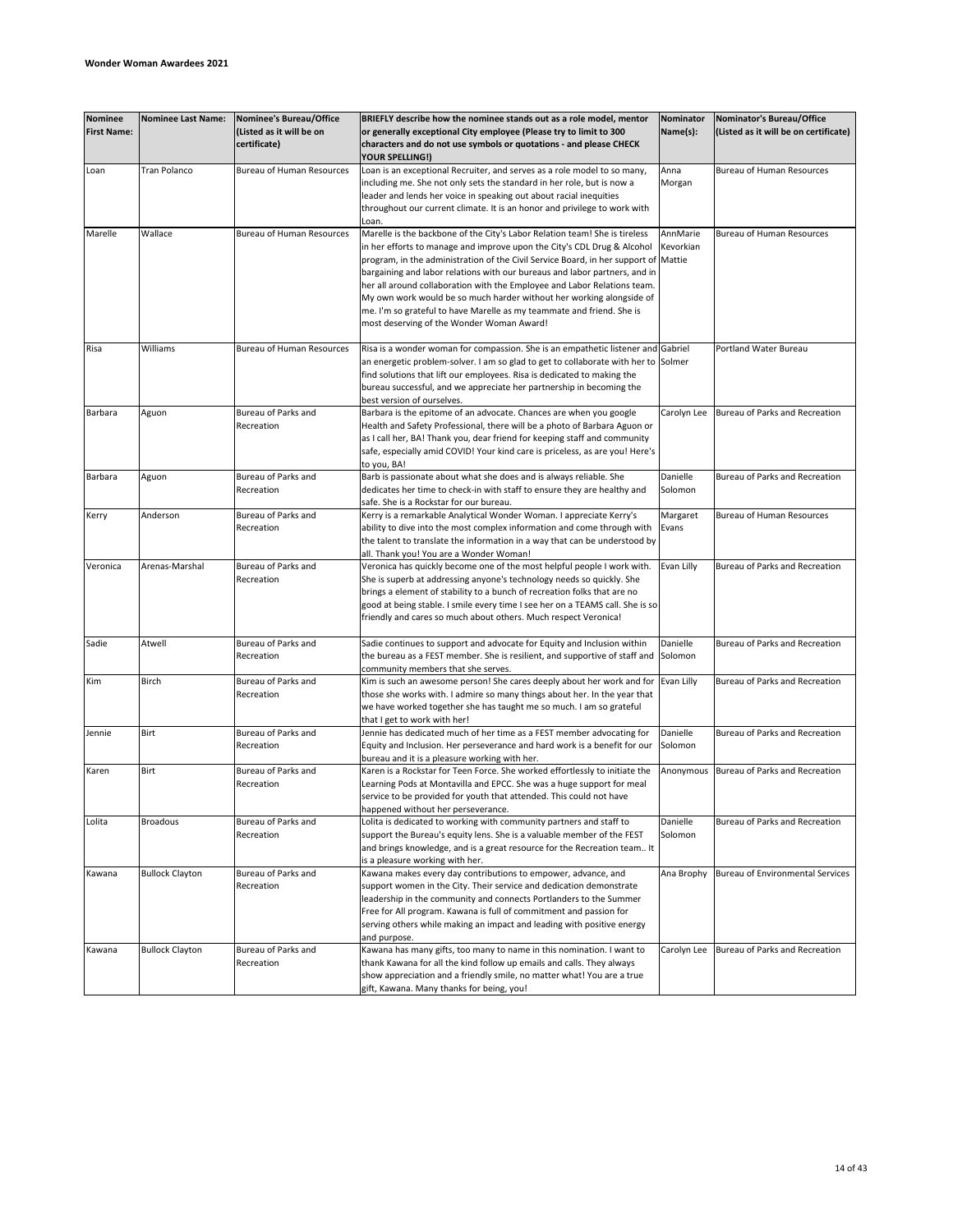| <b>Nominee</b>     | <b>Nominee Last Name:</b> | Nominee's Bureau/Office  | BRIEFLY describe how the nominee stands out as a role model, mentor                  | Nominator       | Nominator's Bureau/Office               |
|--------------------|---------------------------|--------------------------|--------------------------------------------------------------------------------------|-----------------|-----------------------------------------|
| <b>First Name:</b> |                           | (Listed as it will be on | or generally exceptional City employee (Please try to limit to 300                   | Name(s):        | (Listed as it will be on certificate)   |
|                    |                           | certificate)             | characters and do not use symbols or quotations - and please CHECK                   |                 |                                         |
|                    |                           |                          | <b>YOUR SPELLING!)</b>                                                               |                 |                                         |
| Tamara             | Burkovkaia                | Bureau of Parks and      | Tamara Burkovskaia is a Wonder Woman! She is highly skilled in                       | Svetlana        | <b>Bureau of Environmental Services</b> |
|                    |                           | Recreation               | everything she does. In addition to her full-time job with Portland Parks            | Hedin           |                                         |
|                    |                           |                          | and Recreation, Tamara positively impacts the Slavic community every                 |                 |                                         |
|                    |                           |                          |                                                                                      |                 |                                         |
|                    |                           |                          | day by writing articles in a Russian magazine and doing interviews with a            |                 |                                         |
|                    |                           |                          | variety of people on Slavic radio. Her articles for the Slavic community are         |                 |                                         |
|                    |                           |                          | focused on improving the community's understanding on current issues,                |                 |                                         |
|                    |                           |                          | barriers, hardships and how to seek more information to develop their                |                 |                                         |
|                    |                           |                          | educated opinion. Her volunteer efforts are countless. From translating              |                 |                                         |
|                    |                           |                          | Slavic Proclamations for the Mayor of Portland to on the spot translation            |                 |                                         |
|                    |                           |                          | in any situation for anyone in need. She serves on multiple boards                   |                 |                                         |
|                    |                           |                          |                                                                                      |                 |                                         |
|                    |                           |                          | including the Slavic Empowerment Team, Slavic Advisory Council, and                  |                 |                                         |
|                    |                           |                          | Coalition of Advisory Council to the Portland Police Chief's office where            |                 |                                         |
|                    |                           |                          | she is a role model. Tamara is an exemplary public employee who pursues              |                 |                                         |
|                    |                           |                          | to create an equitable future for the Slavic community in Portland and the           |                 |                                         |
|                    |                           |                          | greater Metro region.                                                                |                 |                                         |
|                    |                           |                          |                                                                                      |                 |                                         |
| Katie              | Carlson                   | Bureau of Parks and      | Katie is such an asset to PP&R and a joy to work with. Her                           | Angela          | Bureau of Parks and Recreation          |
|                    |                           | Recreation               | professionalism, expertise, and passion are evident in all she does. Thank           | Horton          |                                         |
|                    |                           |                          | you, Katie, for all that you do!                                                     |                 |                                         |
| Krystin            | Castro                    | Bureau of Parks and      | Krystin is Wonder Woman for all things timesheets at Parks! She has so               | Anne Kroma      | Bureau of Parks and Recreation          |
|                    |                           | Recreation               | much patience in explaining the details of SAP entries for each labor                |                 |                                         |
|                    |                           |                          | contract or for a specific situation. I appreciate that she includes me when         |                 |                                         |
|                    |                           |                          |                                                                                      |                 |                                         |
|                    |                           |                          | answering questions that I'm cc'd on                                                 |                 |                                         |
| Krystin            | Castro                    | Bureau of Parks and      | Krystin is a Wonder Woman always applying the highest expectation on                 | Margaret        | Bureau of Parks and Recreation          |
|                    |                           | Recreation               | herself and others. Krystin is dedicated and driven to the best and it               | Evans           |                                         |
|                    |                           |                          | shows in her work. Thank you Krystin!                                                |                 |                                         |
| Mara               | Cogswell                  | Bureau of Parks and      | Mara is always reliable and very encouraging to those she works with. Her Danielle   |                 | Bureau of Parks and Recreation          |
|                    |                           | Recreation               | positive attitude and hard work do not go unnoticed.                                 | Solomon         |                                         |
|                    |                           |                          |                                                                                      | Evan Lilly      |                                         |
| Jessica            | Cruz                      | Bureau of Parks and      | lessica is one of the most creative and inspiring people I've had the                |                 | Bureau of Parks and Recreation          |
|                    |                           | Recreation               | pleasure to work with. Her ability to create engaging and thoughtful                 |                 |                                         |
|                    |                           |                          | preschool content is outshined only by her love for the community she                |                 |                                         |
|                    |                           |                          | works for. EVERYONE loves being around, working with and learning from               |                 |                                         |
|                    |                           |                          | Jessica. Much respect!                                                               |                 |                                         |
| Kathy              | Dang                      | Bureau of Parks and      | Kathy Dang is an amazing colleague and friend! I could NOT have made it              | Carolyn Lee     | Bureau of Parks and Recreation          |
|                    |                           |                          |                                                                                      |                 |                                         |
|                    |                           | Recreation               | through the past year without her, guidance, support, patience, and                  |                 |                                         |
|                    |                           |                          | especially her open heart and ear! We're doing groundbreaking equity                 |                 |                                         |
|                    |                           |                          | work and Kathy tirelessly leads conversations, changing minds along the              |                 |                                         |
|                    |                           |                          | way. I've never been in a fox hole, during a time of war, but I've certainly         |                 |                                         |
|                    |                           |                          | been in a virtual COVID fox hole with Kathy, and there is no one else I'd            |                 |                                         |
|                    |                           |                          | rather share an equity challenge! You're the best!                                   |                 |                                         |
|                    | Dawson                    | Bureau of Parks and      |                                                                                      |                 | Bureau of Parks and Recreation          |
| Larena             |                           |                          | Larena is such an amazingly hard working person. I am so proud to be able Evan Lilly |                 |                                         |
|                    |                           | Recreation               | to collaborate with her on the many projects she's involved in. She is the           |                 |                                         |
|                    |                           |                          | first to offer help and support to others and truly cares for her teams and          |                 |                                         |
|                    |                           |                          | the people that she works with. I have learned so much from her. Much                |                 |                                         |
|                    |                           |                          | respect Larena!                                                                      |                 |                                         |
| Larena             | Dawson                    | Bureau of Parks and      | Larena Dawson has boundless good will in her heart and offers help in all            | Bureau of       |                                         |
|                    |                           | Recreation               | situations that she encounters. She NEVER gives up, she ALWAYS steps up, Parks and   |                 |                                         |
|                    |                           |                          |                                                                                      |                 |                                         |
|                    |                           |                          | and she is a prime example of what can happen when we foster positive                | Recreation      |                                         |
|                    |                           |                          | relationships with youth participating in Parks & Rec programs. Young                |                 |                                         |
|                    |                           |                          | folks can look up to her and see the potential in themselves to make a               |                 |                                         |
|                    |                           |                          | positive impact on society and have fun while doing it. She's got a great            |                 |                                         |
|                    |                           |                          | sense of humor, she knows her stuff and it's always fun to work on                   |                 |                                         |
|                    |                           |                          | projects with her. She really is Wonder Woman, no one will argue that.               |                 |                                         |
|                    |                           |                          |                                                                                      |                 |                                         |
|                    |                           |                          | We need more Larenas!                                                                |                 |                                         |
| Violet             | Dillard                   | Bureau of Parks and      | Violet is a Seasonal Maintenance with Horticultural Services. Violet                 | Debra           | Bureau of Parks and Recreation          |
|                    |                           | Recreation               | started with our team as an Environmental Education intern and has since             | Kneeshaw/H      |                                         |
|                    |                           |                          | progressively taken steps to increase her skills and knowledge to be such            | orticultural    |                                         |
|                    |                           |                          | a valuable team member. Violet's future is bright with the many choices              | <b>Services</b> |                                         |
|                    |                           |                          | she has prepared for herself and we at Horticultural Services will always            |                 |                                         |
|                    |                           |                          |                                                                                      |                 |                                         |
|                    |                           |                          | support her. Thank you Violet for being so consistently positive,                    |                 |                                         |
|                    |                           |                          | competent, and capable!                                                              |                 |                                         |
| Amourie            | Downing                   | Bureau of Parks and      | Amourie brings a positive energy in her everyday work with staff and                 | Danielle        | Bureau of Parks and Recreation          |
|                    |                           | Recreation               | community members. Her wealth of knowledge allows for her to shine                   | Solomon         |                                         |
|                    |                           |                          | and continuously support the growth of the Recreation team.                          |                 |                                         |
| Amourie            | Downing                   | Bureau of Parks and      | Amourie has been one of the most helpful and supportive people I have                | Evan Lilly      | Bureau of Parks and Recreation          |
|                    |                           | Recreation               | ever had a chance to work with. She is an incredible supervisor that truly           |                 |                                         |
|                    |                           |                          |                                                                                      |                 |                                         |
|                    |                           |                          | cares about her team. She has taught me so much over the years and                   |                 |                                         |
|                    |                           |                          | especially since I've become a supervisor. I have a great deal of respect            |                 |                                         |
|                    |                           |                          | and appreciation for her. Thank you for everything that you do!                      |                 |                                         |
| <b>Brooke</b>      | Gardner                   | Bureau of Parks and      | Brooke is a calm force at the helm of PP&R. Brooke always finds a way to             | Margaret        | Bureau of Human Resources               |
|                    |                           | Recreation               | work through things in a manner that is supportive while maintaining the             | Evans           |                                         |
|                    |                           |                          | necessary directness. Thank you Brooke for often being the calm in the               |                 |                                         |
|                    |                           |                          |                                                                                      |                 |                                         |
|                    |                           |                          | midst of a storm!                                                                    |                 |                                         |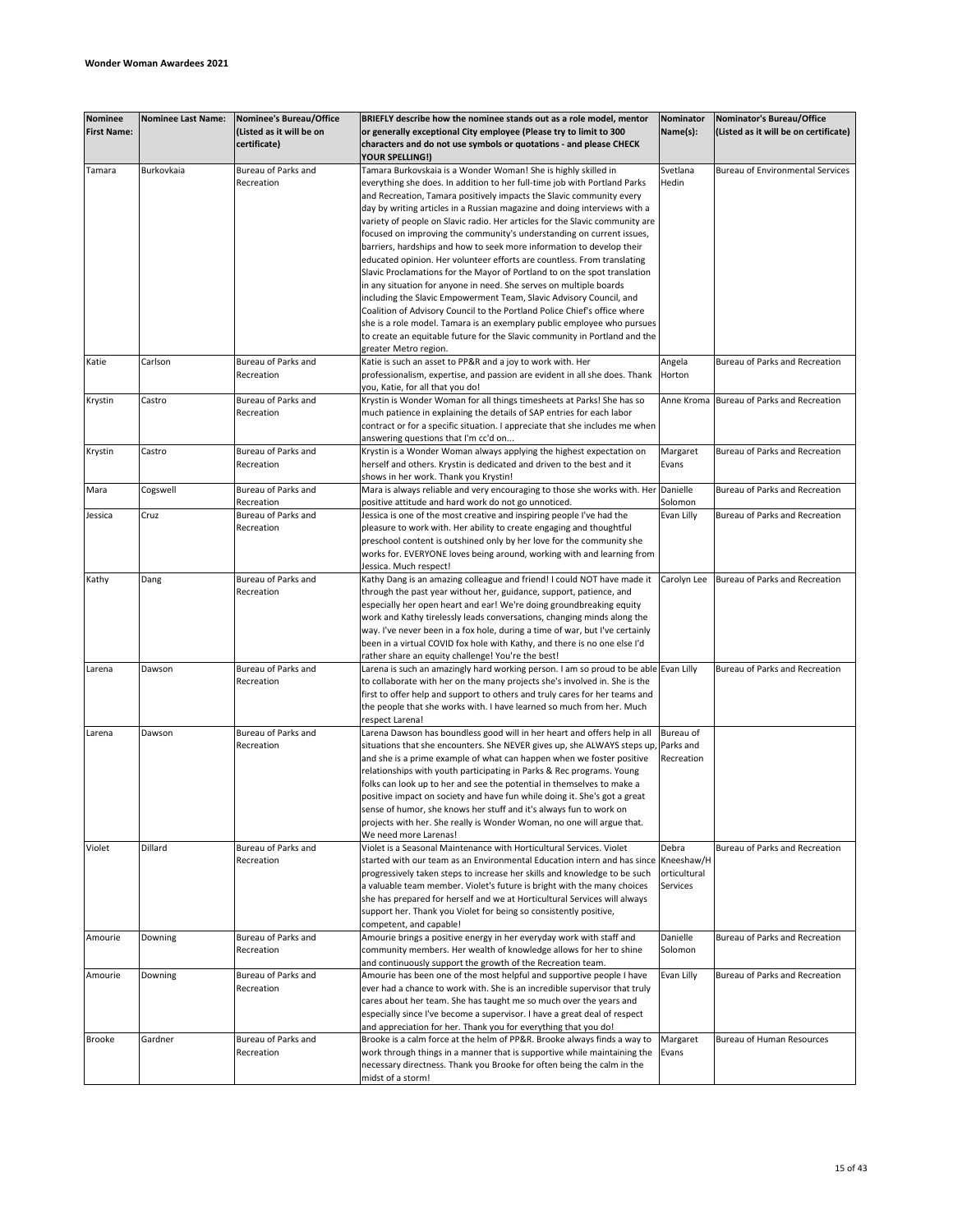| <b>Nominee</b><br><b>First Name:</b> | <b>Nominee Last Name:</b> | Nominee's Bureau/Office<br>(Listed as it will be on<br>certificate) | BRIEFLY describe how the nominee stands out as a role model, mentor<br>or generally exceptional City employee (Please try to limit to 300<br>characters and do not use symbols or quotations - and please CHECK<br>YOUR SPELLING!)                                                                                                                                                                                                                                                                                                                                                                                                                                                                                                                                                                                                                                                                                                                                                                                                                                                                                                                                                                                                                                                                                                                                                                                                                         | Nominator<br>Name(s):                | Nominator's Bureau/Office<br>(Listed as it will be on certificate) |
|--------------------------------------|---------------------------|---------------------------------------------------------------------|------------------------------------------------------------------------------------------------------------------------------------------------------------------------------------------------------------------------------------------------------------------------------------------------------------------------------------------------------------------------------------------------------------------------------------------------------------------------------------------------------------------------------------------------------------------------------------------------------------------------------------------------------------------------------------------------------------------------------------------------------------------------------------------------------------------------------------------------------------------------------------------------------------------------------------------------------------------------------------------------------------------------------------------------------------------------------------------------------------------------------------------------------------------------------------------------------------------------------------------------------------------------------------------------------------------------------------------------------------------------------------------------------------------------------------------------------------|--------------------------------------|--------------------------------------------------------------------|
| Jody                                 | Halia                     | Bureau of Parks and<br>Recreation                                   | Jody is truly a Wonder Woman. Jody has juggled multiple and often<br>competing priorities and continued to persevere. Jody has navigated a<br>very difficult year which is appreciated. Thank you Jody for being an<br>amazing Wonder Woman!                                                                                                                                                                                                                                                                                                                                                                                                                                                                                                                                                                                                                                                                                                                                                                                                                                                                                                                                                                                                                                                                                                                                                                                                               | Margaret<br>Evans                    | Bureau of Parks and Recreation                                     |
| Madeleine                            | Hanlon-Austin             | Bureau of Parks and<br>Recreation                                   | Thank you Madeleine for always speaking your truth! Your passion and<br>commitment are awesome! PP&R is so lucky to have you holding the<br>bureau's feet to the equity fire. You make this a better place for all, staff<br>and community! I look forward to seeing you in person in the hopefully,<br>not too distant future! I am grateful to you!!!!                                                                                                                                                                                                                                                                                                                                                                                                                                                                                                                                                                                                                                                                                                                                                                                                                                                                                                                                                                                                                                                                                                   | Carolyn Lee                          | Bureau of Parks and Recreation                                     |
| Deborah                              | Harris                    | Bureau of Parks and<br>Recreation                                   | Miss Debbie is a gem for the Recreation team. Her positive energy and<br>dedication to the staff and community members is priceless. She has<br>worked effortlessly and tirelessly throughout the years to maintain<br>relationships and support bureau goals. All the while supporting Equity<br>and Inclusion efforts as a FEST member.                                                                                                                                                                                                                                                                                                                                                                                                                                                                                                                                                                                                                                                                                                                                                                                                                                                                                                                                                                                                                                                                                                                  | Danielle<br>Solomon                  | Bureau of Parks and Recreation                                     |
| Megan                                | Heisler                   | Bureau of Parks and<br>Recreation                                   | Megan has brought so many new ideas to the aquatic team and all the<br>other committees she has worked on the past year. She is positive and<br>always has a new way to problem solve and look at things in a fresh light.                                                                                                                                                                                                                                                                                                                                                                                                                                                                                                                                                                                                                                                                                                                                                                                                                                                                                                                                                                                                                                                                                                                                                                                                                                 | Teresa<br>O'Loughlin                 | Bureau of Parks and Recreation                                     |
| Christine                            | Hickman                   | Bureau of Parks and<br>Recreation                                   | Goes above and beyond to help co-workers with any questions or<br>support. She has been helpful to so many committees during the last year. O'Loughlin<br>can say enough about her work ethic and helpful attitude.                                                                                                                                                                                                                                                                                                                                                                                                                                                                                                                                                                                                                                                                                                                                                                                                                                                                                                                                                                                                                                                                                                                                                                                                                                        | Teresa                               | Bureau of Parks and Recreation                                     |
| Lisa                                 | Kato-Fieldhouse           | Bureau of Parks and<br>Recreation                                   | Lisa Kato-Fieldhouse has such patience! She will help anyone in need til<br>the problem is resolved, no matter what it takes. Long after I would have<br>thrown my hands up and bowed out, she sticks with it to the end and<br>then goes the extra miles to SHARE the solution with everyone so no one<br>else needs to go through all the steps she had to take. After we are past<br>COVID, I look forward to getting back to work at Peninsula once again and<br>sharing some laughs with her at our own expenses. Thank you for<br>everything Lisa!                                                                                                                                                                                                                                                                                                                                                                                                                                                                                                                                                                                                                                                                                                                                                                                                                                                                                                   |                                      | Laure Butera Bureau of Parks and Recreation                        |
| Aime                                 | Kelly                     | Bureau of Parks and<br>Recreation                                   | Aime Kelly is the Coordinator for Multnomah Arts Center's Dance, Youth<br>Visual Art, and Outreach Programs and has been working at MAC for over Rawlins<br>20 years. Aime brings to MAC a wide breadth of experience from her<br>theater and arts background, with years of performance in the community<br>as an actor, director, and childhood educator. She is an AMAZING and<br>dedicated workhorse! Over her years here, she has stewarded many<br>programs and events that make MAC a special place in the community<br>among the many are: creating and running MAC's Little Artist's Preschool,<br>a very popular arts-based preschool; hosting and running the Multnomah<br>Outdoor Cinema that ran for many years; coordinating MAC's Multnomah<br>Days Kids Zone, free art activities for youth; coordinating MAC's<br>educational booth at Art in the Pearl for years, and of course,<br>coordinating thousands of fantastic arts classes and camps to a growing<br>community. Despite some personal health challenges she has had this<br>year, she has consistently and wholeheartedly delivered great work, with<br>attention to detail, and joy to students and the public. She is a force of<br>nature in bringing positivity and creativity to all ages. She also reflects her<br>playful nature and deep commitment to arts in her usual email sign off:<br>Art Forever! We at MAC are forever grateful for her dedication and spirit. | Nicole                               | Bureau of Parks and Recreation                                     |
| Debra                                | Kneeshaw                  | Bureau of Parks and<br>Recreation                                   | Debra is a dedicated Parkie of almost 30 years. She has always been a<br>bright light and symbol of positivity for those around her. Debra<br>proactively supports her teams current roles while encouraging their<br>personal and professional growth on a daily basis. In her most recent role<br>she has fostered an unbeatable environment that focuses on shop safety,<br>equity and inclusion. We all wish we could match her level of support.                                                                                                                                                                                                                                                                                                                                                                                                                                                                                                                                                                                                                                                                                                                                                                                                                                                                                                                                                                                                      | Team at<br>Horticultural<br>Services | Bureau of Parks and Recreation                                     |
| Debra                                | Kneeshaw                  | Bureau of Parks and<br>Recreation                                   | Debra is an amazing supervisor! She does a great job putting team<br>members in a place to succeed. She is very compassionate and<br>understanding of people's needs. She has done an amazing job creating a<br>work environment where everyone looks out for/helps one another. She<br>has implemented new programs to make our work unit better like daily<br>morning stretching. Debra is always there to talk to and takes our<br>concerns very seriously. She is a great person and the perfect person to<br>lead our team.                                                                                                                                                                                                                                                                                                                                                                                                                                                                                                                                                                                                                                                                                                                                                                                                                                                                                                                           | Guyton<br>Powell                     | Bureau of Parks and Recreation                                     |
| Josie                                | Kostylo                   | Bureau of Parks and<br>Recreation                                   | Josie is great to work with and has rolled with the changes and challenges<br>of Covid. She has adapted to working remotely and the modification of<br>her responsibilities. She provides assistance as if she were right beside<br>you and is patient until your issue is resolved and is always pleasant and<br>cheerful.                                                                                                                                                                                                                                                                                                                                                                                                                                                                                                                                                                                                                                                                                                                                                                                                                                                                                                                                                                                                                                                                                                                                | Debra<br>Kneeshaw                    | Bureau of Parks and Recreation                                     |
| Ann                                  | Kresal                    | Bureau of Parks and<br>Recreation                                   | Ann is an incredible person and amazing employee. She strives to do her<br>best and constantly looks for ways to help others succeed. She cares so<br>much about helping the community and is such an important asset the<br>PP&R. I truly enjoy working with her!                                                                                                                                                                                                                                                                                                                                                                                                                                                                                                                                                                                                                                                                                                                                                                                                                                                                                                                                                                                                                                                                                                                                                                                         | Evan Lilly                           | Bureau of Parks and Recreation                                     |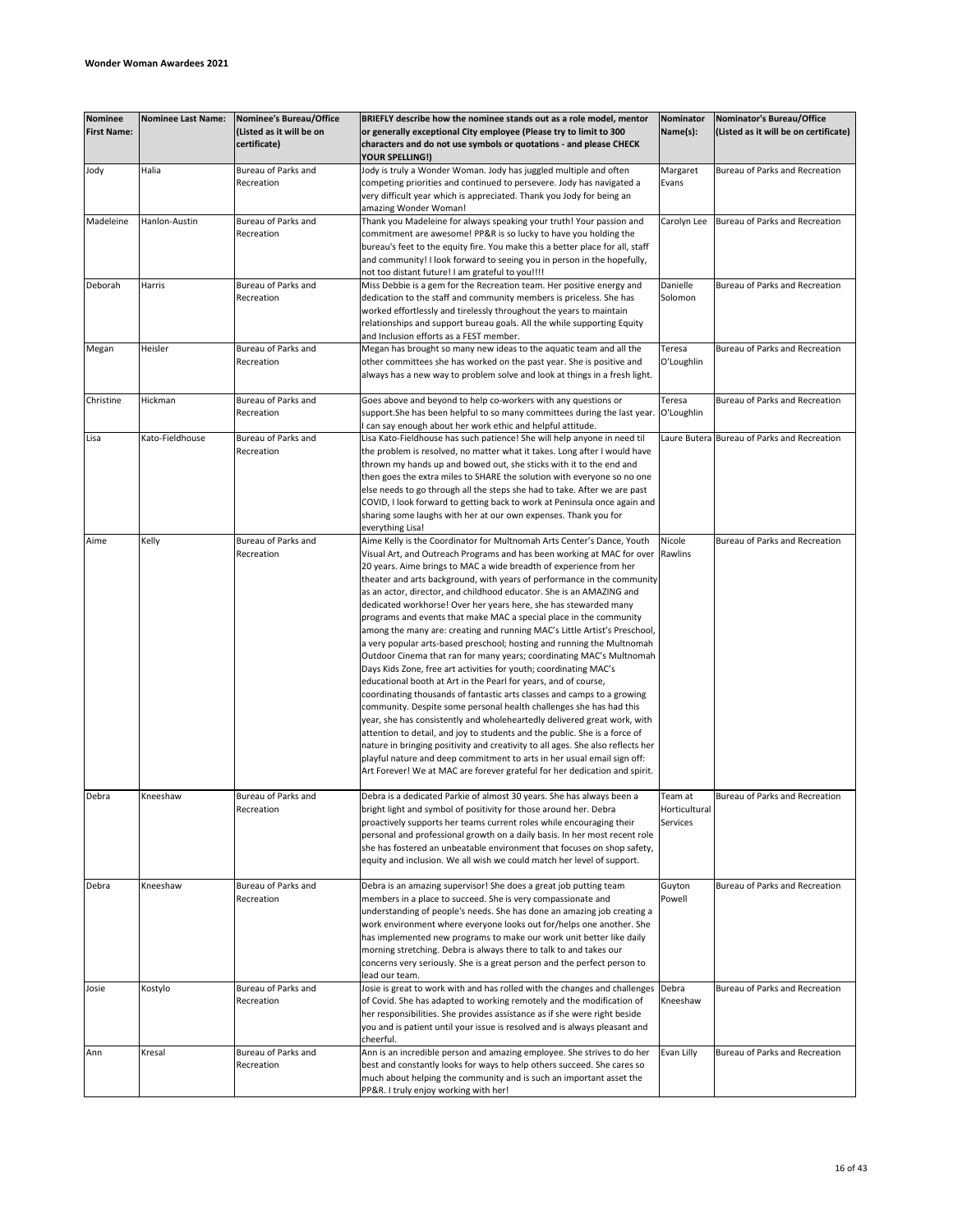| <b>Nominee</b>     | <b>Nominee Last Name:</b> | Nominee's Bureau/Office  | BRIEFLY describe how the nominee stands out as a role model, mentor                                                                                    | Nominator     | Nominator's Bureau/Office                   |
|--------------------|---------------------------|--------------------------|--------------------------------------------------------------------------------------------------------------------------------------------------------|---------------|---------------------------------------------|
| <b>First Name:</b> |                           | (Listed as it will be on | or generally exceptional City employee (Please try to limit to 300                                                                                     | Name(s):      | (Listed as it will be on certificate)       |
|                    |                           | certificate)             | characters and do not use symbols or quotations - and please CHECK                                                                                     |               |                                             |
|                    |                           |                          | YOUR SPELLING!)                                                                                                                                        |               |                                             |
| Anne               | Kroma                     | Bureau of Parks and      | Anne is very dedicated to her work and a great support to her team. She                                                                                | Danielle      | Bureau of Parks and Recreation              |
|                    |                           | Recreation               | is reliable and resilient. It has been a pleasure working with her                                                                                     | Solomon       |                                             |
|                    |                           |                          | throughout the years.                                                                                                                                  |               |                                             |
| Jayne              | Lacey                     | Bureau of Parks and      | Jayne is perfect example of the dedication of a Parks worker. She cares                                                                                | Horticultural | Bureau of Parks and Recreation              |
|                    |                           | Recreation               | deeply for the safety and well being of her co-workers, making sure no                                                                                 | Services      |                                             |
|                    |                           |                          | one is overlooked. She has been a long standing member of the Parks                                                                                    |               |                                             |
|                    |                           |                          | Safety Committee advocating for all of us. Jayne is a strong mentor in her                                                                             |               |                                             |
|                    |                           |                          | professional field of Arboriculture as well as how she has balanced                                                                                    |               |                                             |
|                    |                           |                          | homeschooling her daughter this past year. Horticultural Services is lucky                                                                             |               |                                             |
|                    |                           |                          | to have her as part of our team.                                                                                                                       |               |                                             |
| Jayne              | Lacey                     | Bureau of Parks and      | Jayne Lacey has been my direct co worker for 6 years. During this time I                                                                               | Kirsten       | Bureau of Parks and Recreation              |
|                    |                           | Recreation               | have had the privilege to get to know a remarkable woman. She was the                                                                                  | Provenzano    |                                             |
|                    |                           |                          | first woman to be hired onto the Urban Forestry crew. During her time                                                                                  |               |                                             |
|                    |                           |                          | she had to personally and professionally manage discrimination and                                                                                     |               |                                             |
|                    |                           |                          | bullying in a male dominated work force. This was before the city                                                                                      |               |                                             |
|                    |                           |                          | implemented any HR rules against such harassment. Through all this she                                                                                 |               |                                             |
|                    |                           |                          | has remained a positive influence. She goes above and beyond to train                                                                                  |               |                                             |
|                    |                           |                          | and teach skills related to arbor care. She is a friendly ambassador to park                                                                           |               |                                             |
|                    |                           |                          | patrons and never misses the opportunity to teach them something about                                                                                 |               |                                             |
|                    |                           | Bureau of Parks and      | our parks system.                                                                                                                                      |               | Bureau of Parks and Recreation              |
| Chrissy            | Larson                    | Recreation               | I have only recently had the privilege of collaborating with Chrissy on<br>summer camps and she has been massively helpful. She has been such an       | Evan Lilly    |                                             |
|                    |                           |                          | amazing resource for me and it is clear how good at her job she is. I                                                                                  |               |                                             |
|                    |                           |                          | admire her outlook and work ethic. It is clear that she truly cares about                                                                              |               |                                             |
|                    |                           |                          | her work and for the people she works with. I hope to be as good at my                                                                                 |               |                                             |
|                    |                           |                          | job one day as she is now. Much respect Chrissy!                                                                                                       |               |                                             |
| Carolyn            | Lee                       | Bureau of Parks and      | Carolyn is the kind of wonderful co-worker that remembers your birthday                                                                                |               | Anne Kroma Bureau of Parks and Recreation   |
|                    |                           | Recreation               | and arranges a lunch reservation. She shares links to articles of interest to                                                                          |               |                                             |
|                    |                           |                          | make sure you didn't miss it. She speaks with a quiet authority, works                                                                                 |               |                                             |
|                    |                           |                          | with total integrity and represents the best in striving for equity.                                                                                   |               |                                             |
|                    |                           |                          |                                                                                                                                                        |               |                                             |
| Kristi             | Lilly                     | Bureau of Parks and      | Kristi is such an amazingly hard working person. Her work ethic is                                                                                     | Evan Lilly    | Bureau of Parks and Recreation              |
|                    |                           | Recreation               | outshined only by her desire to help others succeed. She is an inspiration                                                                             |               |                                             |
|                    |                           |                          | to me and I am truly grateful to get to work with her on a daily basis. Both                                                                           |               |                                             |
|                    |                           |                          | on site and teleworking. Much respect to you Kristi!                                                                                                   |               |                                             |
| Kristi             | Lilly                     | Bureau of Parks and      | I am so fortunate that I get to work with Kristi Lilly on a variety of projects.                                                                       |               | Laure Butera Bureau of Parks and Recreation |
|                    |                           | Recreation               | We have navigated many roads together through COVID. Kristi is so good                                                                                 |               |                                             |
|                    |                           |                          | at making sure everyone has a voice at the table and does a great job of                                                                               |               |                                             |
|                    |                           |                          | incorporating the mix of ideas for a solid result that just. works. Despite                                                                            |               |                                             |
|                    |                           |                          | all the unknowns that seem to keep coming on a conveyor belt this year,                                                                                |               |                                             |
|                    |                           |                          | she has persevered through it all. She really is a Wonder Woman in                                                                                     |               |                                             |
|                    |                           |                          | disguise because she won't make a big scene about the HUGE                                                                                             |               |                                             |
|                    |                           |                          | accomplishments she's made that benefit so many people (she doesn't                                                                                    |               |                                             |
|                    |                           |                          | like the spotlight, I can relate!). She has never given up, and not just that,<br>she has really shined - quietly behind the scenes. I see you Kristi! |               |                                             |
|                    |                           |                          |                                                                                                                                                        |               |                                             |
| Cierra             | Maceo                     | Bureau of Parks and      | Cierra's willingness to work on a process improvement project this last                                                                                | Margaret      | Bureau of Parks and Recreation              |
|                    |                           | Recreation               | year was truly an example of being a Wonder Woman. Cierra was able to                                                                                  | Evans         |                                             |
|                    |                           |                          | become vulnerable and look at the process with a focus on improvement.                                                                                 |               |                                             |
|                    |                           |                          | Thank you! You are appreciated.                                                                                                                        |               |                                             |
| Amie               | Massier                   | Bureau of Parks and      | Amie continues to work effortlessly with staff to build the foundation for                                                                             | Danielle      | Bureau of Parks and Recreation              |
|                    |                           | Recreation               | summer camp programming and with an equity lens. Her hard work and                                                                                     | Solomon       |                                             |
|                    |                           |                          | dedication does not go unnoticed.                                                                                                                      |               |                                             |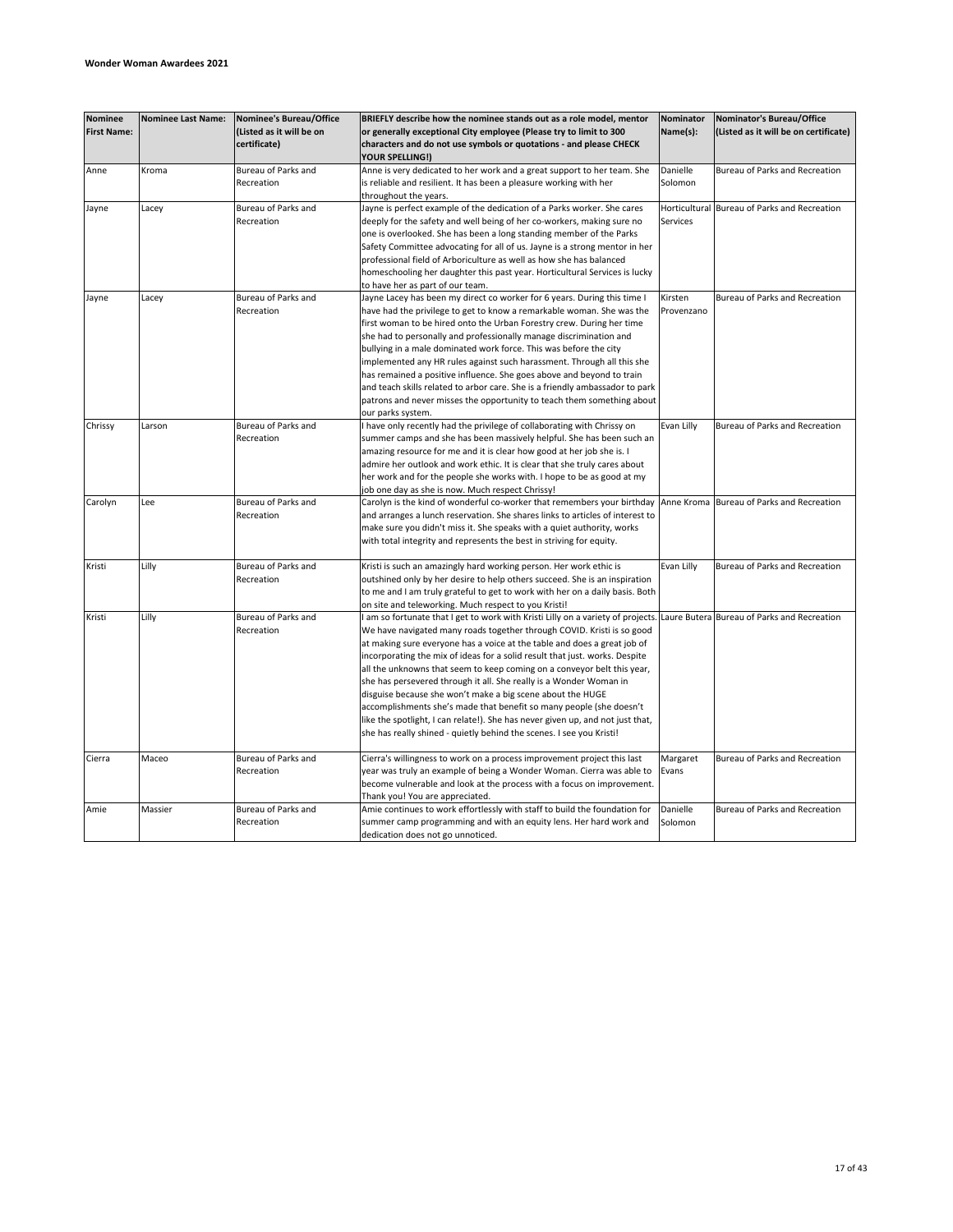| <b>Nominee</b><br><b>First Name:</b> | <b>Nominee Last Name:</b> | Nominee's Bureau/Office<br>(Listed as it will be on<br>certificate) | BRIEFLY describe how the nominee stands out as a role model, mentor<br>or generally exceptional City employee (Please try to limit to 300<br>characters and do not use symbols or quotations - and please CHECK<br>YOUR SPELLING!)                                                                                                                                                                                                                                                                                                                                                                                                                                                                                                                                                                                                                                                                                                                                                                                                                                                                                                                                                                                                                                                                                                                                                                                                                                                                                                                                                                                                                                         | Nominator<br>Name(s):                      | Nominator's Bureau/Office<br>(Listed as it will be on certificate) |
|--------------------------------------|---------------------------|---------------------------------------------------------------------|----------------------------------------------------------------------------------------------------------------------------------------------------------------------------------------------------------------------------------------------------------------------------------------------------------------------------------------------------------------------------------------------------------------------------------------------------------------------------------------------------------------------------------------------------------------------------------------------------------------------------------------------------------------------------------------------------------------------------------------------------------------------------------------------------------------------------------------------------------------------------------------------------------------------------------------------------------------------------------------------------------------------------------------------------------------------------------------------------------------------------------------------------------------------------------------------------------------------------------------------------------------------------------------------------------------------------------------------------------------------------------------------------------------------------------------------------------------------------------------------------------------------------------------------------------------------------------------------------------------------------------------------------------------------------|--------------------------------------------|--------------------------------------------------------------------|
| Virginia                             | McKinney                  | Bureau of Parks and<br>Recreation                                   | Virginia McKinney is one of Multnomah Arts Center's beloved Arts Leads.<br>She brings to MAC her amazing experience (THREE --yes, three master's<br>degrees in fine art). She is a metal worker, a ceramic artist, and a fiber<br>artist. She has taught youth, adults, and professional artists in school, arts<br>centers, and college settings for 40+ years. In the time she has been with<br>us at MAC, she has taught many classes in ceramics, crafts, and textiles to<br>youth and adults and has encouraged so many people in their creativity.<br>She has also helped us improve and maintain all of our specialty studios --<br>ceramics, metalsmithing, printmaking, weaving, woodworking and more.<br>She is an invaluable member of our team. During Covid, Virginia has<br>added the virtual world - online teaching, filmmaking, and editing skills to<br>her massive set of gifts for our arts world and community. Please see a<br>taste of some of her offerings on the Stay and Play videos. Link:<br>https://www.youtube.com/watch?v=WwrbwvPVRGk There are more<br>videos to come from her - including Playdough making, Dyed paper<br>flowers (both to be posted on Stay & Play-- filmed and edited by Virginia<br>as well) and another more in-depth longer play video: Gifts From the<br>Garden: Natural Dyeing (where she is the teacher), to be released soon on<br>the Parks and MAC's websites. The gifts of amazing art and techniques<br>that Virginia brings us are equaled only by the absolute joy and<br>encouragement of creativity she infuses in her teaching. We love her and<br>are so happy to have this Wonder Woman on our team! | Nicole<br>Rawlins                          | Bureau of Parks and Recreation                                     |
| Pauline                              | Miranda                   | Bureau of Parks and                                                 | Pauline is a dedicated colleague, has a great understanding of workplace                                                                                                                                                                                                                                                                                                                                                                                                                                                                                                                                                                                                                                                                                                                                                                                                                                                                                                                                                                                                                                                                                                                                                                                                                                                                                                                                                                                                                                                                                                                                                                                                   | Leah                                       | Bureau of Parks and Recreation                                     |
| Autumn                               | Montegna                  | Recreation<br>Bureau of Parks and<br>Recreation                     | values and practices, and is a joy to work with.<br>Autumn is an incredible asset to our organization and a pleasure to work<br>with. She is thoughtful, focused, and always willing to step up and help.<br>Thank you, Autumn, for all that you do!                                                                                                                                                                                                                                                                                                                                                                                                                                                                                                                                                                                                                                                                                                                                                                                                                                                                                                                                                                                                                                                                                                                                                                                                                                                                                                                                                                                                                       | Espinoza<br>Angela<br>Horton               | Bureau of Parks and Recreation                                     |
| Monica                               | Nettle                    | Bureau of Parks and<br>Recreation                                   | Monica has been an outstanding teammate to everyone who has ever had william<br>the pleasure of working with her. She goes above and beyond in customer zeigler<br>service, and supports her co-workers with a strength Superman would<br>admire. She's a pillar to the PP&R family, and we are lucky to have her.                                                                                                                                                                                                                                                                                                                                                                                                                                                                                                                                                                                                                                                                                                                                                                                                                                                                                                                                                                                                                                                                                                                                                                                                                                                                                                                                                         |                                            | Bureau of Parks and Recreation                                     |
| Lisa                                 | Osterberg                 | Bureau of Parks and<br>Recreation                                   | Lisa was redeployed to the ECC and has been there for almost a year. she<br>still runs the Lifeguard program for the city and is the Lead for the<br>Situation Status report for the Planning section in the ECC. She has been a<br>great mentor and has done a wonderful job at the ECC during this last<br>year.                                                                                                                                                                                                                                                                                                                                                                                                                                                                                                                                                                                                                                                                                                                                                                                                                                                                                                                                                                                                                                                                                                                                                                                                                                                                                                                                                         | Teresa<br>O'Loughlin                       | Bureau of Parks and Recreation                                     |
| Allison                              | O'Sullivan                | Bureau of Parks and<br>Recreation                                   | Allison serves as co-chair on Portland Parks & Recreation's Diversity &<br>Equity Committee. She has embraced her role and has successfully<br>navigated an endless amount of zoom and teams meetings with respectful<br>leadership and charisma. This is not an easy feat! I am grateful for her<br>patience and humor amid these unprecedented times. I look forward to<br>serving with her in person, hopefully in the not too distant future. Thanks<br>for all you do, Allison!                                                                                                                                                                                                                                                                                                                                                                                                                                                                                                                                                                                                                                                                                                                                                                                                                                                                                                                                                                                                                                                                                                                                                                                       | Carolyn Lee                                | Bureau of Parks and Recreation                                     |
| Allison                              | O'Sullivan                | Bureau of Parks and<br>Recreation                                   | Allison is exceptional in all that she puts her energy into. As a<br>Horticulturist for Parks and Rec she is motivated, dedicated, and has a<br>consistent positive attitude. She is committed to furthering her craft with<br>increasing her knowledge and credentials with ongoing education. Safety<br>is a high priority for her, she is very dedicated and always looking to<br>improve herself and her workplace while also bolstering her co-workers<br>and being a great mentor and advocate. Allison is very dedicated to<br>furthering diversity, equity, and inclusion as a driving force on the Parks<br>Diversity Equity Committee (DEC) acting as co-chair. Allison is able to<br>juggle many things at once and is a great representative of the City of<br>Portland with community members and their involvement in the design<br>and plantings within the park. Recently Allison's dedication was seen in<br>her commitment to get the job done by showing up every day after the<br>recent snow and ice storm even though the power was out at her<br>reporting location. Allison took batteries home to charge nightly to<br>continue to stay productive and operate the equipment the next day.                                                                                                                                                                                                                                                                                                                                                                                                                                                        | Debra<br>Kneeshaw<br>and Allison<br>Parker | Bureau of Parks and Recreation                                     |
| Soo                                  | Pak                       | Bureau of Parks and<br>Recreation                                   | Many thanks Soo for your friendship, advocacy, attitude, perseverance,<br>and all around amazing, intuitive nature. You get me, you get equity, you<br>get what is important. You aren't afraid to speak your mind, question<br>authority, while always maintaining a respectful demeanor. I am grateful<br>to you, and knowing that I am not alone in this journey. Here's to you, my<br>friend!                                                                                                                                                                                                                                                                                                                                                                                                                                                                                                                                                                                                                                                                                                                                                                                                                                                                                                                                                                                                                                                                                                                                                                                                                                                                          | Carolyn Lee                                | Bureau of Parks and Recreation                                     |
| Shelley                              | Pendergrass               | Bureau of Parks and<br>Recreation                                   | am nominating Shelley because she is a great bureau partner. Last year<br>was a tough year for everyone but probably more so for Parks. She did<br>everything she could to support our efforts, but kind in case of any slips.                                                                                                                                                                                                                                                                                                                                                                                                                                                                                                                                                                                                                                                                                                                                                                                                                                                                                                                                                                                                                                                                                                                                                                                                                                                                                                                                                                                                                                             |                                            | Anonymous Bureau of Technology Services                            |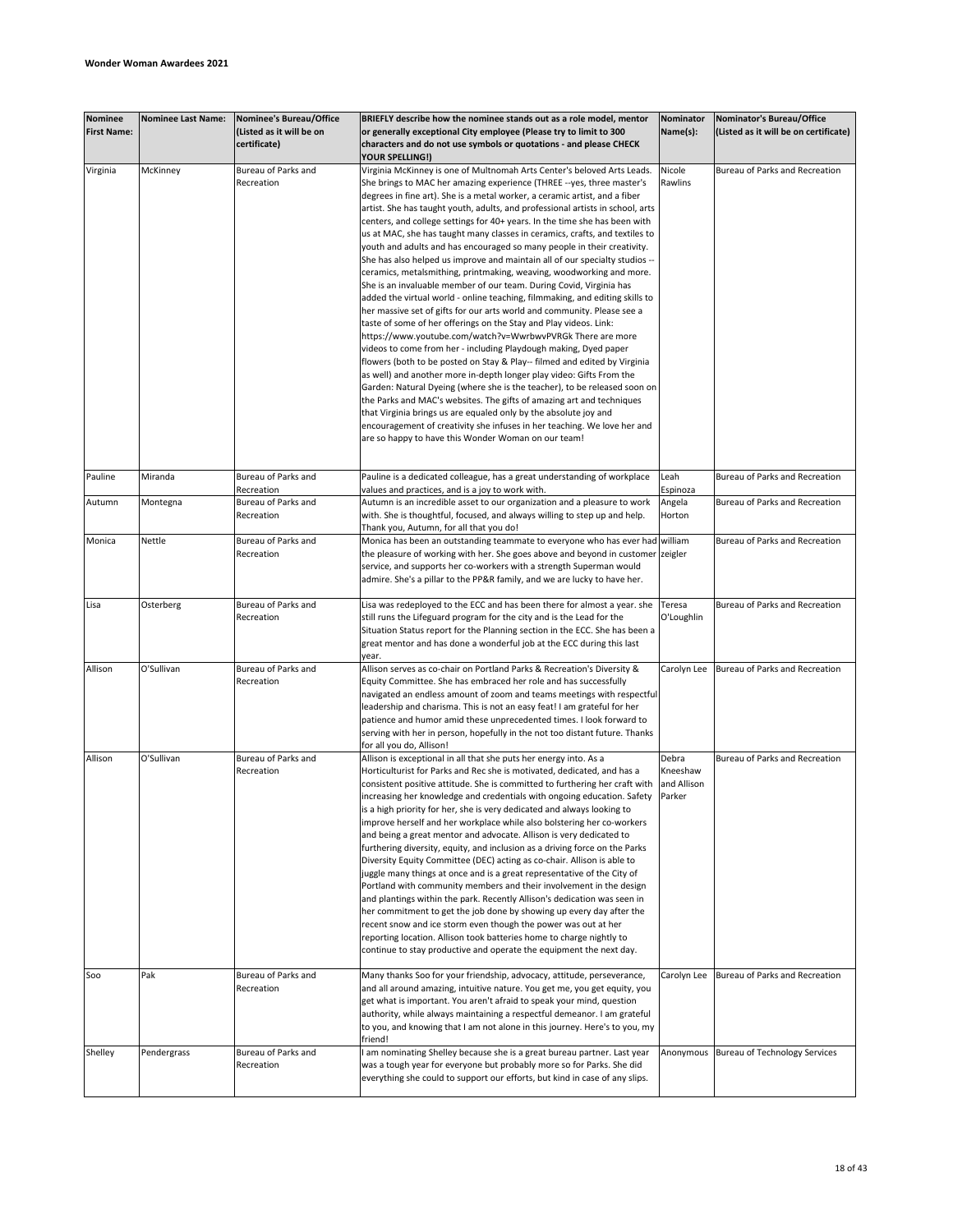| <b>Nominee</b><br><b>First Name:</b> | <b>Nominee Last Name:</b> | Nominee's Bureau/Office<br>(Listed as it will be on<br>certificate) | BRIEFLY describe how the nominee stands out as a role model, mentor<br>or generally exceptional City employee (Please try to limit to 300<br>characters and do not use symbols or quotations - and please CHECK                                                                                                                                                                                                                                                                                                                                                                                             | Nominator<br>Name(s):                               | Nominator's Bureau/Office<br>(Listed as it will be on certificate) |
|--------------------------------------|---------------------------|---------------------------------------------------------------------|-------------------------------------------------------------------------------------------------------------------------------------------------------------------------------------------------------------------------------------------------------------------------------------------------------------------------------------------------------------------------------------------------------------------------------------------------------------------------------------------------------------------------------------------------------------------------------------------------------------|-----------------------------------------------------|--------------------------------------------------------------------|
| Jamie                                | Sandness                  | Bureau of Parks and                                                 | YOUR SPELLING!)<br>Jamie continues to work hard on building foundations for the growth of                                                                                                                                                                                                                                                                                                                                                                                                                                                                                                                   | Danielle                                            | Bureau of Parks and Recreation                                     |
|                                      |                           | Recreation                                                          | the recreation team. She works tirelessly and effortlessly toward reaching<br>goals and her work does not go unnoticed. She is a valuable asset for the<br>team.                                                                                                                                                                                                                                                                                                                                                                                                                                            | Solomon                                             |                                                                    |
| Kathy                                | Sharp                     | Bureau of Parks and<br>Recreation                                   | Kathy is truly a Wonder Woman! Kathy jumped into PP&R immediately<br>absorbing our organization and applying her expertise. Kathy is a Wonder                                                                                                                                                                                                                                                                                                                                                                                                                                                               | Margaret<br>Evans                                   | Bureau of Parks and Recreation                                     |
|                                      |                           |                                                                     | Woman as she navigates a large recreation division. Thank you Kathy for<br>being amazing!                                                                                                                                                                                                                                                                                                                                                                                                                                                                                                                   |                                                     |                                                                    |
| Ciji                                 | Shelton-Flores            | Bureau of Parks and<br>Recreation                                   | In the past I had mostly worked with Ciji in looking for open time on my<br>division's calendars. When the pandemic hit and I needed to find<br>somewhere besides my Portland Building desk, Ciji was nice enough to let<br>me share space with her workgroup. I appreciate that she graciously<br>welcomed me with the loan of her roller mouse hooked up to a<br>networked computer, scanner and printer! She has made admin a little                                                                                                                                                                     | Anne Kroma                                          | Bureau of Parks and Recreation                                     |
|                                      |                           |                                                                     | less aggravating with a lot less squinting                                                                                                                                                                                                                                                                                                                                                                                                                                                                                                                                                                  |                                                     |                                                                    |
| Danielle                             | Solomon                   | Bureau of Parks and<br>Recreation                                   | Danielle and I first worked sitting across the aisle from each other years<br>ago at the 1900 Building. Then we got to do the same with a different<br>bureau at the Congress Center. And when the pandemic shut everything<br>down - she reached out to make sure I was ok. It's good to know that I can<br>always run a process question by her, that she's willing to be my backup<br>when I get to take vacation, and that she'll always be a wonder woman!                                                                                                                                             | Anne Kroma                                          | Bureau of Parks and Recreation                                     |
| Nicola                               | Sysn                      | Bureau of Parks and<br>Recreation                                   | Nicola is truly a Wonder Woman with her remarkable ability to tackle the<br>largest of projects and problems. Nicola is someone you want in a lead<br>role knowing she will take you down a successful path. Thank you Nicola<br>for being a remarkable Wonder Woman!                                                                                                                                                                                                                                                                                                                                       | Margaret<br>Evans                                   | Bureau of Parks and Recreation                                     |
| Kelly                                | Taylor                    | Bureau of Parks and<br>Recreation                                   | Kelly's work this last year managing leave was truly reflective of Wonder<br>Woman qualities. Kelly managed new leaves being announced, high<br>volumes and working through sensitive issues with employees. Thank you<br>Kelly for your remarkable work as our leave coordinator!                                                                                                                                                                                                                                                                                                                          | Margaret<br>Evans                                   | Bureau of Parks and Recreation                                     |
| Jennifer                             | Trimm                     | Bureau of Parks and<br>Recreation                                   | Jennifer constantly cares and thinks of other people. As a supervisor she<br>singlehandedly supports, comforts, lifts up and promotes her crew all<br>while dealing with the challenges of being a supervisor in the downtown<br>district. She has so gracefully handled the protests, covid and so many<br>other challenges of downtown while making her crew feel safe, heard and<br>supported. I personally look up to Jennifer, and she has been a great role<br>model and woman within the Parks bureau.                                                                                               | Anonymous                                           |                                                                    |
| Jennifer                             | Trimm                     | Bureau of Parks and<br>Recreation                                   | Jennifer, is kind, generous and stands for what is right and safe for her<br>crew. Jennifer has went above and beyond in her position during this hard Brown<br>stressful time, we all live in and has been doing her job non stop. I<br>nominate Jennifer because she is great and loves Parks and truly cares.                                                                                                                                                                                                                                                                                            | James H.                                            | Bureau of Parks and Recreation                                     |
| Sarah                                | Wiggins                   | Bureau of Parks and<br>Recreation                                   | Sarah was always the first to volunteer for any new deployment when we<br>shut down for COVID-19. She is a great mentor and sounding board for<br>everyone.                                                                                                                                                                                                                                                                                                                                                                                                                                                 | Teresa<br>O'Loughlin                                | Bureau of Parks and Recreation                                     |
| Madeleine                            | Hanlon-Austin             | Bureau of Parks and<br>Recreation - Aquatics                        | Madeleine advocates for Equity and Inclusion for the Bureau and is a<br>great asset to the Aquatics team. Her great attitude and support to staff is Solomon<br>one of a kind. She is very dedicated to her work and it shows.                                                                                                                                                                                                                                                                                                                                                                              | Danielle                                            | Bureau of Parks and Recreation                                     |
| Lisa                                 | Osterberg                 | Bureau of Parks and<br>Recreation - Aquatics                        | Lisa has always been a positive mentor and role model in our Aquatic<br>department. She has a passion for first responding and leading that has<br>always been evident in the way she manages her pools. This last year Lisa<br>stepped up and took on a big role in the ECC Planning section, as well as<br>continuing to keep our Aquatics department ready for potential opening,<br>changes for licensing and training our Fulltime and casual staff, and<br>making sure we have all the needed PPE and equipment to meet the ever<br>changing and fluid nature of this last year. A Big Kudos to Lisa! |                                                     | Martin Hahn Bureau of Parks and Recreation                         |
| Kathryn                              | Hartinger                 | Bureau of Planning &<br>Sustainability                              | In 2020, Kathryn stepped up to undertake important work at the ECC as<br>the COVID pandemic gripped Portland. Then she expertly shifted back to<br>BPS to take the lead in the Anti-Displacement Action Plan.                                                                                                                                                                                                                                                                                                                                                                                               | Tom<br>Armstrong                                    | Bureau of Planning &<br>Sustainability                             |
| Leslie                               | Lum                       | Bureau of Planning &<br>Sustainability                              | In 2020, Leslie stepped up to play a critical role at the Joint Volunteer<br>Information Center (JVIC) as the COVID pandemic gripped Portland. She<br>helped direct resources and supplies to those most in need at the height<br>of the pandemic. Then, she expertly shifted back to BPS to take the lead in<br>community outreach to East Portlanders.                                                                                                                                                                                                                                                    | Tom<br>Armstrong                                    | Bureau of Planning &<br>Sustainability                             |
| Hannah                               | Osman                     | Bureau of Planning &<br>Sustainability                              | In 2020, Hannah stepped up to play a critical role at the Joint Volunteer<br>Information Center (JVIC) as the COVID pandemic gripped Portland. She<br>helped direct resources and supplies to those most in need at the height<br>of the pandemic. Then, she expertly shifted back to BPS to help with the<br>planning and outreach for the West Portland Town Center Plan.                                                                                                                                                                                                                                 | Tom<br>Armstrong                                    | Bureau of Planning &<br>Sustainability                             |
| Jessie                               | Bird                      | Bureau of Revenue and<br><b>Financial Services</b>                  | Jessie worked hard processing liability claims for the city. Jessie has seen<br>her workload increase while helping train new team members. In<br>addition, Jessie has kept morale up with employees by offering a weekly<br>lunch time Zumba class online.                                                                                                                                                                                                                                                                                                                                                 | jimmy.gibbo Not Listed<br>ns@portlan<br>doregon.gov |                                                                    |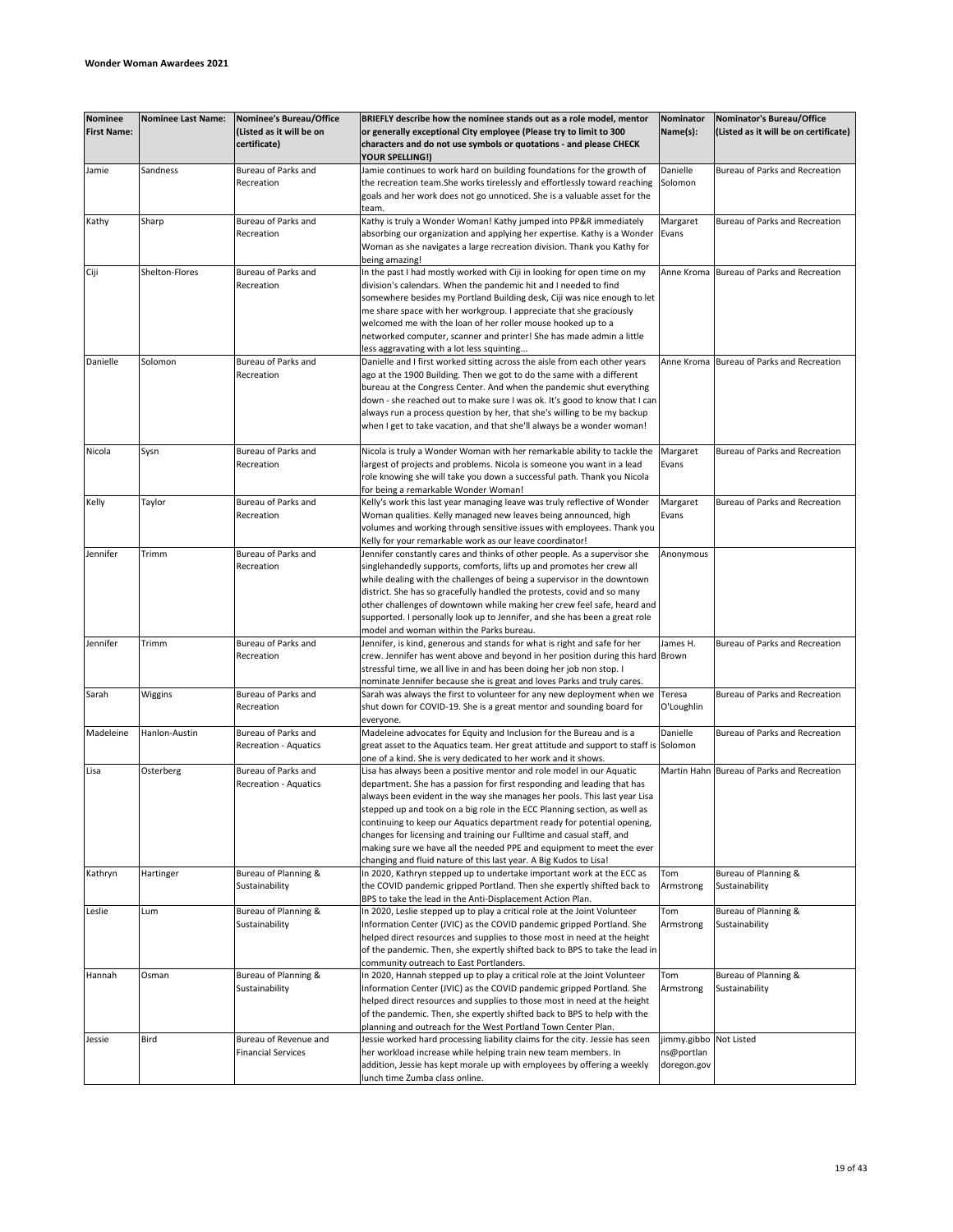| <b>Nominee</b><br><b>First Name:</b> | <b>Nominee Last Name:</b> | <b>Nominee's Bureau/Office</b><br>(Listed as it will be on<br>certificate) | BRIEFLY describe how the nominee stands out as a role model, mentor<br>or generally exceptional City employee (Please try to limit to 300<br>characters and do not use symbols or quotations - and please CHECK | Nominator<br>Name(s): | Nominator's Bureau/Office<br>(Listed as it will be on certificate) |
|--------------------------------------|---------------------------|----------------------------------------------------------------------------|-----------------------------------------------------------------------------------------------------------------------------------------------------------------------------------------------------------------|-----------------------|--------------------------------------------------------------------|
|                                      |                           |                                                                            | <b>YOUR SPELLING!)</b>                                                                                                                                                                                          |                       |                                                                    |
| Rhonda                               | Etherly                   | Bureau of Revenue and                                                      | Rhonda Etherly is the Revenue Division's liaison with the Internal Revenue Scott                                                                                                                                |                       | Bureau of Revenue and Financial                                    |
|                                      |                           | <b>Financial Services</b>                                                  | Service (IRS). She is responsible for safeguarding federal tax information                                                                                                                                      | Ellertson             | Services                                                           |
|                                      |                           |                                                                            | used by Revenue staff. Over the last couple of years, the Revenue Division                                                                                                                                      |                       |                                                                    |
|                                      |                           |                                                                            | has implemented a new integrated tax software. It is very complex work                                                                                                                                          |                       |                                                                    |
|                                      |                           |                                                                            | that requires Rhonda's review of processes and security permissions for                                                                                                                                         |                       |                                                                    |
|                                      |                           |                                                                            | each of the several groups using the new integrated tax system. At times,                                                                                                                                       |                       |                                                                    |
|                                      |                           |                                                                            | IRS security requirements stand in the way of processes designed to                                                                                                                                             |                       |                                                                    |
|                                      |                           |                                                                            | increase the efficiency of collections work. The way this played out in                                                                                                                                         |                       |                                                                    |
|                                      |                           |                                                                            | several meetings is that Rhonda had to say "no" to a proposal backed by                                                                                                                                         |                       |                                                                    |
|                                      |                           |                                                                            | several of her colleagues in those meetings because it did not meet the                                                                                                                                         |                       |                                                                    |
|                                      |                           |                                                                            | security requirements. I marveled at her poise as she stood firmly against                                                                                                                                      |                       |                                                                    |
|                                      |                           |                                                                            | her colleagues (including me) to protect their own best interest and that                                                                                                                                       |                       |                                                                    |
|                                      |                           |                                                                            | of the Revenue Division and the City. Rhonda Etherly is a role model of                                                                                                                                         |                       |                                                                    |
|                                      |                           |                                                                            | courage for standing up for what is right.                                                                                                                                                                      |                       |                                                                    |
|                                      |                           |                                                                            |                                                                                                                                                                                                                 |                       |                                                                    |
|                                      |                           |                                                                            |                                                                                                                                                                                                                 |                       |                                                                    |
| Rachele                              | Gorsegner                 | Bureau of Revenue and                                                      | Rachele Gorsegner is the project manager for the new BFRS Integrated                                                                                                                                            | Scott                 | Bureau of Revenue and Financial                                    |
|                                      |                           | <b>Financial Services</b>                                                  | Tax System (ITS). The ITS Program is a \$16m technology capital software                                                                                                                                        | Ellertson             | Services                                                           |
|                                      |                           |                                                                            | implementation. The project scope impacts all City of Portland revenue                                                                                                                                          |                       |                                                                    |
|                                      |                           |                                                                            | customer accounts, as well as customer accounts for additional residents                                                                                                                                        |                       |                                                                    |
|                                      |                           |                                                                            | of the tri-county Metro area (Multnomah County, Washington County,                                                                                                                                              |                       |                                                                    |
|                                      |                           |                                                                            | Clackamas County). ITS is used for collection of \$650m in annual revenue                                                                                                                                       |                       |                                                                    |
|                                      |                           |                                                                            | for 670,000 total accounts, with the City of Portland and Metro tri-county                                                                                                                                      |                       |                                                                    |
|                                      |                           |                                                                            | area combined. The first of four roll outs occurred on September 14,                                                                                                                                            |                       |                                                                    |
|                                      |                           |                                                                            | 2020; on time, under budget, without any negative press. The second                                                                                                                                             |                       |                                                                    |
|                                      |                           |                                                                            | rollout is scheduled for March 29, 2021 and is again on time and under                                                                                                                                          |                       |                                                                    |
|                                      |                           |                                                                            | budget.As an exceptional manager, Rachele demonstrated a rare                                                                                                                                                   |                       |                                                                    |
|                                      |                           |                                                                            | combination as a hard driving achiever and a thoughtful boss who brought                                                                                                                                        |                       |                                                                    |
|                                      |                           |                                                                            | out the best qualities in her staff. Her leadership inspired her staff to work                                                                                                                                  |                       |                                                                    |
|                                      |                           |                                                                            | harder for the City than they had ever done before while at the same time                                                                                                                                       |                       |                                                                    |
|                                      |                           |                                                                            | discovering new and more efficient ways for solving complex problems.                                                                                                                                           |                       |                                                                    |
|                                      |                           |                                                                            | Those of us lucky enough to work with Rachele on this project came away                                                                                                                                         |                       |                                                                    |
|                                      |                           |                                                                            | exhausted but much better employees than when we started. This once-                                                                                                                                            |                       |                                                                    |
|                                      |                           |                                                                            |                                                                                                                                                                                                                 |                       |                                                                    |
|                                      |                           |                                                                            | in-a-lifetime opportunity showed us how blow past barriers to                                                                                                                                                   |                       |                                                                    |
|                                      |                           |                                                                            | achievement and create an aggressive but still kind work culture. Rachele                                                                                                                                       |                       |                                                                    |
|                                      |                           |                                                                            | is amazing.                                                                                                                                                                                                     |                       |                                                                    |
| Penelope                             | Luedtke                   | Bureau of Revenue and                                                      | While some people vaguely offer assistance, Penelope is one of those                                                                                                                                            | Jessica Bird          | Bureau of Revenue and Financial                                    |
|                                      |                           | <b>Financial Services</b>                                                  | people that actually steps in and supports you in a time of crisis. Her                                                                                                                                         |                       | Services                                                           |
|                                      |                           |                                                                            | turnaround times on requests are nothing short of miraculous and she is                                                                                                                                         |                       |                                                                    |
|                                      |                           |                                                                            | good at looking at the big picture. I would not have survived this long in                                                                                                                                      |                       |                                                                    |
|                                      |                           |                                                                            | my current role without her help.                                                                                                                                                                               |                       |                                                                    |
| Rose                                 | Radich                    | Bureau of Revenue and                                                      | Rose joined City of Portland in October 2021 and hit the ground running                                                                                                                                         | Jessica Bird          | Bureau of Revenue and Financial                                    |
|                                      |                           | <b>Financial Services</b>                                                  | after being onboarded virtually. She is handling many complex cases and                                                                                                                                         |                       | Services                                                           |
|                                      |                           |                                                                            | is eager to learn. Rose is already mentoring new team members and has                                                                                                                                           |                       |                                                                    |
|                                      |                           |                                                                            | provided valuable help with their onboarding and suggestions for our                                                                                                                                            |                       |                                                                    |
|                                      |                           |                                                                            | group to improve our onboarding process.                                                                                                                                                                        |                       |                                                                    |
| Patty                                | Reeser                    | Bureau of Revenue and                                                      | Not only is Patty a valuable resource to the Liability Team, she is                                                                                                                                             | Jessica Bird          | Bureau of Revenue and Financial                                    |
|                                      |                           | <b>Financial Services</b>                                                  | frequently utilized by other departments as well. She always provides                                                                                                                                           |                       | <b>Services</b>                                                    |
|                                      |                           |                                                                            | excellent suggestions to improve our processes. In addition to setting up a                                                                                                                                     |                       |                                                                    |
|                                      |                           |                                                                            | record number of claims and Ordinances this past year, she has also                                                                                                                                             |                       |                                                                    |
|                                      |                           |                                                                            | carried a sizable claim load herself.                                                                                                                                                                           |                       |                                                                    |
| Mindy                                | Shane                     | Bureau of Revenue and                                                      | Mindy works hard for the city as the sole individual talking with bureau                                                                                                                                        | Jimmy                 | Not Listed                                                         |
|                                      |                           | <b>Financial Services</b>                                                  | representatives on their insurance needs for their buildings and                                                                                                                                                | Gibbons               |                                                                    |
|                                      |                           |                                                                            | structures. Mindy works with her supervisor to keep the city up to date on                                                                                                                                      |                       |                                                                    |
|                                      |                           |                                                                            |                                                                                                                                                                                                                 |                       |                                                                    |
|                                      |                           |                                                                            | insurance needs to keep coverage on city owned property.                                                                                                                                                        |                       |                                                                    |
| Jennifer                             | Thomason                  | Bureau of Revenue and                                                      | Jennifer has been working as a safety officer in the past year at the                                                                                                                                           | Jimmy                 | Not Listed                                                         |
|                                      |                           | <b>Financial Services</b>                                                  | Emergency Command Center for COVID 19 response. Jennifer has been an Gibbons                                                                                                                                    |                       |                                                                    |
|                                      |                           |                                                                            | important part of the team organizing meetings with the other safety                                                                                                                                            |                       |                                                                    |
|                                      |                           |                                                                            | officers, helping write citywide safety guidance, and sharing information                                                                                                                                       |                       |                                                                    |
|                                      |                           |                                                                            | with command staff. Jennifer has done all of this while doing her other                                                                                                                                         |                       |                                                                    |
|                                      |                           |                                                                            | duties with Risk Management.                                                                                                                                                                                    |                       |                                                                    |
| Carol                                | Timper                    | Bureau of Revenue and                                                      | Carol not only partners with every bureau in the City to help recover                                                                                                                                           | Jessica Bird          | Bureau of Revenue and Financial                                    |
|                                      |                           | <b>Financial Services</b>                                                  | money for the City's damaged assets. She also helped assist with our                                                                                                                                            |                       | Services                                                           |
|                                      |                           |                                                                            | record amount of liability claims this year. Every single person I speak with                                                                                                                                   |                       |                                                                    |
|                                      |                           |                                                                            | describes Carol as a Rockstar and she truly is!                                                                                                                                                                 |                       |                                                                    |
| Debora                               | Leopold-Hutchins          | Bureau of Revenue and                                                      | Debora was helpful during the transition to remote work. Debora helped                                                                                                                                          | Jimmy                 | Bureau of Revenue and Financial                                    |
|                                      |                           | <b>Financial Services (BRFS)</b>                                           | us get our technology needs and workstation set up and even met with                                                                                                                                            | Gibbons               | Services (BRFS)                                                    |
|                                      |                           |                                                                            | employees to help them get their required items. Debora has also helped                                                                                                                                         |                       |                                                                    |
|                                      |                           |                                                                            |                                                                                                                                                                                                                 |                       |                                                                    |
|                                      |                           |                                                                            | support emergency response work with several employees working at the                                                                                                                                           |                       |                                                                    |
|                                      |                           |                                                                            | ECC.                                                                                                                                                                                                            |                       |                                                                    |
| Diana                                | Allen                     | <b>Bureau of Technology Services</b>                                       | Diana Allen is the innovative leader of the Enterprise Business Solutions                                                                                                                                       | Dan Bauer             | <b>Bureau of Environmental Services</b>                            |
|                                      |                           |                                                                            | team. Under Diana's leadership the City has benefited from numerous                                                                                                                                             |                       |                                                                    |
|                                      |                           |                                                                            | innovations and process improvements in how we leverage SAP. Thank                                                                                                                                              |                       |                                                                    |
|                                      |                           |                                                                            | you for all you do!                                                                                                                                                                                             |                       |                                                                    |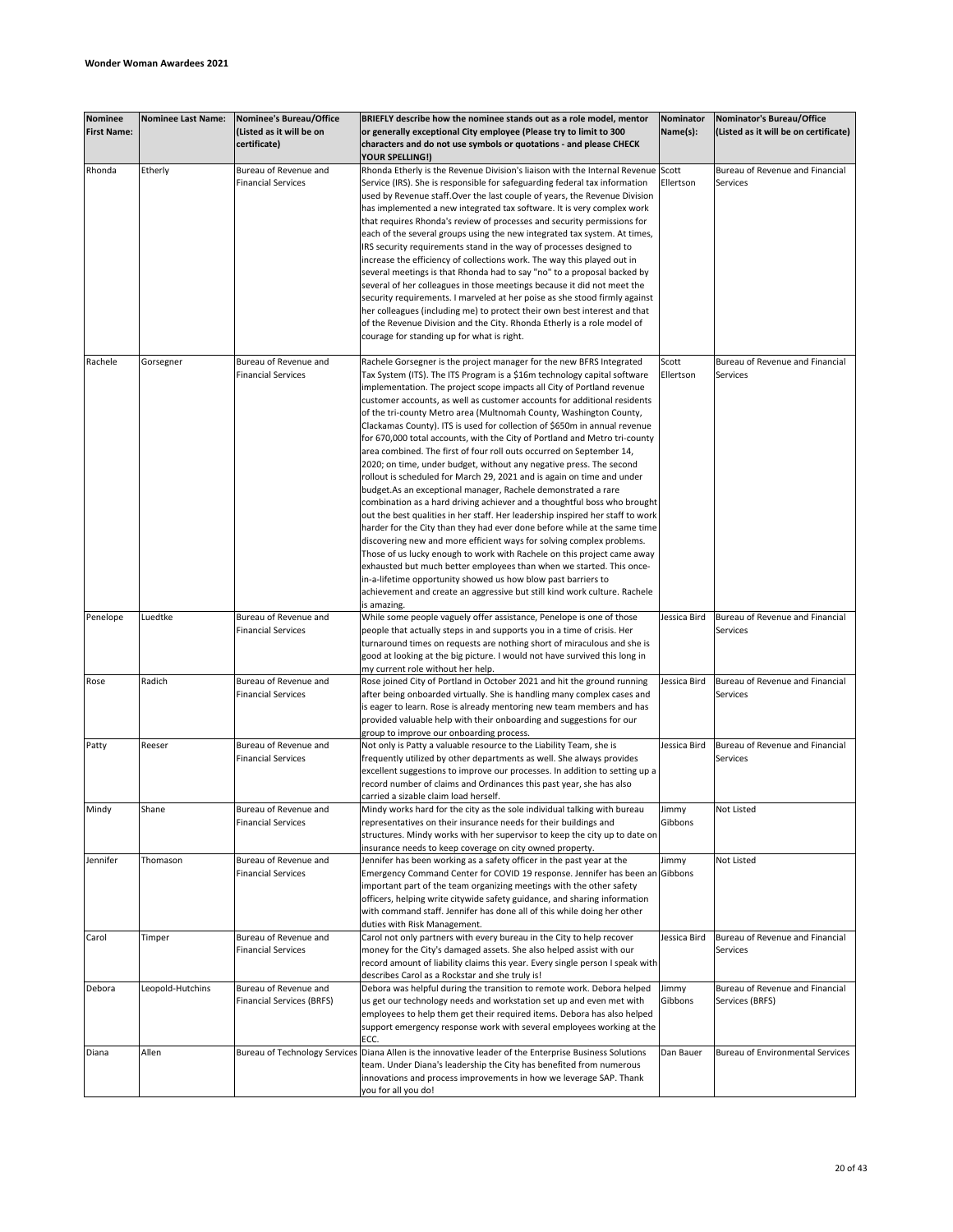| <b>Nominee</b><br><b>First Name:</b> | <b>Nominee Last Name:</b> | Nominee's Bureau/Office<br>(Listed as it will be on<br>certificate) | BRIEFLY describe how the nominee stands out as a role model, mentor<br>or generally exceptional City employee (Please try to limit to 300<br>characters and do not use symbols or quotations - and please CHECK                                                                                                                                                                                                                                                                                                                                                                                                                                               | Nominator<br>Name(s):           | Nominator's Bureau/Office<br>(Listed as it will be on certificate) |
|--------------------------------------|---------------------------|---------------------------------------------------------------------|---------------------------------------------------------------------------------------------------------------------------------------------------------------------------------------------------------------------------------------------------------------------------------------------------------------------------------------------------------------------------------------------------------------------------------------------------------------------------------------------------------------------------------------------------------------------------------------------------------------------------------------------------------------|---------------------------------|--------------------------------------------------------------------|
| Diana                                | Allen                     | <b>Bureau of Technology Services</b>                                | YOUR SPELLING!)<br>Diana brings calm, depth, creativity and humor to work with her every<br>day. She seeks clarity, manages expectations, and instills trust in her team Rosenberg                                                                                                                                                                                                                                                                                                                                                                                                                                                                            | Elyse                           | <b>Bureau of Technology Services</b>                               |
| Monica                               | Borden                    | <b>Bureau of Technology Services</b>                                | and in BTS. Thanks for what you do, Diana!<br>Monica is a Sr Bus Analyst on the BTS/EBS team & supports the SAP HR<br>modules. She has taken the lead on key projects using her knowledge &<br>strong collaboration to produce results. Monica takes the time to                                                                                                                                                                                                                                                                                                                                                                                              | Hope Elie<br>and Diana<br>Allen | <b>Bureau of Technology Services</b>                               |
|                                      |                           |                                                                     | recognize her peers to build trusting relationships. During this past year of<br>unique challenges, her resourcefulness & perseverance helped us to<br>achieve our goals. Monica, thank you hard work and dedication during this<br>past year to push through our challenges. You embody the qualities<br>deserving of a Wonder Woman Award.                                                                                                                                                                                                                                                                                                                  |                                 |                                                                    |
| Karen                                | Bourbonnais               | <b>Bureau of Technology Services</b>                                | If you've ever spoken with Karen, you know she approaches life with a<br>smile. You can hear it in her voice and it comes across in the service she<br>provides. Karen's service to the City and to Telecommunications has been<br>exceptional. BTS is lucky to have her on our team.                                                                                                                                                                                                                                                                                                                                                                         | Erin Poole                      | <b>Bureau of Technology Services</b>                               |
| Elonda                               | Bristol                   | <b>Bureau of Technology Services</b>                                | Elonda's support of staff, her follow-through, and her willingness to tackle Carolyn<br>messy projects have been so appreciated this past year!                                                                                                                                                                                                                                                                                                                                                                                                                                                                                                               | Glass                           | <b>Bureau of Technology Services</b>                               |
| Elonda                               | Bristol                   | <b>Bureau of Technology Services</b>                                | Elonda Bristol is a thoughtful collaborator who is always willing to be part<br>of the solution. I appreciate our partnerships over the years and your<br>awesome sense of humor that can lift our spirits during challenging times.                                                                                                                                                                                                                                                                                                                                                                                                                          | Dan Bauer                       | <b>Bureau of Environmental Services</b>                            |
| Elonda                               | Bristol                   | <b>Bureau of Technology Services</b>                                | Smart, funny, solution-oriented -- that's Elonda. She juggles 100 things<br>with grace and helps us remember there is a customer and community<br>waiting on our work. Thanks for what you do, Elonda!                                                                                                                                                                                                                                                                                                                                                                                                                                                        | Elyse<br>Rosenberg              | <b>Bureau of Technology Services</b>                               |
| Elonda                               | Bristol                   | <b>Bureau of Technology Services</b>                                | Elonda is a Wonder Woman every day. Whether she is leading a project,<br>or sharing a personal experience, she shares openly and honestly. BTS<br>relies on Elonda, and I admire who she is on a daily basis. Thank you for<br>being who you are, Elonda. And, for all you do!                                                                                                                                                                                                                                                                                                                                                                                | Erin Poole                      | <b>Bureau of Technology Services</b>                               |
| Ellen                                | Carder                    | <b>Bureau of Technology Services</b>                                | Ellen's dogged determination in tackling so many challenges this past year<br>with such a positive attitude, as well as being the vice-chair of the<br>bureau's Equity Committee, have shown her to be a great role model for<br>staff.                                                                                                                                                                                                                                                                                                                                                                                                                       | Carolyn<br>Glass                | <b>Bureau of Technology Services</b>                               |
| Amy                                  | Cornell                   | <b>Bureau of Technology Services</b>                                | Amy is a Sr Bus Analyst on the BTS/EBS team & supports the SAP HR<br>modules. Her strong customer service skills are crucial to providing quick<br>responses to complex issues. Amy has a deep knowledge of SAP and the<br>underlying business processes. During a year filled of challenges and<br>uncertainties, Amy continued to work hard with a focus on providing key<br>services to the City.Amy, thank you for your can-do dedication and<br>perseverance. You represent the qualities deserving of a Wonder Woman<br>Award.                                                                                                                          | Hope Elie<br>and Diana<br>Allen | <b>Bureau of Technology Services</b>                               |
| Anna                                 | Cowen                     | <b>Bureau of Technology Services</b>                                | Anna is a Sr Bus Analyst on the BTS/EBS team & supports the SAP HR<br>modules. Her knowledge and ability to solve complex issues has helped us and Diana<br>to achieve our objectives and continue to support the City during this past Allen<br>unprecedented year. Anna, thank you for your hard work and dedication<br>to help us pivot and adjust to our challenges this year. You embody the<br>qualities deserving of a Wonder Woman Award.                                                                                                                                                                                                             | Hope Elie                       | <b>Bureau of Technology Services</b>                               |
| Cindy                                | Delozier                  | <b>Bureau of Technology Service:</b>                                | Cindy is the Supervisor of the BTS/EBS functional team supporting the SAP Diana Allen<br>Finance modules. Her strong leadership and financial knowledge have<br>been key in leading her team through a year of unprecedented<br>challenges. Cindy's patience, kindness and humor have helped her team<br>to adjust through these unique times. Cindy, thank you for your<br>commitment, dedication and all you and your team have achieved--you<br>are inspiring. You embody the qualities deserving of a Wonder Woman<br>Award.                                                                                                                              |                                 | <b>Bureau of Technology Services</b>                               |
| Cindy                                | Delozier                  | <b>Bureau of Technology Services</b>                                | Leads her team with grace, a sense of humor, an encyclopedic knowledge Phil<br>of SAP and accounting, and a positive attitude despite resource reductions Marchbanks<br>and continuing increases in demands for services.                                                                                                                                                                                                                                                                                                                                                                                                                                     |                                 | <b>Bureau of Technology Services</b>                               |
| Hope                                 | Elie                      | <b>Bureau of Technology Services</b>                                | Hope is the Supervisor of the BTS/EBS functional team supporting the SAP Diana Allen<br>HR modules. She brings her strong leadership & HR knowledge as key<br>attributes in leading her team. Hope started with the City as we moved to<br>full time remote. She rose to the challenge as she successfully led her<br>team through our ever-changing circumstances. Hope's resiliency,<br>creativity and patience have helped guide her team to adjust and<br>thrive.Hope, thank you for your dedication plus hard work to push<br>through the year's challenges with grace and positivity. You exemplify the<br>qualities deserving of a Wonder Woman Award. |                                 | <b>Bureau of Technology Services</b>                               |
| Katharine                            | Enriques                  | <b>Bureau of Technology Services</b>                                | Katharine Enriques is doing an excellent job leading the BTS Call Center. I<br>appreciate Katharine's focus on customer service and experience as the<br>program finds new and improved ways to support city staff. Thank you<br>Katharine!                                                                                                                                                                                                                                                                                                                                                                                                                   | Dan Bauer                       | <b>Bureau of Environmental Services</b>                            |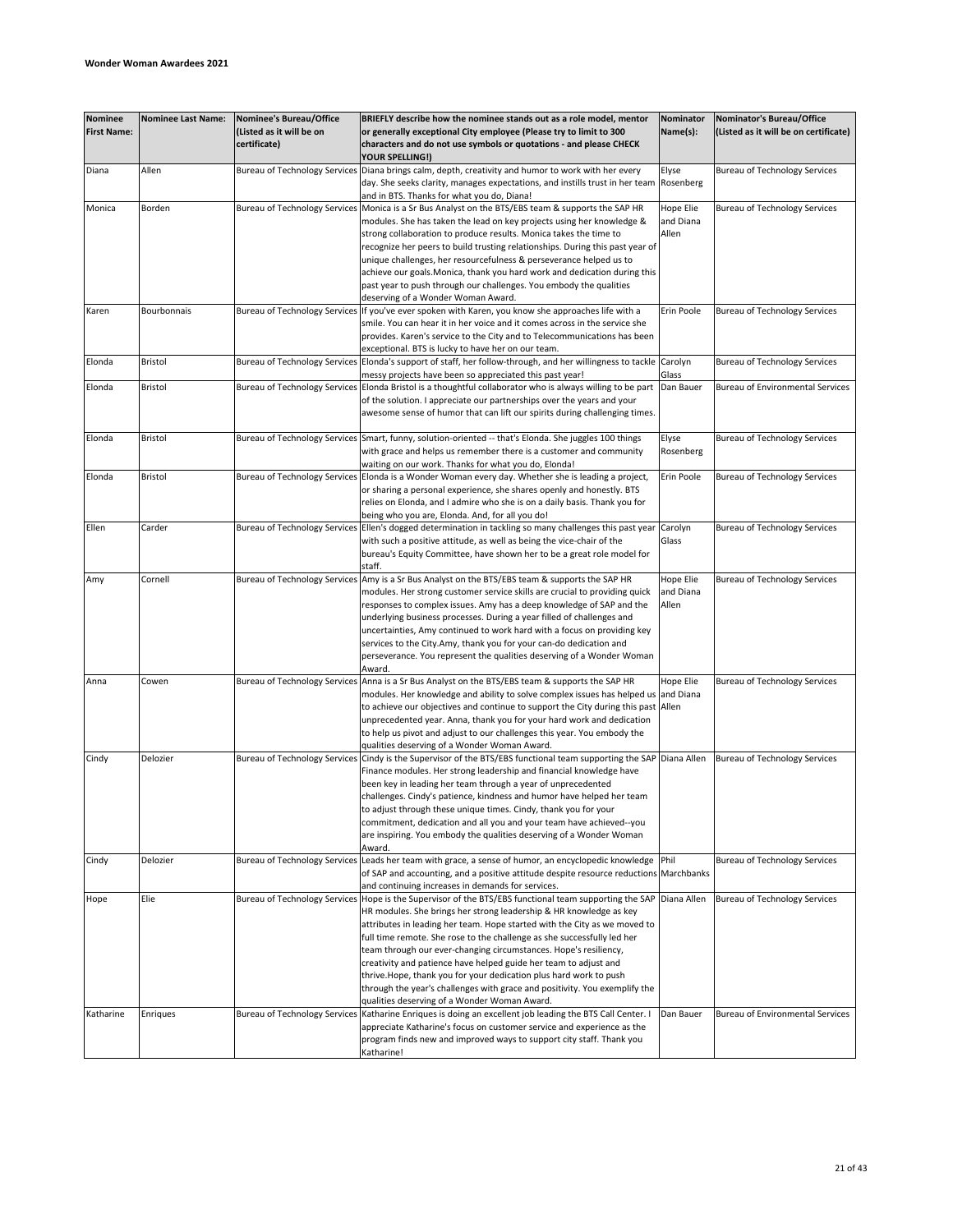| <b>Nominee</b><br><b>First Name:</b> | <b>Nominee Last Name:</b> | Nominee's Bureau/Office<br>(Listed as it will be on<br>certificate) | BRIEFLY describe how the nominee stands out as a role model, mentor<br>or generally exceptional City employee (Please try to limit to 300<br>characters and do not use symbols or quotations - and please CHECK | Nominator<br>Name(s): | Nominator's Bureau/Office<br>(Listed as it will be on certificate) |
|--------------------------------------|---------------------------|---------------------------------------------------------------------|-----------------------------------------------------------------------------------------------------------------------------------------------------------------------------------------------------------------|-----------------------|--------------------------------------------------------------------|
|                                      |                           |                                                                     | YOUR SPELLING!)                                                                                                                                                                                                 |                       |                                                                    |
| Tamiko                               | Foster                    | <b>Bureau of Technology Services</b>                                | She's an exceptional worker that works hard to bridge the gap between                                                                                                                                           | Bailey                | <b>Bureau of Technology Services</b>                               |
|                                      |                           |                                                                     | multiple teams within BTS. She works on Helpdesk, often times reaching                                                                                                                                          | Swieck                |                                                                    |
|                                      |                           |                                                                     | across the aisle to work closely with Desktop and other teams. I have yet<br>to meet anyone with such a persistently positive attitude who just wants                                                           |                       |                                                                    |
|                                      |                           |                                                                     | to work hard and work well with her coworkers. She has a genuine                                                                                                                                                |                       |                                                                    |
|                                      |                           |                                                                     | appreciation of everyone around her and absolutely wants to help every                                                                                                                                          |                       |                                                                    |
|                                      |                           |                                                                     | employee she gets a ticket for.                                                                                                                                                                                 |                       |                                                                    |
| Beth                                 | Fox                       | <b>Bureau of Technology Services</b>                                | Beth has worked to bring value add services to the City. She cares about<br>her work and strives to make a difference for staff as well as regional                                                             | Anonymous             | <b>Bureau of Technology Services</b>                               |
| Moira                                | Gentrup                   | <b>Bureau of Technology Services</b>                                | partners. Thank you for work, Beth. We appreciate you!<br>Moira is a Wonder Woman. Her "can do" attitude shows in her voice, her                                                                                | Erin Poole            | <b>Bureau of Technology Services</b>                               |
|                                      |                           |                                                                     | emails, and her willingness to be a problem solver. Thank you for being a                                                                                                                                       |                       |                                                                    |
|                                      |                           |                                                                     | shining example!                                                                                                                                                                                                |                       |                                                                    |
| Carolyn                              | Glass                     | <b>Bureau of Technology Services</b>                                | Carolyn Glass is an outstanding leader and team builder. Equally adept at                                                                                                                                       | Dan Bauer             | <b>Bureau of Environmental Services</b>                            |
|                                      |                           |                                                                     | the complexities of technology and humanity Carolyn does an outstanding<br>job leading the BTS Production Services and Business Solutions Divisions.                                                            |                       |                                                                    |
|                                      |                           |                                                                     | Carolyn inspires everyone to do their best and creates a culture of high                                                                                                                                        |                       |                                                                    |
|                                      |                           |                                                                     | performance.                                                                                                                                                                                                    |                       |                                                                    |
| Carolyn                              | Glass                     | <b>Bureau of Technology Services</b>                                | Carolyn is a valued partner, a talented organizer, and a tremendous asset                                                                                                                                       | Elyse                 | <b>Bureau of Technology Services</b>                               |
|                                      |                           |                                                                     | to BTS. She sees the tree roots as well as the forest and works for the long-Rosenberg                                                                                                                          |                       |                                                                    |
| Shawna                               | Graber                    | <b>Bureau of Technology Services</b>                                | term solution. Thanks for what you do, Carolyn!<br>Shawna Graber is an outstanding leader. Shawna's ability to create a                                                                                         | Dan Bauer             | <b>Bureau of Environmental Services</b>                            |
|                                      |                           |                                                                     | positive team culture, streamline processes, and improve service delivery                                                                                                                                       |                       |                                                                    |
|                                      |                           |                                                                     | is a model for everyone. Thank you Shawna!                                                                                                                                                                      |                       |                                                                    |
| Shawna                               | Graber                    | <b>Bureau of Technology Services</b>                                | Shawna works hard to make BTS the best it can be. Whether it's                                                                                                                                                  | Elyse                 | <b>Bureau of Technology Services</b>                               |
|                                      |                           |                                                                     | improving procurement processes or focusing on our relationships with                                                                                                                                           | Rosenberg             |                                                                    |
|                                      |                           |                                                                     | our employees, she sets a high bar for herself and her colleagues. Thanks                                                                                                                                       |                       |                                                                    |
| Clover                               | Hayes                     | <b>Bureau of Technology Services</b>                                | for what you do, Shawna!<br>There are not enough words, to say thank you for your diligence, sacrifice                                                                                                          | Corey Wilks           | <b>Bureau of Technology Services</b>                               |
|                                      |                           |                                                                     | and determination during such an unprecedented event such as the one                                                                                                                                            |                       |                                                                    |
|                                      |                           |                                                                     | we are facing now. So, in light of a far better phrase, thank you! You are                                                                                                                                      |                       |                                                                    |
|                                      |                           |                                                                     | so appreciated and a true blessing to us all. Thank you for coming into the                                                                                                                                     |                       |                                                                    |
|                                      |                           |                                                                     | office daily in the face of fear and supporting our first responders. Thank                                                                                                                                     |                       |                                                                    |
|                                      |                           |                                                                     | you for altering your schedules to be available 24/7 when they need help<br>and for doing house calls to help relieve the burden of working from                                                                |                       |                                                                    |
|                                      |                           |                                                                     | home on the staff and all the while keeping a professional attitude about                                                                                                                                       |                       |                                                                    |
|                                      |                           |                                                                     | your work. A thank you will hardly suffice for the extraordinary                                                                                                                                                |                       |                                                                    |
|                                      |                           |                                                                     | circumstances and responsibilities that have been placed on your                                                                                                                                                |                       |                                                                    |
|                                      |                           |                                                                     | shoulders during this crisis. Thank you for all the hard work and staying                                                                                                                                       |                       |                                                                    |
|                                      |                           |                                                                     | committed to help people knowing the risks involved. We are indebted to<br>vou!                                                                                                                                 |                       |                                                                    |
| Rebecca                              | Hustom                    | <b>Bureau of Technology Services</b>                                | Rebecca is a highly skilled, highly knowledgeable optical engineer. She,                                                                                                                                        | Moira                 | <b>Bureau of Technology Services</b>                               |
|                                      |                           |                                                                     | almost single-handedly, has and is transforming our transport network                                                                                                                                           | Gentrup               |                                                                    |
|                                      |                           |                                                                     | into a high bandwidth solution capable of supporting the City needs far                                                                                                                                         |                       |                                                                    |
|                                      |                           |                                                                     | into the future. She is a pleasure to work with and always willing to take                                                                                                                                      |                       |                                                                    |
|                                      |                           |                                                                     | the time to explain and share her knowledge. I am constantly amazed by<br>her hard work and tenacity.                                                                                                           |                       |                                                                    |
| Rebecca                              | Huston                    | <b>Bureau of Technology Services</b>                                | Rebecca quietly does her work, keeping the City's data flowing via her                                                                                                                                          | Erin Poole            | <b>Bureau of Technology Services</b>                               |
|                                      |                           |                                                                     | light bending skills. She is a true Wonder Woman, a role model, and                                                                                                                                             |                       |                                                                    |
|                                      |                           |                                                                     | someone we all rely on to keep our work traveling the network. Thank                                                                                                                                            |                       |                                                                    |
|                                      |                           |                                                                     | you for all of your behind the scenes work, Rebecca. We appreciate you!                                                                                                                                         |                       |                                                                    |
| Jackie                               | Jackson-Freeman           |                                                                     | Bureau of Technology Services Jackie can be counted on when you need help with a phone. She has                                                                                                                 | Erin Poole            | <b>Bureau of Technology Services</b>                               |
|                                      |                           |                                                                     | provided exceptional customer service during her career. Telecom is lucky                                                                                                                                       |                       |                                                                    |
|                                      |                           |                                                                     | to have her!                                                                                                                                                                                                    |                       |                                                                    |
| De Ann                               | Kamish                    | <b>Bureau of Technology Services</b>                                | De Ann is a Senior Business Analyst on the BTS/EBS team & supports the                                                                                                                                          | Hope Elie             | <b>Bureau of Technology Services</b>                               |
|                                      |                           |                                                                     | SAP HR modules. She demonstrates her dedication & resourcefulness in                                                                                                                                            | and Diana             |                                                                    |
|                                      |                           |                                                                     | providing strong support to HR for OM/PA & Processes/Forms. De Ann<br>has maintained a commitment do whatever it takes to provide key                                                                           | Allen                 |                                                                    |
|                                      |                           |                                                                     | services during what was a year full of challenges. De Ann, thank you for                                                                                                                                       |                       |                                                                    |
|                                      |                           |                                                                     | your hard work & accomplishments even through all the changes we've                                                                                                                                             |                       |                                                                    |
|                                      |                           |                                                                     | faced. You represent the qualities deserving of a Wonder Woman Award.                                                                                                                                           |                       |                                                                    |
|                                      | Kaufman                   |                                                                     |                                                                                                                                                                                                                 | Anonymous             |                                                                    |
| Elsa                                 |                           | <b>Bureau of Technology Services</b>                                | Elsa has provided a lifetime of public service for the City of Portland. BTS<br>relies on her to support all personnel changes, we know she gets it right                                                       |                       | <b>Bureau of Technology Services</b>                               |
|                                      |                           |                                                                     | the first time. Elsa has made a difference in her career and should be                                                                                                                                          |                       |                                                                    |
|                                      |                           |                                                                     | recognized as a role model. Thank you, Elsa!                                                                                                                                                                    |                       |                                                                    |
| Laurie                               | Levy                      | <b>Bureau of Technology Services</b>                                | Laurie Levy is a positive leader who supports her staff to do their best                                                                                                                                        | Dan Bauer             | <b>Bureau of Environmental Services</b>                            |
|                                      |                           |                                                                     | work. I value the services of the BTS Project Management Office and look                                                                                                                                        |                       |                                                                    |
| Laurie                               | Levy                      | <b>Bureau of Technology Services</b>                                | forward to partnering with you on future projects.<br>Laurie is a valued partner and the queen of let's make it work better! She                                                                                | Elyse                 | <b>Bureau of Technology Services</b>                               |
|                                      |                           |                                                                     | seeks clarity and a path forward for BTS and for our customers. Thanks for Rosenberg                                                                                                                            |                       |                                                                    |
|                                      |                           |                                                                     | what you do, Laurie!                                                                                                                                                                                            |                       |                                                                    |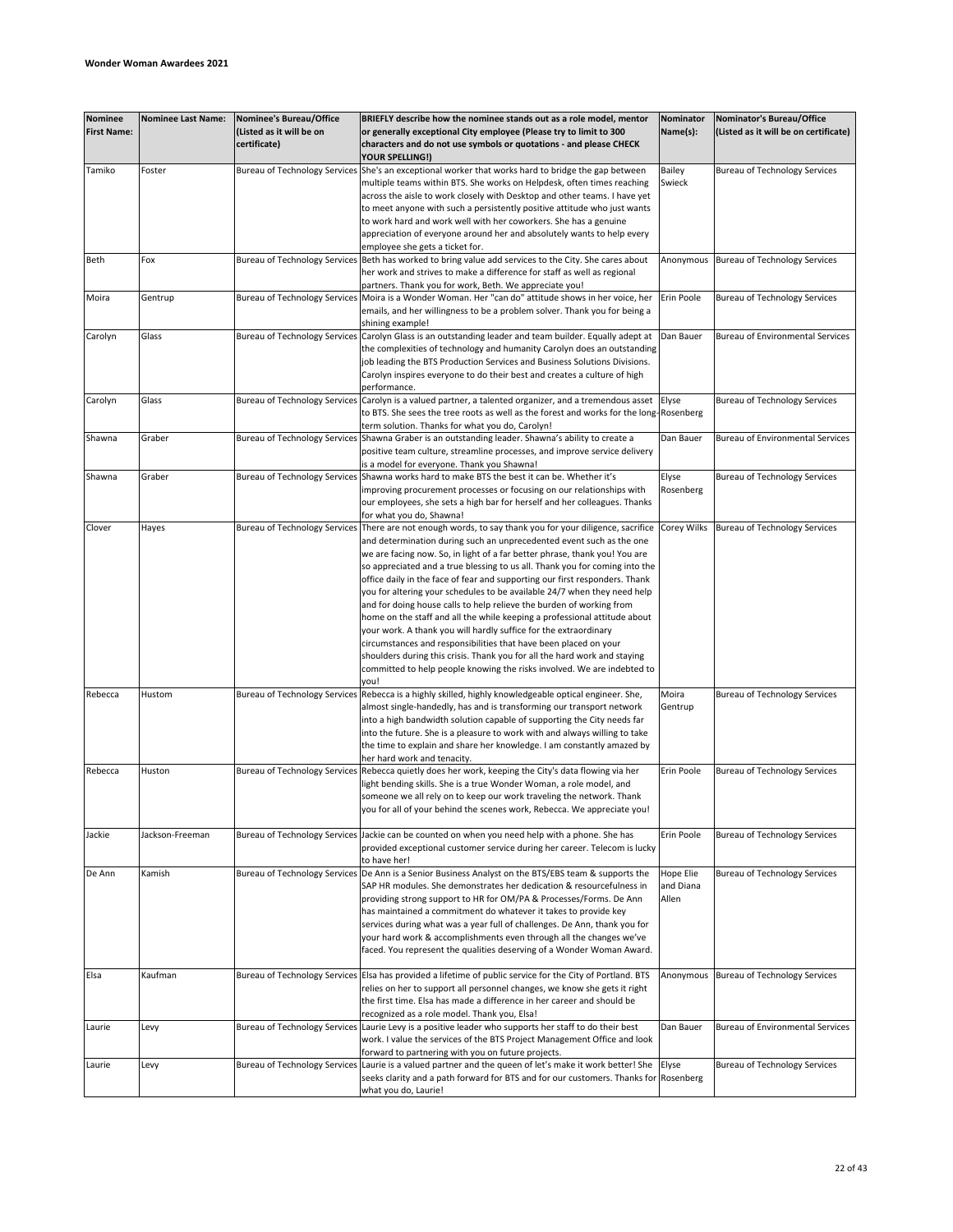| <b>Nominee</b>     | <b>Nominee Last Name:</b> | Nominee's Bureau/Office              | BRIEFLY describe how the nominee stands out as a role model, mentor                                                                                     | Nominator    | Nominator's Bureau/Office               |
|--------------------|---------------------------|--------------------------------------|---------------------------------------------------------------------------------------------------------------------------------------------------------|--------------|-----------------------------------------|
| <b>First Name:</b> |                           | (Listed as it will be on             | or generally exceptional City employee (Please try to limit to 300                                                                                      | Name(s):     | (Listed as it will be on certificate)   |
|                    |                           | certificate)                         | characters and do not use symbols or quotations - and please CHECK                                                                                      |              |                                         |
|                    |                           |                                      | YOUR SPELLING!)                                                                                                                                         |              |                                         |
| Penelope           | Luedtke                   | <b>Bureau of Technology Services</b> | Penelope has been amazing in helping our workgroup switch to a virtual                                                                                  | Jimmy        | Not Listed                              |
|                    |                           |                                      | platform. Penelope helped set our group up with technology for our home Gibbons                                                                         |              |                                         |
|                    |                           |                                      | offices and helped establish out needs for communication and meetings.<br>Penelope also helped set up a system to deliver OSHA logs to all bureaus      |              |                                         |
|                    |                           |                                      | in an electronic system.                                                                                                                                |              |                                         |
| Caroline           | Maringa                   | <b>Bureau of Technology Services</b> | My nomination for Caroline for doing an exceptional project management                                                                                  | Ashish       | <b>Bureau of Technology Services</b>    |
|                    |                           |                                      | job for two projects/programs. She did an outstanding job communicating  Gupta                                                                          |              |                                         |
|                    |                           |                                      | remotely during the Covid when it is challenging even in the office                                                                                     |              |                                         |
|                    |                           |                                      | environment.                                                                                                                                            |              |                                         |
| Joan               | Martin                    | <b>Bureau of Technology Services</b> | Joan is a Senior Business Analyst on the BTS/EBS team & supports the SAP                                                                                | Cindy        | <b>Bureau of Technology Services</b>    |
|                    |                           |                                      | financial modules. In addition to her SAP skills, she has a wealth of                                                                                   | Delozier and |                                         |
|                    |                           |                                      | financial business knowledge to drive the right solutions for complex<br>projects. In a year full of challenges, Joan's dedication and support were     | Diana Allen  |                                         |
|                    |                           |                                      | always present. Joan, thank you all you do, our team couldn't have                                                                                      |              |                                         |
|                    |                           |                                      | achieved what we have without you. You embody the qualities deserving                                                                                   |              |                                         |
|                    |                           |                                      | of a Wonder Woman Award.                                                                                                                                |              |                                         |
| Melissa            | Mills                     | <b>Bureau of Technology Services</b> | Melissa is a shining example of a hard worker. She takes every                                                                                          | Erin Poole   | <b>Bureau of Technology Services</b>    |
|                    |                           |                                      | opportunity to learn from others, share her knowledge, and provide                                                                                      |              |                                         |
|                    |                           |                                      | excellent customer service. Her drive to learn, add value, be a                                                                                         |              |                                         |
|                    |                           |                                      | contributing member of the team serves as a role model for others. We                                                                                   |              |                                         |
| Liz                | Mitchell                  |                                      | appreciate you, Melissa!                                                                                                                                | Dan Bauer    | <b>Bureau of Environmental Services</b> |
|                    |                           | <b>Bureau of Technology Services</b> | Liz Mitchell is an excellent and trusted business partner to the Bureau of<br>Environmental Services. I appreciate her support and keen insights as BTS |              |                                         |
|                    |                           |                                      | and BES work together on many key projects and initiatives.                                                                                             |              |                                         |
| Jessica            | Moss                      | <b>Bureau of Technology Services</b> | Jessica juggles everything from procurement details, project deliverables,                                                                              | Erin Poole   | <b>Bureau of Technology Services</b>    |
|                    |                           |                                      | to vendor management - often within the same 5 minutes. She not only                                                                                    |              |                                         |
|                    |                           |                                      | looks out for our bureau customers, but our regional partners as well. She                                                                              |              |                                         |
|                    |                           |                                      | is a shining example of what is means to add value daily. Thank you,                                                                                    |              |                                         |
|                    |                           |                                      | Jessica!                                                                                                                                                |              |                                         |
| Hanh               | Nguyen                    | <b>Bureau of Technology Services</b> | Hanh is a Sr Bus Analyst on the BTS/EBS team & supports the SAP financial Cindy                                                                         |              | <b>Bureau of Technology Services</b>    |
|                    |                           |                                      | modules. Even with the challenges we faced this year, she takes on her                                                                                  | Delozier and |                                         |
|                    |                           |                                      | projects with a zest & focus to deliver quality solutions. Her attention to<br>detail & ability to translate business needs into system requirements is | Diana Allen  |                                         |
|                    |                           |                                      | well received by those she partners with. Hanh, thank you for your                                                                                      |              |                                         |
|                    |                           |                                      | commitment and achievements during this unprecedented year. You                                                                                         |              |                                         |
|                    |                           |                                      | represent the qualities deserving of a Wonder Woman Award.                                                                                              |              |                                         |
| Erin               | Poole                     | <b>Bureau of Technology Services</b> | Erin Poole is the type of leader we all want to work for and with.                                                                                      | Dan Bauer    | Bureau of Environmental Services        |
|                    |                           |                                      | Accountable, transparent, and honest, Erin exemplifies high trust                                                                                       |              |                                         |
|                    |                           |                                      | behaviors and is always supporting her team and her peers to bring their<br>best work forward.                                                          |              |                                         |
| Erin               | Poole                     | <b>Bureau of Technology Services</b> | Erin brings intelligence, talent, caring, and a passion for doing things right                                                                          | Elyse        | <b>Bureau of Technology Services</b>    |
|                    |                           |                                      | to work with her every day. She is dedicated to making things better than                                                                               | Rosenberg    |                                         |
|                    |                           |                                      | she found them. Thanks for what you do, Erin!                                                                                                           |              |                                         |
| Vineeta            | Rawal                     | <b>Bureau of Technology Services</b> | Vineeta is a Sr Bus Analyst on the BTS/EBS team & supports the SAP HR                                                                                   | Hope Elie    | <b>Bureau of Technology Services</b>    |
|                    |                           |                                      | modules. Her leadership & SAP Cloud solution knowledge continues to be                                                                                  | and Diana    |                                         |
|                    |                           |                                      | a key factor in moving our overall technology roadmap forward. Despite a Allen                                                                          |              |                                         |
|                    |                           |                                      | year filled with unprecedented challenges, Vineeta rose to meet those                                                                                   |              |                                         |
|                    |                           |                                      | challenges through her creativity & focus on implementing solutions that                                                                                |              |                                         |
|                    |                           |                                      | provide lasting value to the City. Vineeta, thank you for pushing through<br>our challenges with dedication and positivity. You embody the qualities    |              |                                         |
|                    |                           |                                      | deserving of a Wonder Woman Award.                                                                                                                      |              |                                         |
| Elyse              | Rosenberg                 | <b>Bureau of Technology Services</b> | Elyse's ongoing focus on team wellbeing, communication, and flexibility                                                                                 | Carolyn      | <b>Bureau of Technology Services</b>    |
|                    |                           |                                      | during a year of massive challenges has been so important to staff! She's a Glass                                                                       |              |                                         |
|                    |                           |                                      | strong proponent of Speed of Trust, and a great role model.                                                                                             |              |                                         |
| Elyse              | Rosenberg                 | <b>Bureau of Technology Services</b> | Elyse Rosenberg is a thoughtful leader who inspires trust and brings out                                                                                | Dan Bauer    | <b>Bureau of Environmental Services</b> |
|                    |                           |                                      | the best in her team by leading by example. I appreciate Elyse's strategic                                                                              |              |                                         |
|                    |                           |                                      | thinking and practical approach to providing benefits to the customers of                                                                               |              |                                         |
| Elyse              | Rosenberg                 | <b>Bureau of Technology Services</b> | BTS.<br>Elyse is just an amazing person. She knows her job well and is both able                                                                        | Anonymous    | <b>Bureau of Technology Services</b>    |
|                    |                           |                                      | and willing to share what she knows with others to help them grow. She                                                                                  |              |                                         |
|                    |                           |                                      | communicates with people in a way that makes them feel welcome,                                                                                         |              |                                         |
|                    |                           |                                      | included, and valued and provides guidance and feedback in a way that is                                                                                |              |                                         |
|                    |                           |                                      | constructive and promotes personal growth. She is a decisive,                                                                                           |              |                                         |
|                    |                           |                                      | collaborative leader, always maintains composure even in the most                                                                                       |              |                                         |
|                    |                           |                                      | difficult conversations and promotes open discussion with her team. I feel                                                                              |              |                                         |
|                    |                           |                                      | very lucky to have been part of her team if even for a short while.                                                                                     |              |                                         |
| Elyse              | Rosenberg                 | <b>Bureau of Technology Services</b> | Elyse is a shining example of a Wonder Woman! The City is fortunate to<br>have her in a leadership role. Everything she touches is a little better off  | Anonymous    | <b>Bureau of Technology Services</b>    |
|                    |                           |                                      | for her focus. Her dedication to public service, inspires others and serves                                                                             |              |                                         |
|                    |                           |                                      | as a role model daily! Thank you, Elyse.                                                                                                                |              |                                         |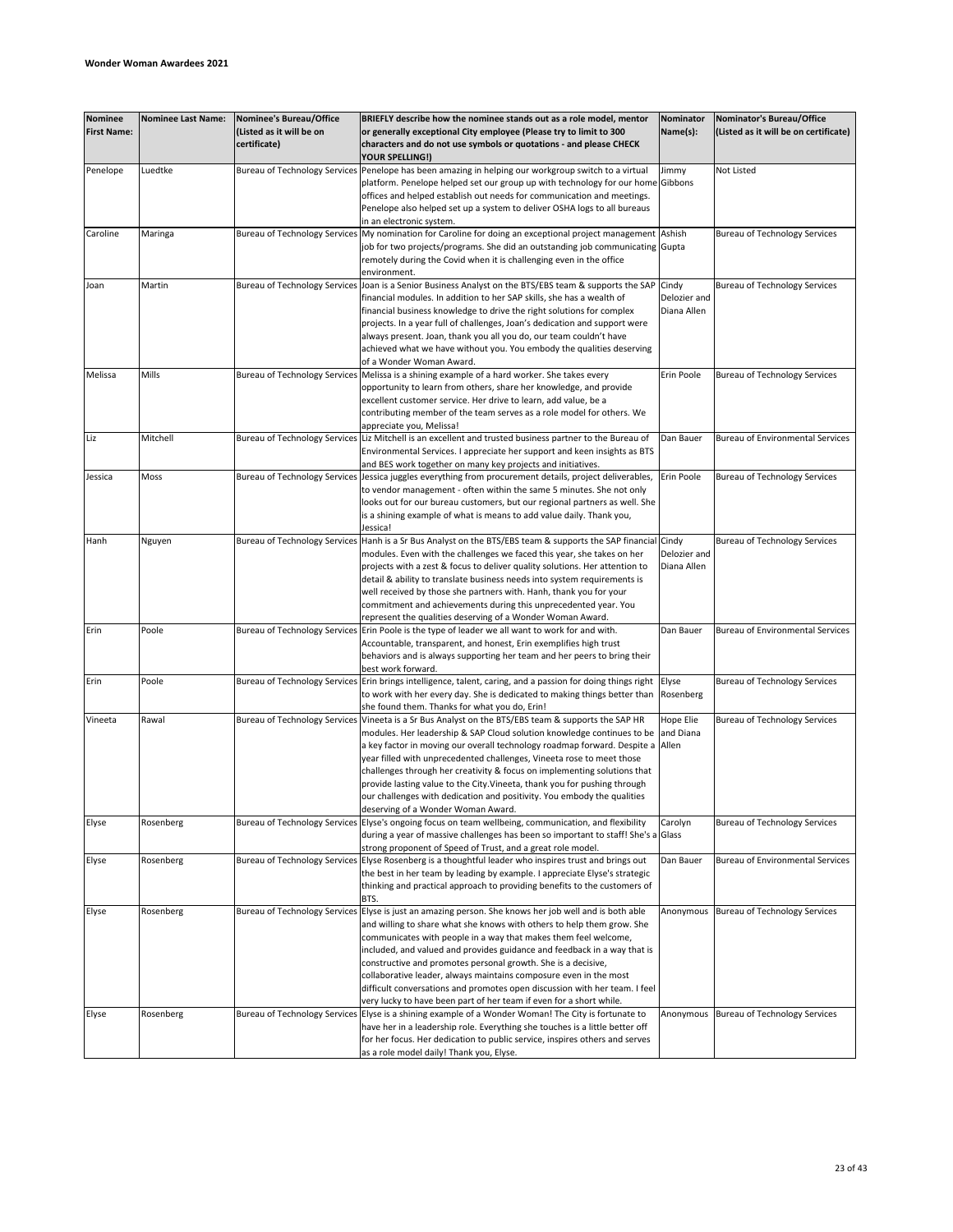| <b>Nominee</b><br><b>First Name:</b> | <b>Nominee Last Name:</b> | Nominee's Bureau/Office<br>(Listed as it will be on | BRIEFLY describe how the nominee stands out as a role model, mentor<br>or generally exceptional City employee (Please try to limit to 300          | <b>Nominator</b><br>Name(s): | Nominator's Bureau/Office<br>(Listed as it will be on certificate) |
|--------------------------------------|---------------------------|-----------------------------------------------------|----------------------------------------------------------------------------------------------------------------------------------------------------|------------------------------|--------------------------------------------------------------------|
|                                      |                           | certificate)                                        | characters and do not use symbols or quotations - and please CHECK<br>YOUR SPELLING!)                                                              |                              |                                                                    |
| Yolanda                              | Santistevan               | <b>Bureau of Technology Services</b>                | There are not enough words, to say thank you for your diligence, sacrifice                                                                         | Corey Wilks                  | <b>Bureau of Technology Services</b>                               |
|                                      |                           |                                                     | and determination during such an unprecedented event such as the one<br>we are facing now. So, in light of a far better phrase, thank you! You are |                              |                                                                    |
|                                      |                           |                                                     | so appreciated and a true blessing to us all. Thank you for coming into the                                                                        |                              |                                                                    |
|                                      |                           |                                                     | office daily in the face of fear and supporting our first responders. Thank                                                                        |                              |                                                                    |
|                                      |                           |                                                     | you for altering your schedules to be available 24/7 when they need help                                                                           |                              |                                                                    |
|                                      |                           |                                                     | and for doing house calls to help relieve the burden of working from                                                                               |                              |                                                                    |
|                                      |                           |                                                     | home on the staff and all the while keeping a professional attitude about                                                                          |                              |                                                                    |
|                                      |                           |                                                     | your work. A thank you will hardly suffice for the extraordinary                                                                                   |                              |                                                                    |
|                                      |                           |                                                     | circumstances and responsibilities that have been placed on your<br>shoulders during this crisis. Thank you for all the hard work and staying      |                              |                                                                    |
|                                      |                           |                                                     | committed to help people knowing the risks involved. We are indebted to                                                                            |                              |                                                                    |
|                                      |                           |                                                     | vou!!                                                                                                                                              |                              |                                                                    |
| Britt                                | Schweizer                 | <b>Bureau of Technology Services</b>                | Britt is a Sr Bus Analyst on the BTS/EBS team & supports the SAP HR                                                                                | Hope Elie                    | <b>Bureau of Technology Services</b>                               |
|                                      |                           |                                                     | modules. She has met the challenges of this past year through her                                                                                  | and Diana                    |                                                                    |
|                                      |                           |                                                     | unwavering commitment to excellence & delivering solutions to complex<br>HR initiatives. Britt has a laser focus on continuous improvement to      | Allen                        |                                                                    |
|                                      |                           |                                                     | improve and streamline processes. Britt, thank you for your dedication                                                                             |                              |                                                                    |
|                                      |                           |                                                     | and can-do attitude to work through our ever-changing circumstances.                                                                               |                              |                                                                    |
|                                      |                           |                                                     | You represent the qualities deserving of a Wonder Woman Award.                                                                                     |                              |                                                                    |
|                                      |                           |                                                     |                                                                                                                                                    |                              |                                                                    |
| Preeti                               | Sinha                     | <b>Bureau of Technology Services</b>                | Preeti is a Principal Info Analyst in BTS/EBS supporting SAP technical<br>activities/projects. She has a dedicated focus on improving and          | Thang Ngo<br>and Diana       | <b>Bureau of Technology Services</b>                               |
|                                      |                           |                                                     | documenting processes and a commitment to keep her technical skills                                                                                | Allen                        |                                                                    |
|                                      |                           |                                                     | sharp. During this past year, she has shown her dedication and                                                                                     |                              |                                                                    |
|                                      |                           |                                                     | resourcefulness to help us achieve our goals through these unique and                                                                              |                              |                                                                    |
|                                      |                           |                                                     | challenging times. Preeti, thank you for perseverance and hard work to                                                                             |                              |                                                                    |
|                                      |                           |                                                     | adjust and meet the City's needs during a year of challenges. You                                                                                  |                              |                                                                    |
| Stephanie                            | Smeltzer                  | <b>Bureau of Technology Services</b>                | represent the qualities deserving of a Wonder Woman Award.<br>Stephanie has provided consistent, timely, and cheerful service to those             | Erin Poole                   | <b>Bureau of Technology Services</b>                               |
|                                      |                           |                                                     | needing phone services while working from home. Telecommunications                                                                                 |                              |                                                                    |
|                                      |                           |                                                     | relies on her getting-it-right-the-first-time attitude. Thank you for helping                                                                      |                              |                                                                    |
|                                      |                           |                                                     | staff do their jobs from home!                                                                                                                     |                              |                                                                    |
| Emily                                | Tabachnick                | <b>Bureau of Technology Services</b>                | There are not enough words, to say thank you for your diligence, sacrifice                                                                         | Corey Wilks                  | <b>Bureau of Technology Services</b>                               |
|                                      |                           |                                                     | and determination during such an unprecedented event such as the one<br>we are facing now. So, in light of a far better phrase, thank you! You are |                              |                                                                    |
|                                      |                           |                                                     | so appreciated and a true blessing to us all. Thank you for coming into the                                                                        |                              |                                                                    |
|                                      |                           |                                                     | office daily in the face of fear and supporting our first responders. Thank                                                                        |                              |                                                                    |
|                                      |                           |                                                     | you for altering your schedules to be available 24/7 when they need help                                                                           |                              |                                                                    |
|                                      |                           |                                                     | and for doing house calls to help relieve the burden of working from                                                                               |                              |                                                                    |
|                                      |                           |                                                     | home on the staff and all the while keeping a professional attitude about                                                                          |                              |                                                                    |
|                                      |                           |                                                     | your work. A thank you will hardly suffice for the extraordinary<br>circumstances and responsibilities that have been placed on your               |                              |                                                                    |
|                                      |                           |                                                     | shoulders during this crisis. Thank you for all the hard work and staying                                                                          |                              |                                                                    |
|                                      |                           |                                                     | committed to help people knowing the risks involved. We are indebted to                                                                            |                              |                                                                    |
|                                      |                           |                                                     | you!!                                                                                                                                              |                              |                                                                    |
| Julia                                | Thomson                   | <b>Bureau of Technology Services</b>                | Julia is a great communicator and is the backbone to the SAMS team. She                                                                            |                              | Madhumeta Bureau of Technology Services                            |
|                                      |                           |                                                     | gives the developers a framework to start the app with. When the app is<br>completed, she sets up all the communication material like handbooks    | Ganesh                       |                                                                    |
|                                      |                           |                                                     | and quick guides to help get the app across to users. She works very hard                                                                          |                              |                                                                    |
|                                      |                           |                                                     | and I cannot thank her enough for helping me throughout my role with                                                                               |                              |                                                                    |
|                                      |                           |                                                     | SAMS. Honestly, don't know what else to say about her except she is                                                                                |                              |                                                                    |
|                                      |                           |                                                     | awesome (she is the one who always has a way with words!)                                                                                          |                              |                                                                    |
| Amy                                  | Tuttle                    | <b>Bureau of Technology Services</b>                | Amy's flexibility, willingness to go the extra mile, and her can-do attitude                                                                       | Carolyn                      | Bureau of Technology Services                                      |
|                                      |                           |                                                     | have been so valued by bureau staff, especially in the past year.                                                                                  | Glass                        |                                                                    |
|                                      |                           |                                                     |                                                                                                                                                    |                              |                                                                    |
| Amy                                  | Tuttle                    | <b>Bureau of Technology Services</b>                | Amy Tuttle is an essential part of the BTS Leadership team and leads the                                                                           | Dan Bauer                    | <b>Bureau of Environmental Services</b>                            |
|                                      |                           |                                                     | important organizational work of the bureau. Amy's work is the                                                                                     |                              |                                                                    |
|                                      |                           |                                                     | foundation for the valuable services BTS provides to its customers. Thank<br>you for all you do!                                                   |                              |                                                                    |
| Amy                                  | Tuttle                    | <b>Bureau of Technology Services</b>                | Amy thinks strategically, acts decisively, and keeps the bureau pointed in                                                                         | Elyse                        | Bureau of Technology Services                                      |
|                                      |                           |                                                     | the right direction. We literally could not operate without her. Thanks for                                                                        | Rosenberg                    |                                                                    |
|                                      |                           |                                                     | what you do, Amy!                                                                                                                                  |                              |                                                                    |
| Amy                                  | Tuttle                    | <b>Bureau of Technology Services</b>                | Amy is one of those strong woman that does her job, keeps processes                                                                                | Anonymous                    | <b>Bureau of Technology Services</b>                               |
|                                      |                           |                                                     | moving forward, always has a minute to answer a question, all while<br>juggling a dozen time sensitive details. The City and BTS is lucky to have  |                              |                                                                    |
|                                      |                           |                                                     | her. Thank you, Amy!                                                                                                                               |                              |                                                                    |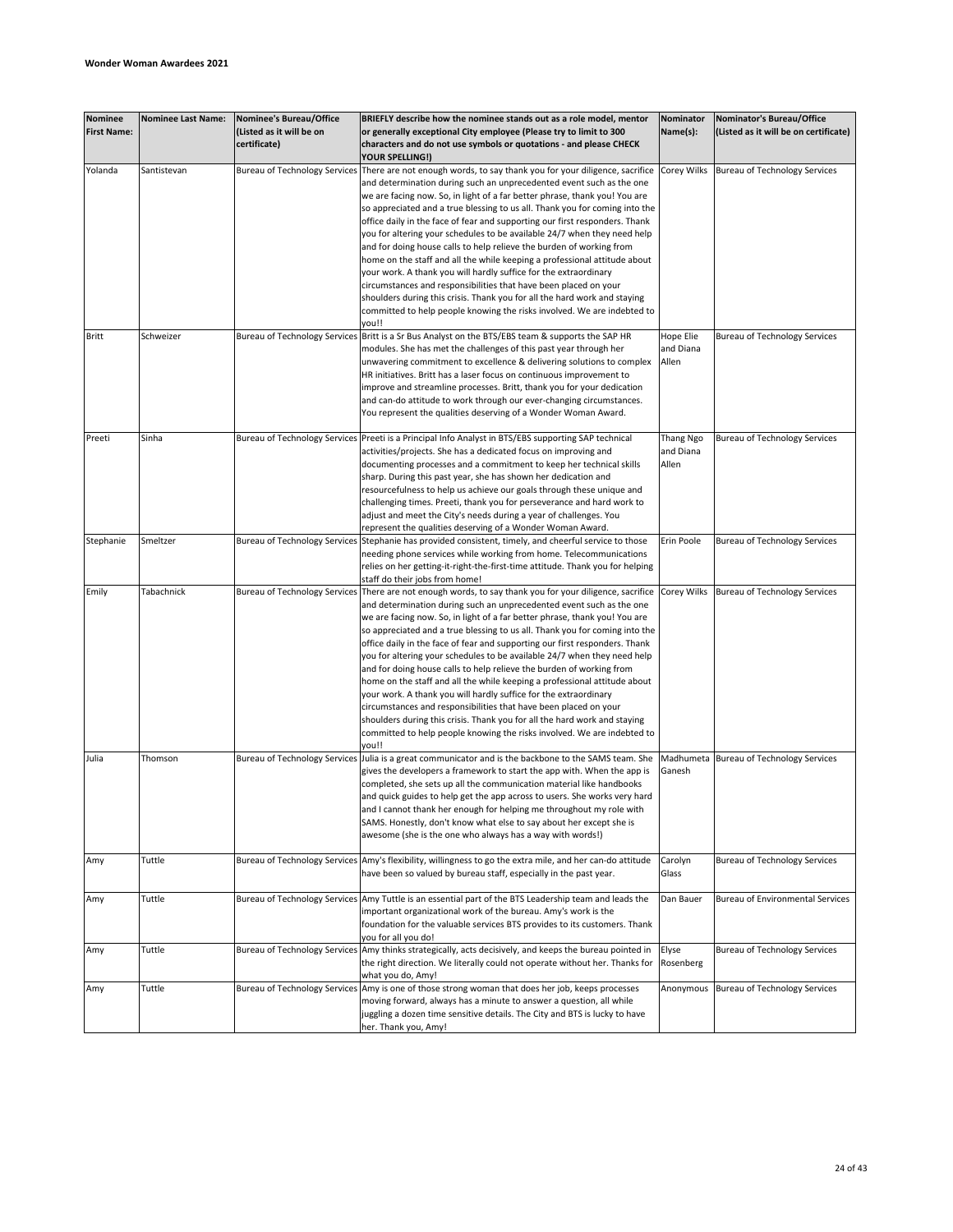| Nominee<br><b>First Name:</b> | <b>Nominee Last Name:</b> | <b>Nominee's Bureau/Office</b><br>(Listed as it will be on<br>certificate) | BRIEFLY describe how the nominee stands out as a role model, mentor<br>or generally exceptional City employee (Please try to limit to 300<br>characters and do not use symbols or quotations - and please CHECK                                                                                                                                                                                                                                                                                    | Nominator<br>Name(s):                | Nominator's Bureau/Office<br>(Listed as it will be on certificate) |
|-------------------------------|---------------------------|----------------------------------------------------------------------------|----------------------------------------------------------------------------------------------------------------------------------------------------------------------------------------------------------------------------------------------------------------------------------------------------------------------------------------------------------------------------------------------------------------------------------------------------------------------------------------------------|--------------------------------------|--------------------------------------------------------------------|
|                               |                           |                                                                            | YOUR SPELLING!)                                                                                                                                                                                                                                                                                                                                                                                                                                                                                    |                                      |                                                                    |
| Vicki                         | Wilson                    | <b>Bureau of Technology Services</b>                                       | Vicki is a Sr Bus Analyst in BTS/EBS team & supports the SAP financial<br>modules. Despite the challenges we faced during the past year, her focus<br>on customer service to add lasting value has not wavered. Vicki's calm &<br>supportive manner builds strong and trusting business relationships. Vicki,<br>thank you for all your efforts & tremendous work during this<br>extraordinary time. You represent the qualities deserving of a Wonder                                             | Cindy<br>Delozier and<br>Diana Allen | <b>Bureau of Technology Services</b>                               |
| Maja                          | Haium                     | City Attorney's Office                                                     | Woman Award.<br>Maja is like a goaltender in an NFL game- she tirelessly fends off legal<br>challenges coming from every direction while keeping her cool and<br>providing her clients will solid, steady advice. Maja is an expert in many<br>areas, including government ethics, communications regulation and<br>election law. Her work ethic and dedication are a model to all of her<br>colleagues.                                                                                           | Karen<br>Moynahan                    | City Attorney's Office                                             |
| Stephanie                     | Harris                    | City Attorney's Office                                                     | Stephanie Harris gets things done. In her matter-of-fact (and slightly<br>sarcastic) way, she keeps the City Attorney's Office's contract machine<br>churning, day in and day out. She makes sure that our legal experts and<br>consultants get paid, gently nudging the attorneys to approve the many<br>invoices that cross her desk every week. Stephanie brings both value and<br>humor to the City Attorney's Office everyday, and we appreciate her!                                         | Karen<br>Moynahan                    | City Attorney's Office                                             |
| Justine                       | Kerner                    | City Attorney's Office                                                     | For exceptional commitment to equity while serving on the Leadership<br>Committee for the Office of the City Attorney from September 2019 to<br>March 2021, Justine's professionalism, dedication, and stellar<br>performance continued advancing equity in the Inclusive Workplace<br>Project. Justine's performance reflects great credit upon herself, the<br>Office of the City Attorney, and the City of Portland.                                                                            | Tony Garcia                          | City Attorney's Office                                             |
| Linda                         | Law                       | City Attorney's Office                                                     | For exceptional commitment to equity while serving on the Leadership<br>Committee for the Office of the City Attorney from September 2019 to<br>March 2021, Linda's professionalism, dedication, and stellar performance<br>continued advancing equity in the Inclusive Workplace Project. Linda's<br>performance reflects great credit upon herself, the Office of the City<br>Attorney, and the City of Portland.                                                                                | Tony Garcia                          | City Attorney's Office                                             |
| Karen                         | Moynahan                  | City Attorney's Office                                                     | Karen is a wonder woman of drive and determination. She supports<br>Water through all our programs, helping the bureau understand how to<br>achieve our goals while ensuring that we are always within the bounds of<br>good judgment. While she may operate in the background, our success is<br>more assured because of her hard work and dedication to our customers<br>and workforce.                                                                                                          | Gabriel<br>Solmer                    | Portland Water Bureau                                              |
| Liset                         | <b>Banuelos</b>           | City Attorney's Office                                                     | Liset is an innovative thinker and a proactive facilitator of her attorneys'<br>time and focus. She is an invaluable team member who quietly leads the<br>infrastructure building of every employment litigation case the City faces.<br>She often volunteers her skills and abilities beyond the scope of her role<br>to encompass tasks that might daunt even a seasoned litigator including<br>in-depth legislative history research. We are so grateful for Liset!! â€"<br>Anne, Lory, and Dan | Anonymous                            | City Attorney's Office                                             |
| Anika                         | Bent-Albert               | City Attorney's Office                                                     | For exceptional commitment to equity while serving on the Leadership<br>Committee for the Office of the City Attorney from September 2019 to<br>March 2021, Anika's professionalism, dedication, and stellar performance<br>continued advancing equity in the Inclusive Workplace Project. Anika's<br>performance reflects great credit upon herself, the Office of the City<br>Attorney, and the City of Portland.                                                                                | <b>Tony Garcia</b>                   | City Attorney's Office                                             |
| Allison                       | McCoppen                  | City Attorney's Office                                                     | Just before the office was shifted to working from home mode, Allison<br>had the foresight to send out an email to all the legal assistants to get us<br>ready for working from home. She is a great advocate for helping us pivot<br>to working from home. Allison has really shined in her manager role and<br>advocate for the legal assistants during these unprecedented times.                                                                                                               | Eileen Kelly                         | City Attorney's Office                                             |
| Linly                         | Rees                      | City Attorney's Office                                                     | Linly Rees is a rock! She takes on more responsibility than is humanly<br>possible, yet remains unflappable. Linly is always available to her<br>colleagues to provide practical, intelligent and frank advice with a deft<br>touch that makes us feel so grateful to her on our team. The City<br>Attorney's Office is a better place because of Linly Rees.                                                                                                                                      | Karen<br>Moynahan                    | City Attorney's Office                                             |
| Emily                         | Swensen                   | City Attorney's Office                                                     | For exceptional commitment to equity while serving on the Leadership<br>Committee for the Office of the City Attorney from September 2019 to<br>March 2021, Emily's professionalism, dedication, and stellar performance<br>continued advancing equity in the Inclusive Workplace Project. Emily's<br>performance reflects great credit upon herself, the Office of the City<br>Attorney, and the City of Portland.                                                                                | Tony Garcia                          | City Attorney's Office                                             |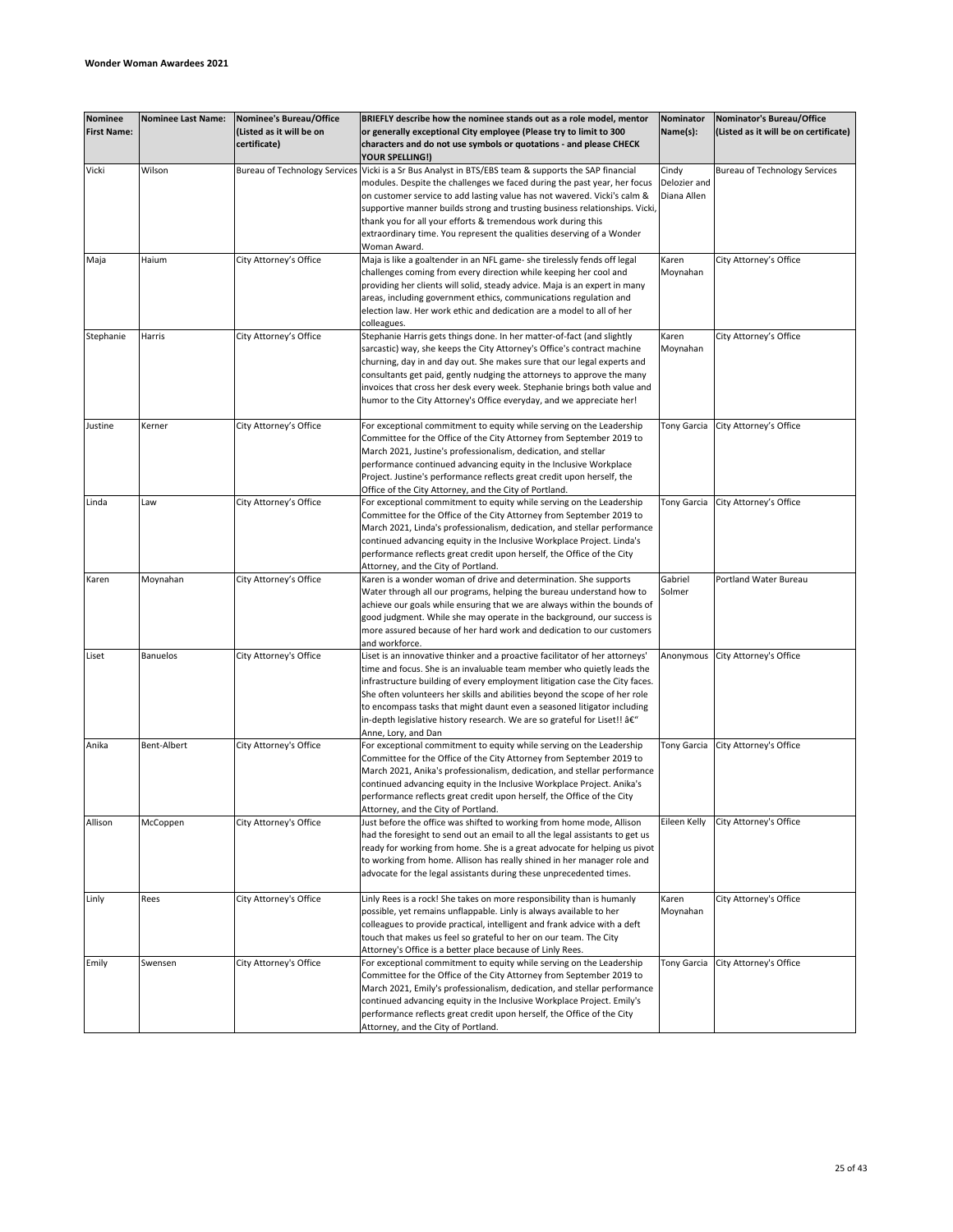| <b>Nominee</b><br><b>First Name:</b> | <b>Nominee Last Name:</b> | Nominee's Bureau/Office<br>(Listed as it will be on<br>certificate) | BRIEFLY describe how the nominee stands out as a role model, mentor<br>or generally exceptional City employee (Please try to limit to 300<br>characters and do not use symbols or quotations - and please CHECK                                                                                                                                                                                                                                                                                                                                                                                                                                                                                                                                                                                                                                                                                                                                                                                                                                                                                                                                                                                                                                                                                                                                                                                                                                                                                                                                                                                                               | Nominator<br>Name(s):                                                                                                                                                                                         | Nominator's Bureau/Office<br>(Listed as it will be on certificate) |
|--------------------------------------|---------------------------|---------------------------------------------------------------------|-------------------------------------------------------------------------------------------------------------------------------------------------------------------------------------------------------------------------------------------------------------------------------------------------------------------------------------------------------------------------------------------------------------------------------------------------------------------------------------------------------------------------------------------------------------------------------------------------------------------------------------------------------------------------------------------------------------------------------------------------------------------------------------------------------------------------------------------------------------------------------------------------------------------------------------------------------------------------------------------------------------------------------------------------------------------------------------------------------------------------------------------------------------------------------------------------------------------------------------------------------------------------------------------------------------------------------------------------------------------------------------------------------------------------------------------------------------------------------------------------------------------------------------------------------------------------------------------------------------------------------|---------------------------------------------------------------------------------------------------------------------------------------------------------------------------------------------------------------|--------------------------------------------------------------------|
| Irene                                | Konev                     | City Auditor's Office                                               | YOUR SPELLING!)<br>Irene Konev, is a mother of seven grown children. In Russian they would<br>call her "Mother Heroine". In addition to keeping up with an impossible<br>workload at the Portland Auditors Office, Irene is personable and kind to<br>her Independent Police Review Board volunteers and people she serves.<br>She is at front lines providing education about COVID to the Slavic and<br>Russian Old Believer communities. She is one of the founders of the Slavic<br>Advisory Council and Slavic Empowerment Team and is a Member of the<br>Board of Education at Clackamas Community College. Her volunteer work<br>includes Clackamas County Equity Diversity and Inclusion Council, the<br>Community of Color Task Force, Russian Old Believer Enhancement<br>Services, Human Trafficking Task Force and Metro Equity Strategy                                                                                                                                                                                                                                                                                                                                                                                                                                                                                                                                                                                                                                                                                                                                                                          | Anonymous                                                                                                                                                                                                     | Bureau of Environmental Services                                   |
| Kelsey                               | Lloyd                     | City Auditor's Office -<br>Independent Police Review                | Committee. Irene Konev is a Wonder Woman!<br>Prior to this year, IPR has relied on Kelsey for many different things. Over<br>the years she has always performed her work with a smile and with such<br>efficiency she's basically an integral part of the functioning of our office.<br>She's a valuable source of institutional memory and has continuously<br>worked to oversee our mediation program. In her interactions with the<br>public, where she frequently interacts with people in crisis, she is an<br>excellent, thorough, and diplomatic communicator. She is equally<br>effective in her communications with those of us in the office. This past<br>year, our office has gone through a great deal of change and so has Kelsey<br>insofar as she took on a new role as Investigation Coordinator while<br>maintaining many of the responsibilities of her previous administrative<br>role. In that context, she also trained a new employee while helping our<br>office transition to working from home. Kelsey has been the voice of calm<br>as our office faced unprecedented challenges, and always brings a positive Nomura,<br>outlook and attitude to our work. Facing our work is always challenging,<br>and this past year has been extraordinarily difficult, but Kelsey has<br>supported the staff in staying positive and continuing through daunting<br>situations to do our work with grace and courage. Throughout, Kelsey has<br>been someone we can all rely on as a voice of reason and steady hard<br>work. She is an exceptional city employee and an asset to IPR. Thank you,<br>Kelsey! | Katherine<br>Kestell, Ross<br>Caldwell,<br>Dana<br>Walton-<br>Macaulay,<br>Irene Konev,<br>Eric Berry,<br>Casey<br>Clithero,<br>Andrew<br>Pease, Eric<br>David<br>Nguyen,<br>Vince<br>Elmore, Erin<br>Playman | (ALL OF IPR)( City Auditor's Office                                |
| Christina                            | Owen                      | City Budget Office                                                  | Since coming onboard with CBO Christy has always been there to answer<br>my questions and guide me to be the best version of myself and my job<br>product. She is a mentor who cares and understands that people are an<br>asset not just the product of the work. She is continually helping CBO Staff<br>stay on track with important deadlines and workloads by framing these to<br>produce the very best work product and in turn allows the person to<br>shine. I am thankful for everything she does and she is truly a Wonder<br>woman!                                                                                                                                                                                                                                                                                                                                                                                                                                                                                                                                                                                                                                                                                                                                                                                                                                                                                                                                                                                                                                                                                | Noah<br>Myhrum                                                                                                                                                                                                | City Budget Office                                                 |
| Johanna                              | Ross                      | City Fleet                                                          | You are greeted with smile. Takes extra time to make sure everything is<br>going smoothly. Is willing to accept and come up with ideas to help<br>transition of work. Always has positive thought for you.                                                                                                                                                                                                                                                                                                                                                                                                                                                                                                                                                                                                                                                                                                                                                                                                                                                                                                                                                                                                                                                                                                                                                                                                                                                                                                                                                                                                                    | Brian<br>Zupunski                                                                                                                                                                                             | <b>City Fleet</b>                                                  |
| Meeseon                              | Kwon                      | Commissioner Carmen Rubio's<br>Office                               | Meeseon is an exceptional leader and City employee. Her dedication to<br>public service is inspiring and the strength and wisdom she brings to her<br>roles is special to the work that we do. Thank you!                                                                                                                                                                                                                                                                                                                                                                                                                                                                                                                                                                                                                                                                                                                                                                                                                                                                                                                                                                                                                                                                                                                                                                                                                                                                                                                                                                                                                     | Yesenia<br>Carrillo                                                                                                                                                                                           | Commissioner Dan Ryan's Office                                     |
| Liz                                  | Gadberry                  | Commissioner Dan Ryan's<br>Office                                   | Liz is an exceptional leader, colleague and City employee. She handles<br>every difficulty with ease, compassion and good humor. Your team is<br>grateful for your effervescent and magnetic personality. Thank you for<br>being our glue and keeping us on track.                                                                                                                                                                                                                                                                                                                                                                                                                                                                                                                                                                                                                                                                                                                                                                                                                                                                                                                                                                                                                                                                                                                                                                                                                                                                                                                                                            | Yesenia<br>Carrillo,<br>Kellie Torres,<br>Chariti<br>Montez,<br>Gwen<br>Thompson,<br>Mark Bond<br>and Daniel<br>Ryan                                                                                          | Commissioner Dan Ryan's Office                                     |
| Chariti                              | Montez                    | Commissioner Dan Ryan's<br>Office                                   | Chariti is an exceptional and dedicated City Employee, having worked for<br>BDS and Parks for many years and now with the Office of Commissioner<br>Ryan. Chariti is invaluable to the City work force and our team. She is the<br>definition of Wonder Woman and the embodiment of innovation. Thank<br>you for your dedication to ensuring that we are serving Portlanders with<br>justice and awareness.                                                                                                                                                                                                                                                                                                                                                                                                                                                                                                                                                                                                                                                                                                                                                                                                                                                                                                                                                                                                                                                                                                                                                                                                                   | Yesenia<br>Carrillo, Liz<br>Gadberry,<br>Kellie Torres,<br>Gwen<br>Thompson,<br>Mark Bond<br>and Daniel<br>Ryan                                                                                               | Commissioner Dan Ryan's Office                                     |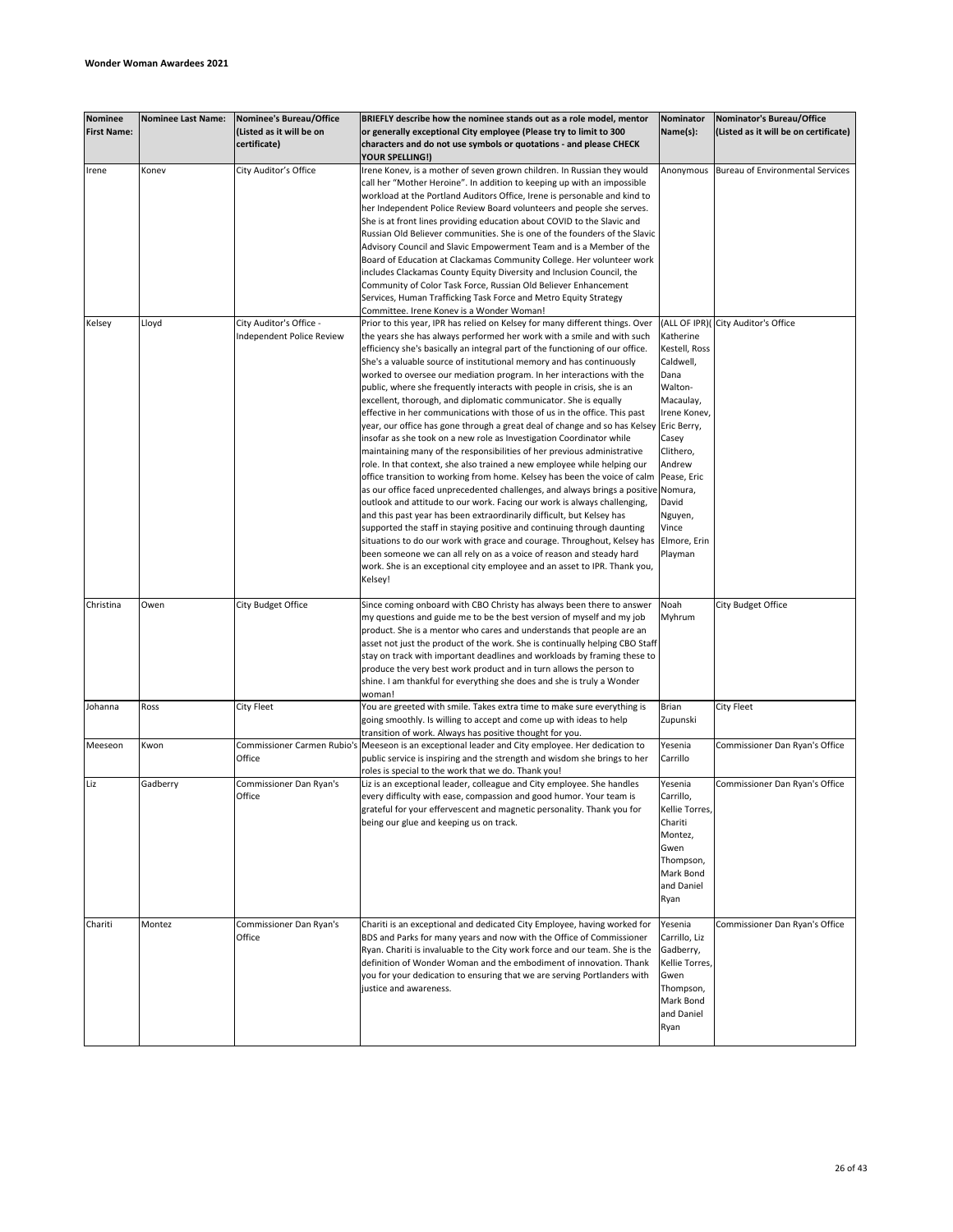| <b>Nominee</b><br><b>First Name:</b> | <b>Nominee Last Name:</b> | <b>Nominee's Bureau/Office</b><br>(Listed as it will be on<br>certificate) | BRIEFLY describe how the nominee stands out as a role model, mentor<br>or generally exceptional City employee (Please try to limit to 300<br>characters and do not use symbols or quotations - and please CHECK<br><b>YOUR SPELLING!)</b>                                                                                                                                                                                                                             | Nominator<br>Name(s):                                                                                                  | Nominator's Bureau/Office<br>(Listed as it will be on certificate) |
|--------------------------------------|---------------------------|----------------------------------------------------------------------------|-----------------------------------------------------------------------------------------------------------------------------------------------------------------------------------------------------------------------------------------------------------------------------------------------------------------------------------------------------------------------------------------------------------------------------------------------------------------------|------------------------------------------------------------------------------------------------------------------------|--------------------------------------------------------------------|
| Gwen                                 | Thompson                  | Commissioner Dan Ryan's<br>Office                                          | Gwen is an exceptional leader and City employee. Her positivity and<br>commitment to community engagement and transparency inspires our<br>office to always be better. Thank you your team is grateful to you, your<br>hard work and commitment to Portlanders.                                                                                                                                                                                                       | Yesenia<br>Carrillo, Liz<br>Gadberry,<br>Chariti<br>Montez,<br>Kellie Torres,<br>Mark Bond<br>and Daniel<br>Ryan       | Commissioner Dan Ryan's Office                                     |
| Kellie                               | Torres                    | Commissioner Dan Ryan's<br>Office                                          | Kellie is an exceptional Chief of Staff, City Employee, leader, colleague and<br>mentor. She goes above and beyond to ensure that she and her staff are<br>responsive, fair and equitable in their service to community. She is a<br>dedicated City employee having dedicated many years of service to Parks<br>and Rec. and now the Office of Commissioner Dan Ryan. Her team is<br>grateful for her leadership, kindness, humility and desire to have an<br>impact. | Yesenia L.<br>Carrillo, Liz<br>Gadberry,<br>Chariti<br>Montez,<br>Gwen<br>Thompson,<br>Mark Bond<br>and Daniel<br>Ryan | Commissioner Dan Ryan's Office                                     |
| Lyne                                 | Martin                    | Commissioner Jo Ann<br>Hardesty's Office                                   | Lyne is the backbone of the entire office. She keeps us with our heads on<br>straight when we're overwhelmed, she makes us laugh, she works<br>tirelessly to ensure Commissioner Hardesty has everything she needs to<br>accomplish her goals. She is a delightful coworker and friend.                                                                                                                                                                               | Angelita<br>Morillo                                                                                                    | Commissioner Jo Ann Hardesty's<br>Office                           |
| Lyne                                 | Martin                    | Commissioner Jo Ann<br>Hardesty's Office                                   | Lyne is a supportive and thoughtful colleague, whose work is the<br>backbone of the office. She is kind and generous with her time and her<br>support for her colleagues. She brings humor and frankness to her work,<br>and I appreciate how she brings her whole self to the workplace every<br>day.                                                                                                                                                                | Lokyee Au                                                                                                              |                                                                    |
| Sonia                                | Schmanski                 | Mayor Ted Wheeler's Office                                                 | Sonia is a wonder woman for the whole city. She moves seamlessly from<br>pressing issue to critical debate to thorny challenge, offering leadership<br>on projects, programs, and personnel.                                                                                                                                                                                                                                                                          | Anonymous                                                                                                              | Portland Water Bureau                                              |
| Pollyanne                            | Birge                     | Office of Community & Civic<br>Life                                        | Polly works hard to mentor young employees, promotes art and culture,<br>continues to learn new skills to bring to the table, and helps make City<br>Hall more open and accessible for all Portlanders. Polly brings a joie de<br>vivre to the work she does and is a valuable asset to the City.                                                                                                                                                                     | Ocean Eale                                                                                                             | Mayor Ted Wheeler's Office                                         |
| Christina                            | Coursey                   | Office of Community & Civic<br>Life                                        | Christina works harder than anyone I know. She is amazing at her job and<br>has so much knowledge within her program.                                                                                                                                                                                                                                                                                                                                                 | Mary<br>Hartshorn                                                                                                      | Portland Water Bureau                                              |
| Juliette                             | Muracchioli               | Office of Community & Civic<br>Life                                        | Juliette is single handedly combating graffiti in our city and doing an<br>amazing job! She also does many other tasks outside of her normal job<br>functions and rocks it like no other!                                                                                                                                                                                                                                                                             | Mary<br>Hartshorn                                                                                                      | Portland Water Bureau                                              |
| Ashley                               | Tjaden                    | Office of Community & Civic<br>Life                                        | For her role in fostering civic engagement through various community<br>groups, training sessions and outreach                                                                                                                                                                                                                                                                                                                                                        | Shuk<br>Arifdjanov                                                                                                     | Office of Community & Civic Life                                   |
| Lorraine                             | Wilson                    | Office of Community & Civic<br>Life                                        | Lorraine's a wonderful co-worker and a fellow adventurer in total eclipses<br>and shared outdoor music. I miss seeing my Island friend - the right<br>person to help me stop freaking out over deadlines and then join me for<br>fun at an event after work. I miss shopping local and lunching with her at<br>the farmers market.                                                                                                                                    | Anne Kroma                                                                                                             | Bureau of Parks and Recreation                                     |
| Lorraine                             | Wilson                    | Office of Community & Civic<br>Life                                        | I admire Lorraine's courage to initiate difficult conversations and speak<br>her truth that contributes to the culture shift within the city to center the McCool-<br>voices and experiences of BIPOC employees and community members.<br>Your voice is needed and valued.                                                                                                                                                                                            | Tyesha<br>Riley                                                                                                        | Office of Community & Civic Life                                   |
| Grace                                | Labrador-Hallett          | Office of Equity and Human<br>Rights                                       | Grace is the glue that keeps our office running. She is always willing to<br>help and works long hours to support her teammates. Hers is a thankless<br>job and I want her to know that we see her and thank her for all the<br>warmth and support!                                                                                                                                                                                                                   | Jeff Selby                                                                                                             | Office of Equity and Human Rights                                  |
| Judith                               | Mowry                     | Office of Equity and Human<br>Rights                                       | Judith facilitates very difficult conversations between City Leaders and<br>community. Her servant leadership in OEHR has elevated the bureau and<br>given direction to many equity champions in the City. She advocates for<br>agency, human rights, inclusion, and social and environmental justice. She<br>is a great mentor and exceptional woman.                                                                                                                | Ana Brophy                                                                                                             | Bureau of Environmental Services                                   |
| Yolanda                              | Sanchez                   | Office of Equity and Human<br>Rights                                       | Yolanda is a motivated leader with seemingly endless energy! At the start<br>of the pandemic, Yolanda wasted no time in successfully transforming our<br>Equity 101 program to a virtual platform. Her leadership and passion are<br>inspirational to me and I value her consistent thoughtfulness and<br>directness. The City is lucky to have an employee as hard working as<br>Yolanda and I am fortunate to be on her team.                                       | Jeff Selby                                                                                                             | Office of Equity and Human Rights                                  |
| Yolanda                              | Sanchez                   | Office of Equity and Human<br>Rights                                       | Yolanda excels in creating community and collaboration. She approaches<br>the work with a human centered lens, inviting those around her to bring<br>their humanity into any spaces that she convenes. Her work, her insight<br>and her brilliance has transformed our training program                                                                                                                                                                               | Anonymous                                                                                                              | Office of Equity and Human Rights                                  |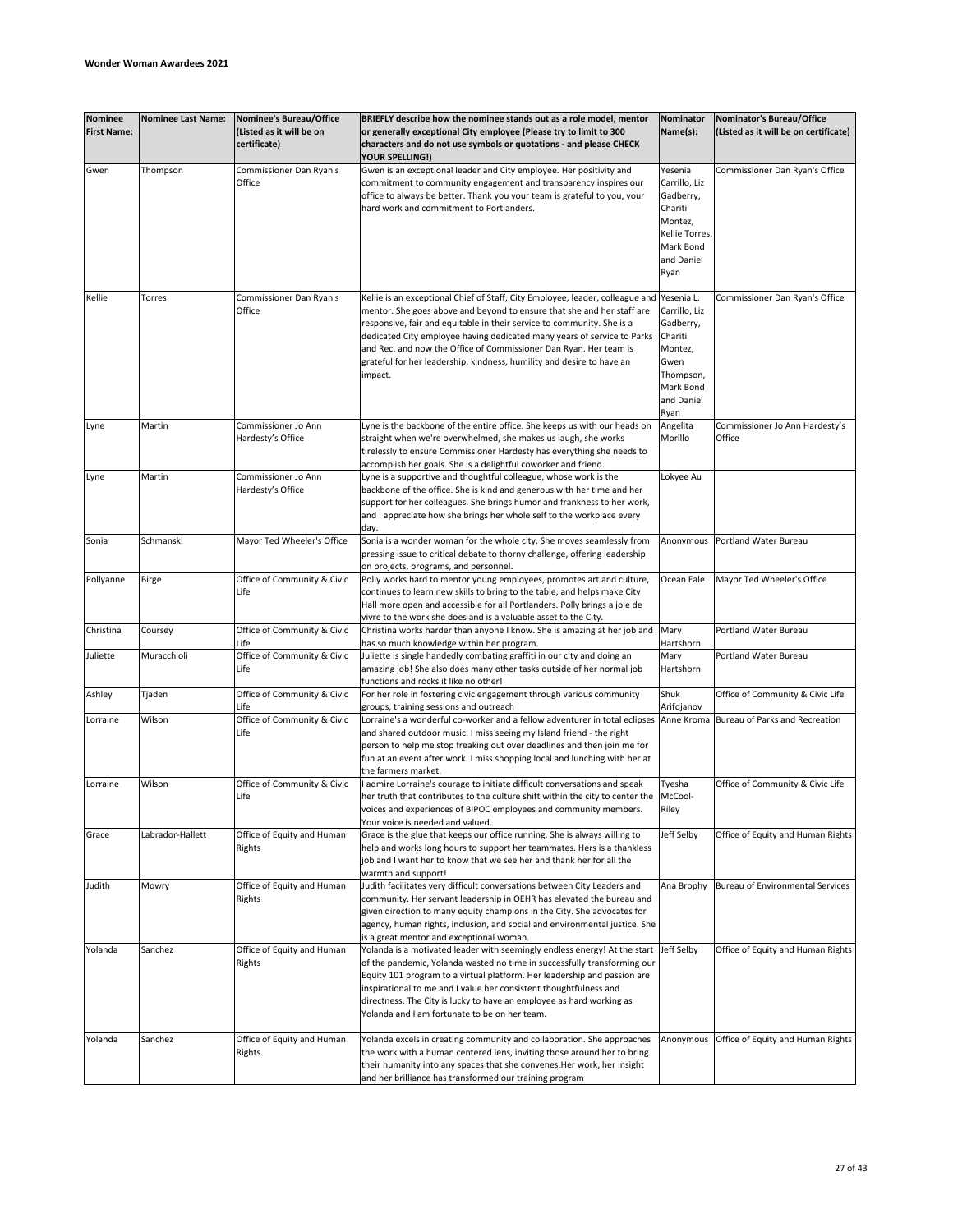| <b>Nominee</b><br><b>First Name:</b> | <b>Nominee Last Name:</b> | <b>Nominee's Bureau/Office</b><br>(Listed as it will be on<br>certificate) | BRIEFLY describe how the nominee stands out as a role model, mentor<br>or generally exceptional City employee (Please try to limit to 300<br>characters and do not use symbols or quotations - and please CHECK<br>YOUR SPELLING!) | Nominator<br>Name(s): | Nominator's Bureau/Office<br>(Listed as it will be on certificate) |
|--------------------------------------|---------------------------|----------------------------------------------------------------------------|------------------------------------------------------------------------------------------------------------------------------------------------------------------------------------------------------------------------------------|-----------------------|--------------------------------------------------------------------|
| Laura                                | John                      | Office of Government<br>Relations                                          | This individual has worked tirelessly to advance equity and racial justice in<br>our meetings, bureaus, and community. She has worked on numerous<br>council ordinances, one of note being land acknowledgments.                   | Haley<br>Tortorella   | Office of Government Relations                                     |
| Sue                                  | Connelly                  | Office of Management &                                                     | Sue is a caring and dedicated Property Manager. No matter how busy we                                                                                                                                                              | Aymie                 | Office of Management & Finance                                     |
|                                      |                           | Finance                                                                    | are - she offers positive support and encouragement to get the job done!                                                                                                                                                           | Reynolds              |                                                                    |
| Sheila                               | Craig                     | Office of Management &                                                     | Sheila is the new word for MULTI TASKING! During the pandemic, she has                                                                                                                                                             | Jane Doyle            | Bureau of Parks and Recreation                                     |
|                                      |                           | Finance                                                                    | worked at the Emergency Command Center monitoring our budget, cares                                                                                                                                                                |                       |                                                                    |
|                                      |                           |                                                                            | and FEMA funding. She monitors all this information for all them                                                                                                                                                                   |                       |                                                                    |
|                                      |                           |                                                                            | thousand of different expenditures! Sheila looks through lenses that most                                                                                                                                                          |                       |                                                                    |
|                                      |                           |                                                                            | of us do not even think about! I am in total AWE of her abilities to do it all<br>with a smile on her face!                                                                                                                        |                       |                                                                    |
| Dharma                               | Dueck                     | Office of Management &                                                     | Dharma is awesome! She works hard, reliable, dedicated and committed                                                                                                                                                               | Anonymous             | Office of Management & Finance                                     |
|                                      |                           | Finance                                                                    | to get her job done right. I had an opportunity to work with her and she                                                                                                                                                           |                       |                                                                    |
|                                      |                           |                                                                            | was one of my primary "go-to" person. She is willing to share her                                                                                                                                                                  |                       |                                                                    |
|                                      |                           |                                                                            | knowledge, takes time to explain and knows a lot. Such a pleasure having                                                                                                                                                           |                       |                                                                    |
|                                      |                           |                                                                            | her in our bureau.                                                                                                                                                                                                                 |                       |                                                                    |
| Andrea                               | Garza                     | Office of Management &                                                     | Andrea stands out as an exceptional City employee and leader of the                                                                                                                                                                | Anonymous             | Office of Management & Finance                                     |
|                                      |                           | Finance                                                                    | facilities maintenance team while being assigned other duties, and is able                                                                                                                                                         |                       |                                                                    |
|                                      |                           |                                                                            | to keep it all in check. She responds quickly to the team members and is<br>very supportive. She tries to provide the team with the best information,                                                                              |                       |                                                                    |
|                                      |                           |                                                                            | communication, and tools available, for the team to be successful.                                                                                                                                                                 |                       |                                                                    |
|                                      |                           |                                                                            |                                                                                                                                                                                                                                    |                       |                                                                    |
| Andrea                               | Garza                     | Office of Management &                                                     | Andrea Continues to provide guidence and Support for all members of our Steven                                                                                                                                                     |                       | Office of Management & Finance                                     |
|                                      |                           | Finance                                                                    | team. She is always working hard to find solutions for all of us to provide                                                                                                                                                        | Jordan                |                                                                    |
|                                      |                           |                                                                            | the best service possible.She Rocks                                                                                                                                                                                                |                       |                                                                    |
| Pauline                              | Goble                     | Office of Management &<br>Finance                                          | In the last three years of working together, Pauline has provided confident Aymie<br>leadership through each transition our team has experienced. She is an                                                                        | Reynolds              | Office of Management & Finance                                     |
|                                      |                           |                                                                            | accountable and understanding manager and keeps a positive outlook. I                                                                                                                                                              |                       |                                                                    |
|                                      |                           |                                                                            | truly appreciate her mentorship and creativity.                                                                                                                                                                                    |                       |                                                                    |
| Heather                              | Hafer                     | Office of Management &                                                     | Heather is an inspiring leader. At the start of the pandemic, I had the                                                                                                                                                            | leff Selby            | Office of Equity and Human Rights                                  |
|                                      |                           | Finance                                                                    | pleasure of working for her at the Joint Information Center and she was                                                                                                                                                            |                       |                                                                    |
|                                      |                           |                                                                            | able to both build a culture of self-care and instill a sense of fun to the                                                                                                                                                        |                       |                                                                    |
|                                      |                           |                                                                            | emergency response. She left ridiculously humongous shoes for me to fill                                                                                                                                                           |                       |                                                                    |
|                                      |                           |                                                                            | when I became Lead PIO. The City is lucky to have someone as competent,<br>thoughtful, and driven as Heather and I am thankful that I have the                                                                                     |                       |                                                                    |
|                                      |                           |                                                                            | opportunity to work with her.                                                                                                                                                                                                      |                       |                                                                    |
| Rebecca                              | Hatten                    | Office of Management &                                                     | Rebecca is the facilities lead for the Water Pollution Control Laboratory.                                                                                                                                                         | Dan Bauer             | <b>Bureau of Environmental Services</b>                            |
|                                      |                           | Finance                                                                    | Rebecca does a great job keeping system running and solving problems in                                                                                                                                                            |                       |                                                                    |
|                                      |                           |                                                                            | the context of a complex, specialized facility that houses essential city                                                                                                                                                          |                       |                                                                    |
|                                      | Kim                       | Office of Management &                                                     | functions. Thank you for all your support!<br>Outstanding efforts to built the CARES funding programs. Always available Andreea                                                                                                    |                       |                                                                    |
| Giyen                                |                           | Finance                                                                    | to help and improve the processes. Highly Team Player                                                                                                                                                                              | Codorean              |                                                                    |
| Giyen                                | Kim                       | Office of Management &                                                     | Giyen has gone above and beyond to help her community weather the                                                                                                                                                                  | Karl Lisle            | Office of Management & Finance                                     |
|                                      |                           | Finance                                                                    | impacts of the pandemic. I can think of no one else who has put as much                                                                                                                                                            |                       |                                                                    |
|                                      |                           |                                                                            | effort into getting Federal CARES relief dollars into the hands of those in                                                                                                                                                        |                       |                                                                    |
|                                      |                           |                                                                            | need. On top of leaving her regular job as City Arts Program Manager to                                                                                                                                                            |                       |                                                                    |
|                                      |                           |                                                                            | work full time on CARES Act distribution grants and working most<br>weekends for the better part of a year, Giyen has also volunteered at the                                                                                      |                       |                                                                    |
|                                      |                           |                                                                            | City's ECC providing her expertise and energy to all those in need. The                                                                                                                                                            |                       |                                                                    |
|                                      |                           |                                                                            | only bad thing about Giyen is that she never says no.                                                                                                                                                                              |                       |                                                                    |
| Maty                                 | Sauter                    | Office of Management &                                                     | Maty's leadership, vision and willingness to embrace change are inspiring.                                                                                                                                                         | Alan Bates            | Office of Management & Finance                                     |
|                                      |                           | Finance                                                                    | Her contributions in helping all employees to improve are apparent, even                                                                                                                                                           |                       |                                                                    |
|                                      |                           |                                                                            | in the face of limited resources. Maty is committed to her employees and                                                                                                                                                           |                       |                                                                    |
|                                      |                           |                                                                            | demonstrates a roll-up-your-sleeves attitude that makes everyone around<br>her want to work harder, and smarter.                                                                                                                   |                       |                                                                    |
| Diana                                | Shiplet                   | Office of Management &                                                     | Diana is an invaluable part of the Joint Information Center team at the                                                                                                                                                            | Jeff Selby            | Office of Equity and Human Rights                                  |
|                                      |                           | Finance                                                                    | Emergency Coordination Center. In addition to her myriad responsibilities                                                                                                                                                          |                       |                                                                    |
|                                      |                           |                                                                            | at the Office of Management and Finance, she has given her energy,                                                                                                                                                                 |                       |                                                                    |
|                                      |                           |                                                                            | support, and humor to the communications efforts of the City's COVID-19                                                                                                                                                            |                       |                                                                    |
|                                      |                           |                                                                            | pandemic response.                                                                                                                                                                                                                 |                       |                                                                    |
| Jennifer                             | Thomason                  | Office of Management &<br>Finance - Risk Management                        | Jennifer is wonderful. She works basically two jobs, one at Risk and one at Penelope<br>the ECC. She is always positive and pleasant and very helpful.                                                                             | Luedtke               |                                                                    |
|                                      |                           | Division                                                                   |                                                                                                                                                                                                                                    |                       |                                                                    |
| Angela                               | Carkner                   | Portland Bureau of Emergency                                               | Angela is such a joyful person to work with. Not only that she works                                                                                                                                                               | Ronnie                | <b>Bureau of Environmental Services</b>                            |
|                                      |                           | Management                                                                 | tirelessly to coordinate and work with the bureaus to answer all of their                                                                                                                                                          | Mompellier            |                                                                    |
|                                      |                           |                                                                            | questions and get their needs responded to. PBEM is a better place                                                                                                                                                                 |                       |                                                                    |
|                                      |                           |                                                                            | because of her.                                                                                                                                                                                                                    |                       |                                                                    |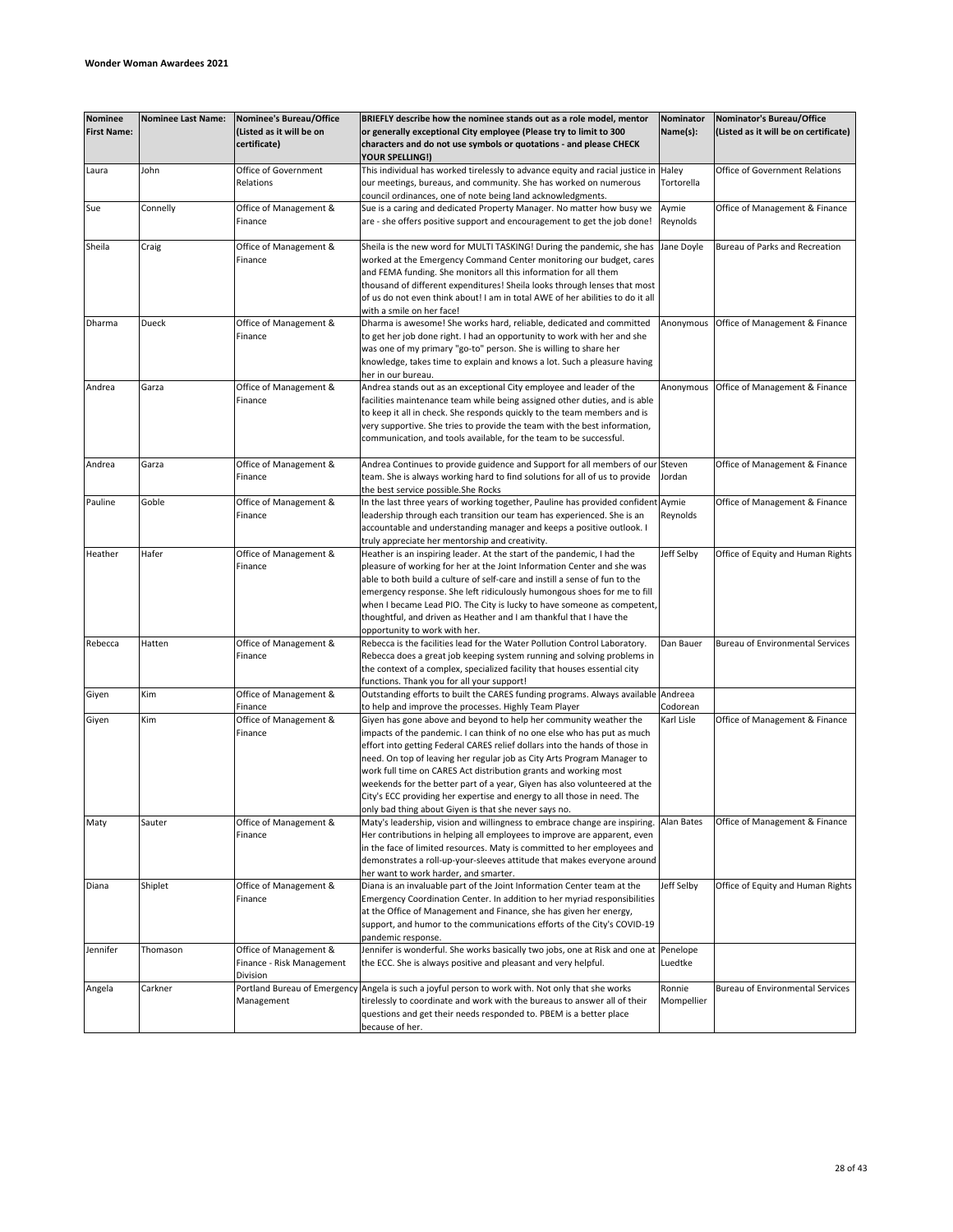| Nominee<br><b>First Name:</b> | <b>Nominee Last Name:</b> | Nominee's Bureau/Office<br>(Listed as it will be on<br>certificate)                             | BRIEFLY describe how the nominee stands out as a role model, mentor<br>or generally exceptional City employee (Please try to limit to 300<br>characters and do not use symbols or quotations - and please CHECK<br>YOUR SPELLING!)                                                                                                                                                                                                                                                                                                                                                                                                                                                                     | Nominator<br>Name(s):       | Nominator's Bureau/Office<br>(Listed as it will be on certificate) |
|-------------------------------|---------------------------|-------------------------------------------------------------------------------------------------|--------------------------------------------------------------------------------------------------------------------------------------------------------------------------------------------------------------------------------------------------------------------------------------------------------------------------------------------------------------------------------------------------------------------------------------------------------------------------------------------------------------------------------------------------------------------------------------------------------------------------------------------------------------------------------------------------------|-----------------------------|--------------------------------------------------------------------|
| Laura                         | Hall                      | Management                                                                                      | Portland Bureau of Emergency Laura's coordination and communication efforts have made an immensely<br>meaningful impact on community during the City's COVID-19 emergency<br>response. At the beginning of the response, she was instrumental in<br>ensuring vital public health messaging was delivered to multilingual<br>communities. As co-Coordinator of the Regional Joint Information System,<br>she acts as an invaluable conduit among various agencies to ensure<br>jurisdictions are receiving up-to-date public health messaging and<br>delivering consistent information. Her energy, sense of humor, and<br>passion for equity make her a prime candidate for the Wonder Woman<br>Award. | Jeff Selby                  | Office of Equity and Human Rights                                  |
| Jonna                         | Papaefithimiou            | Portland Bureau of Emergency<br>Management                                                      | Jonna is an exceptional leader who always encourages other women to<br>take on leadership roles that meant to empower and build confidence in<br>those individuals. Plus she can do anything tasked to her.                                                                                                                                                                                                                                                                                                                                                                                                                                                                                            | Regina<br>Ingabire          | Portland Bureau of Emergency<br>Management                         |
| Laura                         | Hall                      | Portland Bureau of Emergency<br>Management - Regional<br>Disasters Preparedness<br>Organization | I appreciate Laura's work ethics that goes beyond her regular duties to<br>serve our community.                                                                                                                                                                                                                                                                                                                                                                                                                                                                                                                                                                                                        | Regina<br>Ingabire          | Portland Bureau of Emergency<br>Management                         |
| Sharon                        | Allen                     | Portland Bureau of<br>Transportation                                                            | Sharon has tremendous experience & skills in the utility work at light rail<br>& facilities. She is very helpful and supported of her co-workers at<br>Streetcar!                                                                                                                                                                                                                                                                                                                                                                                                                                                                                                                                      | Zuleyma<br>Figueroa         | Portland Bureau of Transportation                                  |
| Molly                         | Awram                     | Portland Bureau of<br>Transportation                                                            | Not just a Standard Engineer. Handles the mayors office very well.                                                                                                                                                                                                                                                                                                                                                                                                                                                                                                                                                                                                                                     | Jake Wiser                  | Portland Bureau of Transportation                                  |
| Rani                          | Boyle                     | Portland Bureau of<br>Transportation                                                            | Rani has been instrumental in helping create and implement the Healthy<br>Business Permits, which have been critical for keeping restaurants in<br>business. She has supported staff, provided clear communication and<br>guidance to leadership, and coordinating with other similar citywide<br>programs and permits. She has helped interpret rapidly shifting public<br>health guidance and metrics to help shift operating and equity-based<br>outreach strategies.                                                                                                                                                                                                                               | Amber<br>Clayton            | Portland Bureau of Transportation                                  |
| Rani                          | Boyle                     | Portland Bureau of<br>Transportation                                                            | Rani, I have so much fun working with you and learning from you. I hope I<br>can pick up some of your good habits along the way! You've been a great<br>boss and I'm so glad that you ended up stuck with me. I can't imagine<br>anyone else who could have led this team through 2020 with the skill and<br>grace that you displayed. Sometimes it felt like a dumpster fire, but<br>everything seemed to come up roses in the end, you were a HUGE part of<br>making that possible. Thank you for being an incredible leader and<br>advocate for our work. And for bringing your humor and infectious laugh<br>to all things!                                                                        | <b>Bridgette</b><br>Coleman | Portland Bureau of Transportation                                  |
| Rani                          | Boyle                     | Portland Bureau of<br>Transportation                                                            | I appreciate Rani and what she brings both to the City but also to the<br>friendship we have. Thank you Rani for knowing the exact time to text me<br>to see if I'm holding in or provide a funny GIF. I also want to thank Rani for<br>all that she's doing for the Healthy Business Permits. We don't work<br>together on that function, but I think the program is amazing especially<br>during this very difficult year.                                                                                                                                                                                                                                                                           | Cori<br>Wiessner            | Portland Bureau of Transportation                                  |
| Teresa                        | Boyle                     | Portland Bureau of<br>Transportation                                                            | Teresa does an amazing job upholding the values of our City and Bureau<br>in the work she does. She is collaborative and strategic in her work and is<br>someone that gets things done! I have really appreciated learning her<br>approach to working across bureaus and other agencies and look forward<br>to learning more. I also enjoy the visits from her cat during pandemic<br>meetings :)                                                                                                                                                                                                                                                                                                      | Karla<br>Kingsley           | Portland Bureau of Transportation                                  |
| Penny                         | <b>Brelin</b>             | Portland Bureau of<br>Transportation                                                            | Penny stays late to help the crew. If you need help she is their to help.<br>Penny always has a up beat attitude even when she is having a bad day.<br>Zue is a bright ray of sunshine. She works hard and has been a real asset                                                                                                                                                                                                                                                                                                                                                                                                                                                                       |                             | Anonymous Portland Bureau of Transportation                        |
| Zue                           | Carballo Figueroa         | Portland Bureau of<br>Transportation                                                            | to Portland Streetcar. This last year has brought many challenges to our<br>organization and Zue has risen to each occasion. Thank you Zue!                                                                                                                                                                                                                                                                                                                                                                                                                                                                                                                                                            | Laurel<br>Motley            | Portland Bureau of Transportation                                  |
| Wendy                         | Cawley                    | Portland Bureau of<br>Transportation                                                            | Wendy has done a great job taking on the role of City Traffic Engineer,<br>and it's fantastic to see her in this role! I really appreciate her calm<br>demeanor, thoughtfulness, and flexible approach. You can tell that she<br>really cares about the people she is serving through our work at the city.<br>On top of that she has a good sense of humor and is fun to work with day<br>to day!                                                                                                                                                                                                                                                                                                     | Karla<br>Kingsley           | Portland Bureau of Transportation                                  |
| Saffy                         | Chan                      | Portland Bureau of<br>Transportation                                                            | Saffy is deserving of the spotlight. Her personal dedication to her ideals<br>concerning customer service are second to none. She is friendly and<br>informative with the customers she deals with in person and on the<br>phone. With the Covid-19 Pandemic, Saffy transitioned quickly to a new<br>way of serving the public. I am grateful to have Saffy on my team,<br>representing the Regulatory Program.                                                                                                                                                                                                                                                                                        | Christy<br>Keller           | Portland Bureau of Transportation                                  |
| Catherine                     | Ciarlo                    | Portland Bureau of<br>Transportation                                                            | Catherine is amongst the most dedicated and passionate people I know in<br>PBOT. She is a savvy strategist and even more so, invested in the success<br>of her managers and staff. During a year of tremendous challenges I am<br>grateful to have Catherine's calm guidance and leadership.                                                                                                                                                                                                                                                                                                                                                                                                           |                             | Renata Tirta Portland Bureau of Transportation                     |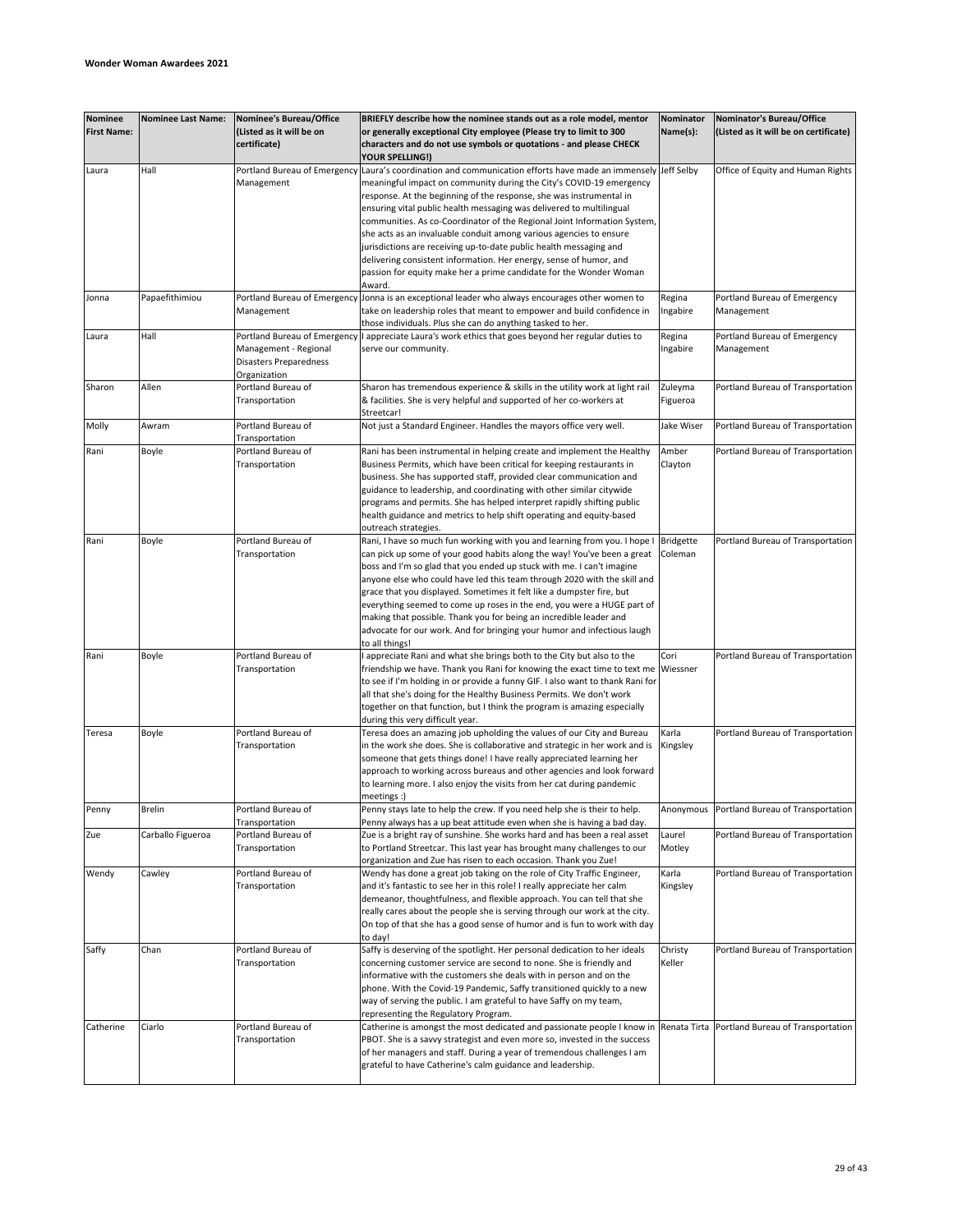| Nominee<br><b>First Name:</b> | <b>Nominee Last Name:</b> | <b>Nominee's Bureau/Office</b><br>(Listed as it will be on<br>certificate) | BRIEFLY describe how the nominee stands out as a role model, mentor<br>or generally exceptional City employee (Please try to limit to 300<br>characters and do not use symbols or quotations - and please CHECK | Nominator<br>Name(s): | Nominator's Bureau/Office<br>(Listed as it will be on certificate) |
|-------------------------------|---------------------------|----------------------------------------------------------------------------|-----------------------------------------------------------------------------------------------------------------------------------------------------------------------------------------------------------------|-----------------------|--------------------------------------------------------------------|
|                               |                           |                                                                            | <b>YOUR SPELLING!)</b>                                                                                                                                                                                          |                       |                                                                    |
| Amber                         | Clayton                   | Portland Bureau of                                                         | love being a part of Amber's team. She is an excellent leader and                                                                                                                                               | <b>Bridgette</b>      | Portland Bureau of Transportation                                  |
|                               |                           | Transportation                                                             | advocate for our work and each of the individuals doing it. Amber is an                                                                                                                                         | Coleman               |                                                                    |
|                               |                           |                                                                            | exceptional leader and is open enough to learn from her staff. Her                                                                                                                                              |                       |                                                                    |
|                               |                           |                                                                            | commitment to being supportive and innovative helps us to continually<br>improve ourselves, our programs, and our customer service for                                                                          |                       |                                                                    |
|                               |                           |                                                                            | Portlanders. I look forward to seeing what this year holds for our team,                                                                                                                                        |                       |                                                                    |
|                               |                           |                                                                            | and I'm very happy to have Amber at the helm.                                                                                                                                                                   |                       |                                                                    |
| <b>Bridgette</b>              | Coleman                   | Portland Bureau of                                                         | Bridgette has been instrumental in centering equity and community                                                                                                                                               | Amber                 | Portland Bureau of Transportation                                  |
|                               |                           | Transportation                                                             | relationships for the Healthy Business Permits. She focused on identifying                                                                                                                                      | Clayton               |                                                                    |
|                               |                           |                                                                            | solutions to lower barriers and increase access, and done it with a                                                                                                                                             |                       |                                                                    |
|                               |                           |                                                                            | customer service focus.                                                                                                                                                                                         |                       |                                                                    |
| Cora                          | Crary                     | Portland Bureau of                                                         | Cora is amazing. I think she is smarter than she gives herself credit for. I                                                                                                                                    | Cori                  | Portland Bureau of Transportation                                  |
|                               |                           | Transportation                                                             | appreciate meeting her on more of a one on one basis and the support                                                                                                                                            | Wiessner              |                                                                    |
|                               |                           |                                                                            | she's shown to me this past year. I look forward to what your future may                                                                                                                                        |                       |                                                                    |
|                               |                           |                                                                            | hold. You have more to give, and I look forward to what capacity that will                                                                                                                                      |                       |                                                                    |
|                               |                           |                                                                            | be in                                                                                                                                                                                                           |                       |                                                                    |
| Elizabeth                     | Currey                    | Portland Bureau of                                                         | Elizabeth joined my team in emergency response and has worked non-                                                                                                                                              | <b>Bridgette</b>      | Portland Bureau of Transportation                                  |
|                               |                           | Transportation                                                             | stop to make our Healthy Businesses insurance process go as smoothly as                                                                                                                                         | Coleman               |                                                                    |
|                               |                           |                                                                            | possible! Elizabeth is an expert in her work and the responsiveness to                                                                                                                                          |                       |                                                                    |
|                               |                           |                                                                            | questions from staff, applicants, and agents made it possible for us to get                                                                                                                                     |                       |                                                                    |
|                               |                           |                                                                            | permits out the door as quickly as possible. We would not have been able                                                                                                                                        |                       |                                                                    |
|                               |                           |                                                                            | to accomplish as much as we have in the past year without the support                                                                                                                                           |                       |                                                                    |
|                               |                           |                                                                            | and willingness to connect with and collaborate with our team. Thank you                                                                                                                                        |                       |                                                                    |
|                               |                           |                                                                            | for all that you do, I really enjoy working with you!                                                                                                                                                           |                       |                                                                    |
| Lenore                        | DeLuisa                   | Portland Bureau of                                                         | Lenore is a wonderful example of a leader. She is kind, caring,                                                                                                                                                 | Laurel                | Portland Bureau of Transportation                                  |
|                               |                           | Transportation                                                             | compassionate and understanding. She shows her leadership skills in                                                                                                                                             | Motley                |                                                                    |
|                               |                           |                                                                            | many ways. She considers her entire team when making decisions and is a                                                                                                                                         |                       |                                                                    |
|                               |                           |                                                                            | great problem solver. She keeps her team informed and has really come                                                                                                                                           |                       |                                                                    |
|                               |                           |                                                                            | through for all of Portland Streetcar over this past year. From the                                                                                                                                             |                       |                                                                    |
|                               |                           |                                                                            | pandemic to protests and riots, she has made decisions to protect the                                                                                                                                           |                       |                                                                    |
|                               |                           |                                                                            | people working with and for her. She has brought inclusion and equity to                                                                                                                                        |                       |                                                                    |
|                               |                           |                                                                            | our department and I am truly blessed to be able to work for her. She has                                                                                                                                       |                       |                                                                    |
|                               |                           |                                                                            | been with Portland Streetcar for 20 years and has made a huge impact on                                                                                                                                         |                       |                                                                    |
|                               |                           |                                                                            | so many lives. Thank you Lenore for being the wonderful Manager you are                                                                                                                                         |                       |                                                                    |
|                               |                           |                                                                            | and CONGRATULATIONS for 20 years!                                                                                                                                                                               |                       |                                                                    |
| Maggie                        | Derk                      | Portland Bureau of                                                         | Maggie is an outstanding member of PBOT's APP team. She is talented                                                                                                                                             | Karla                 | Portland Bureau of Transportation                                  |
|                               |                           | Transportation                                                             | and capable and always ready to lend a hand and help out with projects.                                                                                                                                         | Kingsley              |                                                                    |
|                               |                           |                                                                            | She is super supportive of people on our team and her work is key to                                                                                                                                            |                       |                                                                    |
|                               |                           |                                                                            | making things happen!                                                                                                                                                                                           |                       |                                                                    |
| Shannon                       | Devereux                  | Portland Bureau of                                                         | Shannon has been a great support to my staff. I appreciate her getting her                                                                                                                                      | Cori                  | Portland Bureau of Transportation                                  |
|                               |                           | Transportation                                                             | hands dirty by working with my staff and getting the right thing done. I                                                                                                                                        | Wiessner              |                                                                    |
|                               |                           |                                                                            | appreciate the 'go get em' attitude she possesses. It gives me hope to be                                                                                                                                       |                       |                                                                    |
|                               |                           |                                                                            | able to solve most finance issues.                                                                                                                                                                              |                       |                                                                    |
| Dana                          | Dickman                   | Portland Bureau of                                                         | Dana is the best manager and a true leader. She has created a team                                                                                                                                              | Anamaria              | Portland Bureau of Transportation                                  |
|                               |                           | Transportation                                                             | culture that is safe, open, supportive, uplifting, and collaborative. She                                                                                                                                       | Perez                 |                                                                    |
|                               |                           |                                                                            | hears and values all voices on her team. Her dedication to safety for                                                                                                                                           |                       |                                                                    |
|                               |                           |                                                                            | everyone on our streets and commitment to equity is inspiring and keeps                                                                                                                                         |                       |                                                                    |
|                               | Dickman                   | Portland Bureau of                                                         | pushing the team to new heights!                                                                                                                                                                                |                       | Renata Tirta Portland Bureau of Transportation                     |
| Dana                          |                           | Transportation                                                             | Dana is a fierce and empathetic leader who works hard everyday to keep<br>Portlanders safe. She is also invested in the wellness and growth of her                                                              |                       |                                                                    |
|                               |                           |                                                                            | staff. I admire and look up to her dynamic managerial and leadership                                                                                                                                            |                       |                                                                    |
|                               |                           |                                                                            | skills.                                                                                                                                                                                                         |                       |                                                                    |
| Dana                          | Dister                    | Portland Bureau of                                                         | Dana knows our permitting work incredibly well! She has always been a                                                                                                                                           | <b>Bridgette</b>      | Portland Bureau of Transportation                                  |
|                               |                           | Transportation                                                             | key part of supporting Portland Businesses and stepped up to help issue                                                                                                                                         | Coleman               |                                                                    |
|                               |                           |                                                                            | Healthy Businesses permits. Dana went above and beyond to get                                                                                                                                                   |                       |                                                                    |
|                               |                           |                                                                            | businesses operating as quickly as possible. In addition to our emergency                                                                                                                                       |                       |                                                                    |
|                               |                           |                                                                            | response Dana continues to manage permittee expectations about                                                                                                                                                  |                       |                                                                    |
|                               |                           |                                                                            | programs that are on hold. She always provides a thoughtful and                                                                                                                                                 |                       |                                                                    |
|                               |                           |                                                                            | thorough response for inquiries. Dana is a bright spot for me personally,                                                                                                                                       |                       |                                                                    |
|                               |                           |                                                                            | always checking in and helping us both stay connected in a time when                                                                                                                                            |                       |                                                                    |
|                               |                           |                                                                            | everyone feels more isolated. Thank you Dana for being an amazing                                                                                                                                               |                       |                                                                    |
|                               |                           |                                                                            | Wonder Woman and colleague.                                                                                                                                                                                     |                       |                                                                    |
| Courtney                      | Duke                      | Portland Bureau of                                                         | Courtney has been an exceptional ECC Planning Section Chief during the                                                                                                                                          | Angela                | Portland Bureau of Emergency                                       |
|                               |                           | Transportation                                                             | COVID-19 emergency response. She is an honest, open, and supportive                                                                                                                                             | Carkner               | Management                                                         |
|                               |                           |                                                                            | leader who teaches and empowers her employees. She helped make 2020                                                                                                                                             |                       |                                                                    |
|                               |                           |                                                                            | better for me. I hope more people in the City get to work with her, we're                                                                                                                                       |                       |                                                                    |
|                               |                           |                                                                            | lucky to have her.                                                                                                                                                                                              |                       |                                                                    |
| Melanie                       | Edmunson                  | Portland Bureau of                                                         | So grateful Melanie has joined our team. She is a hard and reliable worker                                                                                                                                      | Brandi                | Portland Bureau of Transportation                                  |
|                               |                           | Transportation                                                             | and such a people person. Melanie is always engaging others is pleasant                                                                                                                                         | Wellborn              |                                                                    |
|                               |                           |                                                                            | conversation and will not forget the names or to ask you about your                                                                                                                                             |                       |                                                                    |
|                               |                           |                                                                            | family and pets. Everyday she reminds us that work does not have to be                                                                                                                                          |                       |                                                                    |
|                               |                           |                                                                            | such drag. Again, just so grateful.                                                                                                                                                                             |                       |                                                                    |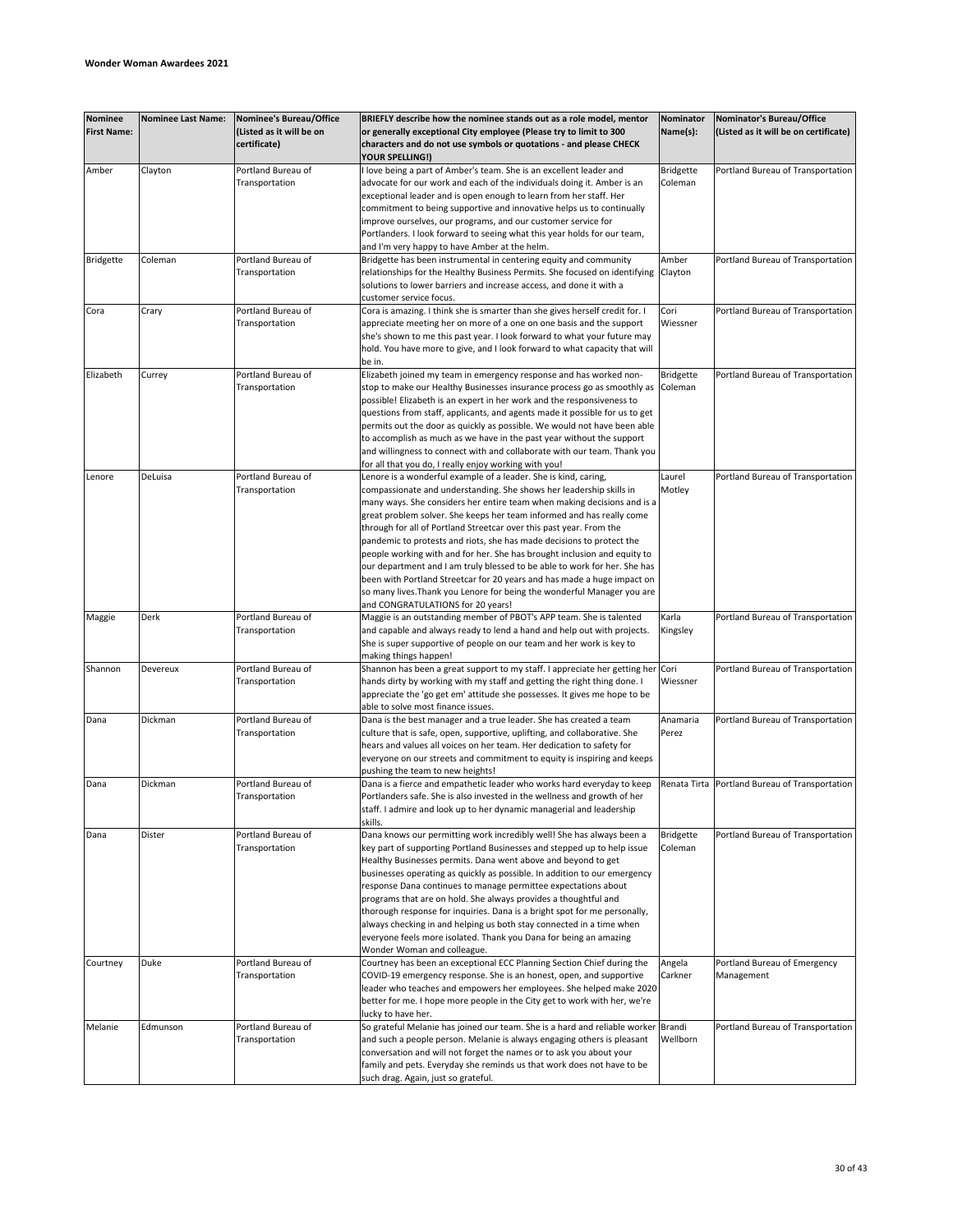| <b>Nominee</b><br><b>First Name:</b> | <b>Nominee Last Name:</b> | Nominee's Bureau/Office<br>(Listed as it will be on<br>certificate) | BRIEFLY describe how the nominee stands out as a role model, mentor<br>or generally exceptional City employee (Please try to limit to 300<br>characters and do not use symbols or quotations - and please CHECK                                                                                                                                                                                                                                                                                                                                                                                                                                                                                                                                                                           | Nominator<br>Name(s):        | Nominator's Bureau/Office<br>(Listed as it will be on certificate) |
|--------------------------------------|---------------------------|---------------------------------------------------------------------|-------------------------------------------------------------------------------------------------------------------------------------------------------------------------------------------------------------------------------------------------------------------------------------------------------------------------------------------------------------------------------------------------------------------------------------------------------------------------------------------------------------------------------------------------------------------------------------------------------------------------------------------------------------------------------------------------------------------------------------------------------------------------------------------|------------------------------|--------------------------------------------------------------------|
|                                      |                           |                                                                     | YOUR SPELLING!)                                                                                                                                                                                                                                                                                                                                                                                                                                                                                                                                                                                                                                                                                                                                                                           |                              |                                                                    |
| Mary                                 | Everson                   | Portland Bureau of<br>Transportation                                | Mary is an exceptional teammate. She takes on additional projects<br>without hesitation and does it with a smile. She cares deeply about the<br>work and the customers we serve. She is always friendly and is liked by<br>all. Even with great personal hurdles, Mary continues to put work first and<br>gets the job done.                                                                                                                                                                                                                                                                                                                                                                                                                                                              | Christy<br>Keller            | Portland Bureau of Transportation                                  |
| Sarah                                | Figliozzi                 | Portland Bureau of<br>Transportation                                | Sarah is always there in your corner to listen and make you smile. Even<br>with the challenges over this last year, she will be there to offer support<br>and to get the work done. You are wonderful!                                                                                                                                                                                                                                                                                                                                                                                                                                                                                                                                                                                    |                              | Liz Hormann Portland Bureau of Transportation                      |
| Melissa                              | Foley                     | Portland Bureau of<br>Transportation                                | Melissa is a role model, mentor and generally exceptional employee and<br>people manager. Her people management skills are what really stand out<br>for me. She's extraordinarily thoughtful and there is not a day that goes<br>by that don't I see her model the behavior that we should all aspire to as<br>fellow PBOT'ers.                                                                                                                                                                                                                                                                                                                                                                                                                                                           | Karen<br>Martin              | Portland Bureau of Transportation                                  |
| Melissa                              | Foley                     | Portland Bureau of<br>Transportation                                | Melissa always delivers exceptional customer service for any level of<br>needs at PBOT. I also admire her managerial skills and how she cares for<br>her staff.                                                                                                                                                                                                                                                                                                                                                                                                                                                                                                                                                                                                                           | Renata Tirta                 | Portland Bureau of Transportation                                  |
| Alexis                               | Gabriel                   | Portland Bureau of<br>Transportation                                | Alexis works tirelessly on equity issues inside and outside the Bureau. She<br>is quietly powerful, ambitious and brilliant. She is an asset for her<br>perspective and her willingness to stand up for issues that impact POC<br>and women. I am nominating her because I think she is under-recognized<br>for all that she does at PBOT and in the transportation world.                                                                                                                                                                                                                                                                                                                                                                                                                | Marisa<br>Trujillo<br>DeMull | Portland Bureau of Transportation                                  |
| Alexis                               | Gabriel                   | Portland Bureau of<br>Transportation                                | So many PBOT programs benefit from the connections Alexis makes<br>internally and/or with community partners. She treats everyone with<br>respect and genuine curiosity, and goes to great lengths to make sure that<br>PBOT's programs are as inclusive and accessible as they can be.                                                                                                                                                                                                                                                                                                                                                                                                                                                                                                   | Anonymous                    | Portland Bureau of Transportation                                  |
| Alexis                               | Gabriel                   | Portland Bureau of<br>Transportation                                | Alexis has been with PBOT through some very transitional periods. She<br>has taken on very complex and emotionally draining work, consistently<br>increasing in responsibility and workload with little support at times. She<br>has stayed a shining light through the often difficult times of working at<br>the City. Alexis has shown leadership in the conception of Active<br>Transportation and Safety section Equity group, providing a safe space for<br>staff of color to find support and direction in how to weave equity into<br>every aspect of our jobs. Aside from being a highly intelligent and<br>competent colleague, she is equally kind, genuine and joyful in the<br>relationships she creates. She is a model city employee and she deserves<br>all the accolade. | Roshin<br>Kurian             | Portland Bureau of Transportation                                  |
| Jocelyn                              | Glinton                   | Portland Bureau of<br>Transportation                                | Jocelyn joined our team in the busiest of times and was ready to help in<br>whatever way possible. She is a true asset to our work and has tackled<br>every task assigned with efficiency and skill. Jocelyn has a wealth of<br>knowledge and ability to quickly learn and adapt. She is already an asset<br>to this team and a wonderful colleague for me, I can't wait to see where<br>the next year takes us! I really enjoy working with you and the straight<br>forward approach you take.                                                                                                                                                                                                                                                                                           | <b>Bridgette</b><br>Coleman  | Portland Bureau of Transportation                                  |
| Sarah                                | Goforth                   | Portland Bureau of<br>Transportation                                | Sarah's work speaks for itself, but what makes Sarah an amazing colleague Liz Hormann Portland Bureau of Transportation<br>is her positive spirit and keeping us all laughing. We love you Sarah and<br>Sandy DeCor.                                                                                                                                                                                                                                                                                                                                                                                                                                                                                                                                                                      |                              |                                                                    |
| Linda                                | Goheen                    | Portland Bureau of<br>Transportation                                | Linda is a great boss and mentor to me and her team of 70 plus<br>employees. What stands out to me is she not judgmental of anyone, she<br>takes the time to understand all of our quirks as we are not perfect. Thank<br>you for being a great boss!                                                                                                                                                                                                                                                                                                                                                                                                                                                                                                                                     | <b>Tracy Rush</b>            | Portland Bureau of Transportation                                  |
| Nicole                               | Graybill                  | Portland Bureau of<br>Transportation                                | Nicole continues to stand out among her work group. She works so hard<br>and always comes in with a positive attitude that is just so much more<br>than contagious. New employees will flock to her, and for this reason<br>Streetcar continues to grow with reliable and driven employees. Mentor,<br>role model and outstanding person and we are so lucky to have her.                                                                                                                                                                                                                                                                                                                                                                                                                 | Brandi<br>Wellborn           | Portland Bureau of Transportation                                  |
| Kim                                  | Harrison                  | Portland Bureau of<br>Transportation                                | Kim is a team player who is always willing to step up and help. She brings<br>a complimentary skill set to our team and blows our customers away with<br>her kind and thorough responses to their every question. Kim makes it fun<br>to come to work and to keep on moving our projects forward. She's full of<br>creative ideas and solutions to help us grow our programs and better<br>serve our customers. I really enjoy project planning with Kim!                                                                                                                                                                                                                                                                                                                                 | <b>Bridgette</b><br>Coleman  | Portland Bureau of Transportation                                  |
| Shaina                               | Hobbs                     | Portland Bureau of<br>Transportation                                | I don't often get to work with Shaina, but during the past year I have had a Bridgette<br>few opportunities. She has been instrumental in the functioning of PBOT's Coleman<br>frontline community partnerships and Black Portland Matters Art<br>Initiative. Shaina centers equity in her work and brings thoughtfulness to<br>everything that she does. She helped me to be a better partner for the<br>community. Thank you for all that you do for this Bureau. I truly enjoy<br>being able to work with you.                                                                                                                                                                                                                                                                         |                              | Portland Bureau of Transportation                                  |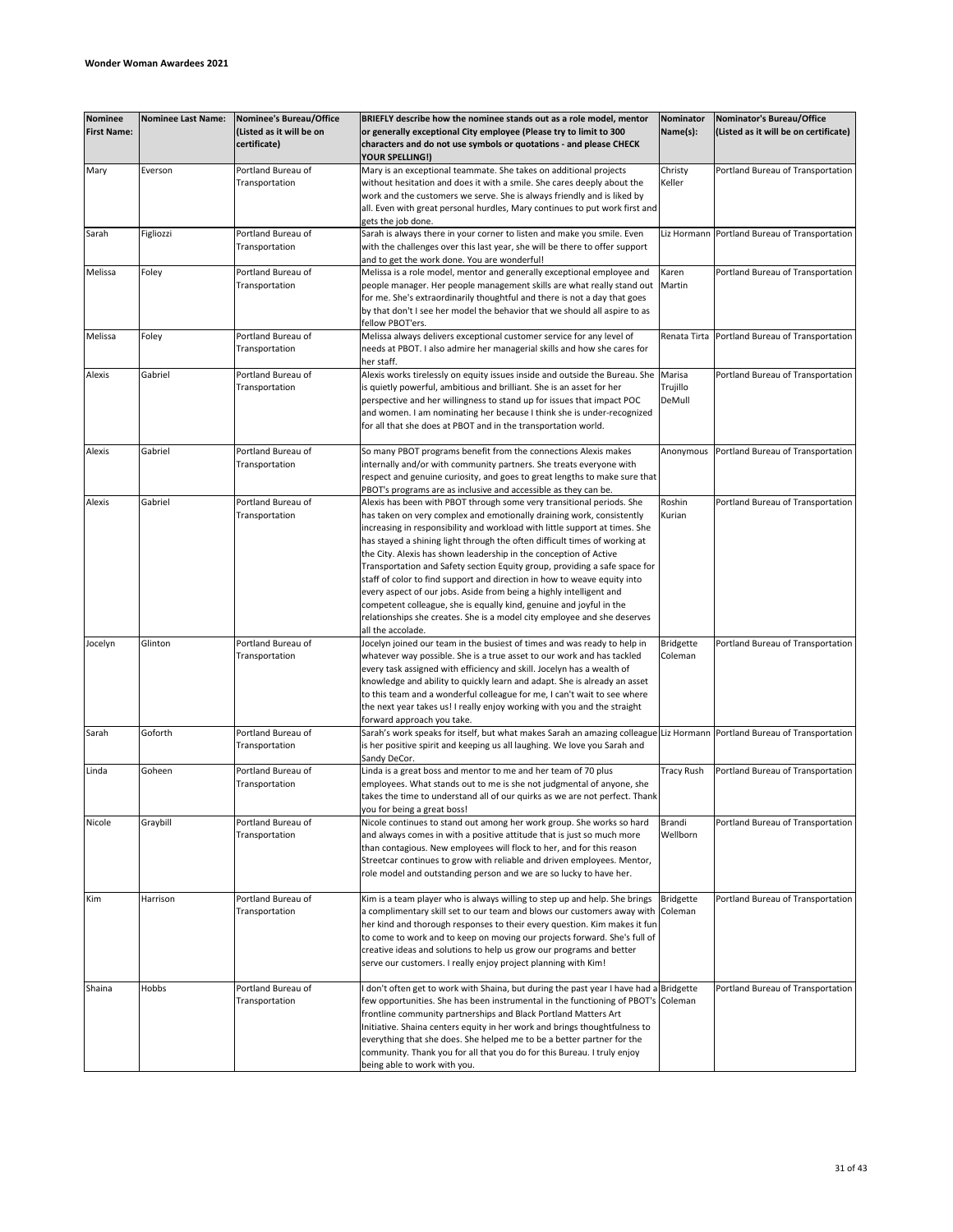| <b>Nominee</b><br><b>First Name:</b> | <b>Nominee Last Name:</b> | Nominee's Bureau/Office<br>(Listed as it will be on<br>certificate) | BRIEFLY describe how the nominee stands out as a role model, mentor<br>or generally exceptional City employee (Please try to limit to 300<br>characters and do not use symbols or quotations - and please CHECK                                                                                                                                                                                                                                                                                                                                                                                                                                                                                                                                                                                                        | Nominator<br>Name(s):       | Nominator's Bureau/Office<br>(Listed as it will be on certificate) |
|--------------------------------------|---------------------------|---------------------------------------------------------------------|------------------------------------------------------------------------------------------------------------------------------------------------------------------------------------------------------------------------------------------------------------------------------------------------------------------------------------------------------------------------------------------------------------------------------------------------------------------------------------------------------------------------------------------------------------------------------------------------------------------------------------------------------------------------------------------------------------------------------------------------------------------------------------------------------------------------|-----------------------------|--------------------------------------------------------------------|
| Ashly                                | Hoffman                   | Portland Bureau of<br>Transportation                                | <b>YOUR SPELLING!)</b><br>I want to say thank you to Ashly for providing a service to me and my<br>contractors. I'm not sure if they would've been paid otherwise, and I<br>thank you for helping me navigate e-Builder. I appreciate the honest<br>conversations we've had regarding navigating life through COVID. Thank                                                                                                                                                                                                                                                                                                                                                                                                                                                                                             | Cori<br>Wiessner            | Portland Bureau of Transportation                                  |
| Angela                               | Hopper                    | Portland Bureau of<br>Transportation                                | you for being you, being real, and being a kick ass person!<br>I have known Angie for 25 years, her passion for quality work is top notch.<br>Not only that but she is the City's only Sign Maker, producing over 13,000<br>signs a year that you see on the street everyday. She is an exceptional<br>women!                                                                                                                                                                                                                                                                                                                                                                                                                                                                                                          | <b>Tracy Rush</b>           | Portland Bureau of Transportation                                  |
| Love                                 | Jonson                    | Portland Bureau of<br>Transportation                                | I was able to meet Love while working at the ECC. Her independence,<br>thoughtfulness and drive were impressive! She had creative solutions and Coleman<br>thought about the whole picture when analyzing our task. I'm really<br>excited to be working with Love again and to see the attention to detail,<br>organization, compassion and leadership she brings to the table. The<br>Bureau is lucky to have you, and I'm really glad to be working more closely<br>with you.                                                                                                                                                                                                                                                                                                                                        | <b>Bridgette</b>            | Portland Bureau of Transportation                                  |
| Love                                 | Jonson                    | Portland Bureau of<br>Transportation                                | Love is a force; she is organized, brilliant and warm. Both at work and<br>beyond she always supporting people and calling us in to do the work.<br>Thank you, Love, you are a Wonder Woman!                                                                                                                                                                                                                                                                                                                                                                                                                                                                                                                                                                                                                           |                             | Liz Hormann Portland Bureau of Transportation                      |
| Ellen                                | Kilmer                    | Portland Bureau of<br>Transportation                                | Ellen, you have come to my rescue more than once! You are always there<br>to answer my every inquiry and point me in the right direction. Even<br>though we aren't in the office together anymore, I still hear the<br>cheerfulness and tone of your voice in your emails. Thank you for all that<br>you do, and for always being kind and helpful. I really enjoy being your                                                                                                                                                                                                                                                                                                                                                                                                                                          | <b>Bridgette</b><br>Coleman | Portland Bureau of Transportation                                  |
| Roshin                               | Kurian                    | Portland Bureau of<br>Transportation                                | colleague.<br>Roshin is an amazing person who cares deeply for her co-workers and the Liz Hormann Portland Bureau of Transportation<br>Portland community. She is a leader who designs and implements<br>community-facing programs to serve the Portland BIPOC community, all<br>while also being an amazing and supportive friend.                                                                                                                                                                                                                                                                                                                                                                                                                                                                                    |                             |                                                                    |
| Christine                            | Leon                      | Portland Bureau of<br>Transportation                                | As a group director she manages to oversee every section in her<br>department (always willing to hear what everyone has to say), her<br>employees well-being, and her role as a parent especially during this<br>challenging times working from home. She tries to be all that and still<br>remains to be calm and kind to everyone. I am just grateful working for<br>someone like her.                                                                                                                                                                                                                                                                                                                                                                                                                               | Maria Lim                   | Portland Bureau of Transportation                                  |
| Nico                                 | Lim                       | Portland Bureau of<br>Transportation                                | Nico is a dark horse, she has worked tirelessly (or seemingly so) to help<br>with our emergency response program. Nico's programs provided the<br>foundation for our Healthy Businesses work, and her attention to detail<br>and customer service for Sidewalk Cafes and Street Seats helped us build<br>the foundation for the Healthy Businesses program. I really miss seeing<br>Nico in person, she has a smile and laugh to make the worst days better. I<br>appreciate her collaborative mindset, problem solving and quiet calm<br>response to stressful situations. You handle every situation gracefully and<br>I certainly hope I can continue to learn from you. I'm so glad we are on<br>the same team and we get to work together. I can't wait for in person<br>coffee and strategy meetings once again! | Bridgette<br>Coleman        | Portland Bureau of Transportation                                  |
| Maria                                | Lim                       | Portland Bureau of<br>Transportation                                | Maria is always there and I appreciate all she does. Throughout the year,<br>when I speak with her over email and teams, I still feel the smile radiating<br>through the computer. Thank you Maria for all you do to support DPT.                                                                                                                                                                                                                                                                                                                                                                                                                                                                                                                                                                                      | Cori<br>Wiessner            | Portland Bureau of Transportation                                  |
| Rachel                               | Lobo                      | Portland Bureau of<br>Transportation                                | Rachel was an incredible leader for our CARES Act Funding work. She<br>stepped out of her comfort zone and into unknown territory to ensure<br>that we could help Portland's businesses. I've really enjoyed working with<br>and learning with Rachel along the way. Without her keeping us on the<br>path, it would have been much more difficult. Thank you, Rachel, for<br>stepping up to lead the project!                                                                                                                                                                                                                                                                                                                                                                                                         | <b>Bridgette</b><br>Coleman | Portland Bureau of Transportation                                  |
| Rachel                               | Lobo                      | Portland Bureau of<br>Transportation                                | Rachel demonstrates a high level of care for her team members and ATS<br>colleagues. She advocates for employee success and wellness no matter<br>their position or role, and takes great care in the way that she facilitates<br>meetings and drives projects forward.                                                                                                                                                                                                                                                                                                                                                                                                                                                                                                                                                |                             | Renata Tirta Portland Bureau of Transportation                     |
| Meghan                               | Mack                      | Portland Bureau of<br>Transportation                                | Meghan's energy and creativity foster a collaborative and innovating<br>working environment. She brings humor and levity to meetings, helping<br>remind us to take a moment to smile or laugh during what can be<br>challenging work-from-home days.                                                                                                                                                                                                                                                                                                                                                                                                                                                                                                                                                                   |                             | Renata Tirta Portland Bureau of Transportation                     |
| Allison                              | Madsen                    | Portland Bureau of<br>Transportation                                | Allison went outside of her normal workload to support our teams<br>emergency response. She stepped in to make sure that our quality<br>control, processes, and customer experience were fluid. Without Allison's<br>help on the Healthy Businesses program, we could not have had such a<br>successful program. Allison has been THE Driving force in her permit<br>programs forever and she seamlessly stepped in to help the team handle<br>the HUGE inflow of permit requests. Thank you Allison for all that you do!                                                                                                                                                                                                                                                                                              | <b>Bridgette</b><br>Coleman | Portland Bureau of Transportation                                  |
| Aszita                               | Mansor                    | Portland Bureau of<br>Transportation                                | She is the only Engineer I know that's been involved in high explosive<br>bridge demolition. That's pretty cool.                                                                                                                                                                                                                                                                                                                                                                                                                                                                                                                                                                                                                                                                                                       | Jake Wiser                  | Portland Bureau of Transportation                                  |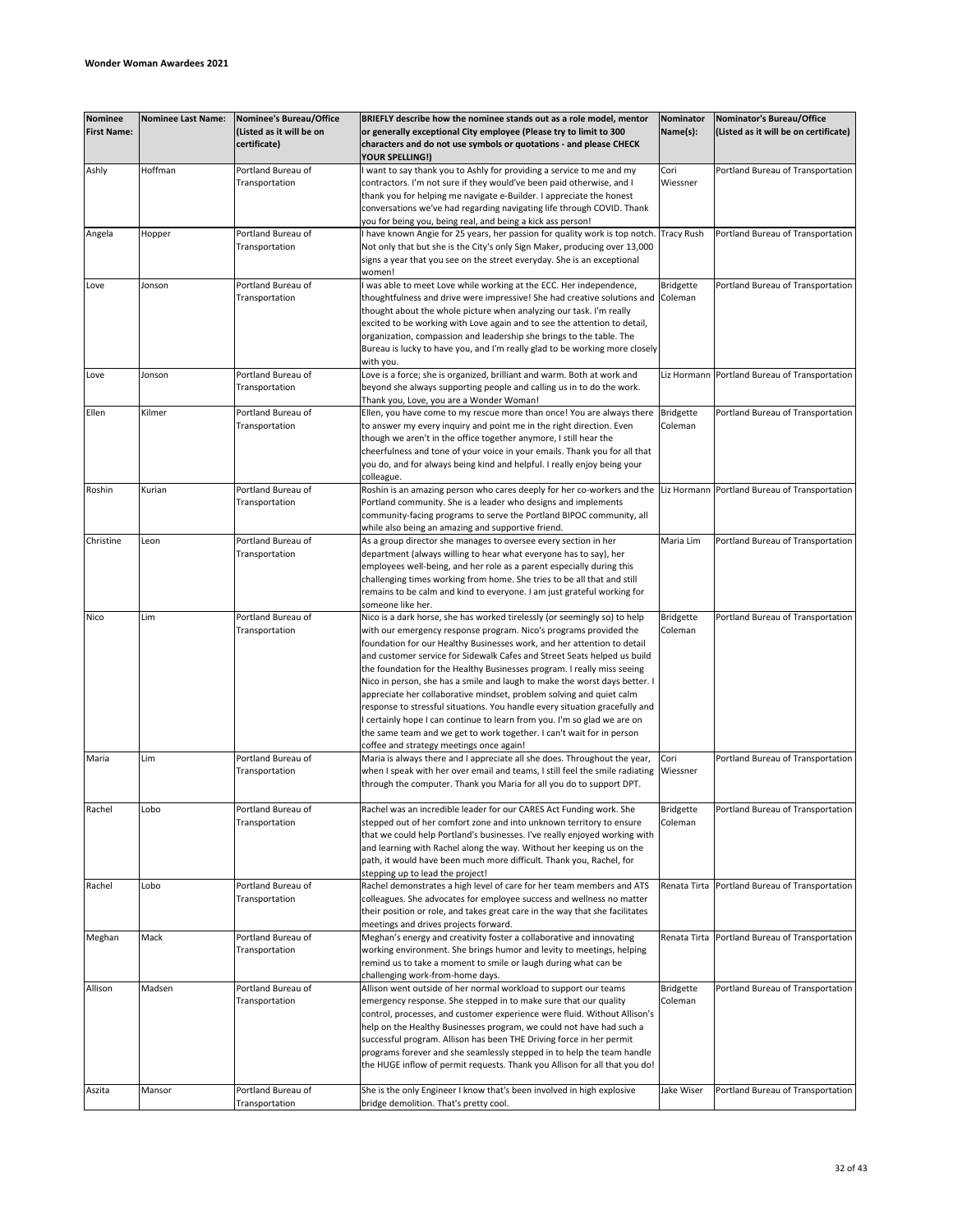| <b>Nominee</b>     | <b>Nominee Last Name:</b> | <b>Nominee's Bureau/Office</b>       | BRIEFLY describe how the nominee stands out as a role model, mentor                                                                               | Nominator | Nominator's Bureau/Office                      |
|--------------------|---------------------------|--------------------------------------|---------------------------------------------------------------------------------------------------------------------------------------------------|-----------|------------------------------------------------|
| <b>First Name:</b> |                           | (Listed as it will be on             | or generally exceptional City employee (Please try to limit to 300                                                                                | Name(s):  | (Listed as it will be on certificate)          |
|                    |                           | certificate)                         | characters and do not use symbols or quotations - and please CHECK                                                                                |           |                                                |
|                    |                           |                                      | YOUR SPELLING!)                                                                                                                                   |           |                                                |
| Valerie            | Menely                    | Portland Bureau of                   | want to extend a thank you to Valerie for keeping the wheels on and                                                                               | Cori      | Portland Bureau of Transportation              |
|                    |                           | Transportation                       | continuing to provide permits to the Public Works Construction team. I                                                                            | Wiessner  |                                                |
|                    |                           |                                      | also want to thank Valerie for being a great friend, for checking in and                                                                          |           |                                                |
|                    |                           |                                      | providing the friendship throughout this really difficult year.                                                                                   |           |                                                |
| Vanessa            | Micale                    | Portland Bureau of                   | Vanessa's ability to create and facilitate professional space that is truly                                                                       | Fabiola   | Portland Water Bureau                          |
|                    |                           | Transportation                       | people-centered is incredible. She is humble and highly skilled when it                                                                           | Casas     |                                                |
|                    |                           |                                      | comes to meaningful community engagement, a unique combination at                                                                                 |           |                                                |
|                    |                           |                                      | the City.                                                                                                                                         |           |                                                |
| Genie              | Miles                     | Portland Bureau of                   | Genie is an amazing addition to Streetcar. She is such a driven and                                                                               | Brandi    | Portland Bureau of Transportation              |
|                    |                           | Transportation                       | hardworking young spirit and lights up the room with her good humor and Wellborn                                                                  |           |                                                |
|                    |                           |                                      | positivity. With Genie anything is possible. She will never say I can't or                                                                        |           |                                                |
|                    |                           |                                      | make excuses when challenged with a new task. She just puts her chin up<br>and goes with the flow. With the ever-changing environment here and in |           |                                                |
|                    |                           |                                      | Portland in general, she is an asset we could not do without.                                                                                     |           |                                                |
| Laurel             | Motley                    | Portland Bureau of                   | Laurel has amazing leadership skills & experience, compassionate, and                                                                             | Zuleyma   | Portland Bureau of Transportation              |
|                    |                           | Transportation                       | helpful to all co-workers at streetcar!                                                                                                           | Figueroa  |                                                |
| Erika              | Nebel                     | Portland Bureau of                   | Erika is an exceptional manager and I am lucky to be working with her.                                                                            | Christy   | Portland Bureau of Transportation              |
|                    |                           | Transportation                       | She is an advocate for change, leads by example, practices mentorship                                                                             | Keller    |                                                |
|                    |                           |                                      | and has a proven track record of success. Erika has not only earned the                                                                           |           |                                                |
|                    |                           |                                      | respect of her superiors to rise as a leader and role model, but she has                                                                          |           |                                                |
|                    |                           |                                      | also earned the admiration of her peers. She empowers and supports the                                                                            |           |                                                |
|                    |                           |                                      | women on her team and looks for opportunities for her staff to take on                                                                            |           |                                                |
|                    |                           |                                      | more responsibility and build skills. I appreciate that she values input from                                                                     |           |                                                |
|                    |                           |                                      | her team and that she finds ways to point out other's accomplishments.                                                                            |           |                                                |
|                    |                           |                                      | Erika is somebody that I look to for inspiration. We could all learn from                                                                         |           |                                                |
|                    |                           |                                      | her skill as an exceptional ambassador for the City of Portland as she                                                                            |           |                                                |
|                    |                           |                                      | serves the public with dignity.                                                                                                                   |           |                                                |
| Kimberely          | Patterson                 | Portland Bureau of                   | Sometimes women shy away from having the spotlight shine on                                                                                       | Christy   | Portland Bureau of Transportation              |
|                    |                           | Transportation                       | themselves; Kimberely is that woman. But today, I want to shine a light                                                                           | Keller    |                                                |
|                    |                           |                                      | directly on her. Kimberely is fun to talk to and I find myself reaching out to                                                                    |           |                                                |
|                    |                           |                                      | her when I need a good chat. Now that we are working from home, it                                                                                |           |                                                |
|                    |                           |                                      | takes more effort than ever to make connections. I miss having Kimberely                                                                          |           |                                                |
|                    |                           |                                      | sitting next to me. She is friendly and professional. I appreciate her                                                                            |           |                                                |
|                    |                           | Portland Bureau of                   | demeanor and I am grateful that I get to work with her.                                                                                           |           |                                                |
| Barbara            | Plummer                   | Transportation                       | Barb provides support and stability to our team through her consistent<br>and high-quality communication work. She brings perspective to our team |           | Renata Tirta Portland Bureau of Transportation |
|                    |                           |                                      | conversations through her historical insight of PBOT's work, and is a great                                                                       |           |                                                |
|                    |                           |                                      | collaborator and implementer of our projects.                                                                                                     |           |                                                |
| Caitlin            | Reff                      | Portland Bureau of                   | Caitlin is a strategic thinker, super smart, efficient and thorough in her                                                                        | Karla     | Portland Bureau of Transportation              |
|                    |                           | Transportation                       | work! She is fun to work with and does a great job upholding PBOT's                                                                               | Kingsley  |                                                |
|                    |                           |                                      | values in her work on major projects throughout the region - not always                                                                           |           |                                                |
|                    |                           |                                      | an easy role to play :) I have learned a lot from her. She's also been a                                                                          |           |                                                |
|                    |                           |                                      | great mom and really supportive colleague through the challenging                                                                                 |           |                                                |
|                    |                           |                                      | parenting moments this pandemic has brought.                                                                                                      |           |                                                |
| Kalise             | Rucker                    | Portland Bureau of                   | Kalise brought her extensive permitting and customer service expertise to                                                                         | Amber     | Portland Bureau of Transportation              |
|                    |                           | Transportation                       | creating and implementing Healthy Business Permits; she has helped                                                                                | Clayton   |                                                |
|                    |                           |                                      | advocate for and implement improved processes, accountability,                                                                                    |           |                                                |
|                    |                           |                                      | transparency, and equity. She has centered the customer experience in                                                                             |           |                                                |
|                    |                           |                                      | improving overall outcomes.                                                                                                                       |           |                                                |
| Kalise             | Rucker                    | Portland Bureau of                   | Kalise has been a miracle worker in a year of full on chaos. Her willingness Bridgette                                                            |           | Portland Bureau of Transportation              |
|                    |                           | Transportation                       | to lead and create in response to the Covid-19 pandemic has been                                                                                  | Coleman   |                                                |
|                    |                           |                                      | invaluable to our team. She is solid and real and always makes time to                                                                            |           |                                                |
|                    |                           |                                      | keep our team on track. I appreciate her more than words can say and I                                                                            |           |                                                |
| Emma               |                           |                                      | know we would have been lost without her this past year!                                                                                          |           | Renata Tirta Portland Bureau of Transportation |
|                    | Sagor                     | Portland Bureau of<br>Transportation | Emma's "yes, and" attitude paired with rigorous diligence in project<br>management make her such a valuable asset to PBOT. She also brings        |           |                                                |
|                    |                           |                                      | warmth and cheerfulness to so many meetings and spaces. Congrats on                                                                               |           |                                                |
|                    |                           |                                      | the new role!                                                                                                                                     |           |                                                |
| Gabby              | Sanchez                   | Portland Bureau of                   | Gabby is a positive employee and a valued part of our team. Despite                                                                               | Christy   | Portland Bureau of Transportation              |
|                    |                           | Transportation                       | facing hurdles in 2020 including the Covid-19 Pandemic and a house fire,                                                                          | Keller    |                                                |
|                    |                           |                                      | she still shows up to work with a smile, willing to pitch-in and do whatever                                                                      |           |                                                |
|                    |                           |                                      | needs to be done. She is on the frontline with our customers and provides                                                                         |           |                                                |
|                    |                           |                                      | the perfect balance of politeness and strength. I'm grateful to have her on                                                                       |           |                                                |
|                    |                           |                                      | my team.                                                                                                                                          |           |                                                |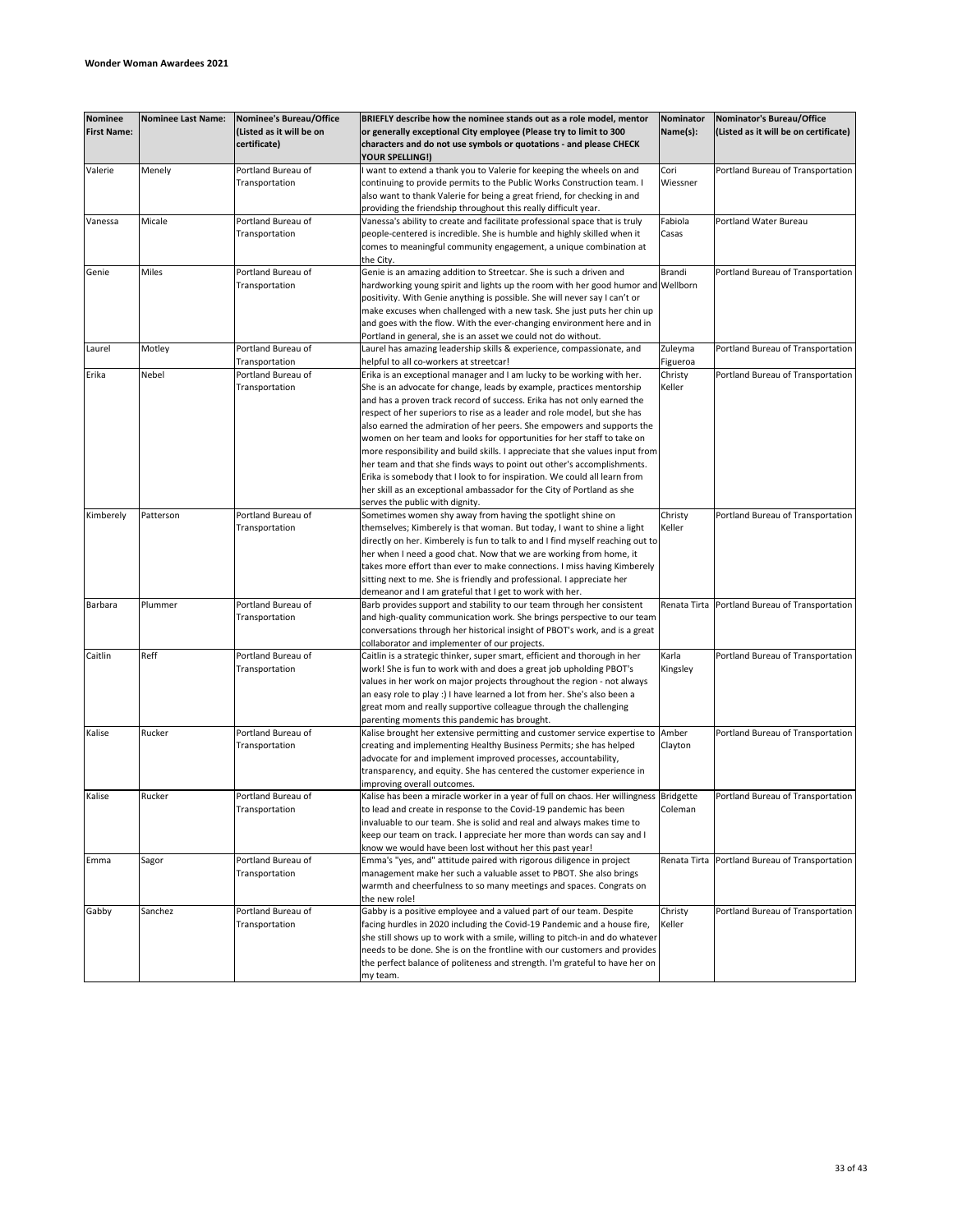| <b>Nominee</b><br><b>First Name:</b> | <b>Nominee Last Name:</b> | <b>Nominee's Bureau/Office</b><br>(Listed as it will be on<br>certificate) | BRIEFLY describe how the nominee stands out as a role model, mentor<br>or generally exceptional City employee (Please try to limit to 300<br>characters and do not use symbols or quotations - and please CHECK<br>YOUR SPELLING!)                                                                                                                                                                                                                                                                                                                                                                                                                                                                                                                                    | Nominator<br>Name(s):       | Nominator's Bureau/Office<br>(Listed as it will be on certificate) |
|--------------------------------------|---------------------------|----------------------------------------------------------------------------|-----------------------------------------------------------------------------------------------------------------------------------------------------------------------------------------------------------------------------------------------------------------------------------------------------------------------------------------------------------------------------------------------------------------------------------------------------------------------------------------------------------------------------------------------------------------------------------------------------------------------------------------------------------------------------------------------------------------------------------------------------------------------|-----------------------------|--------------------------------------------------------------------|
| Raquel                               | Sanchez                   | Portland Bureau of<br>Transportation                                       | Raquel quickly pivoted during the pandemic. She was 100% office to 100% Cori<br>teleworking in the blink of an eye. Our customers did not see a decline in<br>service during this time as she was able to provide continual service to our<br>customers, inspection and engineering staff during the switchover. During<br>this time, she has learned a lot about how to communicate more<br>effectively and has taken more on some of the more difficult<br>conversations. Raquel is a team player and works effectively with the<br>team, providing support to others in her group. She is there to offer a<br>hand up to those around her. I know that her present is bright and her<br>future brighter. I am glad to have her in the City and a part of our team. | Wiessner                    | Portland Bureau of Transportation                                  |
| Raquel                               | Sanchez                   | Portland Bureau of                                                         | Driven, determined, empathetic and kind. Raquel is wise beyond her years lan                                                                                                                                                                                                                                                                                                                                                                                                                                                                                                                                                                                                                                                                                          |                             | Portland Bureau of Transportation                                  |
|                                      |                           | Transportation                                                             | and destined for stardom. A true wonder woman!                                                                                                                                                                                                                                                                                                                                                                                                                                                                                                                                                                                                                                                                                                                        | Schoenman                   |                                                                    |
| Lale                                 | Santelices                | Portland Bureau of<br>Transportation                                       | This past year has been a wonderful path crossing year for Lale and<br>myself. I have been so fortunate to work with Lale on several different<br>projects and to learn from their grace, compassion, leadership and zest<br>for life. Lale brings a realness and honesty to every meeting we have and<br>every project we work on, and it is a true delight!                                                                                                                                                                                                                                                                                                                                                                                                         | <b>Bridgette</b><br>Coleman | Portland Bureau of Transportation                                  |
| Janet                                | Sisson                    | Portland Bureau of<br>Transportation                                       | Janet is always ready for work and willing to take on new challenges. She<br>is tough but has a kind hart. She knows how to let you have a piece of her<br>mind. But she always listens and is ready to help out. You will always be a<br>big part of this team Thank You Lady J.                                                                                                                                                                                                                                                                                                                                                                                                                                                                                     | Anonymous                   | Portland Bureau of Transportation                                  |
| Marisa                               | Trujillo DeMull           | Portland Bureau of<br>Transportation                                       | Marisa is a traffic engineer who centers equity in her work. She started<br>and leads the Engineering Services Group Equity Committee and has been<br>a vocal leader in centering underserved communities needs through<br>thoughtful design and team conversations.                                                                                                                                                                                                                                                                                                                                                                                                                                                                                                  | Lisa<br>Patterson           | Portland Bureau of Transportation                                  |
| Tara                                 | Wasiak                    | Portland Bureau of<br>Transportation                                       | This past year as been a challenge for all of us, Tara has made it her<br>mission to make sure all of her employees are working safe and going<br>home to their families safe in a crazy year we have had. I admire her<br>dedication and passion for a better work environment. Stand Tall!                                                                                                                                                                                                                                                                                                                                                                                                                                                                          | <b>Tracy Rush</b>           | Portland Bureau of Transportation                                  |
| Cary                                 | Watters                   | Portland Bureau of<br>Transportation                                       | Cary is amazing! She is a wealth of incredible knowledge about<br>contracting and procurement and has been an invaluable resource in my<br>time at PBOT. Though we don't work together every day, Cary is always<br>super responsive and helpful and explains all the important details that<br>help my work go smoothly! I certainly would not have been able to<br>navigate my Healthy Businesses and Cares Act projects without her insight<br>and guidance!                                                                                                                                                                                                                                                                                                       | <b>Bridgette</b><br>Coleman | Portland Bureau of Transportation                                  |
| Sharon                               | White                     | Portland Bureau of<br>Transportation                                       | Sharon is one of the kindest and compassionate people ever. She is a<br>master at her work in listening to, collaborating with, and educating<br>community. She is so creative in her outreach and thinks of everything<br>and everyone! Her skills and the trust she builds with community<br>members shows a true reflection of her exemplary character. And on top<br>of all that, Sharon is a wonderful and thoughtful friend!! :)                                                                                                                                                                                                                                                                                                                                | Anamaria<br>Perez           | Portland Bureau of Transportation                                  |
| Csilla                               | Wischner                  | Portland Bureau of<br>Transportation                                       | am so grateful to have Csilla Wischner on my team. She is always willing<br>to take on new projects and has a proven track record of taking on<br>projects with a tight timeline and getting them done. She is somebody<br>staff turn to when they have questions and she is extremely organized.<br>Csilla has a great laugh; she is always making the team smile. She is a<br>delight to work with.                                                                                                                                                                                                                                                                                                                                                                 | Christy<br>Keller           | Portland Bureau of Transportation                                  |
| Irene                                | Concepcion-Sestric        | Portland Fire & Rescue                                                     | I've had the pleasure of knowing and working with Irene for the past 14<br>years, and she is a powerhouse is more ways than one. She wears many<br>different hats in the fire bureau (Training Lt, Recruiter, Asst PIO, and<br>more) and manages to perform with the utmost professionalism,<br>integrity, pride, and passion. I've always admired how she leads by<br>example, providing mentorship to those who are fortunate enough to<br>work alongside her. Irene is a Wonder Woman in the true sense of the<br>words, and extremely deserving of this honorable award.                                                                                                                                                                                          | Christine<br>Pezzulo        | Portland Fire & Rescue                                             |
| Hayley                               | Dukatz                    | Portland Fire & Rescue                                                     | Over the last few years I have been getting to know Hayley and have been Terra<br>so inspired by her. She is bold and brazen with a clear passion for inspiring Vandewiele<br>others around her, especially encouraging other women to excel in a very<br>male dominated career. She is encouraging, kind and fosters collaboration<br>and community in her work and her relationships. Hayley deserves<br>recognition as a Wonder Woman and I can't wait to see everything she<br>will accomplish in her work as a firefighter for the City of Portland.                                                                                                                                                                                                             |                             | Portland Fire & Rescue                                             |
| Sara                                 | Marek                     | Portland Fire & Rescue                                                     | Sara is inspiring to all members at PF&R with her amazing balance<br>between compassion for the public and her worrier instincts during<br>emergency situations. Sara unties her fellow team members at work and<br>exhibits leadership qualities that makes her one of PF&Rs top firefighters.                                                                                                                                                                                                                                                                                                                                                                                                                                                                       | Station 7<br>firefighters   | Portland Fire & Rescue                                             |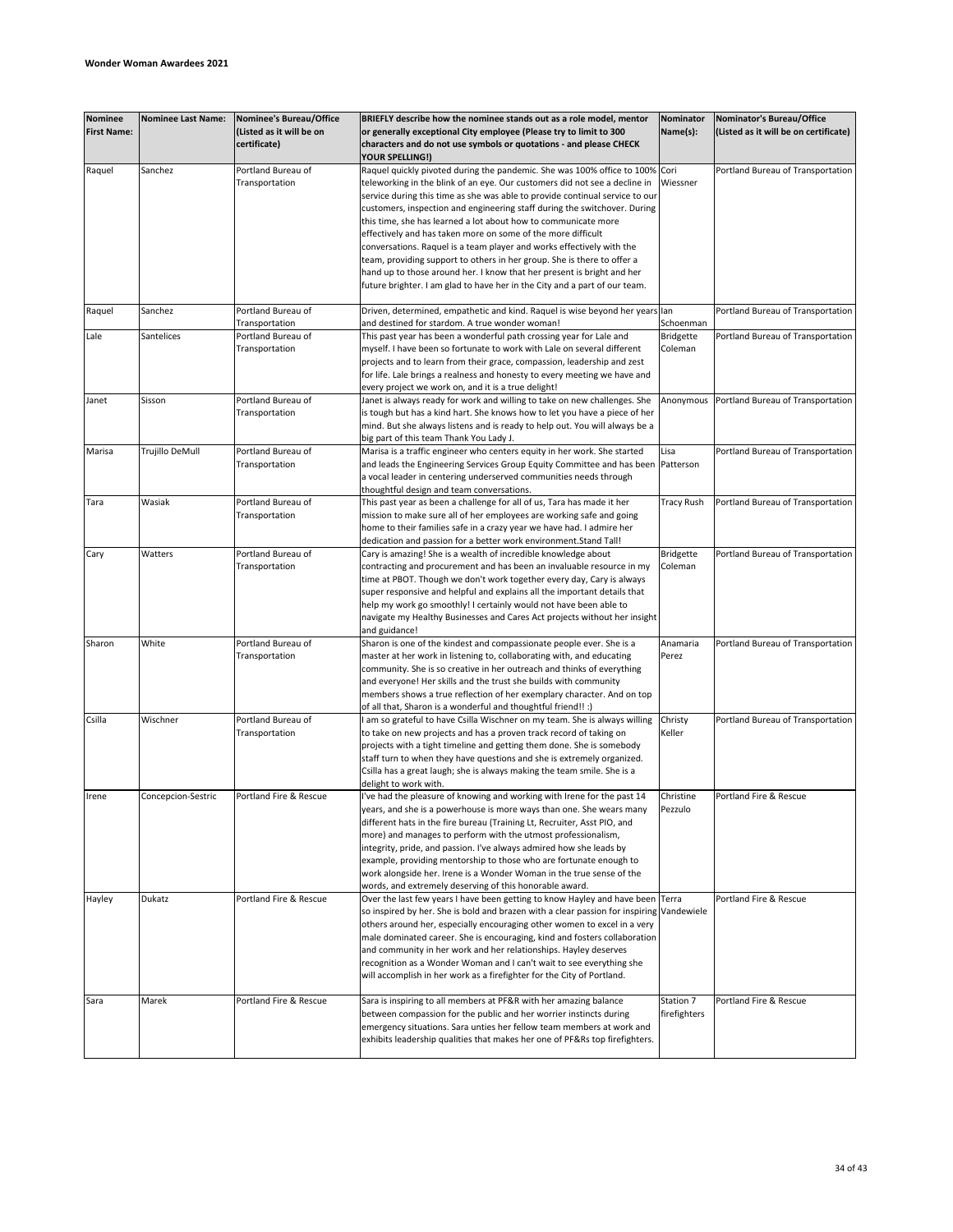| <b>Nominee</b>     | <b>Nominee Last Name:</b> |                                                     |                                                                                                                 |              |                                                                    |
|--------------------|---------------------------|-----------------------------------------------------|-----------------------------------------------------------------------------------------------------------------|--------------|--------------------------------------------------------------------|
| <b>First Name:</b> |                           | Nominee's Bureau/Office<br>(Listed as it will be on | BRIEFLY describe how the nominee stands out as a role model, mentor                                             | Nominator    | Nominator's Bureau/Office<br>(Listed as it will be on certificate) |
|                    |                           |                                                     | or generally exceptional City employee (Please try to limit to 300                                              | Name(s):     |                                                                    |
|                    |                           | certificate)                                        | characters and do not use symbols or quotations - and please CHECK                                              |              |                                                                    |
|                    |                           |                                                     | YOUR SPELLING!)                                                                                                 |              |                                                                    |
| Lisa               | Reslock                   | Portland Fire & Rescue                              | EMS Specialist Lisa Reslock has always gone 'above and beyond†in her                                            | Janet        | Portland Fire & Rescue                                             |
|                    |                           |                                                     | routine performance of duties. She is dependable and works successfully                                         | Woodside     |                                                                    |
|                    |                           |                                                     | with all members of PF&R. She not only performs her own duties, and                                             |              |                                                                    |
|                    |                           |                                                     | also assisted with getting the following crucial programs up and running,                                       |              |                                                                    |
|                    |                           |                                                     | the CHAT program and Portland Street Response. Lisa created a plan and                                          |              |                                                                    |
|                    |                           |                                                     | funding for Meds on Wheels which was implemented. This program                                                  |              |                                                                    |
|                    |                           |                                                     | delivers medication to individuals who are unable to leave their domicile                                       |              |                                                                    |
|                    |                           |                                                     | to obtain medication through normal channels. She makes deliveries in all                                       |              |                                                                    |
|                    |                           |                                                     | types of weather and at all times of the day. Lisa created and                                                  |              |                                                                    |
|                    |                           |                                                     | implemented COVID testing and Immunization programs both within                                                 |              |                                                                    |
|                    |                           |                                                     | Portland Fire and our partnership with Multnomah County. She designed                                           |              |                                                                    |
|                    |                           |                                                     | and implemented these programs utilizing her stellar technical writing                                          |              |                                                                    |
|                    |                           |                                                     | and program planning skills. She trained personnel on COVID testing and                                         |              |                                                                    |
|                    |                           |                                                     | immunizations and continues to train, schedule, and oversee this process.                                       |              |                                                                    |
|                    |                           |                                                     | She also wrote a proposal and IGA for COVID-19 testing which was                                                |              |                                                                    |
|                    |                           |                                                     | implemented and now involves an ongoing partnership with Multnomah                                              |              |                                                                    |
|                    |                           |                                                     | County for mobile testing for COVID-19. She shared this plan with the ECC                                       |              |                                                                    |
|                    |                           |                                                     | and shares her expertise to ensure these programs expand and benefit                                            |              |                                                                    |
|                    |                           |                                                     | the citizens of Portland, especially the BIPOC and houseless communities.                                       |              |                                                                    |
|                    |                           |                                                     | In addition, Lisa has been an integral part of our COVID-19 vaccination                                         |              |                                                                    |
|                    |                           |                                                     | program. For several days, she arrived to work at 0200 to prepare                                               |              |                                                                    |
|                    |                           |                                                     | vaccination and then traveled to stations to administer the vaccine. She                                        |              |                                                                    |
|                    |                           |                                                     | consistently provides feedback to programs she is involved with to                                              |              |                                                                    |
|                    |                           |                                                     | improve efficiencies and is open to feedback from others to improve the                                         |              |                                                                    |
|                    |                           |                                                     | programs she is involved with. She coaches and mentors' members of                                              |              |                                                                    |
|                    |                           |                                                     | PF&R to teach them new skills such as COVID testing and immunizations.                                          |              |                                                                    |
|                    |                           |                                                     | She encourages others with both her words and the example she sets as a                                         |              |                                                                    |
|                    |                           |                                                     | tireless worker. Lisa has demonstrated integrity, character, and good                                           |              |                                                                    |
|                    |                           |                                                     |                                                                                                                 |              |                                                                    |
| Aimee              | Rooney                    | Portland Fire & Rescue                              | Aimee immediately comes to mind when I think of our best                                                        |              | Mariya Fuge Portland Fire & Rescue                                 |
|                    |                           |                                                     | representation of Portland Fire and Rescue. She gives, not only to training                                     |              |                                                                    |
|                    |                           |                                                     | where she is assigned, but to all members. Even while enduring significant                                      |              |                                                                    |
|                    |                           |                                                     | personal stress this past year, she maintained a great attitude and                                             |              |                                                                    |
|                    |                           |                                                     | professionalism. I would happily work with her every day. There is no                                           |              |                                                                    |
|                    |                           |                                                     | wonder why she was recently chosen as Firefighter of the Year.                                                  |              |                                                                    |
|                    |                           |                                                     |                                                                                                                 |              |                                                                    |
| Terra              | Vandewiele                | Portland Fire & Rescue                              | Terra has been instrumental in her role as Director of Girls Fire Camp. She Sofia Onstad Portland Fire & Rescue |              |                                                                    |
|                    |                           |                                                     | brings much energy and enthusiasm to motivating and clearing the path                                           |              |                                                                    |
|                    |                           |                                                     | for women in the fire service. She is extremely motived around the station                                      |              |                                                                    |
|                    |                           |                                                     | as well. Terra is putting her efforts into becoming a trainer for Portland                                      |              |                                                                    |
|                    |                           |                                                     | Fire and Rescue helping to shape future firefighters. She is constantly                                         |              |                                                                    |
|                    |                           |                                                     | working to improve the world around her and exemplifies a female                                                |              |                                                                    |
|                    |                           |                                                     | firefighter.                                                                                                    |              |                                                                    |
| Janet              | Woodside                  | Portland Fire & Rescue                              | Janet has been an integral part of the COVID response for Portland Fire                                         | John Derr    | Portland Fire & Rescue                                             |
|                    |                           |                                                     | and Rescue. She worked tirelessly throughout the year for the betterment                                        |              |                                                                    |
|                    |                           |                                                     | of our members and the City. As our COVID exposures rose, she                                                   |              |                                                                    |
|                    |                           |                                                     |                                                                                                                 |              |                                                                    |
|                    |                           |                                                     | performed admirably with the dramatic increase in workload. Janet has                                           |              |                                                                    |
|                    |                           |                                                     | continued to provide guidance and is an integral part of the City's                                             |              |                                                                    |
|                    |                           |                                                     | vaccination efforts. For her dedication and amazing work during this                                            |              |                                                                    |
|                    |                           |                                                     | pandemic I would like to nominate Janet Woodside for her distinguished                                          |              |                                                                    |
|                    |                           |                                                     | service.                                                                                                        |              |                                                                    |
| Patricia           | Barrera                   | Portland Police Bureau                              | would like to nominate Patricia Barrera for this award. Last year, the                                          | Nicole       | Portland Police Bureau                                             |
|                    |                           |                                                     | Police Bureau faced many months of nightly protests which kept us                                               | Wrigley,     |                                                                    |
|                    |                           |                                                     | extremely busy. During these protests, it was critical that we had                                              | Detective    |                                                                    |
|                    |                           |                                                     | dependable, outgoing and knowledgeable staff to assist with logistics for                                       | Administrati |                                                                    |
|                    |                           |                                                     | each event. Patricia was instrumental in assisting myself and the bureau                                        | ve Manager   |                                                                    |
|                    |                           |                                                     | with setting up for the nightly events, delivering meals for officers, making                                   |              |                                                                    |
|                    |                           |                                                     | deliveries, and picking up supplies. She always made herself available                                          |              |                                                                    |
|                    |                           |                                                     | when I asked for assistance. She was such a tremendous help during this                                         |              |                                                                    |
|                    |                           |                                                     | time and I want to take a moment to thank her and let her know how                                              |              |                                                                    |
|                    |                           |                                                     | much she is appreciated. Thank you Patricia!                                                                    |              |                                                                    |
| Gabriela           | Bermudez                  | Portland Police Bureau                              | Gabriela emphasizes building authentic relationships, values input, has a                                       | Ana Brophy   | <b>Bureau of Environmental Services</b>                            |
|                    |                           |                                                     | growth mindset, and leads with courage. She is an exceptional                                                   |              |                                                                    |
|                    |                           |                                                     | ambassador for PPB who advocates for change, is passionate and                                                  |              |                                                                    |
|                    |                           |                                                     | committed to diversity, equity, and inclusion, while making an impact                                           |              |                                                                    |
|                    |                           |                                                     | within the bureau and the community and leading with purpose.                                                   |              |                                                                    |
| Dawn               | Blanchard-Moody           | Portland Police Bureau                              | She has worked for the bureau for over 24 years, and many of those early Laurie                                 |              | Portland Police Bureau                                             |
|                    |                           |                                                     | years, she helped people at the front desk of Southeast Precinct. She                                           | Winslow      |                                                                    |
|                    |                           |                                                     | mentored many people who started out working at the front desk with                                             |              |                                                                    |
|                    |                           |                                                     | her, and went on to other parts of the bureau before she became an                                              |              |                                                                    |
|                    |                           |                                                     | administrative assistant for the neighborhood response team. In all that                                        |              |                                                                    |
|                    |                           |                                                     | time, she has been supportive and cheerful, while helping the public and                                        |              |                                                                    |
|                    |                           |                                                     | coworkers. She doesn't always get the recognition she deserves.                                                 |              |                                                                    |
|                    |                           |                                                     |                                                                                                                 |              |                                                                    |
|                    |                           |                                                     | Everything she does is greatly appreciated, and leaves a lasting                                                |              |                                                                    |
|                    |                           |                                                     | impression.                                                                                                     |              |                                                                    |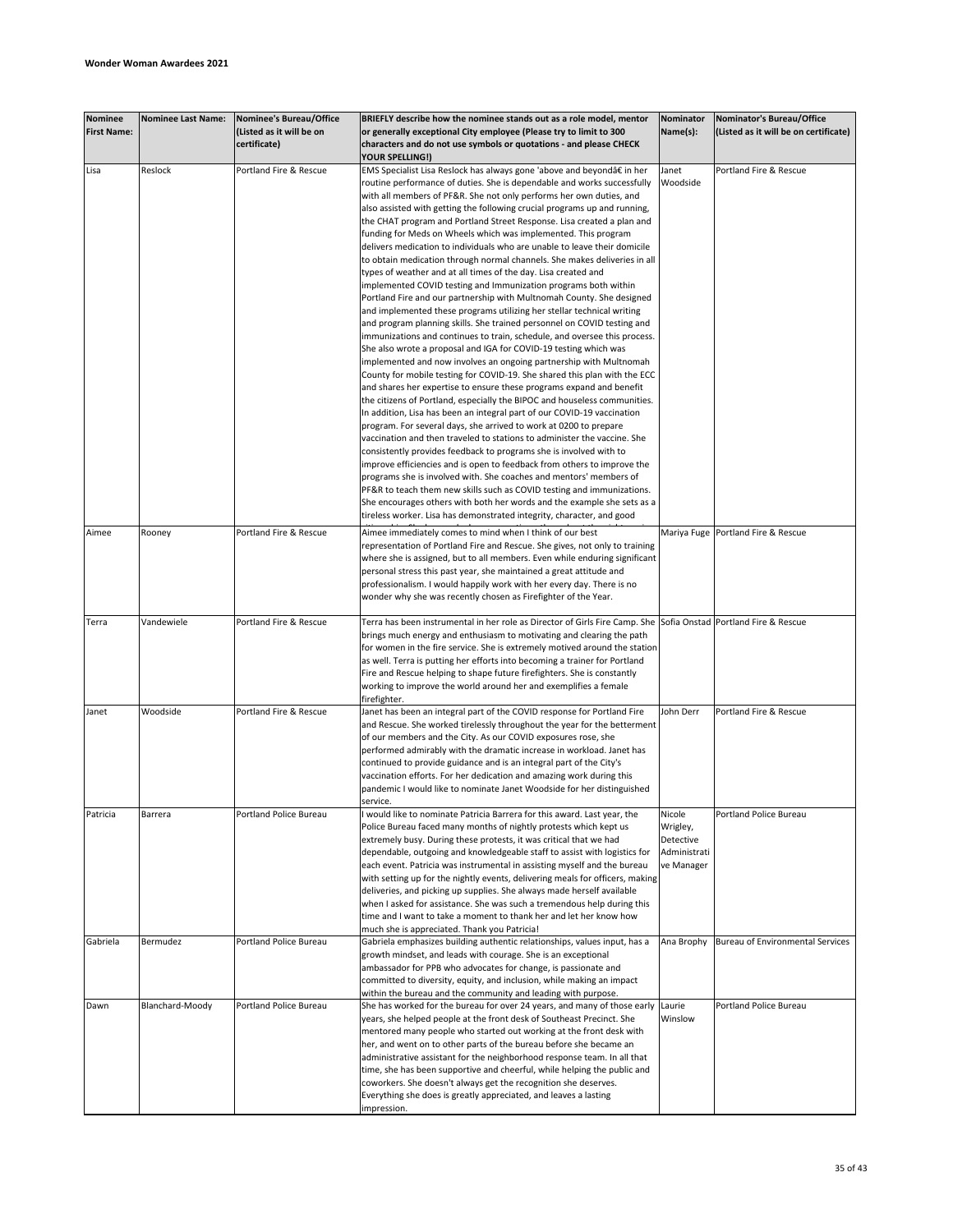| Nominee<br><b>First Name:</b> | <b>Nominee Last Name:</b> | <b>Nominee's Bureau/Office</b><br>(Listed as it will be on<br>certificate) | BRIEFLY describe how the nominee stands out as a role model, mentor<br>or generally exceptional City employee (Please try to limit to 300<br>characters and do not use symbols or quotations - and please CHECK | Nominator<br>Name(s): | Nominator's Bureau/Office<br>(Listed as it will be on certificate) |
|-------------------------------|---------------------------|----------------------------------------------------------------------------|-----------------------------------------------------------------------------------------------------------------------------------------------------------------------------------------------------------------|-----------------------|--------------------------------------------------------------------|
|                               |                           |                                                                            | YOUR SPELLING!)                                                                                                                                                                                                 |                       |                                                                    |
| Barbara                       | Erspamer                  | Portland Police Bureau                                                     | Since 2004, I have been privileged to work for the Portland Police Bureau,                                                                                                                                      |                       | Connie Scott Portland Police Bureau                                |
|                               |                           |                                                                            | and have worked at North Precinct since 2016, and have come to                                                                                                                                                  |                       |                                                                    |
|                               |                           |                                                                            | appreciate Barbara's exceptional knowledge and insight of the workings of                                                                                                                                       |                       |                                                                    |
|                               |                           |                                                                            | the Police Bureau. As the major part of her job as Supervisor 1, Barbara                                                                                                                                        |                       |                                                                    |
|                               |                           |                                                                            | regularly maintains a communication with the sworn and professional                                                                                                                                             |                       |                                                                    |
|                               |                           |                                                                            | staff and encourages any and all inquiries or questions. I continually learn                                                                                                                                    |                       |                                                                    |
|                               |                           |                                                                            | from Barbara's leadership, organizational and supervisory abilities. In                                                                                                                                         |                       |                                                                    |
|                               |                           |                                                                            | summary Barbara continues to show her inner strength during stressful                                                                                                                                           |                       |                                                                    |
|                               |                           |                                                                            | times for the Bureau (i.e., protests, attacks on North Precinct, etc.,) and                                                                                                                                     |                       |                                                                    |
|                               |                           |                                                                            | has always maintained a decorum of stability. I believe Barbara would                                                                                                                                           |                       |                                                                    |
|                               |                           |                                                                            | certainly be considered a Wonder Woman working for and promoting the                                                                                                                                            |                       |                                                                    |
|                               |                           |                                                                            | City of Portland.                                                                                                                                                                                               |                       |                                                                    |
| Elizabeth                     | Gallagher                 | Portland Police Bureau                                                     | Elizabeth has gone above and beyond in the course of her work at the                                                                                                                                            | Gabriela              | Portland Police Bureau                                             |
|                               |                           |                                                                            | Portland Police Bureau. From taking on additional duties during                                                                                                                                                 | Bermudez              |                                                                    |
|                               |                           |                                                                            | managerial transitions to leading the bureau's budget development, she                                                                                                                                          |                       |                                                                    |
|                               |                           |                                                                            | has provided mentorship and training to the women on her team. Her                                                                                                                                              |                       |                                                                    |
|                               |                           |                                                                            | positive impact and thoughtful collaboration has left an indelible mark on                                                                                                                                      |                       |                                                                    |
|                               |                           |                                                                            | the Business Services Group and the Police Bureau at large. Elizabeth is a                                                                                                                                      |                       |                                                                    |
|                               |                           |                                                                            | force of nature whose talent and dedication to public service is helping                                                                                                                                        |                       |                                                                    |
|                               |                           |                                                                            | make the City of Portland a better place for everyone.                                                                                                                                                          |                       |                                                                    |
| Slavica                       | Jovanovic                 | Portland Police Bureau                                                     | Slavica Jovanovic is a Wonder Woman! Slavica works hard every day in a                                                                                                                                          | Anonymous             | <b>Bureau of Environmental Services</b>                            |
|                               |                           |                                                                            | detective division with the Portland Police Bureau. She is always willing to                                                                                                                                    |                       |                                                                    |
|                               |                           |                                                                            | stop what she is doing to help others. She has a great attitude and is really                                                                                                                                   |                       |                                                                    |
|                               |                           |                                                                            | a person who wants to see people happy and successful. Plus, she is a                                                                                                                                           |                       |                                                                    |
|                               |                           |                                                                            | human with a big heart. Many times, she works overtime to help sexually                                                                                                                                         |                       |                                                                    |
|                               |                           |                                                                            | assaulted victims, getting them resources and safe housing away from                                                                                                                                            |                       |                                                                    |
|                               |                           |                                                                            | harm. In her line of work the words everyone deserves Life, Liberty and                                                                                                                                         |                       |                                                                    |
|                               |                           |                                                                            | the Pursuit of Happiness mean something.                                                                                                                                                                        |                       |                                                                    |
| Susan                         | Lehman                    | Portland Police Bureau                                                     | Susan has incredible knowledge and experience under her belt and is the                                                                                                                                         | Madhumeta             | Bureau of Technology Services                                      |
|                               |                           |                                                                            | boss at her job. She always gives me valuable feedback and appreciates                                                                                                                                          | Ganesh                |                                                                    |
|                               |                           |                                                                            | my work. Thank you Susan for bringing me on to the SAMS team and                                                                                                                                                |                       |                                                                    |
|                               |                           |                                                                            | always having my back!                                                                                                                                                                                          |                       |                                                                    |
| Susan                         | Lehman                    | Portland Police Bureau                                                     | Susan is an exceptional employee and very dedicated and committed to                                                                                                                                            | Nicole                | Portland Police Bureau                                             |
|                               |                           |                                                                            | the Portland Police Bureau. During the last year of ever continuing                                                                                                                                             | Wrigley,              |                                                                    |
|                               |                           |                                                                            | protests, Susan was a tremendous help assisting our bureau with logistics.                                                                                                                                      | Detective             |                                                                    |
|                               |                           |                                                                            | She assisted me multiple times ordering food, equipment, supplies and                                                                                                                                           | Administrati          |                                                                    |
|                               |                           |                                                                            | whatever we needed to ensure the operations went smoothly and                                                                                                                                                   | ve Manager            |                                                                    |
|                               |                           |                                                                            | successfully. Susan should be commended and thanked for her                                                                                                                                                     |                       |                                                                    |
|                               |                           |                                                                            | contributions and efforts! Thank you Susan!                                                                                                                                                                     |                       |                                                                    |
| Amy                           | Li                        | Portland Police Bureau                                                     | Officer Li sets the standard for how we all can push ourselves to serve our                                                                                                                                     |                       | John Bartlett Portland Police Bureau                               |
|                               |                           |                                                                            | fellow community members. Officer Li performs the highest quality patrol                                                                                                                                        |                       |                                                                    |
|                               |                           |                                                                            | investigations and also routinely will buy care packages for victims and/or                                                                                                                                     |                       |                                                                    |
|                               |                           |                                                                            | families of arrested subjects. Officer Li has built multiple relationships                                                                                                                                      |                       |                                                                    |
|                               |                           |                                                                            | with community members that help to strengthen the bond of trust                                                                                                                                                |                       |                                                                    |
|                               |                           |                                                                            | between the police and the people we serve.                                                                                                                                                                     |                       |                                                                    |
| Danny                         | Peters                    | <b>Portland Police Bureau</b>                                              | Danny is the peer mentor that everyone needs. Danny is supportive and                                                                                                                                           | Lauren                | Portland Police Bureau                                             |
|                               |                           |                                                                            | also challenges the status quo by giving open-ended ideas, feedback, and                                                                                                                                        | Rosenstein            |                                                                    |
|                               |                           |                                                                            | positive critiques. Whenever I have an idea or something that I need help                                                                                                                                       |                       |                                                                    |
|                               |                           |                                                                            | working through, Danny is the first person I call because I know I'm going                                                                                                                                      |                       |                                                                    |
|                               |                           |                                                                            | to get honesty, kindness, and the space to be a little messy as I work                                                                                                                                          |                       |                                                                    |
|                               |                           |                                                                            | through my thoughts. Thank you, Danny!                                                                                                                                                                          |                       |                                                                    |
| Lauren                        | Rosenstein                | Portland Police Bureau                                                     | Lauren is a phenomenal person who has taken every challenge in her                                                                                                                                              | Gabriela              | Portland Police Bureau                                             |
|                               |                           |                                                                            | work and met it with grace and strength to great success in the outcomes. Bermudez                                                                                                                              |                       |                                                                    |
|                               |                           |                                                                            | During her time as the Facilities Coordinator at the Police Bureau, she                                                                                                                                         |                       |                                                                    |
|                               |                           |                                                                            | helped manage and meet facility needs during the most challenging times                                                                                                                                         |                       |                                                                    |
|                               |                           |                                                                            |                                                                                                                                                                                                                 |                       |                                                                    |
|                               |                           |                                                                            | of 2020. Much of the PPB's ability to meet its needs during that time was                                                                                                                                       |                       |                                                                    |
|                               |                           |                                                                            | in no small part due to Lauren's hard work, leadership, and dedication.                                                                                                                                         |                       |                                                                    |
|                               |                           |                                                                            | Her collaborative approach and innovative response has served the City of                                                                                                                                       |                       |                                                                    |
|                               |                           |                                                                            | Portland well, and continues to shine in her current role as the bureau's                                                                                                                                       |                       |                                                                    |
|                               |                           |                                                                            | Equity Training Coordinator. Lauren brings a fresh perspective and a                                                                                                                                            |                       |                                                                    |
|                               |                           |                                                                            | positive outlook that makes work exciting for everyone that has the                                                                                                                                             |                       |                                                                    |
|                               |                           |                                                                            | privilege to know her.                                                                                                                                                                                          |                       |                                                                    |
| Michelle                      | Sparks                    | <b>Portland Police Bureau</b>                                              | would like to nominate Michelle Spark for a Wonder Woman Award this                                                                                                                                             | Nicole                | Portland Police Bureau                                             |
|                               |                           |                                                                            | year. During the last year, the police bureau was facing not only the                                                                                                                                           | Wrigley,              |                                                                    |
|                               |                           |                                                                            | pandemic, but months of nightly protests. Michelle was a tremendous                                                                                                                                             | Detective             |                                                                    |
|                               |                           |                                                                            | help assisting our bureau with logistics. Michelle assisted myself and the                                                                                                                                      | Administrati          |                                                                    |
|                               |                           |                                                                            | police bureau making sure food was ordered for officers, supplies were                                                                                                                                          | ve Manager            |                                                                    |
|                               |                           |                                                                            | ordered and delivered as needed and assisted with ensuring each event                                                                                                                                           |                       |                                                                    |
|                               |                           |                                                                            | ran smoothly. Michelle was instrumental with the success of these events.                                                                                                                                       |                       |                                                                    |
|                               |                           |                                                                            | She was dependable and knowledgeable and took time from her regular                                                                                                                                             |                       |                                                                    |
|                               |                           |                                                                            | position to assist with these events. I want to commend Michelle for a job                                                                                                                                      |                       |                                                                    |
|                               |                           |                                                                            | well done and let her know she is appreciated by myself and the police                                                                                                                                          |                       |                                                                    |
|                               |                           |                                                                            | bureau. Thank you Michelle!                                                                                                                                                                                     |                       |                                                                    |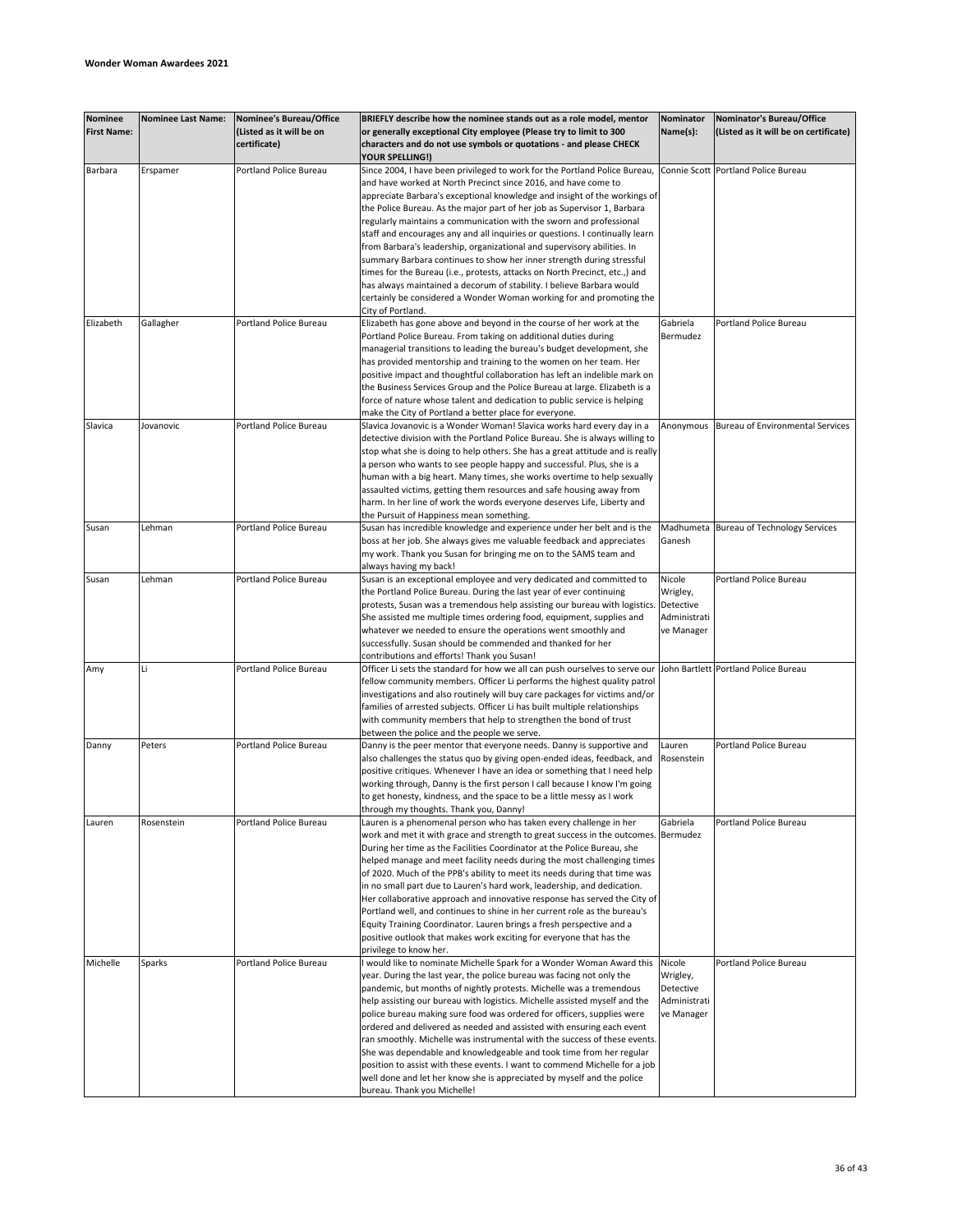| <b>Nominee</b><br><b>First Name:</b> | <b>Nominee Last Name:</b> | Nominee's Bureau/Office<br>(Listed as it will be on<br>certificate) | BRIEFLY describe how the nominee stands out as a role model, mentor<br>or generally exceptional City employee (Please try to limit to 300<br>characters and do not use symbols or quotations - and please CHECK<br>YOUR SPELLING!)                                                                                                                                                                                                                                                                                                                                                                        | Nominator<br>Name(s):         | Nominator's Bureau/Office<br>(Listed as it will be on certificate) |
|--------------------------------------|---------------------------|---------------------------------------------------------------------|-----------------------------------------------------------------------------------------------------------------------------------------------------------------------------------------------------------------------------------------------------------------------------------------------------------------------------------------------------------------------------------------------------------------------------------------------------------------------------------------------------------------------------------------------------------------------------------------------------------|-------------------------------|--------------------------------------------------------------------|
| Sarah                                | Taylor                    | Portland Police Bureau                                              | Sarah Taylor is a SGT in the Portland Police Bureau. She leads the officers<br>she is in charge of with integrity and honor. Each day on shift she provides<br>the support and assistance officers need in any incident. SGT is an<br>admired SGT and a great leader inside the Portland Police Bureau.                                                                                                                                                                                                                                                                                                   | Interian<br>Pacho             |                                                                    |
| Sarah                                | Taylor                    | Portland Police Bureau                                              | My short time at North precinct, SGT Taylor checked in with officers on<br>the shift. Taylor was always the first one to key up on the radio whenever<br>a SGT was needed. Taylor showed leadership during the protests and<br>showed officers on we can be tactical. I think Sgt Taylor is a good role<br>model because she is a hard worker and fair. Always explains why things<br>needed to be done a certain way and always follows up with officers. I felt<br>comfortable calling SGT Taylor anytime I had any questions knowing I<br>would not be judged.                                         | kyaw                          | Portland Police Bureau                                             |
| Nicole                               | Wrigley                   | Portland Police Bureau                                              | Nicole is a fabulous supervisor always thinking about her employees.<br>During this past year when things at the police bureau were very very<br>stressful she advocated for her employees. Made sure her employees<br>were able to take time off to be with their families and just decompress. It<br>is easy for a supervisor to lose sight of employee wellness when you work<br>in a bureau with a essential employees that always need to report to work<br>not matter what, but she did a great job looking out for her people.                                                                     | Susan<br>Lehman               | Portland Police Bureau                                             |
| Cari                                 | Yohnka                    | Portland Police Bureau                                              | Cari is an amazing wonder woman because she has both depth and<br>breadth of knowledge that she willingly shares with other people. In the<br>most stressful of times she maintains a positive attitude. Even when<br>facing the unknown, she jumps in to fix problems that prevent other City<br>workers from being able to do their jobs.                                                                                                                                                                                                                                                               | Cameron<br>Rutis              | <b>Bureau of Technology Services</b>                               |
| Caryn                                | <b>Brooks</b>             | <b>Portland Street Response</b>                                     | Caryn is an equity warrior. Her thoughtfulness and passion for equity<br>serve as an inspiration for me and I can't think of anyone I'd rather work<br>with. She's a gifted writer, journalist, and storyteller. The City is lucky to<br>have such a professional in its ranks.                                                                                                                                                                                                                                                                                                                           | Jeff Selby                    | Office of Equity and Human Rights                                  |
| Paula                                | Abney                     | <b>Portland Streetcar</b>                                           | Paula is a nice addition to our Portland Streetcar family. She moved clear<br>across the country to join us and we are blessed to have her here!                                                                                                                                                                                                                                                                                                                                                                                                                                                          | Laurel<br>Motley              | Portland Bureau of Transportation                                  |
| Paula                                | Abney                     | <b>Portland Streetcar</b>                                           | We are very lucky to have Paula as a Streetcar Operator supervisor! She<br>has great experience in heavy and light rail, as well as management skills.<br>Also, Paula is very friendly and helpful with all staff at streetcar.                                                                                                                                                                                                                                                                                                                                                                           | Anonymous                     | Portland Bureau of Transportation                                  |
| Sharon                               | Allen                     | Portland Streetcar                                                  | Sharon has worked for Portland Streetcar for a long time as a Utility<br>Worker. She works very hard and sets a good example for the new hires.<br>She is very detailed oriented and goes the extra mile. Thank you Sharon<br>for all you do to keep our system and streetcars safe!                                                                                                                                                                                                                                                                                                                      | Laurel<br>Motley              | Portland Bureau of Transportation                                  |
| Zue                                  | Carballo Figueroa         | <b>Portland Streetcar</b>                                           | Zue overcame significant life challenges and inspired others to advocate<br>for themselves, as a compassionate and caring woman, she demonstrates<br>resilience and strength, and is working to help women recognize that they<br>have a right to participate in their own development and decision making,<br>and to be accountable for their own lives.                                                                                                                                                                                                                                                 | Ana Brophy                    | <b>Bureau of Environmental Services</b>                            |
| Kristin                              | Anderson                  | Portland Water Bureau                                               | In 2020, Kristin demonstrated tremendous leadership by developing and<br>presenting a concept proposal to Commissioner Fritz and BHR that<br>ultimately influenced the SafetyNet ordinance, benefitting all City<br>employees. She did this on top of juggling a very demanding job that plays Davis<br>a critical role in helping the Bureau meet flow and temperature<br>requirements in the lower Bull Run River to protect listed fish species<br>while also meeting the needs of the drinking water system. And she's a<br>rock-star mom, and at least for now, home-school teacher of 2 lucky kids. | Bonny<br>Cushman<br>and Liane | Portland Water Bureau                                              |
| Kristin                              | Anderson                  | Portland Water Bureau                                               | Kristin is a wonder woman for employees. Throughout the pandemic she<br>has surfaced issues of child-care; support for parents and families; and<br>how to keep all employees, particularly women of color, in the workforce;<br>all while handling the demands of her important work at the bureau. I'm<br>grateful for her dedication to building a bureau that supports all voices as<br>we build into the future.                                                                                                                                                                                     | Gabriel<br>Solmer             | Portland Water Bureau                                              |
| Kim                                  | Anderson                  | Portland Water Bureau                                               | Kim goes out of her way to not only do her job, but add value to other<br>projects and city wide efforts. Kim does what ever is needed to get a job<br>done, not only that she is a great person and pleasant to work with.                                                                                                                                                                                                                                                                                                                                                                               | Ronnie<br>Mompellier          | <b>Bureau of Environmental Services</b>                            |
| Kristin                              | Anderson                  | Portland Water Bureau                                               | Kristin is a true Wonder Woman - finding the time and energy to advocate<br>on behalf of working parents, and particularly working mom, during the<br>pandemic. Thank you Kristin for your thoughtful approach and articulate<br>presentation of the challenges many COP employees faced this year. You<br>are a superstar!                                                                                                                                                                                                                                                                               | yone akagi                    | Portland Water Bureau                                              |
| Amy                                  | <b>Archer Masters</b>     | Portland Water Bureau                                               | Amy is a wonder woman for the community. Her work for the Portland<br>Utility Board is often unsung but so important. We appreciate her steady<br>leadership, her excellent writing skills, and her equity lens in making our<br>community interactions stronger.                                                                                                                                                                                                                                                                                                                                         | Gabriel<br>Solmer             | Portland Water Bureau                                              |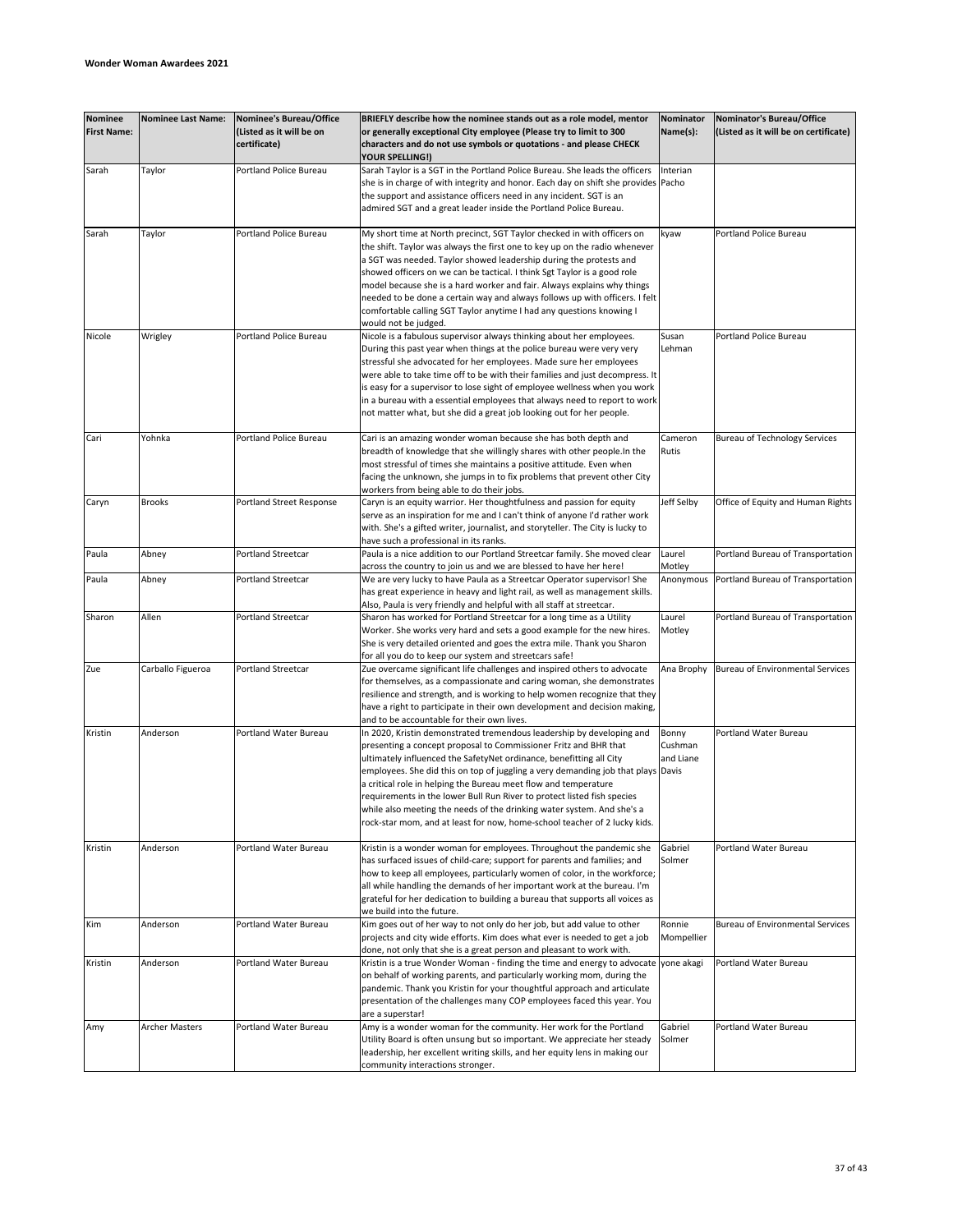| <b>Nominee</b><br><b>First Name:</b> | <b>Nominee Last Name:</b> | <b>Nominee's Bureau/Office</b><br>(Listed as it will be on<br>certificate) | BRIEFLY describe how the nominee stands out as a role model, mentor<br>or generally exceptional City employee (Please try to limit to 300<br>characters and do not use symbols or quotations - and please CHECK | Nominator<br>Name(s): | Nominator's Bureau/Office<br>(Listed as it will be on certificate) |
|--------------------------------------|---------------------------|----------------------------------------------------------------------------|-----------------------------------------------------------------------------------------------------------------------------------------------------------------------------------------------------------------|-----------------------|--------------------------------------------------------------------|
|                                      |                           |                                                                            | <b>YOUR SPELLING!)</b>                                                                                                                                                                                          |                       |                                                                    |
| Katy                                 | Asher                     | Portland Water Bureau                                                      | Katy Asher is the Water Bureau's one community outreach representative                                                                                                                                          | Felicia               | Portland Water Bureau                                              |
|                                      |                           |                                                                            | on more than 30 capital projects and that's no simple task. Despite the                                                                                                                                         | Heaton                |                                                                    |
|                                      |                           |                                                                            | new challenges of the pandemic, Katy continues to get important info out                                                                                                                                        |                       |                                                                    |
|                                      |                           |                                                                            | to the public while working to identify improvements in our bureau                                                                                                                                              |                       |                                                                    |
|                                      |                           |                                                                            | operations to expand capacity and improve what we offer to community.                                                                                                                                           |                       |                                                                    |
|                                      |                           |                                                                            | Thank you, Katy!                                                                                                                                                                                                |                       |                                                                    |
| Emily                                | Bahus                     | Portland Water Bureau                                                      | Emily has done an exceptional job elevating the Water Bureau's Safety                                                                                                                                           | Dennis                | Portland Water Bureau                                              |
|                                      |                           |                                                                            | and Risk programs over the last 2+ years. She has been able to pull from                                                                                                                                        | Hughes                |                                                                    |
|                                      |                           |                                                                            | her past experience to bolster the various safety programs she is involved<br>with. Over the past year she has been instrumental in the development of                                                          |                       |                                                                    |
|                                      |                           |                                                                            | the Water Bureau's COVID-19 response. She has earned the admiration of                                                                                                                                          |                       |                                                                    |
|                                      |                           |                                                                            | management and field personnel through her dedication, professionalism,                                                                                                                                         |                       |                                                                    |
|                                      |                           |                                                                            | and poise. The Water Bureau is incredibly fortunate to have such a                                                                                                                                              |                       |                                                                    |
|                                      |                           |                                                                            | wonderful employee.                                                                                                                                                                                             |                       |                                                                    |
| Jill                                 | Becker                    | Portland Water Bureau                                                      | Jill is amazing. She is brilliant, resourceful, hard-working, and dependable.                                                                                                                                   | WB F&SS               | Portland Water Bureau                                              |
|                                      |                           |                                                                            | She does her job with a smile and a dance and spreads joy wherever she                                                                                                                                          |                       |                                                                    |
|                                      |                           |                                                                            | goes!                                                                                                                                                                                                           |                       |                                                                    |
| Marisa                               | Cesare                    | Portland Water Bureau                                                      | Marisa Cesare accepts almost any challenge placed before her with                                                                                                                                               | Felicia               | Portland Water Bureau                                              |
|                                      |                           |                                                                            | enthusiasm and professionalism. She was extremely helpful in the                                                                                                                                                | Heaton                |                                                                    |
|                                      |                           |                                                                            | bureau's implementation of the Small Business Program for Utility Relief                                                                                                                                        |                       |                                                                    |
|                                      |                           |                                                                            | (SPUR), PWB's and BES's one-time program to support small businesses                                                                                                                                            |                       |                                                                    |
|                                      |                           |                                                                            | impacted by the pandemic. Thank you for your flexibility, patience and                                                                                                                                          |                       |                                                                    |
|                                      |                           |                                                                            | can-do attitude. You're a very important part of the Communications                                                                                                                                             |                       |                                                                    |
|                                      |                           |                                                                            | team.                                                                                                                                                                                                           |                       |                                                                    |
| Erica                                | Claeson Hefter            | Portland Water Bureau                                                      | Erica deserves to be nominated not only for her exceptional quality of                                                                                                                                          | Anonymous             |                                                                    |
|                                      |                           |                                                                            | work, but for her exceptional qualities as a person. She currently exceeds                                                                                                                                      |                       |                                                                    |
|                                      |                           |                                                                            | all expectations in every aspect of her job, but is also taking care of her                                                                                                                                     |                       |                                                                    |
|                                      |                           |                                                                            | family including a young child. Erica has remained positive, disciplined,                                                                                                                                       |                       |                                                                    |
|                                      |                           |                                                                            | motivated, and overall joy to work with since I have come to know her. I                                                                                                                                        |                       |                                                                    |
|                                      |                           |                                                                            | cannot think of anyone more deserving of this award than her, great job                                                                                                                                         |                       |                                                                    |
|                                      |                           |                                                                            | Erica                                                                                                                                                                                                           |                       |                                                                    |
| Bonny                                | Cushman                   | Portland Water Bureau                                                      | Despite the challenges of being a working parent overseeing online                                                                                                                                              | Laura Hall            | Portland Bureau of Emergency                                       |
|                                      |                           |                                                                            | learning while working during a pandemic, Bonny has excelled this past                                                                                                                                          |                       | Management                                                         |
|                                      |                           |                                                                            | year. She has a profound impact on Portland and regional emergency                                                                                                                                              |                       |                                                                    |
|                                      |                           |                                                                            | preparedness messaging, especially as it relates to water. She keeps                                                                                                                                            |                       |                                                                    |
|                                      |                           |                                                                            | equity at the forefront and is not afraid to speak her mind and stand her                                                                                                                                       |                       |                                                                    |
|                                      |                           |                                                                            | ground with those who do not value equity work. This year she has                                                                                                                                               |                       |                                                                    |
|                                      |                           |                                                                            | become my mentor any my friend. The City of Portland is lucky to have                                                                                                                                           |                       |                                                                    |
|                                      |                           |                                                                            | her as an employee.                                                                                                                                                                                             |                       |                                                                    |
| Jaymee                               | Cuti                      | Portland Water Bureau                                                      | Jaymee is a wonder woman for the public. She provides timely, accurate,                                                                                                                                         | Gabriel               | Portland Water Bureau                                              |
|                                      |                           |                                                                            | and useful information about every aspect of the Water Bureau. Her<br>excellent journalistic background allows her to track down data and                                                                       | Solmer                |                                                                    |
|                                      |                           |                                                                            | engage the community so that we are connected and live up to our                                                                                                                                                |                       |                                                                    |
|                                      |                           |                                                                            | commitment of public service.                                                                                                                                                                                   |                       |                                                                    |
| Jaymee                               | Cuti                      | <b>Portland Water Bureau</b>                                               | In addition to her regular work as the Portland Water Bureau's Public                                                                                                                                           | Felicia               | Portland Water Bureau                                              |
|                                      |                           |                                                                            | Information Officer, Jaymee Cuti has been a regular contributor to the                                                                                                                                          | Heaton                |                                                                    |
|                                      |                           |                                                                            | City of Portland's activation of the Emergency Coordination Center. Her                                                                                                                                         |                       |                                                                    |
|                                      |                           |                                                                            | daily routine requires maintaining great flexibility and managing multiple                                                                                                                                      |                       |                                                                    |
|                                      |                           |                                                                            | urgent tasks and she does it with positivity, confidence and reliability.                                                                                                                                       |                       |                                                                    |
|                                      |                           |                                                                            | She's recently taken on new responsibilities with enthusiasm, such as                                                                                                                                           |                       |                                                                    |
|                                      |                           |                                                                            | engagement the the Portland Utility Board. Thank you, Jaymee!                                                                                                                                                   |                       |                                                                    |
| Jaymee                               | Cuti                      | Portland Water Bureau                                                      | Jaymee is a team player who is always willing to jump in and help out. She Jeff Selby                                                                                                                           |                       | Office of Equity and Human Rights                                  |
|                                      |                           |                                                                            | also organized a recurring social gathering for Public Information Officers                                                                                                                                     |                       |                                                                    |
|                                      |                           |                                                                            | which has an immense positive impact on morale and connection.                                                                                                                                                  |                       |                                                                    |
|                                      |                           |                                                                            | Jaymee's enthusiasm for her job serves as professional inspiration for me                                                                                                                                       |                       |                                                                    |
|                                      |                           |                                                                            | and she is a consistent reminder for me that government can do good                                                                                                                                             |                       |                                                                    |
|                                      |                           |                                                                            | work for community.                                                                                                                                                                                             |                       |                                                                    |
| Annette                              | Dabashinsky               | Portland Water Bureau                                                      | Annette is professional, reliable and a true leader in this bureau. She is                                                                                                                                      |                       | Anonymous Portland Water Bureau                                    |
|                                      |                           |                                                                            | knowledgeable and she is willing to take the time to explain processes to                                                                                                                                       |                       |                                                                    |
|                                      |                           |                                                                            | make sure you are set up to be successful. She is a tremendous employee                                                                                                                                         |                       |                                                                    |
|                                      |                           |                                                                            | and we are lucky to have her.                                                                                                                                                                                   |                       |                                                                    |
| Annette                              | Dabashinsky               | <b>Portland Water Bureau</b>                                               | Annette is a leader in the City with respect to contract administration and                                                                                                                                     | Jodie Inman           | Portland Water Bureau                                              |
|                                      |                           |                                                                            | is an extremely valuable asset at the Water Bureau. She demonstrates                                                                                                                                            |                       |                                                                    |
|                                      |                           |                                                                            | professionalism, care and pride in her work, and leadership of her team                                                                                                                                         |                       |                                                                    |
|                                      |                           |                                                                            | and the Water Bureau. While filling is an interim Chief Engineer, Annette                                                                                                                                       |                       |                                                                    |
|                                      |                           |                                                                            | was key to understanding and being able to fulfill the role. Her                                                                                                                                                |                       |                                                                    |
|                                      |                           |                                                                            | responsiveness and support was critical to being successful, and very                                                                                                                                           |                       |                                                                    |
|                                      |                           |                                                                            | much appreciated.                                                                                                                                                                                               |                       |                                                                    |
| Marie                                | Del Toro                  | Portland Water Bureau                                                      | Marie is a Wonder Woman and I feel so lucky to had the opportunity to                                                                                                                                           | shahrzad              | <b>Bureau of Environmental Services</b>                            |
|                                      |                           |                                                                            | work with her! She is a great coach and a mentor, who helps you to see                                                                                                                                          | Dey                   |                                                                    |
|                                      |                           |                                                                            | your potential and grow. I admire her calm and friendly personality,                                                                                                                                            |                       |                                                                    |
|                                      |                           |                                                                            | listening skills, professionalism, and strength. You rock Marie and I hope                                                                                                                                      |                       |                                                                    |
|                                      |                           |                                                                            | you know how awesome you are.                                                                                                                                                                                   |                       |                                                                    |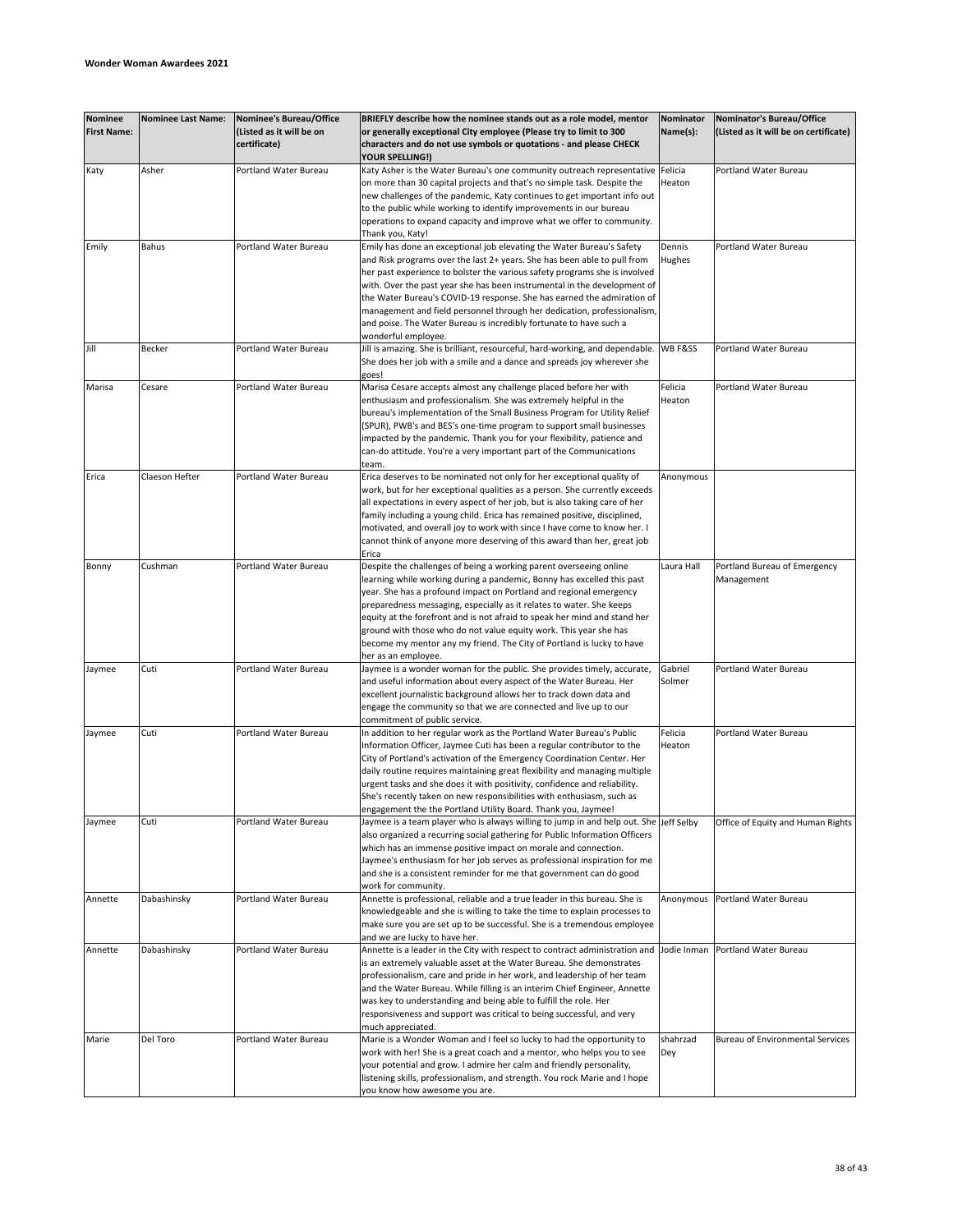| <b>Nominee</b><br><b>First Name:</b> | <b>Nominee Last Name:</b> | Nominee's Bureau/Office<br>(Listed as it will be on<br>certificate) | BRIEFLY describe how the nominee stands out as a role model, mentor<br>or generally exceptional City employee (Please try to limit to 300<br>characters and do not use symbols or quotations - and please CHECK                                                                                                                                                                                    | Nominator<br>Name(s): | Nominator's Bureau/Office<br>(Listed as it will be on certificate) |
|--------------------------------------|---------------------------|---------------------------------------------------------------------|----------------------------------------------------------------------------------------------------------------------------------------------------------------------------------------------------------------------------------------------------------------------------------------------------------------------------------------------------------------------------------------------------|-----------------------|--------------------------------------------------------------------|
|                                      |                           |                                                                     | <b>YOUR SPELLING!)</b>                                                                                                                                                                                                                                                                                                                                                                             |                       |                                                                    |
| Maiya                                | Delgoda                   | Portland Water Bureau                                               | Maiya Delgoda exemplifies program leadership with a keen focus on the<br>nexus of technology and organizational change. I grateful for Maiya's<br>partnership as PWB and BES work together to implement the next<br>generation of asset management technology and business processes at<br>the City.                                                                                               | Dan Bauer             | <b>Bureau of Environmental Services</b>                            |
| Maiya                                | Delgoda                   | Portland Water Bureau                                               | Maiya is a wonder woman for process. She has made our technology                                                                                                                                                                                                                                                                                                                                   | Gabriel               | Portland Water Bureau                                              |
|                                      |                           |                                                                     | better and strengthened our connections throughout the bureau. She has<br>opened conversations and helped everyone think about different ways to<br>achieve our goals.                                                                                                                                                                                                                             | Solmer                |                                                                    |
| Maiya                                | Delgoda                   | Portland Water Bureau                                               | Maiya exudes confidence and positivity and encourages her colleagues to                                                                                                                                                                                                                                                                                                                            | Urmila                | Portland Water Bureau                                              |
|                                      |                           |                                                                     | express their views with ease. I am amazed by her multitasking skill and<br>the hard work she puts in. She leads with humility and has been an<br>excellent role model to me.                                                                                                                                                                                                                      | Umashankar            |                                                                    |
| Anna                                 | DiBennedetto              | Portland Water Bureau                                               | Anna is engaged beyond her job description. She is in another department                                                                                                                                                                                                                                                                                                                           | <b>Edie Chase</b>     | Portland Water Bureau                                              |
|                                      |                           |                                                                     | than I but I have observed her participation as an Interstate Safety<br>Committee member and other tasks that she takes on for the good of the<br>bureau. I don't believe that she receives the recognition that she<br>deserves.                                                                                                                                                                  | Curtin                |                                                                    |
| Jennifer                             | Eichler                   | Portland Water Bureau                                               | Jennifer Eichler is the most compassionate and encouraging person I                                                                                                                                                                                                                                                                                                                                | Anna                  | Portland Water Bureau                                              |
|                                      |                           |                                                                     | know. She has an extremely busy calendar, but she will always find time<br>to lend me an ear or a shoulder when I am in need. She has a very<br>balanced way of viewing the world that helps other see how to manage<br>stress. I appreciate having a co-worker like Jen more than I could ever<br>describe. We need more people like her at the City.                                             | DiBenedetto           |                                                                    |
| Michele                              | Ford                      | Portland Water Bureau                                               | Michele "Eagle Eye" Ford has done a wonderful job of helping the                                                                                                                                                                                                                                                                                                                                   | Felicia               | Portland Water Bureau                                              |
|                                      |                           |                                                                     | Portland Water Bureau improve our reach to communities by challenging<br>our writers to keep it simple. Her keen eye for language and ability to<br>convert complex information into material that's easier to consume is a<br>key part of our accessibility work. She's also a wonderful colleague, always<br>engaged in conversation and offering important perspective. Thank you,<br>Michele!  | Heaton                |                                                                    |
| Kimberly                             | Gupta                     | Portland Water Bureau                                               | Kim is in her second year as Bull Run and Treatment Manager at the                                                                                                                                                                                                                                                                                                                                 | Jodie Inman           | Portland Water Bureau                                              |
|                                      |                           |                                                                     | Water Bureau. She provides leadership and direction to a large staff in a<br>traditionally male role. She is extremely knowledgeable, demonstrates<br>exceptional leadership and vision, and plays an essential role in delivering<br>clean and safe water to millions of citizens in the Portland Metro area.                                                                                     |                       |                                                                    |
| Lyda                                 | Hakes                     | Portland Water Bureau                                               | As the PM of the Design Team for the Bull Run Filtration Project, Lyda has<br>done an exceptional job leading the team through a series of workshops<br>and review of preliminary design documents, including a seamless<br>transition to virtual workshops this year. She is a superhero when it<br>comes to leadership, attention to detail, positive attitude, helpfulness and<br>organization. | Yone Akagi            | Portland Water Bureau                                              |
| Felicia                              | Heaton                    | <b>Portland Water Bureau</b>                                        | Felicia is a wonder woman for excellent communication. She reminds us                                                                                                                                                                                                                                                                                                                              | Gabriel               | Portland Water Bureau                                              |
|                                      |                           |                                                                     | that communication is an action sport, best when more voices are<br>involved and invested.                                                                                                                                                                                                                                                                                                         | Solmer                |                                                                    |
| Kavita                               | Heyn                      | Portland Water Bureau                                               | Kavita is a force to reckoned with! She is an incredible asset to the Water<br>Bureau's work on climate change and is well known for her valuable<br>contributions to this work on a regional and national level as well. This<br>year, Kavita successfully continued her heroic work via home (due to<br>COVID-19) while also balancing the needs of her young family. No small<br>feat!          | Bonny<br>Cushman      | Portland Water Bureau                                              |
| Kavita                               | Heyn                      | <b>Portland Water Bureau</b>                                        | Kavita is a wonder woman for the environment. She has really elevated<br>our city climate goals, ensuring that future generations benefit from this<br>important work. I am so thankful for her dedication, expertise, and wise<br>counsel.                                                                                                                                                        | Gabriel<br>Solmer     | Portland Water Bureau                                              |
| Elizabeth                            | Hilt                      | Portland Water Bureau                                               | Elizabeth is not only incredibly smart, but she is patient. She worked so<br>hard on the budget this year and even when she is completely buried in<br>work, she will still take the time to answer your questions. She is a joy to<br>work with and I am so glad she is in our bureau.                                                                                                            | Gabriel<br>Solmer     | Portland Water Bureau                                              |
| Elizabeth                            | Hilt                      | Portland Water Bureau                                               | Elizabeth is a wonder woman for finance. It was enormously helpful to<br>have her critical eye on our budget process. We are so fortunate to have<br>her focus and expertise to guide to wise use of our financial resources.                                                                                                                                                                      | Gabriel<br>Solmer     | Portland Water Bureau                                              |
| Cecelia                              | Huynh                     | Portland Water Bureau                                               | Cecelia was instrumental in initiating, applying for, and closing on an EPA<br>WIFIA loan for Water Bureau projects. The ~\$727 million loan locks in<br>extremely favorable borrowing rates and terms. It's also the largest loan<br>that the EPA's WIFIA program has ever issued.                                                                                                                | <b>Elliot Lisac</b>   | Portland Water Bureau                                              |
| Rachel                               | Jamison                   | Portland Water Bureau                                               | Rachel is a wonder woman for improvement. She has taken on a new role Gabriel                                                                                                                                                                                                                                                                                                                      |                       | Portland Water Bureau                                              |
|                                      |                           |                                                                     | to examine why and how we do our work, finding efficiencies and<br>connections that make our bureau more effective and productive.                                                                                                                                                                                                                                                                 | Solmer                |                                                                    |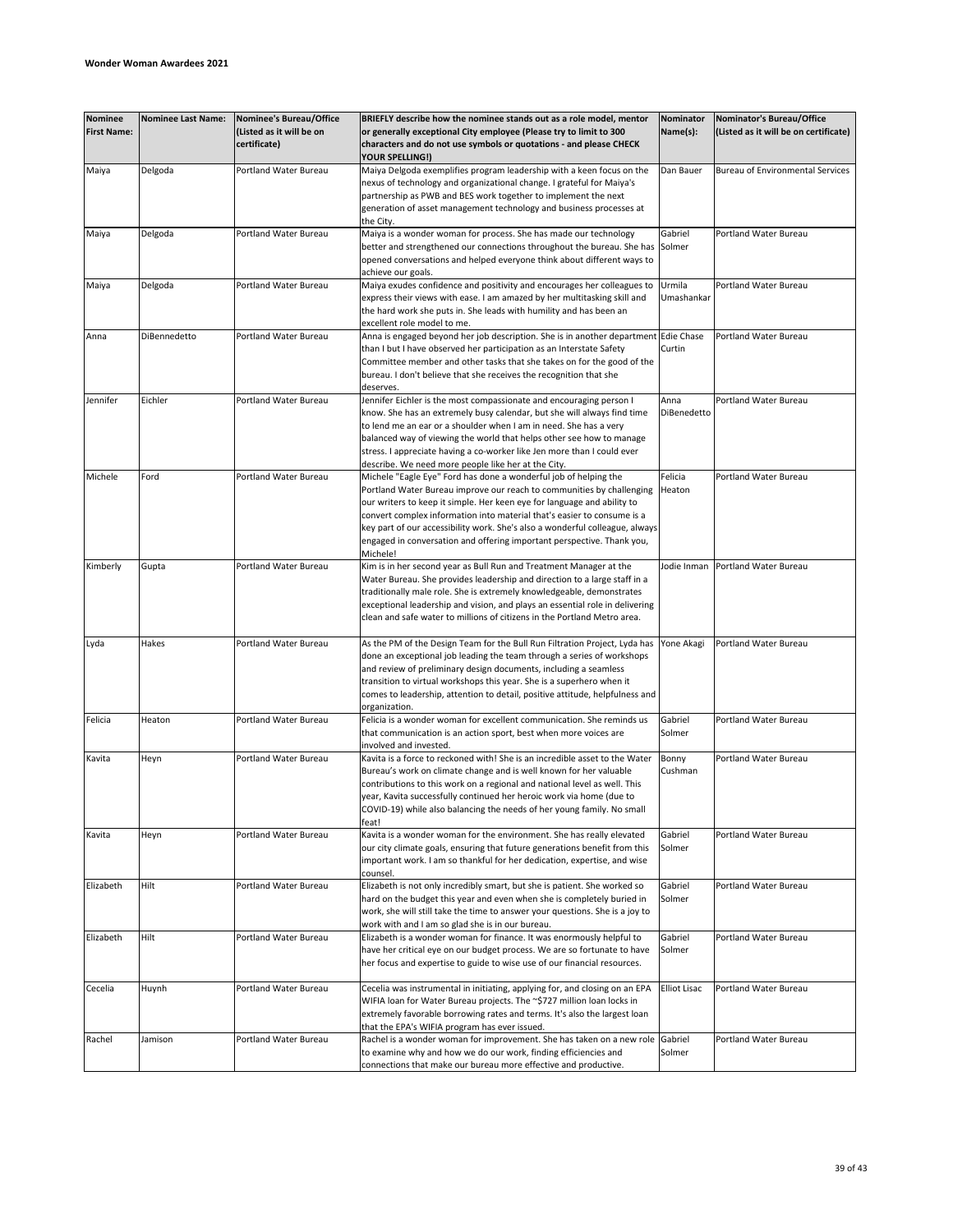| <b>Nominee</b><br><b>First Name:</b> | <b>Nominee Last Name:</b> | Nominee's Bureau/Office<br>(Listed as it will be on<br>certificate) | BRIEFLY describe how the nominee stands out as a role model, mentor<br>or generally exceptional City employee (Please try to limit to 300<br>characters and do not use symbols or quotations - and please CHECK                                                                                                                                                                                                                                                                                                                                                                                                                                                                                                                                                                                                                                                                                                                                                                         | Nominator<br>Name(s):       | Nominator's Bureau/Office<br>(Listed as it will be on certificate) |
|--------------------------------------|---------------------------|---------------------------------------------------------------------|-----------------------------------------------------------------------------------------------------------------------------------------------------------------------------------------------------------------------------------------------------------------------------------------------------------------------------------------------------------------------------------------------------------------------------------------------------------------------------------------------------------------------------------------------------------------------------------------------------------------------------------------------------------------------------------------------------------------------------------------------------------------------------------------------------------------------------------------------------------------------------------------------------------------------------------------------------------------------------------------|-----------------------------|--------------------------------------------------------------------|
| Emily                                | Jennings                  | Portland Water Bureau                                               | YOUR SPELLING!)<br>Emily is a wonder woman for strategy. She has breathed so much life into<br>the bureau's strategic planning process it now surrounds everything we                                                                                                                                                                                                                                                                                                                                                                                                                                                                                                                                                                                                                                                                                                                                                                                                                   | Gabriel<br>Solmer           | Portland Water Bureau                                              |
|                                      |                           |                                                                     | do. We are a better, more focused, more engaged bureau because of<br>Emily's dedication, vision, and hard work.                                                                                                                                                                                                                                                                                                                                                                                                                                                                                                                                                                                                                                                                                                                                                                                                                                                                         |                             |                                                                    |
| Emily                                | Jennings                  | Portland Water Bureau                                               | Emily centers people in all her work and, in doing so, teaches the Water<br>Bureau how to center people. Her quiet leadership has helped us better<br>support our employees through the impacts of the pandemic and her<br>commitment to long-term change has helped us stay focused on<br>becoming the bureau we want to be, rather than reacting to the various<br>fires that have sprung up this year. Emily is a Wonder Woman in every<br>sense!                                                                                                                                                                                                                                                                                                                                                                                                                                                                                                                                    | Jordan<br>Rooklyn           | Portland Water Bureau                                              |
| Emily                                | Jennings                  | Portland Water Bureau                                               | Emily has many gifts that make her an exceptional colleague and public<br>servant. Her wit. Her wisdom. Her ability to communicate how all of our<br>work is sacred and special. Her firm commitment that we take care of<br>ourselves and each other. Her kindness. Her integrity. Our Portland<br>residents may never know those employees that are the backbone of the<br>Portland Water Bureau, but Emily is one of these. A public servant that is<br>securing our bureau's future and the well-being of it's employees-every<br>day.                                                                                                                                                                                                                                                                                                                                                                                                                                              | Melinda C.<br><b>Bullen</b> | Portland Water Bureau                                              |
| Kathy                                | Koch                      | Portland Water Bureau                                               | Kathy is a wonder woman for service. She has dedicated her professional<br>working life to the Water Bureau, growing our customer service program<br>into the envy of other utilities. She has worked tirelessly to bring the best<br>options to our customers with compassion and strength.                                                                                                                                                                                                                                                                                                                                                                                                                                                                                                                                                                                                                                                                                            | Gabriel<br>Solmer           | Portland Water Bureau                                              |
| Van                                  | Le                        | Portland Water Bureau                                               | Pre-pandemic, Van gifted many of us with desk plants and shared her<br>green thumb. During the pandemic, she checked in with us to make sure<br>we were doing okay.                                                                                                                                                                                                                                                                                                                                                                                                                                                                                                                                                                                                                                                                                                                                                                                                                     | Portland<br>Water<br>Bureau | <b>Portland Water Bureau</b>                                       |
| Dylana                               | Lewis                     | Portland Water Bureau                                               | Dylana has taken on a HUGE part of the storeroom responsibilities since<br>COVID hit including researching, identifying and ordering unique specialty<br>safety equipment in bulk and distributing the items to the entire water<br>bureau. She was initially designated to stay home, but felt so compelled<br>to make a difference she sought out and obtained approval to re-enter<br>the workplace well before our non essential personnel were called back.<br>She constantly takes on additional requests and responsibility with<br>eagerness and thoughtful/well executed solutions, making her not only a<br>fantastic resource in her position, but someone who has demonstrated<br>the ability to critically troubleshoot and execute a wide variety of tasks<br>well outside her designated responsibilities. It is difficult to work along<br>side Dylana and not come out of the process feeling more confident and<br>assured the best product or solution was obtained. | M&C<br>Manager              | Portland Water Bureau                                              |
| Michelle                             | Lostra                    | Portland Water Bureau                                               | Michelle pushes past barriers and leads the difficult discussions involved<br>in crafting a strong team. She does not neglect the part each member<br>plays in the community, and she strives to see what is needed to help us<br>work better together, to be on the same page and consistent. Thank you,<br>Michelle!                                                                                                                                                                                                                                                                                                                                                                                                                                                                                                                                                                                                                                                                  | Clarisa<br>Watkins          | Portland Water Bureau                                              |
| Erin                                 | Mick                      | Portland Water Bureau                                               | want to say thank you to Erin mostly for being a kick ass person. I<br>appreciate her showing me that I need to take opportunities and run.<br>Thank you for being a friend!                                                                                                                                                                                                                                                                                                                                                                                                                                                                                                                                                                                                                                                                                                                                                                                                            | Cori<br>Wiessner            | Portland Bureau of Transportation                                  |
| Penny                                | Milton                    | Portland Water Bureau                                               | Penny listens to understand and goes out of her way to empower those<br>whom institutions have historically and currently marginalize. Penny's<br>commitment to meaningful community engagement and increased<br>accessibility to all programs and services is inspiring.                                                                                                                                                                                                                                                                                                                                                                                                                                                                                                                                                                                                                                                                                                               | Fabiola<br>Casas            | Portland Water Bureau                                              |
| Penny                                | Milton                    | Portland Water Bureau                                               | Penny has become a leader in accessibility for the Portland Water Bureau. Felicia<br>When everyone was trying to do the right thing, but feeling overwhelmed  Heaton<br>by information and limitations on time, Penny stepped up to fulfill a need:<br>gathering and sharing information, working with subject matter experts in<br>other bureaus, and helping her colleagues feel more confident in their<br>work. We're so grateful for her dedication. Water users around the region<br>are better served because of Penny's dedication.                                                                                                                                                                                                                                                                                                                                                                                                                                             |                             | <b>Portland Water Bureau</b>                                       |
| Penny                                | Milton                    | Portland Water Bureau                                               | Making things accessible is not one of Penny's official job duties. From the Jonathan<br>first time I met her, Penny has understood that accessibility is all of our<br>jobs. That too rare understanding and an unbeatable commitment to<br>equity and inclusivity led Penny to embark on the creation of a citywide<br>effective communication team with me. The work of helping Portland<br>become more accessible has become such an important part of Penny's<br>work that it is now part of her work plan.<br>In my entire life, I have never met anyone who does not have a disability<br>who is more of an advocate for accessibility than Penny. Simply put:<br>Portland is now and forever will be a far more accessible, inclusive,<br>equitable place because Penny Milton is an employee of the City of<br>Portland.                                                                                                                                                       | Simeone                     | Office of Equity and Human Rights                                  |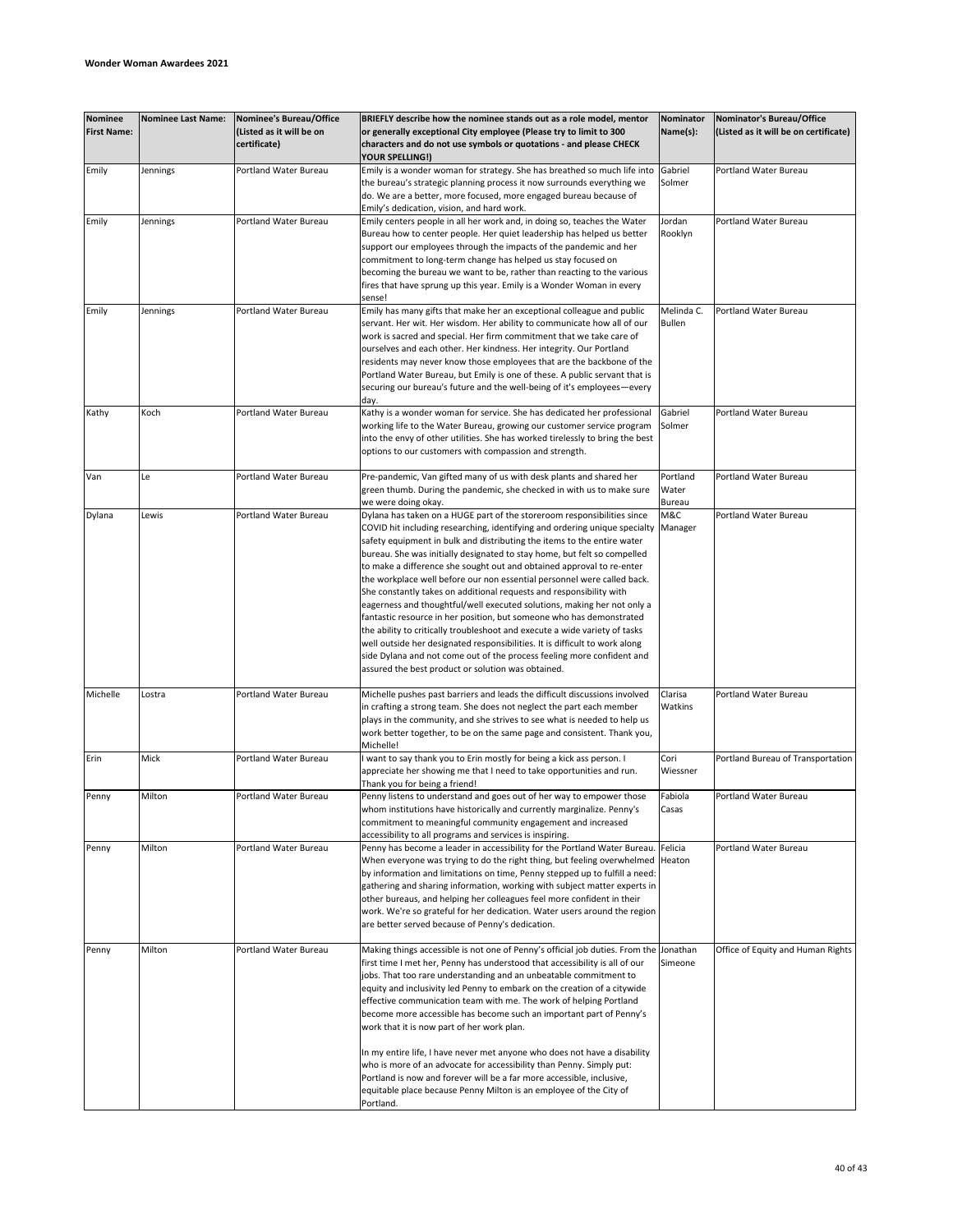| <b>Nominee</b><br><b>First Name:</b> | <b>Nominee Last Name:</b> | <b>Nominee's Bureau/Office</b><br>(Listed as it will be on<br>certificate) | BRIEFLY describe how the nominee stands out as a role model, mentor<br>or generally exceptional City employee (Please try to limit to 300<br>characters and do not use symbols or quotations - and please CHECK<br><b>YOUR SPELLING!)</b>                                                                                                                                                                                                                                                                                                                                            | Nominator<br>Name(s):       | Nominator's Bureau/Office<br>(Listed as it will be on certificate) |
|--------------------------------------|---------------------------|----------------------------------------------------------------------------|--------------------------------------------------------------------------------------------------------------------------------------------------------------------------------------------------------------------------------------------------------------------------------------------------------------------------------------------------------------------------------------------------------------------------------------------------------------------------------------------------------------------------------------------------------------------------------------|-----------------------------|--------------------------------------------------------------------|
| Erin                                 | Novak                     | Portland Water Bureau                                                      | Erin, in all forms of weather, at all hours of the day or night, answers our<br>emails, runs into the office to process our paperwork or get signatures.<br>She goes above and beyond to make sure we are taken care of!                                                                                                                                                                                                                                                                                                                                                             | All of us! :)               | Portland Water Bureau                                              |
| Erin                                 | Novak                     | Portland Water Bureau                                                      | Erin Novak is a wonder woman for organization. She keeps the entire<br>bureau organized and on task, sometimes through sheer force of will. She Solmer<br>brings the best of reliability and innovation, making sure everything gets<br>done and driving conversations about how to do it better. I rely on her<br>completely and am so grateful to work (virtually) side by side.                                                                                                                                                                                                   | Gabriel                     | Portland Water Bureau                                              |
| Patti                                | Oliver                    | Portland Water Bureau                                                      | Patti has had a glowing impact on my start at the Portland Water Bureau a<br>few months ago. By affirming my work, validating and encouraging my<br>questions, reminding me to prioritize my wellbeing, and investing in me<br>relationally, she has allowed me to feel like I belong and have something<br>to contribute. Thank you, Patti!                                                                                                                                                                                                                                         | Clarisa<br>Watkins          | Portland Water Bureau                                              |
| Bonita                               | Oswald                    | Portland Water Bureau                                                      | Bonita is a wonder woman for the community. She has worked tirelessly<br>to share information and create dialogue for the Bull Run Treatment<br>program. Her efforts have made the project more inclusive and<br>transparent to the community, truly living our values.                                                                                                                                                                                                                                                                                                              | Gabriel<br>Solmer           | Portland Water Bureau                                              |
| Bonita                               | Oswald                    | Portland Water Bureau                                                      | As the communications and outreach lead for the Water's massive Bull<br>Run Treatment Projects, Bonita has an extremely difficult and often<br>thankless job. It got more difficult as the pandemic limited opportunities<br>for in-person public engagement. Bonita has been creative and thoughtful<br>working to provide opportunities for community members to continue<br>their involvement in the project. It's just one example of the many ways<br>she demonstrates her commitment to community.                                                                             | Felicia<br>Heaton           | Portland Water Bureau                                              |
| Melanie                              | Roy                       | Portland Water Bureau                                                      | Melanie has been a rock star - one of the four members of the team<br>keeping the Bull Run Filtration Pilot project going for the last year during<br>COVID. Melanie reliably shows up - maintains equipment and chemicals,<br>collects and analyzes samples, processes data and writes up reports - all in<br>support of the pilot program. She is invaluable to the team! Thank you<br>Melanie!                                                                                                                                                                                    | Yone Akagi                  | Portland Water Bureau                                              |
| Sarah                                | Santner                   | Portland Water Bureau                                                      | Sarah is a wonder woman for progress. Is there anything she can't do? In<br>the past year she has spearheaded our utility relief efforts (SPUR), tackled<br>improvements in equitable and smart water delivery (single metering),<br>and taken on the thorny issue of affordability for the entire bureau. She<br>has been a phenomenal asset to the bureau, someone who is dedicated<br>to truly learning and exploring best practices, providing the best service to<br>our customers, and bringing her colleagues through change into a better<br>way for the bureau.             | Gabriel<br>Solmer           | Portland Water Bureau                                              |
| Crystal                              | Smith                     | Portland Water Bureau                                                      | Crystal Smith is one of the most hardworking people at the Water Bureau<br>and she does everything with a smile on her face. If you need something,<br>she is always happy to help. She is professional, driven to do her best and<br>someone you want on your team. The Water Bureau is so lucky to have<br>her!                                                                                                                                                                                                                                                                    | Anonymous                   | Portland Water Bureau                                              |
| Deborah                              | Smith                     | Portland Water Bureau                                                      | Debbie has had amazing foresight in organizing PWB documents to make<br>them accessible to both employees and the public. She also is always<br>willing to assist in tracking down hard to find documents, and to lend her<br>expertise in responding to requests for planning reviews form both City<br>and outside agencies. She is willing to take on extra duties when the work<br>becomes overwhelming for her co-workers, and she has a passion for<br>protecting the water system.                                                                                            | Cherri<br>Warnke            | Portland Water Bureau                                              |
| Lydia                                | Smith                     | Portland Water Bureau                                                      | Coordinating with the Forest Service, Lydia led a team of field staff into<br>several burn areas after the recent 2020 fires to collect ash and burnt soil<br>for future water quality research at the Bull Run Treatment Pilot. Lydia<br>ensured the team had the right equipment, procedures, maps, and safety<br>training to complete the mission. Thanks to Lydia's excellent organization<br>and field skills, the collection was a success, giving the Water Bureau a<br>rare opportunity to test conditions that will well represent post-fire<br>conditions in the Bull Run. | Yone Akagi                  | Portland Water Bureau                                              |
| Gabe                                 | Solmer                    | <b>Portland Water Bureau</b>                                               | Gabe is a leader who finds creative ways to connect, shares information<br>with all folks at all levels, is inclusive, listens respectfully, and serves<br>openly and builds trust by being authentic and caring. She collaborative<br>works with community, her PWB folks, and other City stakeholders while<br>championing diversity, equity, and inclusion.                                                                                                                                                                                                                       | Ana Brophy                  | Bureau of Environmental Services                                   |
| Gabe                                 | Solmer                    | Portland Water Bureau                                                      | Gabe is a model for all of us. Her commitment of care for bureau<br>employees, our customer community, and the delivery of safe and clean<br>water is evident in her exceptional leadership of the Portland Water<br>Bureau. I'm proud that my tenure with this bureau has included her<br>promotion as the first female Director of the Water Bureau. She is exactly<br>the right person (and woman!) for the job.                                                                                                                                                                  | Melinda C.<br><b>Bullen</b> | Portland Water Bureau                                              |
| Lisa                                 | Vieno                     | Portland Water Bureau                                                      | Lisa is a wonder woman for accessibility. She makes our language clearer<br>and cleaner. She has moved the bureau to ensure our words match our<br>intentions, and we are much better for it.                                                                                                                                                                                                                                                                                                                                                                                        | Gabriel<br>Solmer           | Portland Water Bureau                                              |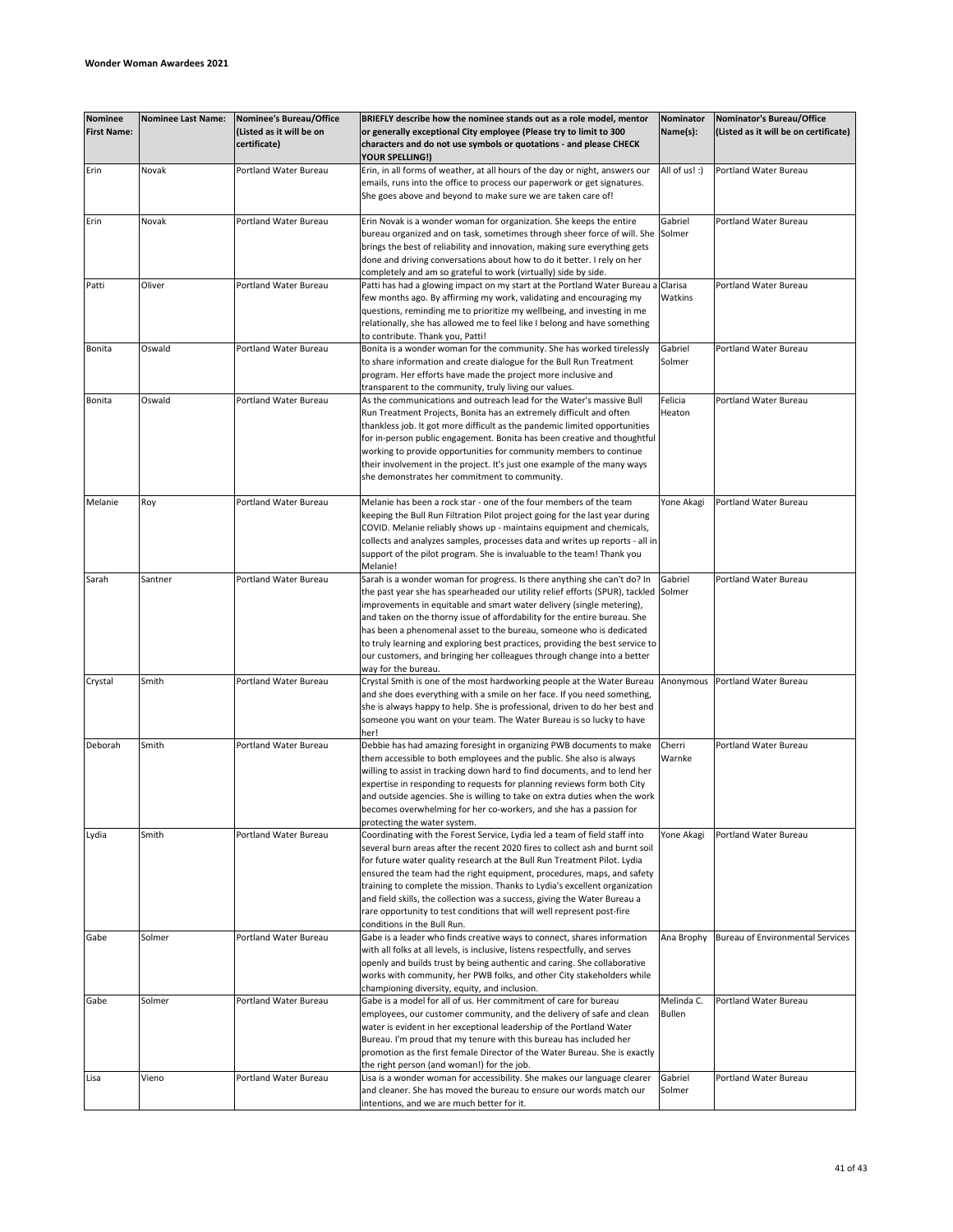| <b>Nominee</b><br><b>First Name:</b> | <b>Nominee Last Name:</b> | Nominee's Bureau/Office<br>(Listed as it will be on<br>certificate) | BRIEFLY describe how the nominee stands out as a role model, mentor<br>or generally exceptional City employee (Please try to limit to 300<br>characters and do not use symbols or quotations - and please CHECK<br><b>YOUR SPELLING!)</b>                                                                                                                                                                                                                                                                                                    | Nominator<br>Name(s): | Nominator's Bureau/Office<br>(Listed as it will be on certificate) |
|--------------------------------------|---------------------------|---------------------------------------------------------------------|----------------------------------------------------------------------------------------------------------------------------------------------------------------------------------------------------------------------------------------------------------------------------------------------------------------------------------------------------------------------------------------------------------------------------------------------------------------------------------------------------------------------------------------------|-----------------------|--------------------------------------------------------------------|
| Lisa                                 | Vieno                     | Portland Water Bureau                                               | Lisa Vieno is a wizard with words and she puts her talent to work making<br>our communications tools more accessible to the public. The work isn't<br>easy, especially when it comes to updating material that's been in use for<br>decades and working with colleagues who are new to the concept of<br>accessibility. Lisa is doing important and necessary work. She deserves<br>special recognition for forging on through new and ongoing challenges.<br>Thank you, Lisa!                                                               | Felicia<br>Heaton     | Portland Water Bureau                                              |
| Anna                                 | Vosa                      | Portland Water Bureau                                               | Anna is an incredible engineer who helps us serve clean water every<br>minute of every day. She has an incredible attention to detail and<br>technical expertise that benefit every project she is part of. She has done<br>an excellent job this year leading a challenging project which requires<br>balancing complex chemistry and mentoring a team. Anna is a Wonder<br>Woman!                                                                                                                                                          | Mac Gifford           | Portland Water Bureau                                              |
| Anna                                 | Vosa                      | Portland Water Bureau                                               | Anna recently completed a WQ Analysis for our wholesaler customers.<br>Like a superhero, Anna almost single-handedly completed the analysis,<br>wrote up an excellent report and presented it. Anna's willingness to take<br>on this project instead of contracting it out, as was originally intended,<br>saved the bureau money and resulted in superior product for our<br>wholesalers. Thank you Anna for your amazing work on this assignment!                                                                                          | Yone Akagi            | Portland Water Bureau                                              |
| Faythe                               | Aiken                     | Prosper Portland                                                    | Thank you, Faythe for joining the Parks Accessibility Advisory Committee!<br>If memory serves, you joined just when COVID hit, and you were such a<br>champ to stick through all the ups and downs of meeting remotely by<br>adjusting to Teams and Zoom! Your service has been integral to the<br>success of our small, but mighty committee. I look forward to actually<br>seeing you in person! I am grateful to you!                                                                                                                     | Carolyn Lee           | Bureau of Parks and Recreation                                     |
| Tressa                               | Barclay                   | <b>Revenue Division</b>                                             | Tressa is an amazing individual who is a jack of all trades. Her knowledge<br>and ability to jump head first into issues make her a valuable part of the<br>Revenue team.                                                                                                                                                                                                                                                                                                                                                                    | Anonymous             | <b>Revenue Division</b>                                            |
| Tressa                               | Barclay                   | Revenue Division                                                    | In the last year the Revenue Division successfully implemented the largest<br>technology project we've ever undertaken. Tressa's analytical skills,<br>inclination to help and perseverance made her a key contributor. Tressa<br>made a difference on this project, and she brings fun and joy to work. She<br>cares about the whole pie, not just her slice.                                                                                                                                                                               |                       | Norah Beech Revenue Division                                       |
| Norah                                | Beech                     | Revenue Division                                                    | Norah is an exceptional employee who puts service to the City above<br>everything else.                                                                                                                                                                                                                                                                                                                                                                                                                                                      | Anonymous             | <b>Revenue Division</b>                                            |
| Din                                  | Belderrain                | Revenue Division                                                    | Din has always been a bright light in the Revenue Division with her<br>positivity, intelligence, and clarity of thought, and we were extremely<br>fortunate that she was selected (and agreed!) to be a Subject Matter<br>Expert on the ITS Project. The project team benefitted from all of the<br>aforementioned qualities, and she demonstrated her determination and<br>steadfastness in learning the new system and bringing modernized e-file<br>(MeF) to Revenue and to the City of Portland. She's truly deserving of this<br>award. | Kelly Jones           | Revenue Division                                                   |
| Adrienne                             | Brown-Dunn                | Revenue Division                                                    | This individual is an exceptional leader. She has been assigned<br>tasks/programs that would have been daunting for others and performs<br>them with excellence. She's very transparent and strives to embrace open<br>communication.                                                                                                                                                                                                                                                                                                        | Betty<br>Hopkins      | Revenue Division                                                   |
| Adrienne                             | Brown-Dunn                | <b>Revenue Division</b>                                             | Adrienne has been a true leader and an amazing supervisor for SET Team<br>among other things.I am truly thankful for all the hard work, dedication<br>and patience she shows on a daily basis. Adrienne has always gone above<br>and beyond for our Bureau and has been one of the best coaches and<br>mentors I have ever had. Adrienne, I truly appreciate you and I thank you<br>for all you do for our SET team.                                                                                                                         | lana Spada            | <b>Revenue Division</b>                                            |
| Rachele                              | Gorsegner                 | Revenue Division                                                    | Rachele is the answer to the intractable problem of what happens when<br>an Unstoppable Force meets an Immovable Object. Spoiler Alert - it's not<br>looking good for the Immovable Object. Rachele and the team did a great<br>job pushing and persevering to the successful launch of a new Integrated<br>Tax System for the City. This transformational new system will provide<br>significant benefits to the City for years to come. Great work Rachele!                                                                                | Dan Bauer             | Bureau of Environmental Services                                   |
| Rachele                              | Gorsegner                 | Revenue Division                                                    | Rachele has seen Revenue through the ITS (Integrated Tax System) RFP<br>process into post-go live and stabilization. (As well as a pandemic, WFH<br>and now multiple additional roll outs!) Through it all, she continues to<br>lead with openness, humor, and curiosity, as well as an amazing<br>willingness to engage in tough conversations that increase trust and<br>encourage growth. She is truly deserving of this award.                                                                                                           | Kelly Jones           | Revenue Division                                                   |
| Rachele                              | Gorsegner                 | Revenue Division                                                    | Rachele's visionary leadership sustained Revenue through a challenging<br>year in which we successfully completed the largest technology project<br>the Revenue Division has undertaken. Rachele kept us focused on the<br>critical path, through remote work, wildfires on go-live weekend and<br>numerous other challenges. Beyond the work, Rachele is a well respected<br>leader who cares about the people, she led a project that improved our<br>overall organization, not just our systems.                                          |                       | Norah Beech Revenue Division                                       |